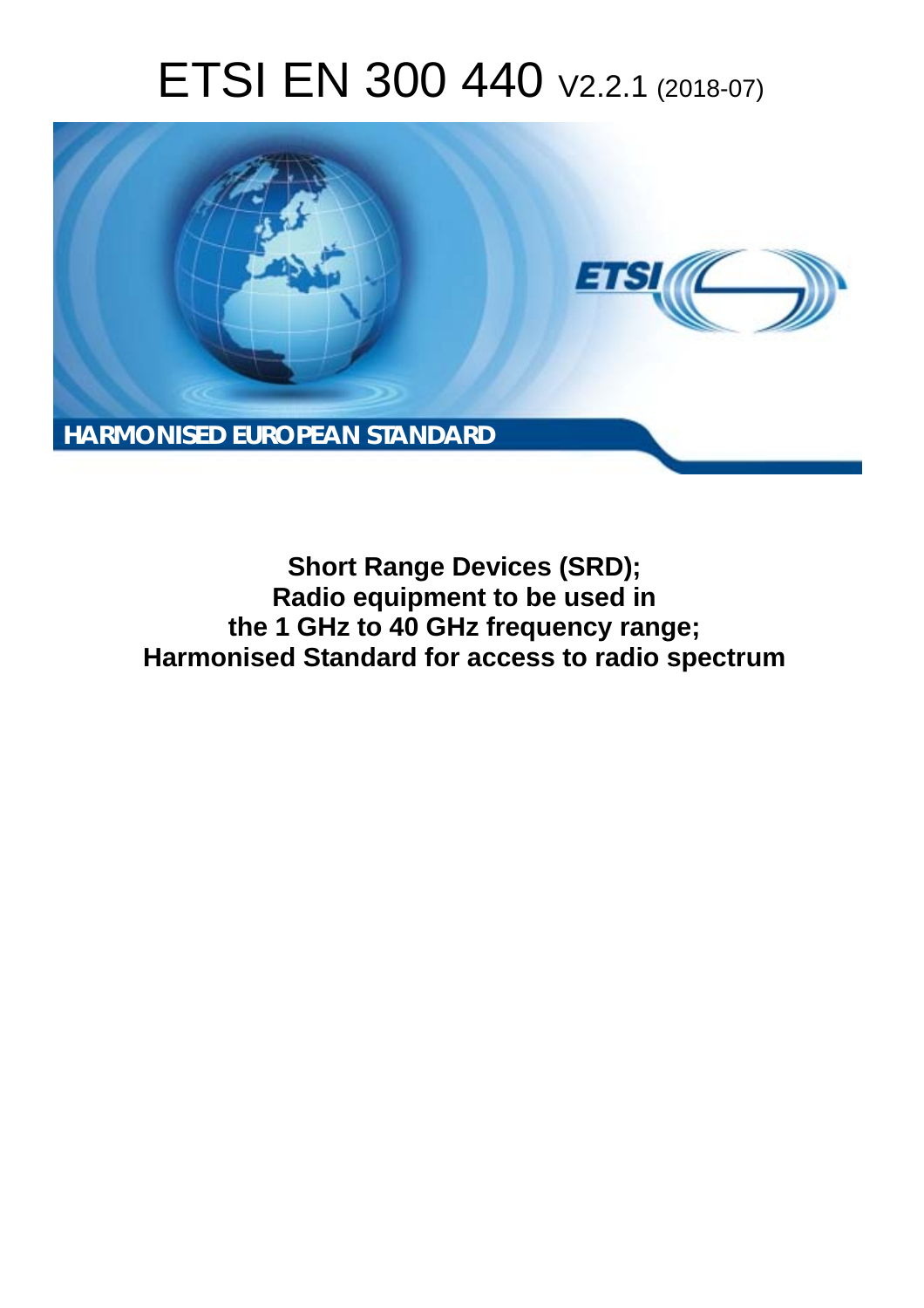Reference REN/ERM-TG28-551

Keywords

harmonised standard, radio, SRD, testing

### *ETSI*

#### 650 Route des Lucioles F-06921 Sophia Antipolis Cedex - FRANCE

Tel.: +33 4 92 94 42 00 Fax: +33 4 93 65 47 16

Siret N° 348 623 562 00017 - NAF 742 C Association à but non lucratif enregistrée à la Sous-Préfecture de Grasse (06) N° 7803/88

#### *Important notice*

The present document can be downloaded from: <http://www.etsi.org/standards-search>

The present document may be made available in electronic versions and/or in print. The content of any electronic and/or print versions of the present document shall not be modified without the prior written authorization of ETSI. In case of any existing or perceived difference in contents between such versions and/or in print, the only prevailing document is the print of the Portable Document Format (PDF) version kept on a specific network drive within ETSI Secretariat.

Users of the present document should be aware that the document may be subject to revision or change of status. Information on the current status of this and other ETSI documents is available at <https://portal.etsi.org/TB/ETSIDeliverableStatus.aspx>

If you find errors in the present document, please send your comment to one of the following services: <https://portal.etsi.org/People/CommiteeSupportStaff.aspx>

#### *Copyright Notification*

No part may be reproduced or utilized in any form or by any means, electronic or mechanical, including photocopying and microfilm except as authorized by written permission of ETSI. The content of the PDF version shall not be modified without the written authorization of ETSI. The copyright and the foregoing restriction extend to reproduction in all media.

> © ETSI 2018. All rights reserved.

**DECT**TM, **PLUGTESTS**TM, **UMTS**TM and the ETSI logo are trademarks of ETSI registered for the benefit of its Members. **3GPP**TM and **LTE**TM are trademarks of ETSI registered for the benefit of its Members and of the 3GPP Organizational Partners. **oneM2M** logo is protected for the benefit of its Members.

**GSM**® and the GSM logo are trademarks registered and owned by the GSM Association.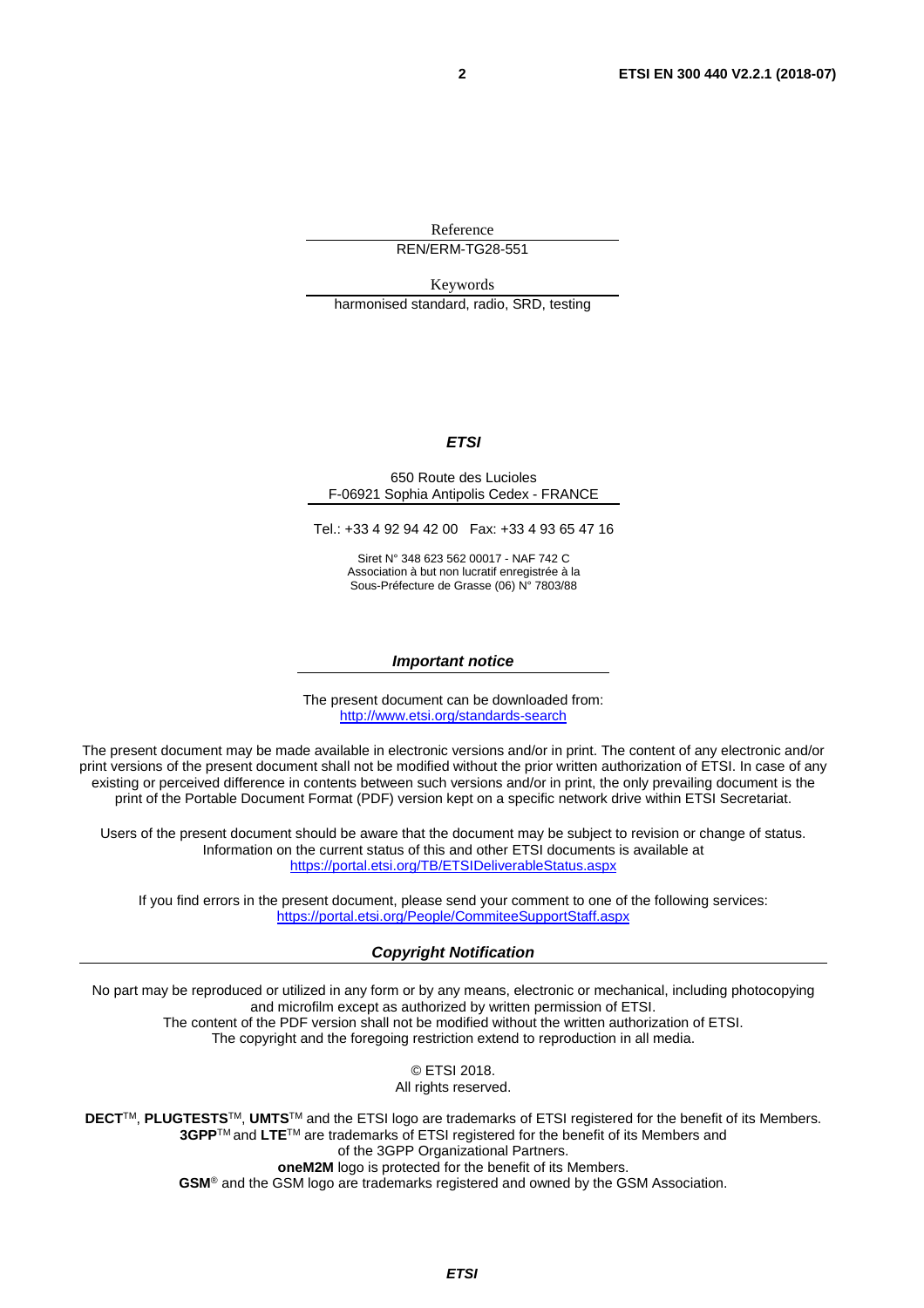## Contents

| $\mathbf{I}$     |                                                                                    |  |  |
|------------------|------------------------------------------------------------------------------------|--|--|
| 2                |                                                                                    |  |  |
| 2.1              |                                                                                    |  |  |
| 2.2              |                                                                                    |  |  |
| 3                |                                                                                    |  |  |
| 3.1              |                                                                                    |  |  |
| 3.2              |                                                                                    |  |  |
| 3.3              |                                                                                    |  |  |
| 4                |                                                                                    |  |  |
| 4.1              |                                                                                    |  |  |
| 4.2              |                                                                                    |  |  |
| 4.2.1            |                                                                                    |  |  |
| 4.2.1.1          |                                                                                    |  |  |
| 4.2.1.2          |                                                                                    |  |  |
| 4.2.2            |                                                                                    |  |  |
| 4.2.2.1          |                                                                                    |  |  |
| 4.2.2.2          |                                                                                    |  |  |
| 4.2.2.3          |                                                                                    |  |  |
| 4.2.2.3.0        |                                                                                    |  |  |
| 4.2.2.3.1        | Non spread spectrum transmitters with a -6 dB bandwidth of up to 20 MHz and spread |  |  |
|                  |                                                                                    |  |  |
| 4.2.2.3.2        |                                                                                    |  |  |
| 4.2.2.4          |                                                                                    |  |  |
| 4.2.2.5<br>4.2.3 |                                                                                    |  |  |
| 4.2.3.1          |                                                                                    |  |  |
| 4.2.3.2          |                                                                                    |  |  |
| 4.2.3.3          |                                                                                    |  |  |
| 4.2.3.4          |                                                                                    |  |  |
| 4.2.3.5          |                                                                                    |  |  |
| 4.2.4            |                                                                                    |  |  |
| 4.2.4.1          |                                                                                    |  |  |
| 4.2.4.2          |                                                                                    |  |  |
| 4.2.4.3          |                                                                                    |  |  |
| 4.2.4.3.0        |                                                                                    |  |  |
| 4.2.4.3.1        |                                                                                    |  |  |
| 4.2.4.3.2        |                                                                                    |  |  |
| 4.2.4.3.3        |                                                                                    |  |  |
| 4.2.4.3.4        |                                                                                    |  |  |
| 4.2.4.4          |                                                                                    |  |  |
| 4.2.4.5<br>4.2.5 |                                                                                    |  |  |
| 4.2.5.1          |                                                                                    |  |  |
| 4.2.5.2          |                                                                                    |  |  |
| 4.2.5.3          |                                                                                    |  |  |
| 4.2.5.4          |                                                                                    |  |  |
| 4.2.5.5          |                                                                                    |  |  |
| 4.2.6            |                                                                                    |  |  |
| 4.2.6.1          |                                                                                    |  |  |
| 4.2.6.2          |                                                                                    |  |  |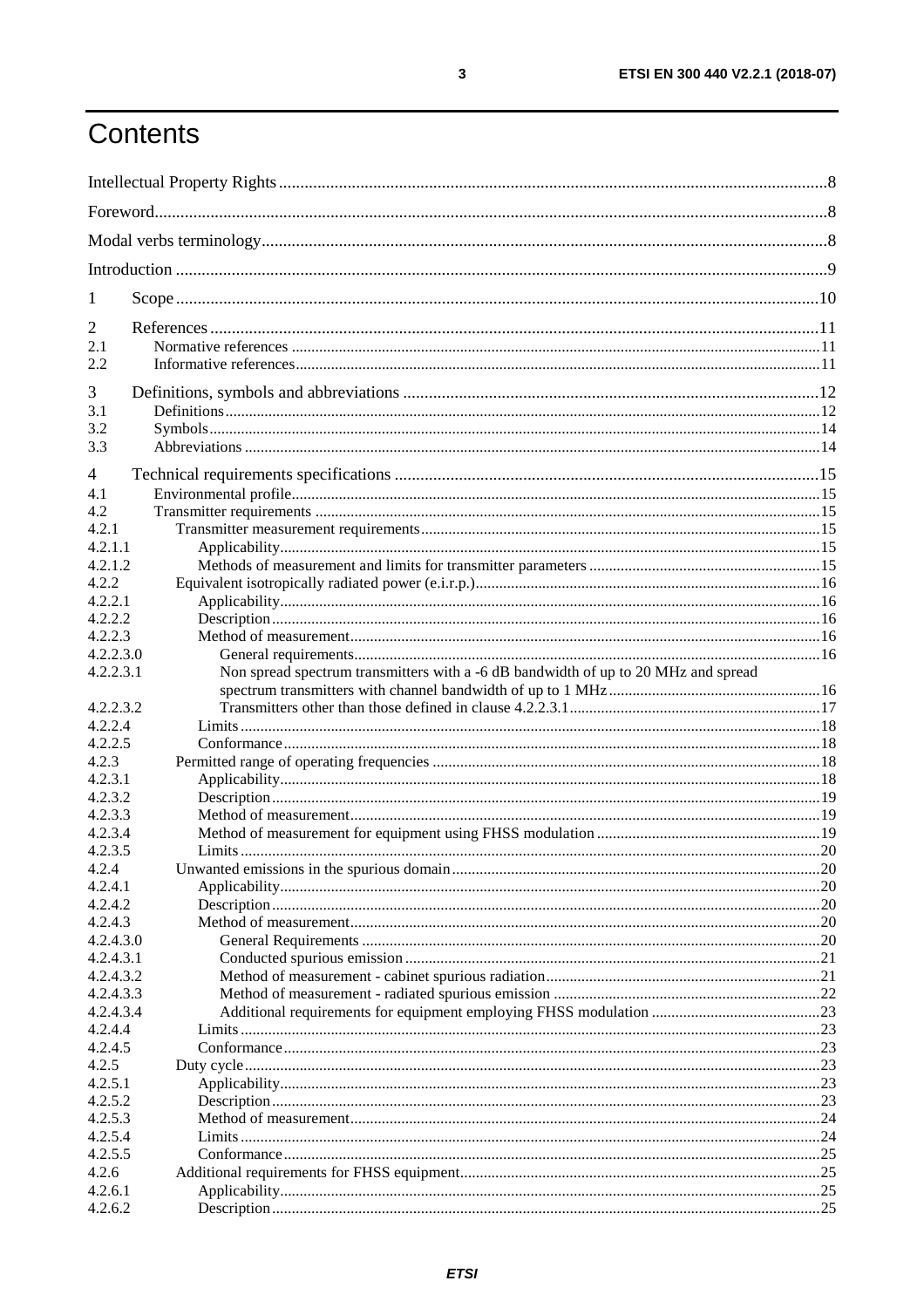$\overline{\mathbf{4}}$ 

| 4.2.6.3   |  |
|-----------|--|
| 4.2.6.4   |  |
| 4.2.6.5   |  |
| 4.3       |  |
| 4.3.1     |  |
| 4.3.2     |  |
| 4.3.3     |  |
| 4.3.3.1   |  |
| 4.3.3.2   |  |
| 4.3.3.3   |  |
|           |  |
| 4.3.3.4   |  |
| 4.3.3.5   |  |
| 4.3.4     |  |
| 4.3.4.1   |  |
| 4.3.4.2   |  |
| 4.3.4.3   |  |
| 4.3.4.4   |  |
| 4.3.4.5   |  |
| 4.3.5     |  |
| 4.3.5.1   |  |
| 4.3.5.2   |  |
| 4.3.5.3   |  |
| 4.3.5.3.0 |  |
| 4.3.5.3.1 |  |
| 4.3.5.3.2 |  |
|           |  |
| 4.3.5.3.3 |  |
| 4.3.5.4   |  |
| 4.3.5.5   |  |
| 4.4       |  |
| 4.4.1     |  |
| 4.4.2     |  |
| 4.4.2.0   |  |
| 4.4.2.1   |  |
| 4.4.2.1.1 |  |
| 4.4.2.1.2 |  |
| 4.4.2.1.3 |  |
| 4.4.2.1.4 |  |
| 4.4.2.1.5 |  |
| 4.4.2.1.6 |  |
| 4.4.2.2   |  |
| 4.4.2.2.0 |  |
| 4.4.2.2.1 |  |
| 4.4.2.2.2 |  |
| 4.4.2.2.3 |  |
|           |  |
| 4.4.2.2.4 |  |
| 4.4.3     |  |
| 4.4.3.1   |  |
| 4.4.4     |  |
| 4.4.4.1   |  |
| 4.5       |  |
| 4.6       |  |
| 4.6.1     |  |
| 4.6.2     |  |
| 4.6.3     |  |
| 4.6.3.0   |  |
| 4.6.3.1   |  |
| 4.6.3.1.1 |  |
| 4.6.3.1.2 |  |
| 4.6.3.1.3 |  |
| 4.6.3.1.4 |  |
| 4.6.4     |  |
|           |  |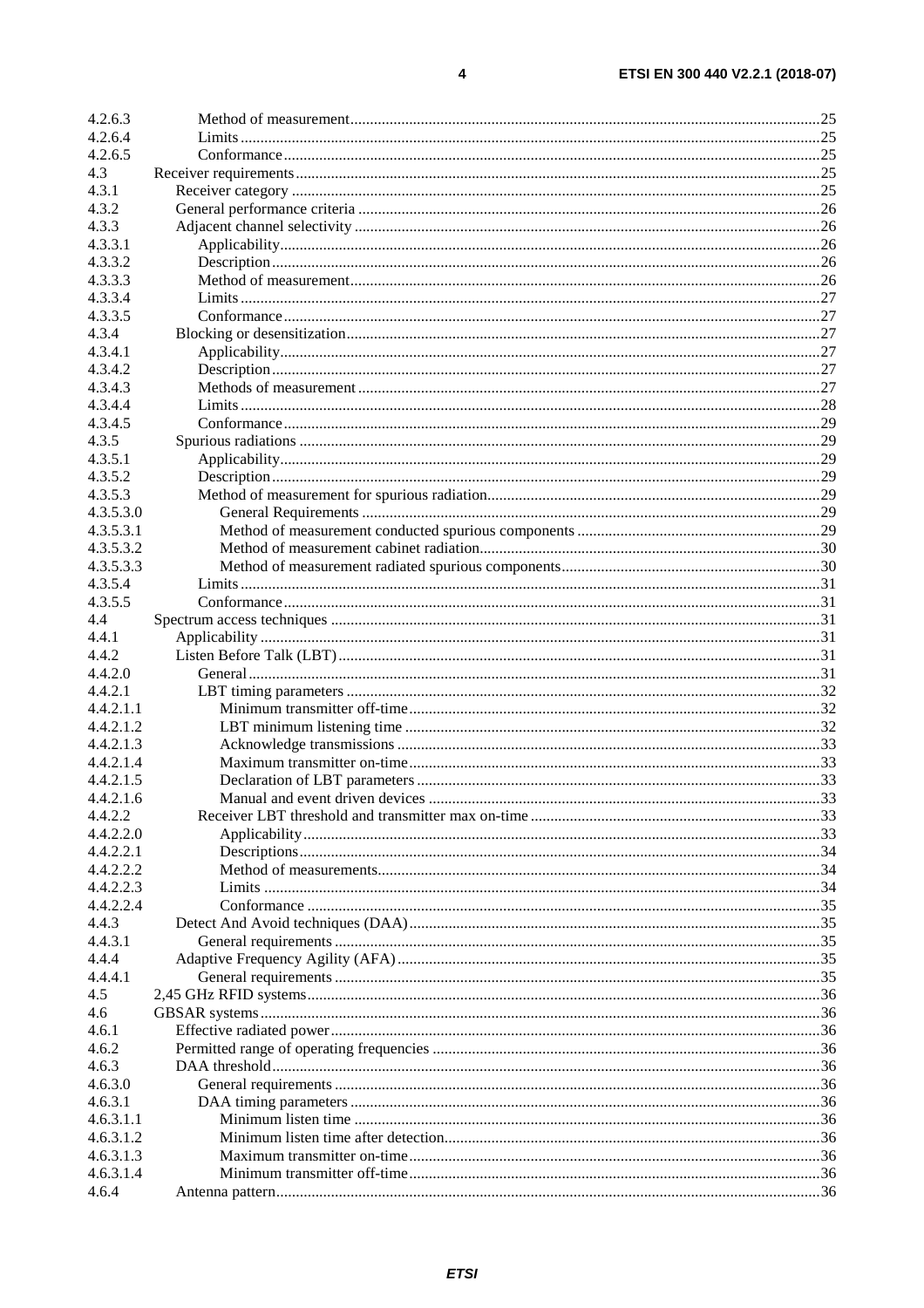| 5         |                               |                                                                                                |  |
|-----------|-------------------------------|------------------------------------------------------------------------------------------------|--|
| 5.1       |                               |                                                                                                |  |
| 5.2       |                               |                                                                                                |  |
| 5.2.0     |                               |                                                                                                |  |
| 5.2.1     |                               |                                                                                                |  |
| 5.2.2     |                               |                                                                                                |  |
| 5.2.3     |                               | Testing of equipment that does not have an external 50 $\Omega$ RF connector (integral antenna |  |
|           |                               |                                                                                                |  |
| 5.2.3.1   |                               | Equipment with an internal permanent or temporary antenna connector or using a dedicated test  |  |
|           |                               |                                                                                                |  |
| 5.2.3.2   |                               |                                                                                                |  |
| 5.2.4     |                               |                                                                                                |  |
| 5.3       |                               |                                                                                                |  |
| 5.3.1     |                               |                                                                                                |  |
| 5.3.2     |                               |                                                                                                |  |
| 5.3.3     |                               |                                                                                                |  |
| 5.3.4     |                               |                                                                                                |  |
| 5.4       |                               |                                                                                                |  |
| 5.5       |                               |                                                                                                |  |
| 5.5.0     |                               |                                                                                                |  |
| 5.5.1     |                               |                                                                                                |  |
| 5.5.2     |                               |                                                                                                |  |
| 5.6       |                               |                                                                                                |  |
| 5.6.1     |                               |                                                                                                |  |
| 5.6.2     |                               |                                                                                                |  |
| 5.6.2.1   |                               |                                                                                                |  |
| 5.6.2.2   |                               |                                                                                                |  |
| 5.6.2.3   |                               |                                                                                                |  |
| 5.7       |                               |                                                                                                |  |
| 5.7.1     |                               |                                                                                                |  |
| 5.7.1.1   |                               |                                                                                                |  |
| 5.7.1.1.0 |                               |                                                                                                |  |
| 5.7.1.1.1 |                               |                                                                                                |  |
| 5.7.1.1.2 |                               |                                                                                                |  |
| 5.7.1.2   |                               |                                                                                                |  |
| 5.7.2     |                               |                                                                                                |  |
| 5.7.2.1   |                               |                                                                                                |  |
| 5.7.2.2   |                               |                                                                                                |  |
| 5.7.2.3   |                               |                                                                                                |  |
| 5.7.2.4   |                               |                                                                                                |  |
| 5.8       |                               |                                                                                                |  |
| 5.8.1     |                               |                                                                                                |  |
| 5.8.1.0   |                               |                                                                                                |  |
| 5.8.1.1   |                               |                                                                                                |  |
| 5.8.2     |                               |                                                                                                |  |
| 5.8.3     |                               |                                                                                                |  |
| 5.8.3.0   |                               |                                                                                                |  |
| 5.8.3.1   |                               |                                                                                                |  |
| 5.8.3.2   |                               |                                                                                                |  |
| 5.8.4     |                               |                                                                                                |  |
| 5.8.5     |                               |                                                                                                |  |
| 5.9       |                               |                                                                                                |  |
| 5.9.0     |                               |                                                                                                |  |
| 5.9.1     |                               |                                                                                                |  |
|           |                               |                                                                                                |  |
|           | <b>Annex A (informative):</b> | Relationship between the present document and the essential                                    |  |
|           |                               |                                                                                                |  |
|           | <b>Annex B</b> (normative):   | EU wide harmonised national radio interfaces from 1 GHz to 40 GHz 50                           |  |
|           |                               |                                                                                                |  |
|           | Annex C (informative):        | National Radio Interfaces not EU wide harmonised 51                                            |  |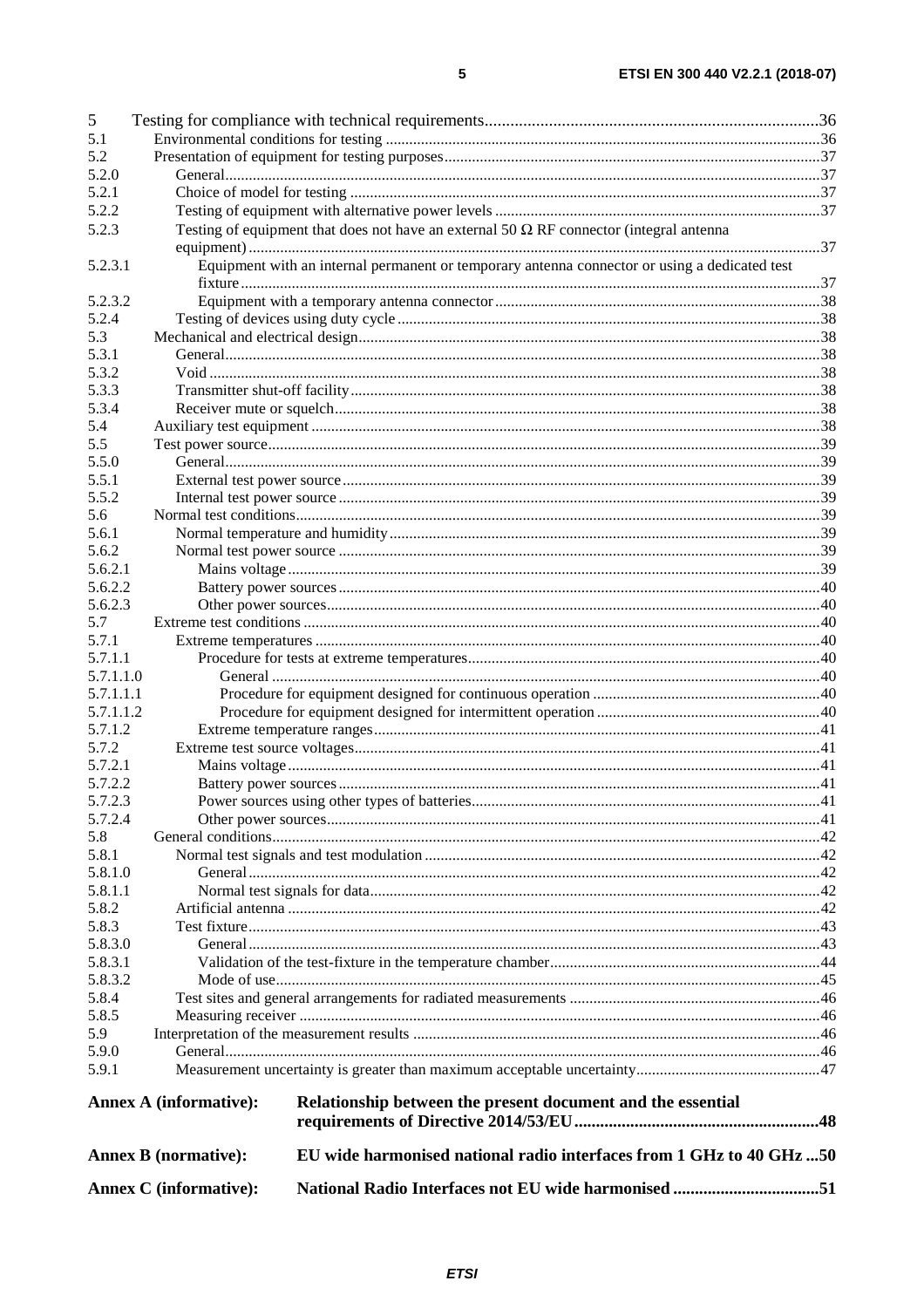|                    | <b>Annex D</b> (informative):                                                |  |
|--------------------|------------------------------------------------------------------------------|--|
| D.1                |                                                                              |  |
| D.2                |                                                                              |  |
|                    |                                                                              |  |
| E.1                | General requirements for measurements involving the use of radiated fields54 |  |
| E.2                |                                                                              |  |
| E.2.1<br>E.2.2     |                                                                              |  |
| E.2.3              |                                                                              |  |
| E.2.3.0<br>E.2.3.1 |                                                                              |  |
| E.2.3.2            |                                                                              |  |
| E.3<br>E.3.1       |                                                                              |  |
| E.3.2              |                                                                              |  |
| E.3.3              |                                                                              |  |
| E.4                |                                                                              |  |
| E.5                |                                                                              |  |
| E.5.0              |                                                                              |  |
| E.5.1              |                                                                              |  |
| E.5.2              |                                                                              |  |
|                    |                                                                              |  |
| F.0                |                                                                              |  |
| F.1                |                                                                              |  |
| F <sub>.2</sub>    |                                                                              |  |
| F.3                |                                                                              |  |

|                                | <b>Annex G</b> (normative):   |                                                                 |  |
|--------------------------------|-------------------------------|-----------------------------------------------------------------|--|
| G.1<br>G.1.0<br>G.1.1<br>G.1.2 |                               |                                                                 |  |
|                                | <b>Annex H</b> (informative): | <b>Example of implementation for restriction of 4 W RFID to</b> |  |
|                                | <b>Annex I</b> (normative):   | Limits for GBSAR operating in the frequency range 17,1 GHz to   |  |
| I.1                            |                               |                                                                 |  |
| I.2<br>I.2.1<br>I.2.2<br>I.2.3 |                               |                                                                 |  |
| I.3<br>I.3.1                   |                               |                                                                 |  |

| 1.3.1 |  |
|-------|--|
| 1.3.2 |  |
|       |  |
| I.4.0 |  |
|       |  |
|       |  |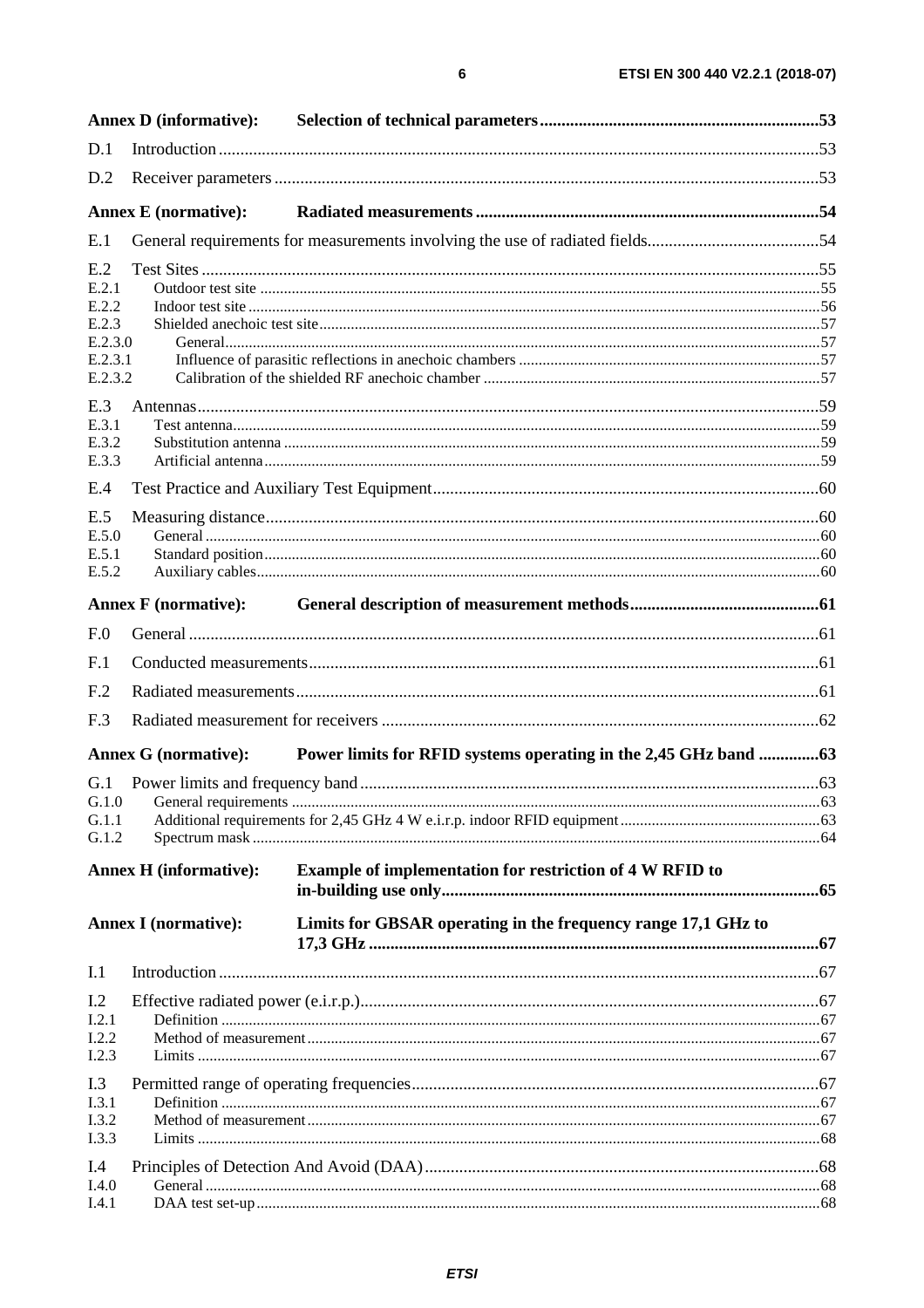| I.4.2     |                               |  |  |
|-----------|-------------------------------|--|--|
| I.4.3     |                               |  |  |
| I.4.3.1   |                               |  |  |
| I.4.3.2   |                               |  |  |
| I.4.3.3   |                               |  |  |
| I.4.4     |                               |  |  |
| I.4.4.1   |                               |  |  |
| I.4.4.1.1 |                               |  |  |
| 1.4.4.1.2 |                               |  |  |
| I.4.4.1.3 |                               |  |  |
| I.4.4.2   |                               |  |  |
| 1.4.4.2.1 |                               |  |  |
| 1.4.4.2.2 |                               |  |  |
| I.4.4.2.3 |                               |  |  |
| I.4.4.3   |                               |  |  |
| 1.4.4.3.1 |                               |  |  |
| I.4.4.3.2 |                               |  |  |
| I.4.4.3.3 |                               |  |  |
| I.4.4.4   |                               |  |  |
| I.4.4.4.1 |                               |  |  |
| I.4.4.4.2 |                               |  |  |
| I.4.4.4.3 |                               |  |  |
| I.5       |                               |  |  |
| I.5.1     |                               |  |  |
| I.5.2     |                               |  |  |
| I.5.3     |                               |  |  |
|           | <b>Annex J (informative):</b> |  |  |
|           | <b>Annex K</b> (informative): |  |  |
|           |                               |  |  |
|           |                               |  |  |

 $\overline{7}$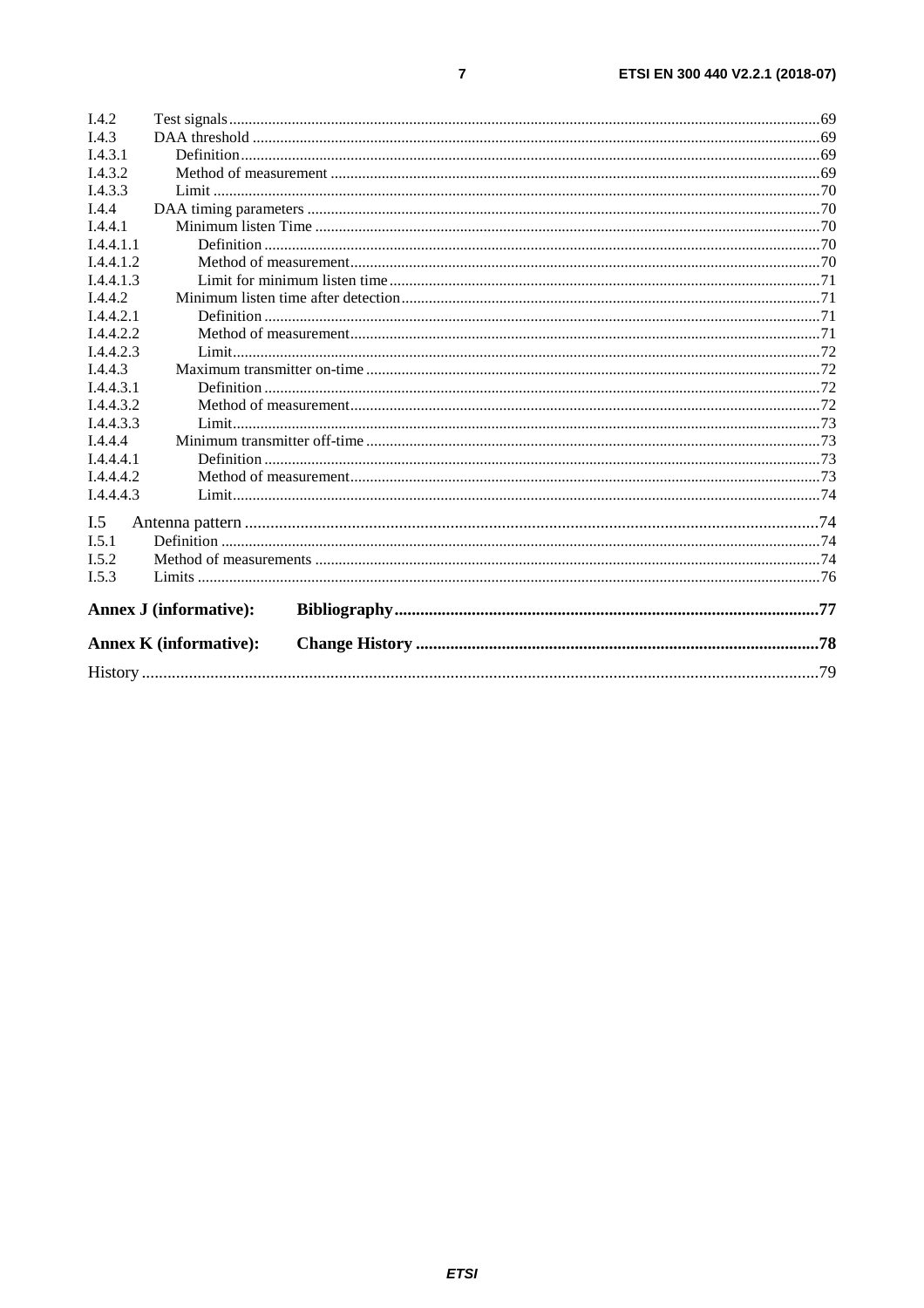## <span id="page-7-0"></span>Intellectual Property Rights

### Essential patents

IPRs essential or potentially essential to normative deliverables may have been declared to ETSI. The information pertaining to these essential IPRs, if any, is publicly available for **ETSI members and non-members**, and can be found in ETSI SR 000 314: *"Intellectual Property Rights (IPRs); Essential, or potentially Essential, IPRs notified to ETSI in respect of ETSI standards"*, which is available from the ETSI Secretariat. Latest updates are available on the ETSI Web server ([https://ipr.etsi.org/\)](https://ipr.etsi.org/).

Pursuant to the ETSI IPR Policy, no investigation, including IPR searches, has been carried out by ETSI. No guarantee can be given as to the existence of other IPRs not referenced in ETSI SR 000 314 (or the updates on the ETSI Web server) which are, or may be, or may become, essential to the present document.

#### **Trademarks**

The present document may include trademarks and/or tradenames which are asserted and/or registered by their owners. ETSI claims no ownership of these except for any which are indicated as being the property of ETSI, and conveys no right to use or reproduce any trademark and/or tradename. Mention of those trademarks in the present document does not constitute an endorsement by ETSI of products, services or organizations associated with those trademarks.

## Foreword

This Harmonised European Standard (EN) has been produced by ETSI Technical Committee Electromagnetic compatibility and Radio spectrum Matters (ERM).

The present document has been prepared under the Commission's standardisation request C(2015) 5376 final [\[i.6](#page-11-0)] to provide one voluntary means of conforming to the essential requirements of Directive 2014/53/EU on the harmonisation of the laws of the Member States relating to the making available on the market of radio equipment and repealing Directive 1999/5/EC [\[i.1\]](#page-10-0).

Once the present document is cited in the Official Journal of the European Union under that Directive, compliance with the normative clauses of the present document given in table A.1 confers, within the limits of the scope of the present document, a presumption of conformity with the corresponding essential requirements of that Directive and associated EFTA regulations.

| <b>National transposition dates</b>                                                         |                 |  |
|---------------------------------------------------------------------------------------------|-----------------|--|
| Date of adoption of this EN:                                                                | 16 July 2018    |  |
| Date of latest announcement of this EN (doa):                                               | 31 October 2018 |  |
| Date of latest publication of new National Standard<br>or endorsement of this $EN$ (dop/e): | 30 April 2019   |  |
| Date of withdrawal of any conflicting National Standard (dow):                              | 30 April 2020   |  |

## Modal verbs terminology

In the present document "**shall**", "**shall not**", "**should**", "**should not**", "**may**", "**need not**", "**will**", "**will not**", "**can**" and "**cannot**" are to be interpreted as described in clause 3.2 of the [ETSI Drafting Rules](https://portal.etsi.org/Services/editHelp!/Howtostart/ETSIDraftingRules.aspx) (Verbal forms for the expression of provisions).

"**must**" and "**must not**" are **NOT** allowed in ETSI deliverables except when used in direct citation.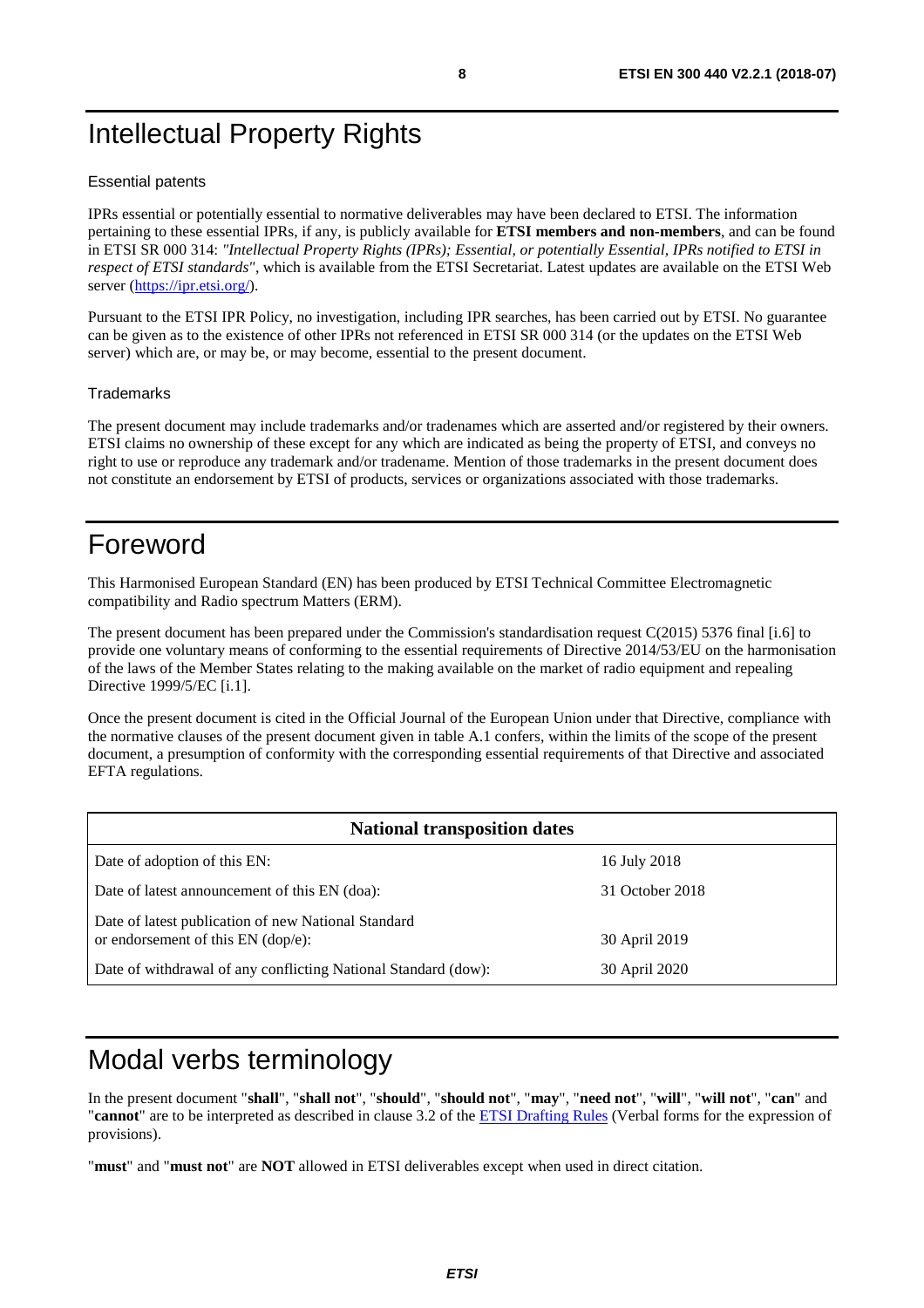## <span id="page-8-0"></span>Introduction

The present document aims at providing requirements to demonstrate that the SRD devices to be used for the following equipment types can be presumed to conform to the essential requirements of article 3.2 of Directive 2014/53/EU [\[i.1\]](#page-10-0) under the conditions identified in Annex A.

The present document aims to describe performance requirements and conformance test procedures for licence exempt Short Range Devices (SRDs) intending to use frequency bands within the range of 1 GHz to 40 GHz.

Equipment aiming to be covered by the present document may operate on a specific frequency or may be channel agile and operate on a number of different frequencies.

The present document is structured as follows:

- Clause 2 provides references.
- Clause 3 provides definitions of terms and abbreviations used.
- Clause 4 provides technical requirements specifications.
- Clause 5 provides conditions for testing for compliance with technical requirements.
- Annex A (informative): Relationship between the present document and the essential requirements of Directive 2014/53/EU.
- Annex B (normative): EU wide harmonised national radio interfaces from 1 GHz to 40 GHz.
- Annex C (informative): National Radio Interfaces not EU wide harmonised.
- Annex D (informative): Selection of technical parameters.
- Annex E (normative): Radiated measurements.
- Annex F (normative): General description of measurement methods.
- Annex G (normative): Power limits for RFID systems operating in the 2,45 GHz band.
- Annex H (informative): Example of implementation for restriction of 4 W RFID to in-building use only.
- Annex I (normative): Limits for GBSAR operating in the frequency range 17,1 GHz to 17,3 GHz.
- Annex J (informative): Bibliography.
- Annex K (informative): Change History.
- History.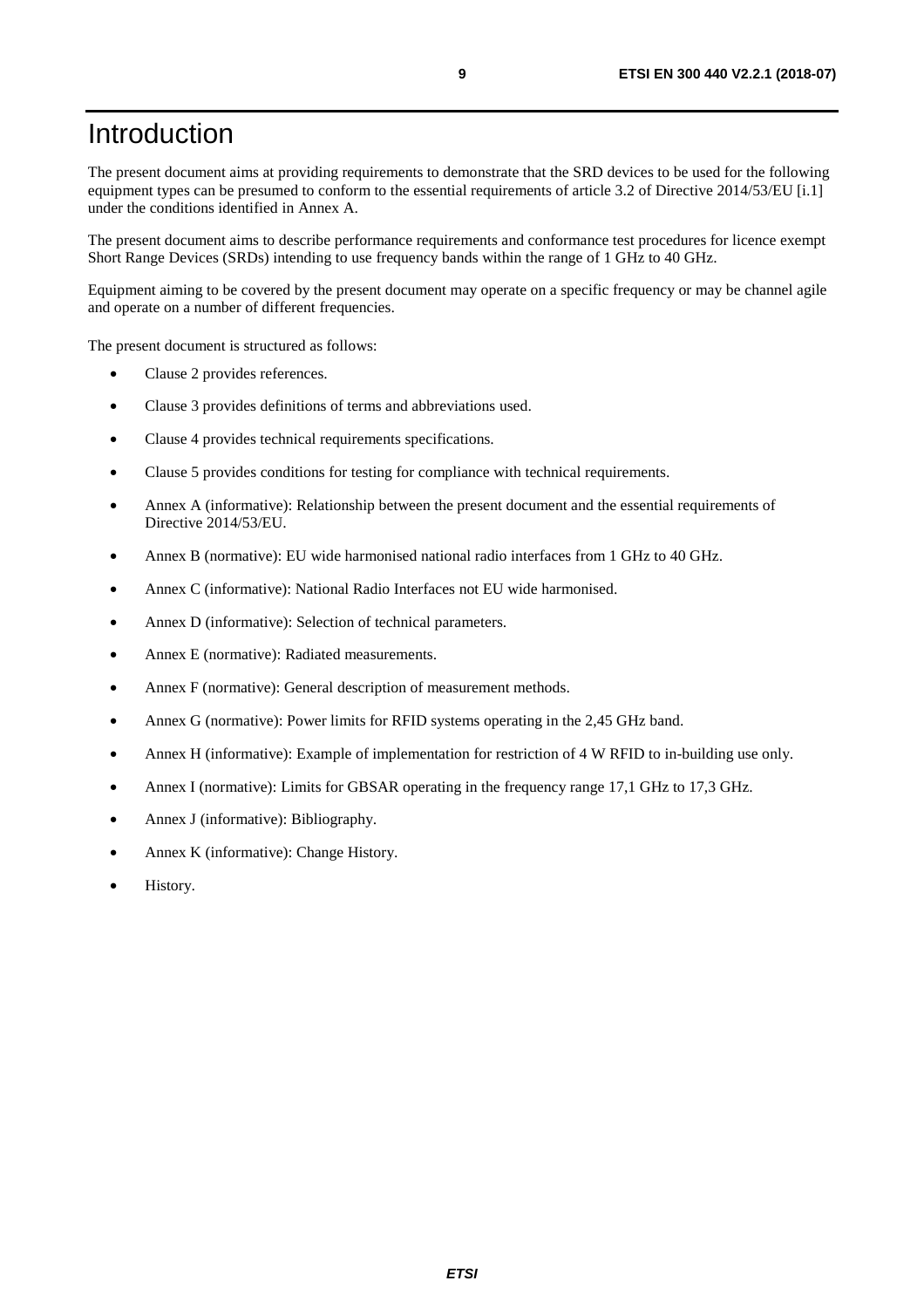## <span id="page-9-0"></span>1 Scope

The present document specifies technical characteristics and methods of measurements for the following equipment types:

- 1) Non specific Short Range Devices, including alarms, telecommand, telemetry, data transmission in general, etc.
- 2) Radio Frequency IDentification (RFID) devices.
- 3) Radiodetermination devices including detection, movement and alert applications.

These radio equipment types are capable of operating in the permitted frequency bands within the 1 GHz to 40 GHz range as specified in table 1:

- 1) with either a Radio Frequency (RF) output connection and dedicated antenna or an integral antenna;
- 2) for all types of modulation;
- 3) with or without speech.

Table 1 shows a list of the frequency bands as designated by the European Commission Decisions on Short Range Devices [[i.5\]](#page-11-0) and the CEPT/ERC Recommendation 70-03 [\[i.2](#page-10-0)] as known at the date of publication of the present document.

|                             | <b>Frequency Bands</b>     | <b>Applications</b>                                                                                          | <b>Notes</b> |
|-----------------------------|----------------------------|--------------------------------------------------------------------------------------------------------------|--------------|
| <b>Transmit and Receive</b> | 2 400 MHz to 2 483,5 MHz   | Non-specific short range                                                                                     |              |
|                             |                            | devices                                                                                                      |              |
| <b>Transmit and Receive</b> | 2 400 MHz to 2 483,5 MHz   | Radiodetermination devices                                                                                   |              |
| Transmit and Receive        | (a) 2 446 MHz to 2 454 MHz | Radio Frequency Identification<br>(RFID) devices                                                             | See Annex G  |
| Transmit and Receive        | (b) 2 446 MHz to 2 454 MHz | Radio Frequency Identification<br>(RFID) devices                                                             | See Annex G  |
| <b>Transmit and Receive</b> | 5 725 MHz to 5 875 MHz     | Non-specific short range<br>devices                                                                          |              |
| Transmit and Receive        | 9 200 MHz to 9 500 MHz     | Radiodetermination devices                                                                                   |              |
| Transmit and Receive        | 9 500 MHz to 9 975 MHz     | Radiodetermination devices                                                                                   |              |
| Transmit and Receive        | 10,5 GHz to 10,6 GHz       | Radiodetermination devices                                                                                   |              |
| <b>Transmit and Receive</b> | 13,46 GHz to 14,0 GHz      | Radiodetermination devices                                                                                   |              |
| Transmit and Receive        | 17,1 GHz to 17,3 GHz       | Radiodetermination devices                                                                                   | See Annex I  |
| Transmit and Receive        | 24,00 GHz to 24,25 GHz     | Non-specific short range                                                                                     |              |
|                             |                            | devices and radiodetermination                                                                               |              |
|                             |                            | devices                                                                                                      |              |
| NOTE:<br>band.              |                            | (a) and (b) refer to two different operational restrictions for different power levels in the same frequency |              |

**Table 1: Short Range Devices within the 1 GHz to 40 GHz permitted frequency bands** 

- NOTE 1: It should be noted that not all frequency bands in table 1 are implemented in all European countries. Annex B provides an overview of radio interfaces which are harmonised in the European Union. Annex C provides an overview of national radio interfaces not harmonised in the European Union. at date of publication.
- NOTE 2: In addition, it should be noted that other frequency bands may be available in a country within the frequency range 1 GHz to 40 GHz covered by the present document. See the European Commission Decisions on Short Range Devices [[i.5](#page-11-0)] and the CEPT ERC Recommendation 70-03 [[i.2\]](#page-10-0) as implemented through National Radio Interfaces (NRI) and additional NRI as relevant.
- NOTE 3: On non-harmonised parameters, national administrations may impose certain conditions such as the type of modulation, frequency, channel/frequency separations, maximum transmitter radiated power, duty cycle, and the inclusion of an automatic transmitter shut-off facility, as a condition for the issue of an individual or general licence, or as a condition for the issuing of Individual Rights for use of spectrum or General Authorization, or as a condition for use "under licence exemption" as it is in most cases for Short Range Devices.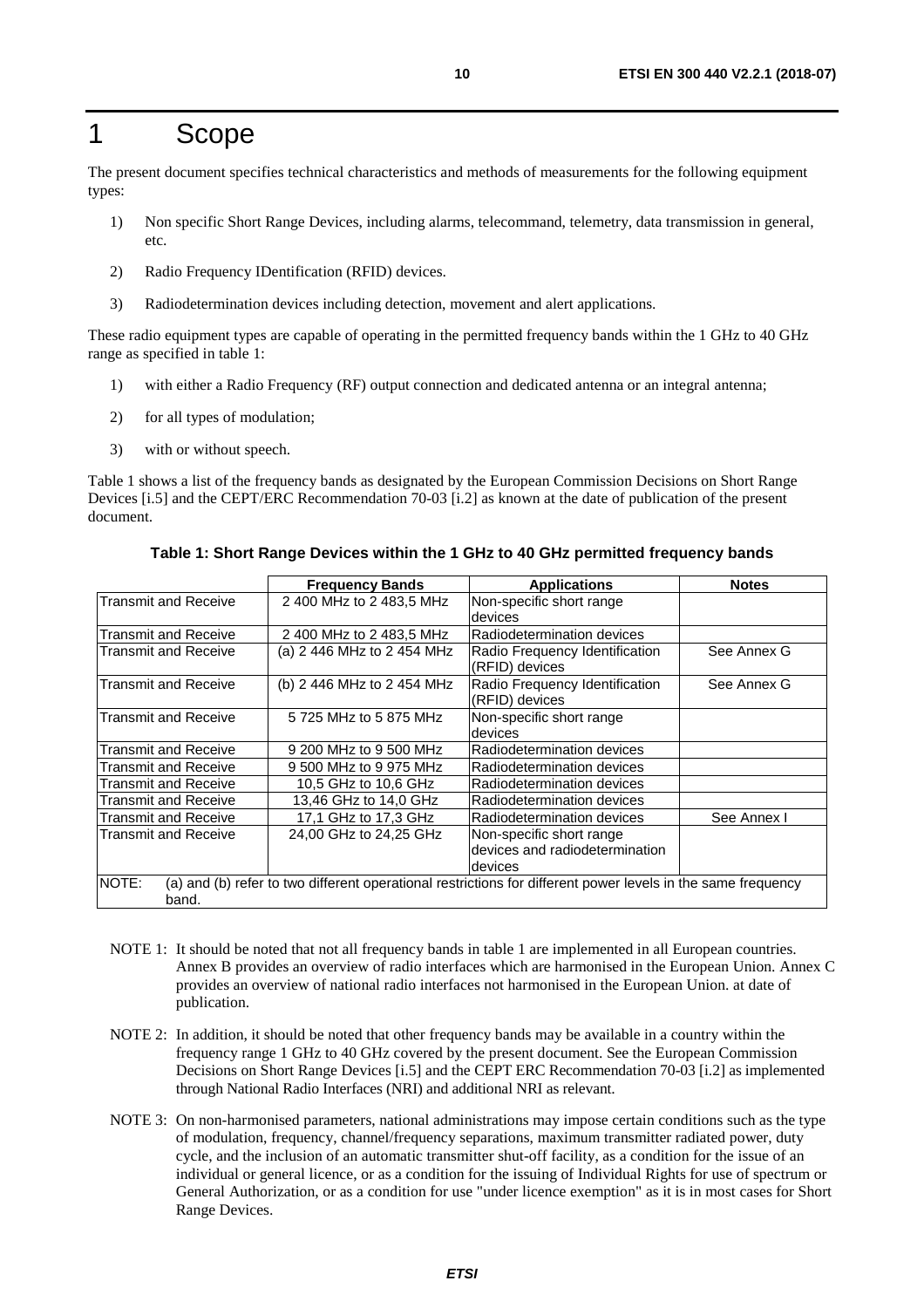<span id="page-10-0"></span>The present document covers fixed stations, mobile stations and portable stations.

Applications using Ultra Wide Band (UWB) technology are not covered by the present document.

NOTE 4: The relationship between the present document and essential requirements of article 3.2 of Directive 2014/53/EU [\[i.6](#page-11-0)] is given in Annex A.

## 2 References

## 2.1 Normative references

References are specific, identified by date of publication and/or edition number or version number. Only the cited version applies.

Referenced documents which are not found to be publicly available in the expected location might be found at <https://docbox.etsi.org/Reference/>.

NOTE: While any hyperlinks included in this clause were valid at the time of publication, ETSI cannot guarantee their long term validity.

The following referenced documents are necessary for the application of the present document.

- [1] CISPR 16-1-1 (2015): "Specification for radio disturbance and immunity measuring apparatus and methods; Part 1-1: Radio disturbance and immunity measuring apparatus - Measuring apparatus".
- [2] CISPR 16-1-4 (2010): "Specification for radio disturbance and immunity measuring apparatus and methods; Part 1-4: Radio disturbance and immunity measuring apparatus - Antennas and test sites for radiated disturbance measurements".
- [3] CISPR 16-1-5 (2014): "Specification for radio disturbance and immunity measuring apparatus and methods; Part 1-5: Radio disturbance and immunity measuring apparatus - Antenna calibration sites and reference test sites for 5 MHz to 18 GHz".
- [4] Recommendation ITU-T O.41 (1994): "Psophometer for use on telephone-type circuits".
- [5] Recommendation ITU-T O.153 (1992): "Basic parameters for the measurement of error performance at bit rates below the primary rate".
- [6] Commission Implementing Decision (EU) 2017/1483 of 8 August 2017 amending Decision 2006/771/EC on harmonisation of the radio spectrum for use by short-range devices and repealing Decision 2006/804/EC.

## 2.2 Informative references

References are either specific (identified by date of publication and/or edition number or version number) or non-specific. For specific references, only the cited version applies. For non-specific references, the latest version of the referenced document (including any amendments) applies.

NOTE: While any hyperlinks included in this clause were valid at the time of publication, ETSI cannot guarantee their long term validity.

The following referenced documents are not necessary for the application of the present document but they assist the user with regard to a particular subject area.

- [i.1] Directive 2014/53/EU of the European Parliament and of the Council of 16 April 2014 on the harmonisation of the laws of the Member States relating to the making available on the market of radio equipment and repealing Directive 1999/5/EC (RE-Directive).
- [i.2] CEPT/ERC Recommendation 70-03: "Relating to the use of Short Range Devices (SRD)".
- [i.3] Recommendation ITU-R SM.1755: "Characteristics of ultra-wideband technology".

*ETSI*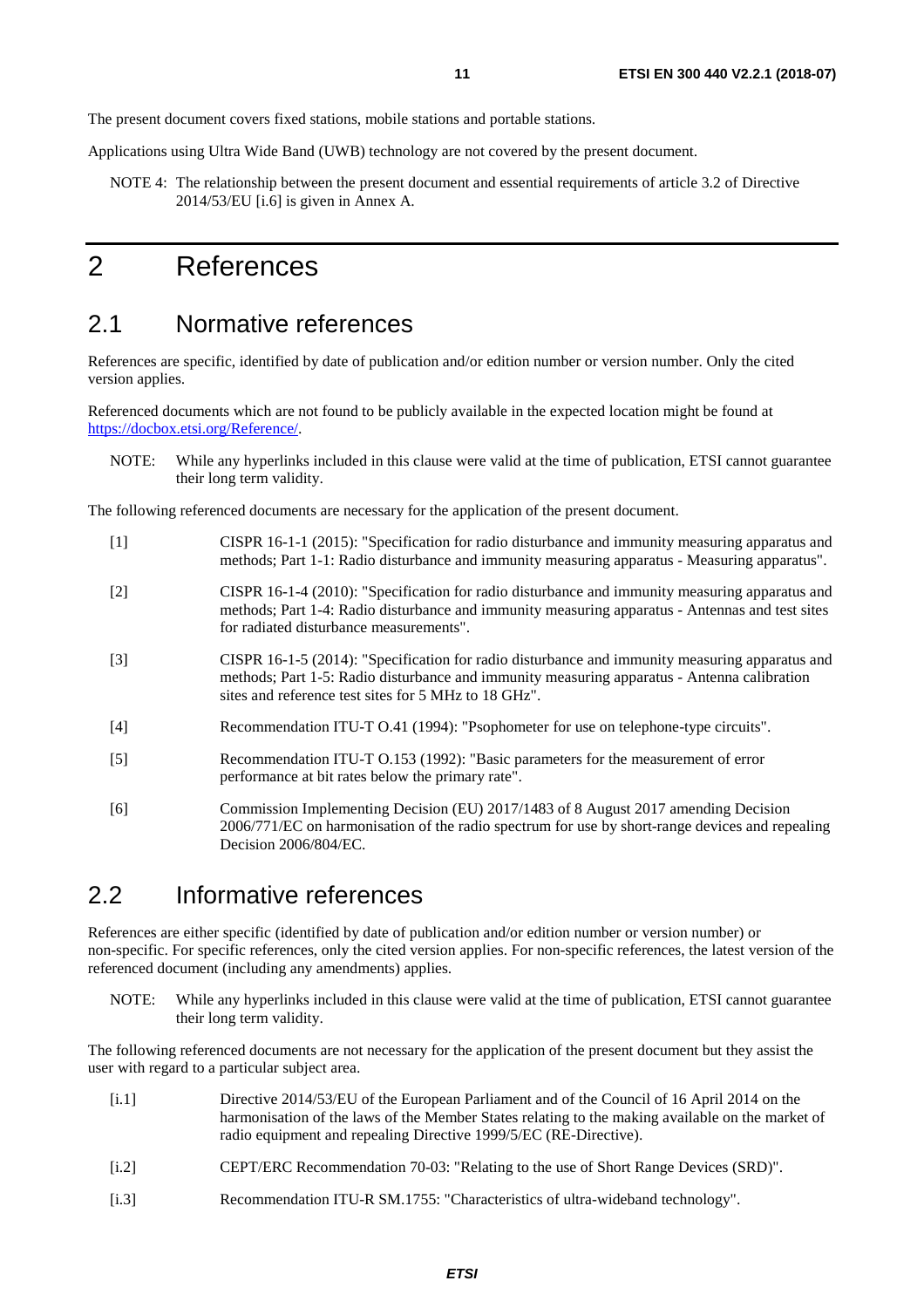<span id="page-11-0"></span>

| [1.4]   | ETSI TR 100 028 (V1.4.1) (all parts): "Electromagnetic compatibility and Radio spectrum Matters<br>(ERM); Uncertainties in the measurement of mobile radio equipment characteristics".                                                                                                                                                         |
|---------|------------------------------------------------------------------------------------------------------------------------------------------------------------------------------------------------------------------------------------------------------------------------------------------------------------------------------------------------|
| [i.5]   | Commission Decision 2013/752/EC on harmonization of the radio spectrum for use by short-range<br>devices as amended by subsequent Commission Decisions.                                                                                                                                                                                        |
| [i.6]   | Commission Implementing Decision $C(2015)$ 5376 final of 4.8.2015 on a standardisation request<br>to the European Committee for Electrotechnical Standardisation and to the European<br>Telecommunications Standards Institute as regards radio equipment in support of Directive<br>2014/53/EU of the European Parliament and of the Council. |
| $[1.7]$ | Recommendation ITU-R SM.329-12 (2012): "Unwanted emissions in the spurious domain".                                                                                                                                                                                                                                                            |
| [i.8]   | CEPT/ERC/Recommendation 74-01E: "Unwanted emissions in the spurious domain".                                                                                                                                                                                                                                                                   |
| [i.9]   | R&TTE Subclasses of Class1 Equipment December 2014: Publication in accordance with<br>Article 1(3) of Commission Decision 2000/299/EC (Version December 2014).                                                                                                                                                                                 |

[i.10] ETSI EG 203 336 (V1.1.1): "Electromagnetic compatibility and Radio spectrum Matters (ERM); Guide for the selection of technical parameters for the production of Harmonised Standards covering article 3.1(b) and article 3.2 of Directive 2014/53/EU".

## 3 Definitions, symbols and abbreviations

## 3.1 Definitions

For the purposes of the present document, the following terms and definitions apply:

**adjacent channels:** two channels offset from the nominal channel by the nominal channel bandwidth

**alarm:** use of radio communication for indicating an alarm condition at a distant location

**alternate adjacent channels:** two channels offset from the nominal channel by double the channel bandwidth



**Figure 1: Adjacent and alternate adjacent channel definitions** 

NOTE: For equipment to be used in a frequency band where channelization is not defined by regulation, the channel spacing of the equipment is defined by the manufacturer.

**artificial antenna:** non-radiating dummy load

**assigned frequency band:** frequency band within which the device is authorized to operate and to perform the intended function of the equipment

**chip:** unit of modulation used in Direct Sequence Spread Spectrum (DSSS) modulation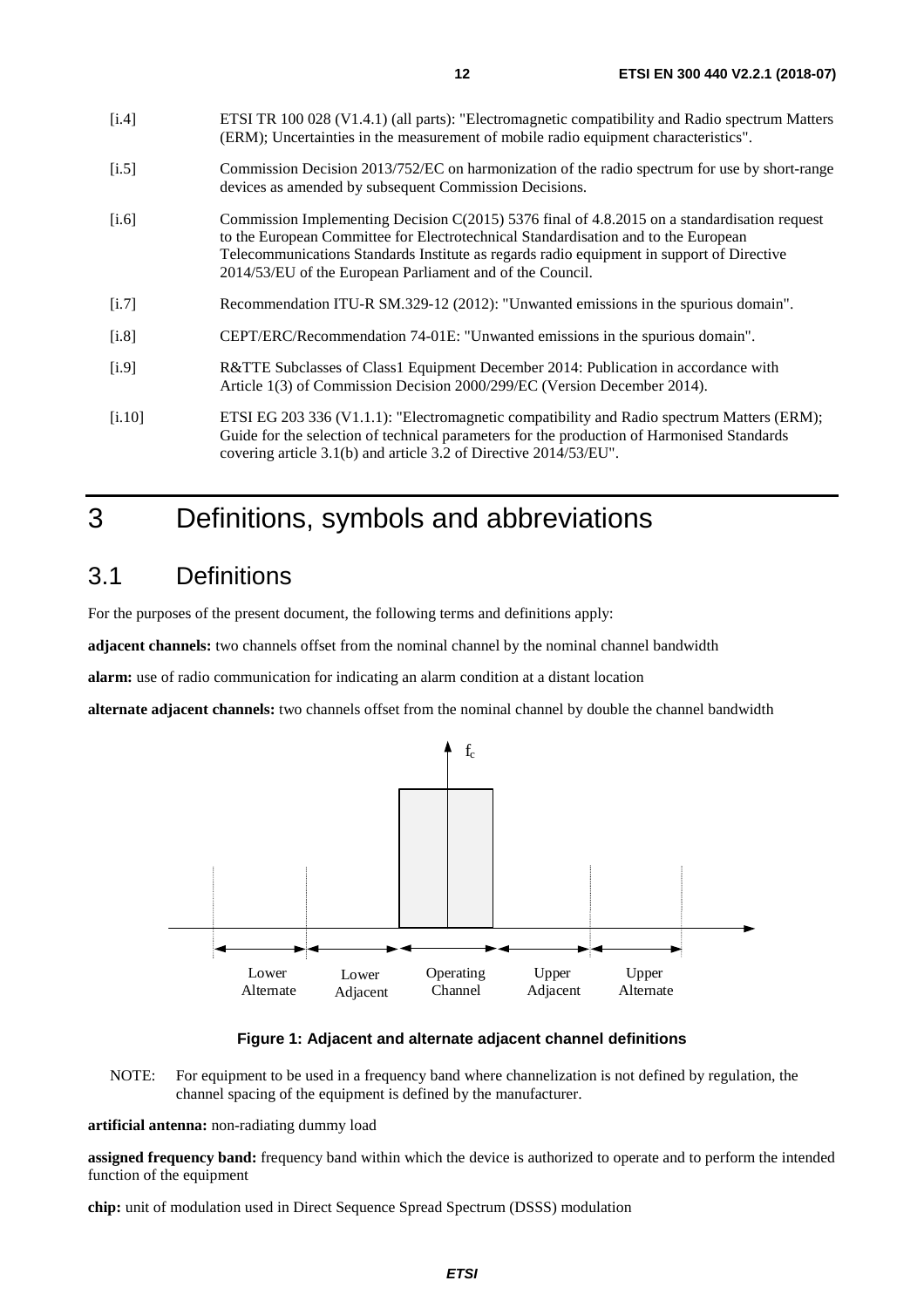**chip rate:** number of chips per second in DSSS

**conducted measurements:** measurements which are made using a direct connection to the equipment under test

**cumulative on-time (T<sub>on\_cum</sub>):** sum of T<sub>on,</sub> within T<sub>obs</sub>

**dedicated antenna:** removable antenna supplied and tested with the radio equipment, designed as an indispensable part of the equipment

**Direct Sequence Spread Spectrum (DSSS):** form of modulation where a combination of data to be transmitted and a code sequence (chip sequence) is used to directly modulate a carrier, e.g. by phase shift keying

NOTE: The chip rate determines the occupied bandwidth.

**Duty Cycle (DC):** ratio expressed as a percentage, of the cumulative duration of transmissions  $T_{on-cum}$  within an

observation interval T<sub>obs</sub>.  $DC = \left(\frac{T_{on\_cum}}{T_{obs}}\right)$  $\frac{m_c c u m}{r_{obs}}$  on an observation bandwidth  $F_{obs}$ 

**equivalent isotropically radiated power:** maximum radiated power of the transmitter and its antenna

**fixed station:** equipment intended for use in a fixed location

**Frequency Hopping Spread Spectrum (FHSS):** spread spectrum technique in which the transmitter signal occupies a number of frequencies in time, each for some period of time, referred to as the dwell time

NOTE: Transmitter and receiver follow the same frequency hop pattern. The number of hop positions and the bandwidth per hop position determine the occupied bandwidth.

**identification system:** equipment consisting of a transmitter(s), receiver(s) (or a combination of the two) and an antenna(s) to identify objects by means of a transponder

**integral antenna:** permanent fixed antenna, which may be built-in, designed as an indispensable part of the equipment

**mobile station:** equipment normally fixed in a vehicle or used as a transportable station

**observation bandwidth (F<sub>obs</sub>):** bandwidth in which the energy of an equipment is considered for the purposes of assessing transmission timings

**observation period**  $(T_{obs})$ **:** reference interval of time

**occupied bandwidth:** width of a frequency band such that, below the lower and above the upper frequency limits the mean powers emitted are each equal to 0,5 % of the total mean power of a given emission

**off-time (Toff):** time duration between two successive transmissions

**on-time (Ton):** duration on a Transmission Operating Channel (OC)

**Operating Channel (OC):** frequency range in which the transmission from the equipment occurs; defined by two frequency edges values:  $F_{low}$  and  $F_{high}$ 

**Operating Channel Width (OCW):** bandwidth between the two frequencies F<sub>low</sub> and F<sub>high</sub> channel

**operating frequency:** nominal frequency at which equipment is operated; this is also referred to as the operating centre frequency

NOTE: Equipment may be able to operate at more than one operating frequency.

**operating frequency range:** range of operating frequencies over which the equipment can be adjusted through tuning, switching or reprogramming

**out-of-band emissions:** emission on a frequency or frequencies outside the occupied bandwidth which results from the modulation process, but excluding spurious emissions

**portable station:** equipment intended to be carried, attached or implanted

**radiated measurements:** measurements which involve the absolute measurement of a radiated field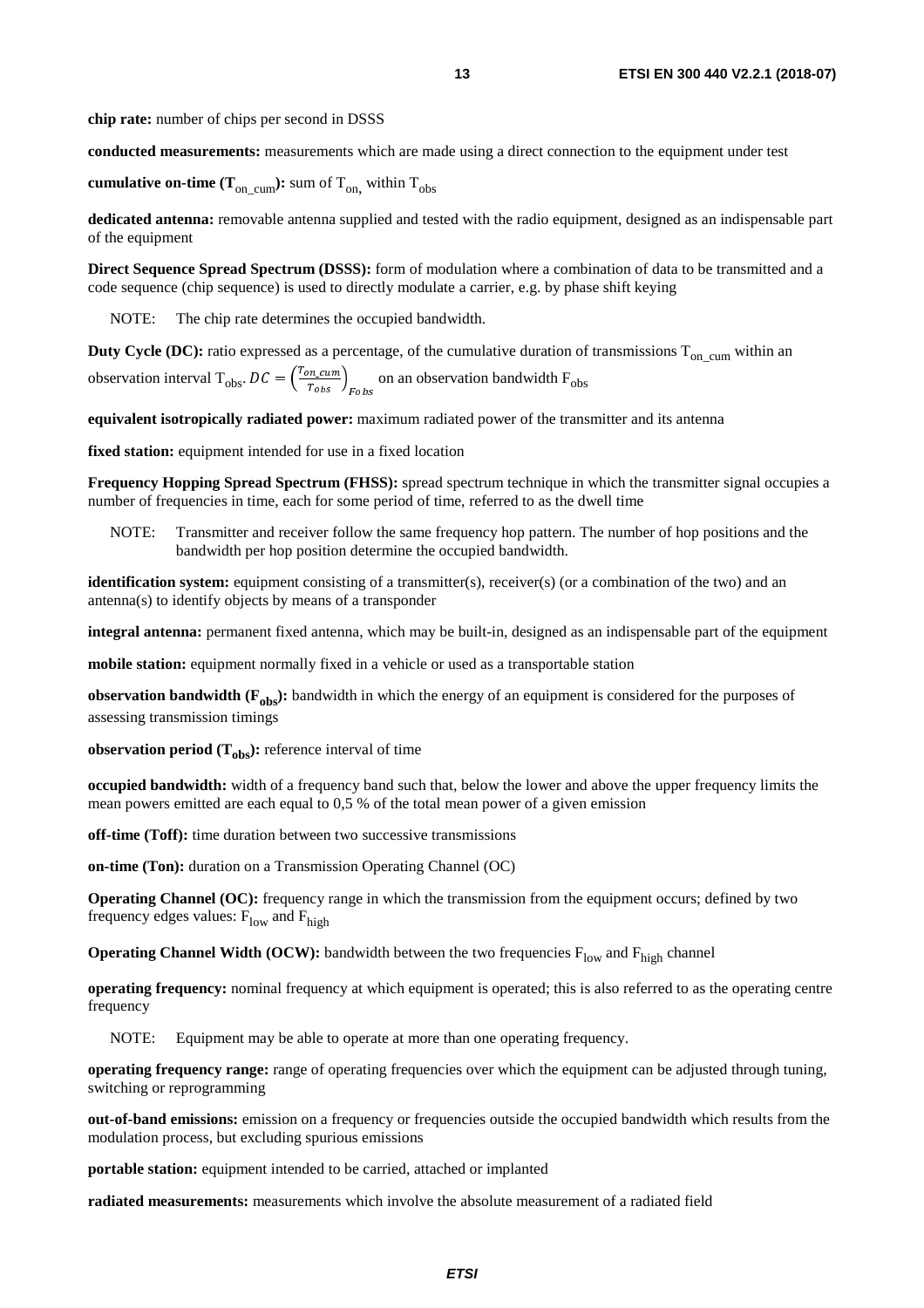<span id="page-13-0"></span>**radiodetermination:** determination of the position, velocity and/or other characteristics of an object, or the obtaining of information relating to these parameters, by means of the propagation properties of radio waves

**spread spectrum:** modulation technique in which the energy of a transmitted signal is spread throughout a large portion of the frequency spectrum

**spurious emissions:** emission on a frequency or frequencies which are outside the occupied bandwidth and the level of which may be reduced without affecting the corresponding transmission of information

NOTE: Spurious emissions include harmonic emissions, parasitic emissions, intermodulation products and frequency conversion products, but exclude out-of-band emissions.

**telecommand:** use of radio communication for the transmission of signals to initiate, modify or terminate functions of equipment at a distance

**telemetry:** use of radio communication for indicating or recording data at a distance

**transponder:** device which responds to an interrogation signal

**Ultra Wide Band (UWB) technology:** technology for short-range radiocommunication, involving the intentional generation and transmission of radio-frequency energy that spreads over a very large frequency range, which may overlap several frequency bands allocated to radiocommunication services as defined in Recommendation ITU-R SM.1755 [\[i.3\]](#page-10-0)

## 3.2 Symbols

For the purposes of the present document, the following symbols apply:

| $O_{ant}$ | Aperture dimension of the radiating antenna |
|-----------|---------------------------------------------|
| E         | Electrical field strength                   |
|           | Frequency                                   |
|           | Power                                       |
| R         | Distance                                    |
|           | Time                                        |
|           | wavelength                                  |
|           |                                             |

## 3.3 Abbreviations

For the purposes of the present document, the following abbreviations apply:

| ACS          | <b>Adjacent Channel Selectivity</b>                               |
|--------------|-------------------------------------------------------------------|
| ac           | alternating current                                               |
| AFA          | <b>Adaptive Frequency Agility</b>                                 |
| <b>CW</b>    | Continuous Wave (transmission)                                    |
| <b>DAA</b>   | Detect And Avoid spectrum access technique                        |
| dB           | deciBel                                                           |
| dBi          | gain in decibels relative to an isotropic antenna                 |
| dBm          | decibel-milliwatts                                                |
| dc           | direct current                                                    |
| DC           | Duty Cycle                                                        |
| <b>DSSS</b>  | Direct Sequence Spread Spectrum                                   |
| e.i.r.p.     | equivalent isotropically radiated power                           |
| <b>EMC</b>   | ElectroMagnetic Compatibility                                     |
| ERC          | <b>European Radiocommunication Committee</b>                      |
| <b>EUT</b>   | <b>Equipment Under Test</b>                                       |
| <b>FAR</b>   | <b>Fully Anechoic Room</b>                                        |
| <b>FHSS</b>  | <b>Frequency Hopping Spread Spectrum</b>                          |
| <b>GBSAR</b> | Ground Based Synthetic Aperture Radar                             |
| <b>ITU-R</b> | International Telecommunications Union, Radio sector              |
| <b>ITU-T</b> | International Telecommunications Union, Telecommunications sector |
| <b>LBT</b>   | Listen Before Talk                                                |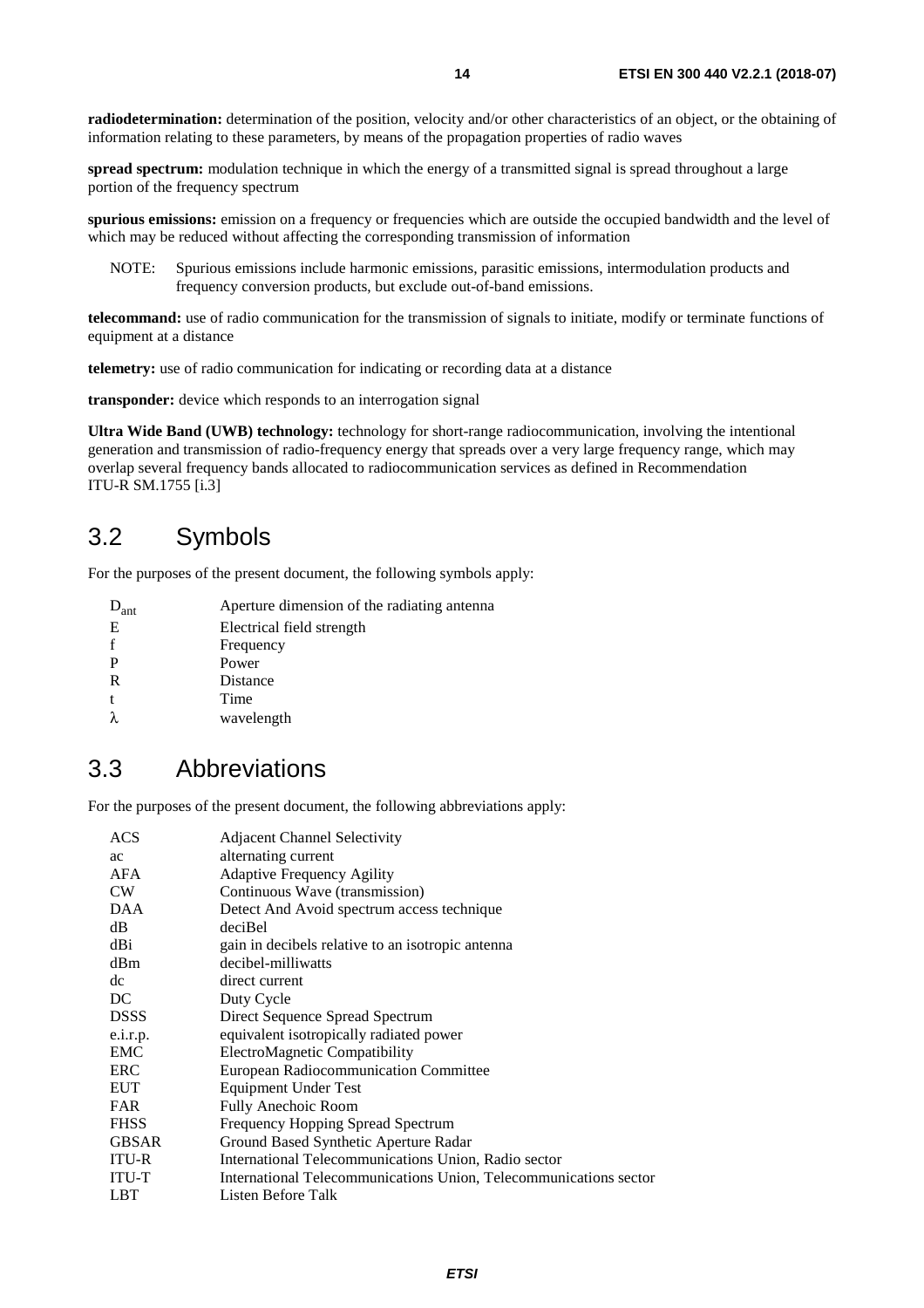<span id="page-14-0"></span>

| <b>NRI</b>   | National Radio Interfaces                                      |
|--------------|----------------------------------------------------------------|
| OC           | <b>Operating Channel</b>                                       |
| <b>OCW</b>   | <b>Operating Channel Width</b>                                 |
| <b>OFDM</b>  | <b>Orthogonal Frequency Division Modulation</b>                |
| <b>PRR</b>   | <b>Pulse Repetition Rate</b>                                   |
| <b>RBW</b>   | Reference BandWidth                                            |
| <b>RF</b>    | Radio Frequency                                                |
| <b>RFID</b>  | Radio Frequency IDentification                                 |
| <b>RMS</b>   | Root Mean Square                                               |
| <b>SCU</b>   | <b>System Control Unit</b>                                     |
| <b>SF-CW</b> | Step Frequency Continuous Wave (spread spectrum)               |
| SND/ND       | $Signal + Noise + Distortion\ divided\ by\ Noise + Distortion$ |
| <b>SRD</b>   | <b>Short Range Device</b>                                      |
| Tx           | Transmitter                                                    |
| <b>UWB</b>   | Ultra Wide Band                                                |
| <b>VSWR</b>  | Voltage Standing Wave Ratio                                    |

## 4 Technical requirements specifications

## 4.1 Environmental profile

The technical requirements of the present document apply under the environmental profile for operation of the equipment, which shall be declared by the manufacturer. The equipment shall comply with all the technical requirements of the present document which are identified as applicable in Annex A at all times when operating within the boundary limits of the declared operational environmental profile.

## 4.2 Transmitter requirements

## 4.2.1 Transmitter measurement requirements

## 4.2.1.1 Applicability

The general requirements in clause 4.2.1.2 shall apply to all EUT when in transmit mode.

## 4.2.1.2 Methods of measurement and limits for transmitter parameters

Where the transmitter is designed with adjustable carrier power, then all transmitter parameters shall be measured using the highest power level. The equipment shall then be set to the lowest carrier power setting, and the measurements for spurious emissions shall be repeated (see clause 4.2.4).

If the equipment to be tested is designed with a permanent external 50  $\Omega$  RF connector and a dedicated or integral antenna, then full tests shall be carried out using this connector. If the RF connector is not 50  $Ω$ , then a calibrated coupler or attenuator shall be used to provide the correct termination impedance to facilitate the measurements. The equivalent isotropically radiated power is then calculated from the declared antenna gain.

If a system includes transponders, these are measured together with the interrogator.

In addition, the following tests shall be carried out with the dedicated or integrated antenna:

- equivalent isotropically radiated power (see clause 4.2.2);
- spurious emissions (see clause 4.2.3).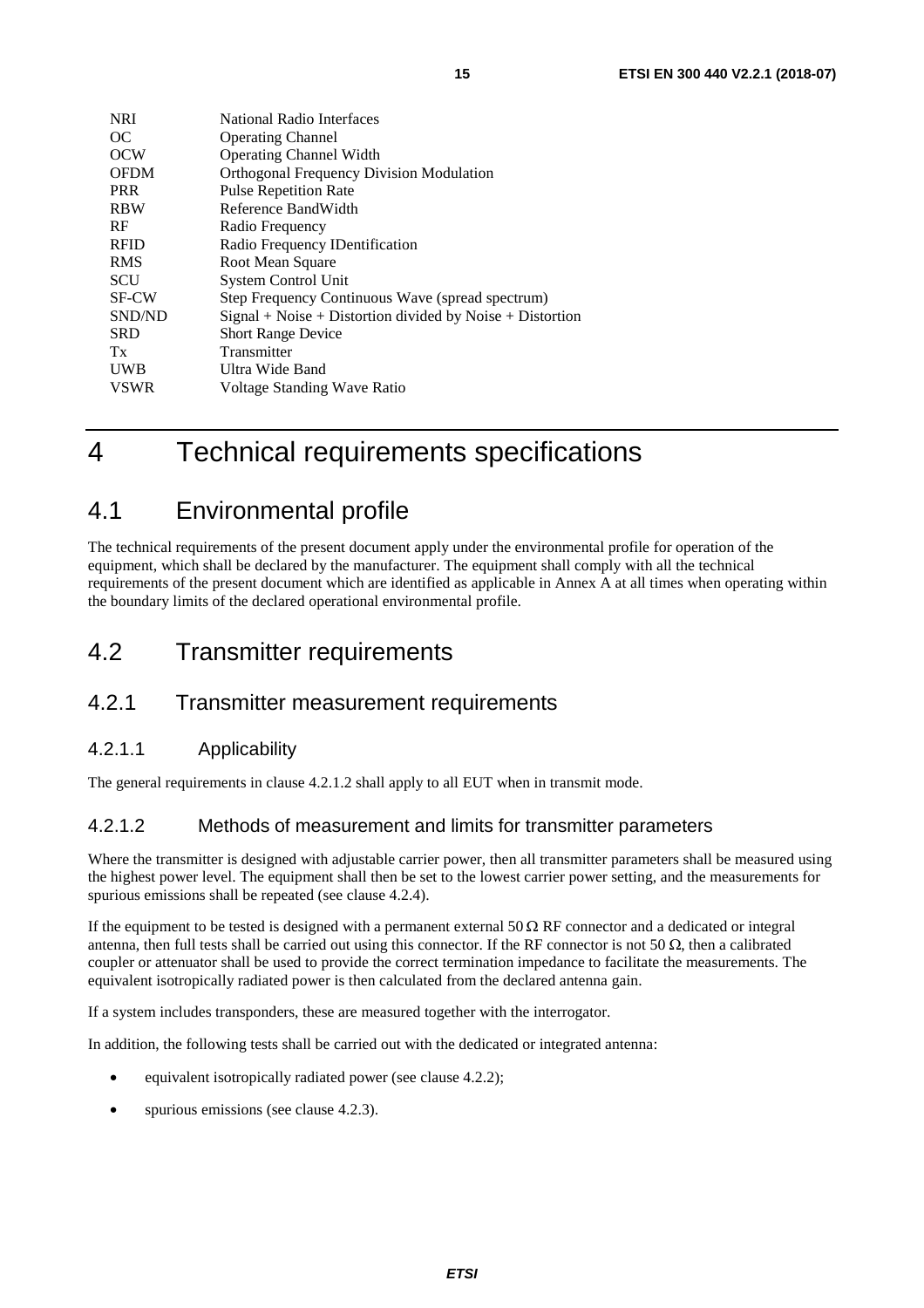## <span id="page-15-0"></span>4.2.2 Equivalent isotropically radiated power (e.i.r.p.)

## 4.2.2.1 Applicability

The equivalent isotropically radiated power requirement shall apply to all transmitters.

## 4.2.2.2 Description

The e.i.r.p. is defined as the maximum radiated power of the transmitter and its antenna, and is measured and calculated according to the procedure given in the following clause. See clause 5 for the test conditions.

## 4.2.2.3 Method of measurement

## 4.2.2.3.0 General requirements

To measure e.i.r.p. it is first necessary to determine the appropriate method of measurement: see clauses 4.2.2.3.1 and 4.2.2.3.2. The -6 dB transmitter bandwidth shall be determined using a 100 kHz measuring bandwidth in order to establish which measurement method is applicable:

- clause 4.2.2.3.1 for Non spread spectrum transmitters with a -6 dB bandwidth of up to 20 MHz and spread spectrum transmitters with channel bandwidth of up to 1 MHz;
- clause 4.2.2.3.2 for all other transmitter bandwidths.

Using the applicable measurement procedure as described in the present clause and Annex E, the power output shall be measured and recorded in the test report. The method of measurement shall be documented in the test report.

Measurements shall be performed at normal test conditions (see clause 5.6).

Where possible, the equipment shall be able to operate in a continuous transmit mode for testing purposes.

## 4.2.2.3.1 Non spread spectrum transmitters with a -6 dB bandwidth of up to 20 MHz and spread spectrum transmitters with channel bandwidth of up to 1 MHz

## 4.2.2.3.1.0 General

The method of measurement in clauses 4.2.2.3.1.1 or 4.2.2.3.1.2 shall only be used for:

- non spread spectrum equipment with a -6 dB bandwidth of 20 MHz or less and a duty cycle above 50 %;
- spread spectrum equipment with a -6 dB channel bandwidth of 1 MHz or less.

A spectrum analyser or frequency-selective voltmeter shall be used and tuned to the transmitter carrier at which the highest level is detected.

For FHSS systems, the hop frequency which provides the maximum indicated level shall be used. The frequency shall be indicated in the test report.

Other transmitters are tested according to clause 4.2.2.3.2.

4.2.2.3.1.1 Equipment measured as constant envelope modulation equipment



**Figure 2: Measurement arrangement** 

For practical reasons, measurements shall be performed only at the highest power level at which the transmitter is intended to operate. The measurement arrangement in figure 2 shall be used.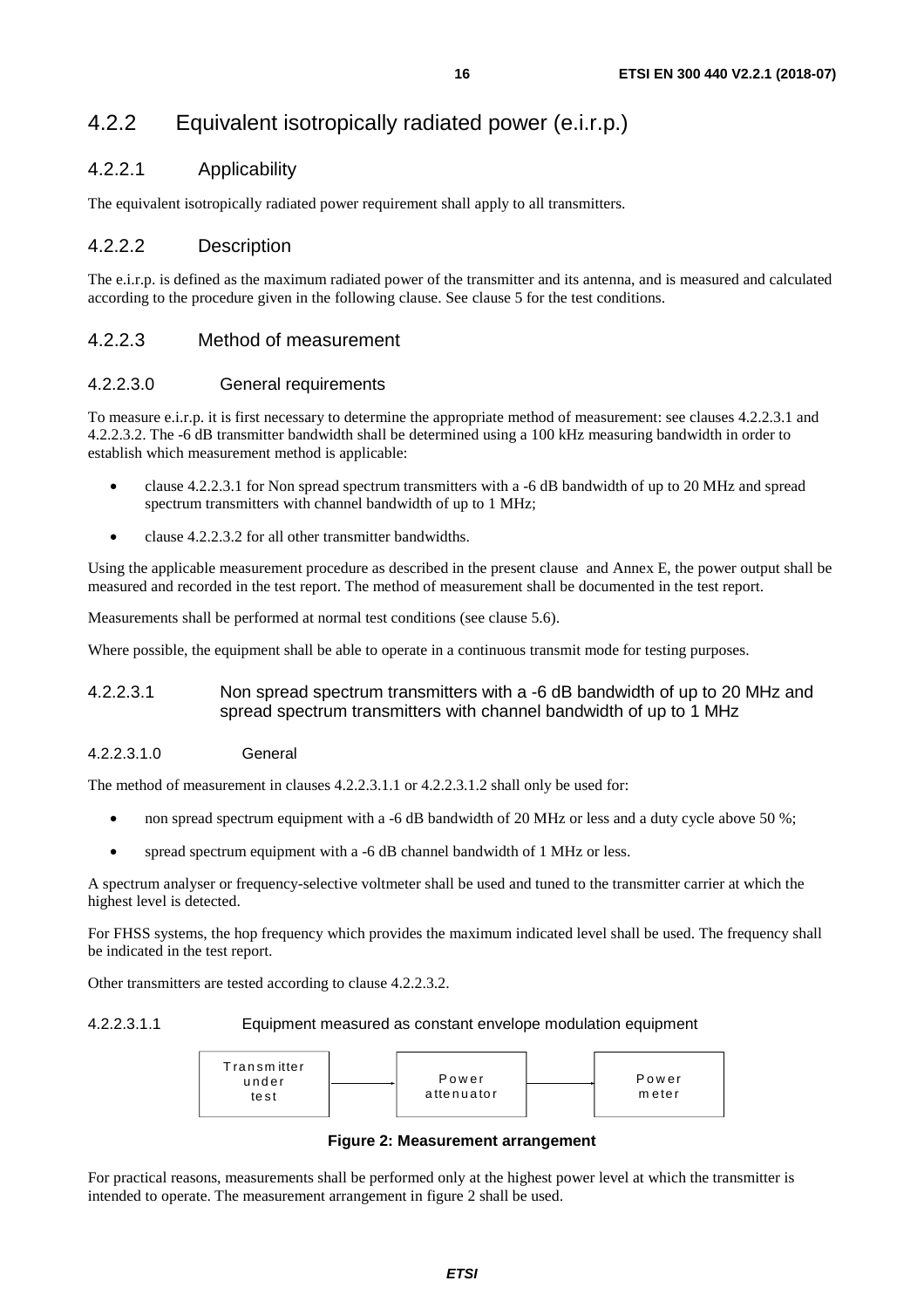<span id="page-16-0"></span>The measurement shall be performed preferably in the absence of modulation.

When it is not possible to measure it in the absence of modulation, this fact shall be stated in test reports.

The transmitter shall be set in continuous transmission mode. If this is not possible, the measurements shall be carried out in a period shorter than the duration of the transmitted burst. It may be necessary to extend the duration of the burst.

The transmitter shall be connected to an artificial antenna (see clause 5.8.2) and the power delivered to this artificial antenna shall be measured.

The equivalent isotropically radiated power is then calculated from the measured value, the known antenna gain, relative to an isotropic antenna, and if applicable, any losses due to cables and connectors in the measurement system.

#### 4.2.2.3.1.2 Equipment measured as non-constant envelope modulation equipment

The measurement shall be performed with test signals D-M2 or D-M3 as appropriate.

The transmitter shall be preferably set in continuous transmission mode. If this is not possible, the measurement can be performed in discontinuous mode.

The transmitter shall be connected to an artificial antenna (see clause 5.8.2) and the power delivered to this artificial antenna shall be measured. The measuring instrument shall have a measurement bandwidth not less than sixteen times the channel bandwidth.

The equivalent isotropically radiated power is then calculated from the measured value, the known antenna gain, relative to an isotropic antenna, and if applicable, any losses due to cables and connectors in the measurement system.

#### 4.2.2.3.2 Transmitters other than those defined in clause 4.2.2.3.1

This method of measurement shall be used for:

- a) equipment with a -6 dB bandwidth greater than 20 MHz, and equipment with a duty cycle below 50 %; or for
- b) spread spectrum equipment with a channel bandwidth above 1 MHz.

The equivalent isotropically radiated power shall be determined and recorded.

In case of radiated measurements on smart antenna systems using symmetrical power distribution across the available transmit chains, the EUT should, where possible, be configured so that only one transmit chain (antenna) is activated while the other transmit chains are disabled. Where this is not possible, the method used shall be documented in the test report. If only one transmit chain was tested, the result for the active transmit chain shall be corrected to be valid for the whole system (all transmit chains).

NOTE: The power (in mW) for one transmit chain needs to be multiplied with the number of transmit chains to obtain the total power for the system.

The measurement shall be performed using normal operation of the equipment with the test modulation applied (see clause 5.8.1).

The test procedure shall be as follows:

**Step 1:** 

- using a suitable means, the output of the transmitter shall be coupled to a matched diode detector;
- the output of the diode detector shall be connected to the vertical channel of an oscilloscope;
- the combination of the diode detector and the oscilloscope shall be capable of faithfully reproducing the envelope peaks and the duty cycle of the transmitter output signal;
- the observed duty cycle of the transmitter (Tx on/(Tx on + Tx off)) shall be noted as x,  $(0 < x < 1)$  and recorded.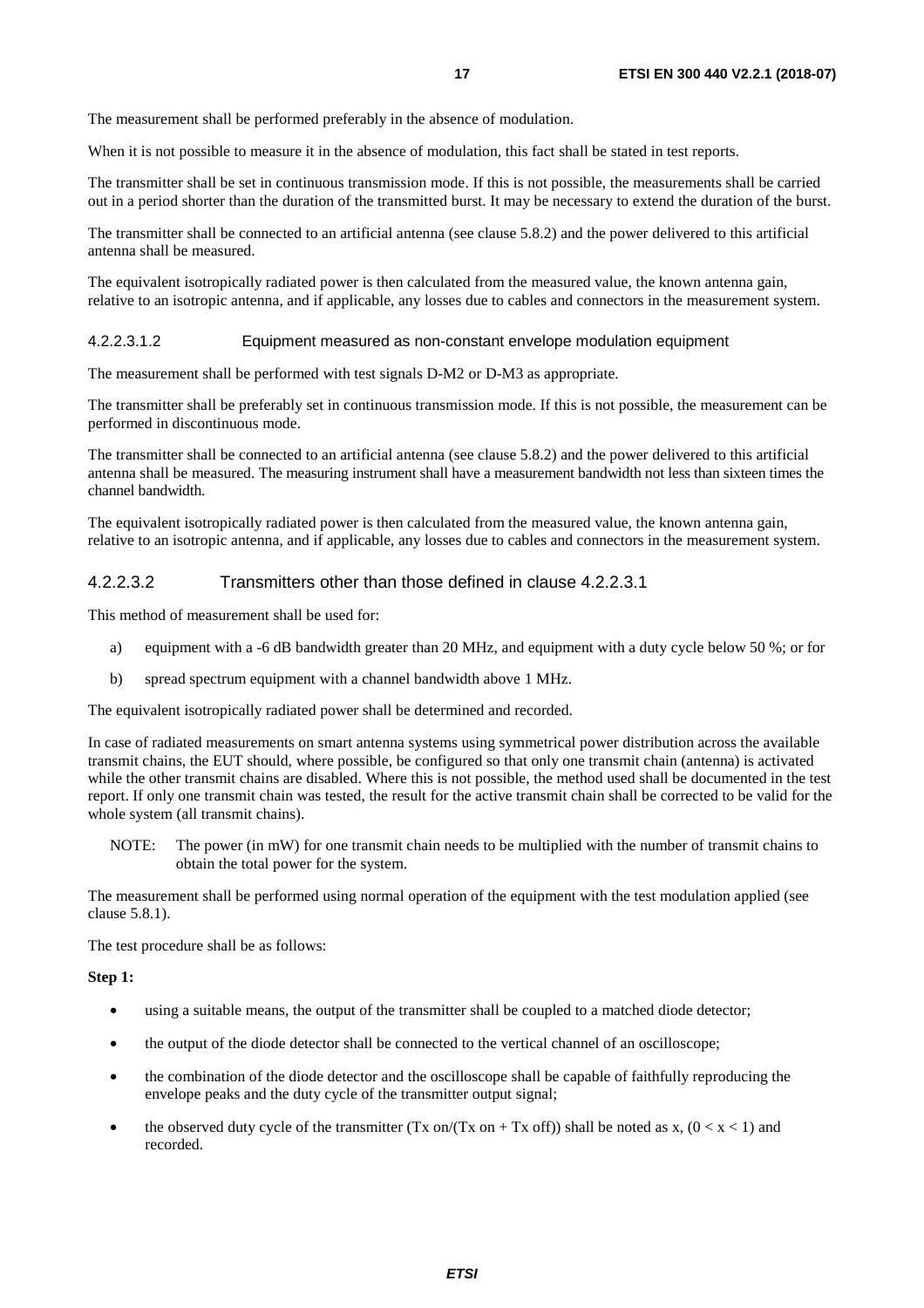- <span id="page-17-0"></span>• the average output power of the transmitter shall be determined using a wideband, calibrated RF power meter with a matched thermocouple detector or an equivalent thereof and, where applicable, with an integration period that exceeds the repetition period of the transmitter by a factor 5 or more. The observed value shall be recorded as "A" (in dBm);
- the e.i.r.p. shall be calculated from the above measured power output A, the observed duty cycle x, and the applicable antenna assembly gain "G" in dBi, according to the formula:
	- $P = A + G + 10 \log(1/x);$
	- P shall not exceed the value specified in clause 4.2.2.4.

The measurement shall be repeated at the lowest, the middle, and the highest frequency of the stated frequency range. These frequencies shall be recorded. FHSS equipment shall be made to hop continuously to each of these three frequencies separately.

## 4.2.2.4 Limits

The transmitter maximum e.i.r.p. under normal and extreme test conditions is provided in table 2.

| <b>Entry</b>   | <b>Frequency Bands</b>                                                                     | <b>Power</b>   | <b>Application</b>            | <b>Notes</b>     |
|----------------|--------------------------------------------------------------------------------------------|----------------|-------------------------------|------------------|
| 1              |                                                                                            |                |                               |                  |
|                | 2 400 MHz to 2 483,5 MHz                                                                   | 10 mW e.i.r.p. | Non-specific short range      |                  |
|                |                                                                                            |                | devices                       |                  |
| 2              | 2400 MHz to 2483.5 MHz                                                                     | 25 mW e.i.r.p. | Radiodetermination devices    |                  |
| 3              | (a) 2 446 MHz to 2 454 MHz                                                                 | 500 mW         | Radio Frequency               | See also table 4 |
|                |                                                                                            | e.i.r.p.       | Identification (RFID) devices | and Annex G      |
| 4              | (b) 2 446 MHz to 2 454 MHz                                                                 | 4 W e.i.r.p.   | Radio Frequency               | See also table 4 |
|                |                                                                                            |                | Identification (RFID) devices | and Annex G      |
| 5              | 5 725 MHz to 5 875 MHz                                                                     | 25 mW e.i.r.p. | Non-specific short range      |                  |
|                |                                                                                            |                | devices                       |                  |
| 6              | 9 200 MHz to 9 500 MHz                                                                     | 25 mW e.i.r.p. | Radiodetermination devices    |                  |
| $\overline{7}$ | 9 500 MHz to 9 975 MHz                                                                     | 25 mW e.i.r.p. | Radiodetermination devices    |                  |
| 8              | 10,5 GHz to 10,6 GHz                                                                       | 500 mW         | Radiodetermination devices    |                  |
|                |                                                                                            | e.i.r.p.       |                               |                  |
| 9              | 13,4 GHz to 14,0 GHz                                                                       | 25 mW e.i.r.p. | Radiodetermination devices    |                  |
| 10             | 17,1 GHz to 17,3 GHz                                                                       | 400 mW         | Radiodetermination devices    | See Annex H      |
|                |                                                                                            | e.i.r.p.       |                               |                  |
| 11             | 24,00 GHz to 24,25 GHz                                                                     | 100 mW         | Non-specific short range      |                  |
|                |                                                                                            | e.i.r.p.       | devices and                   |                  |
|                |                                                                                            |                | radiodetermination devices    |                  |
| NOTE:          | The spectrum ranges in some entries are not harmonised throughout all EU territory,        |                |                               |                  |
|                | specifically entries 4, 9, and 11 have been identified as such. Implementers are cautioned |                |                               |                  |
|                | to refer to CEPT/ERC Recommendation 70-03 [i.2] as well as current National Radio plans    |                |                               |                  |
|                | to verify acceptance within intended regions of use.                                       |                |                               |                  |

## **Table 2: Maximum radiated power (e.i.r.p.)**

## 4.2.2.5 Conformance

The transmitter maximum e.i.r.p. measurements shall be performed as described in clause 4.2.2.3 and not exceed the limits in clause 4.2.2.4. The values and measurement method utilized shall be stated in the test report.

## 4.2.3 Permitted range of operating frequencies

## 4.2.3.1 Applicability

The Permitted range of operating frequencies shall apply to all transmitters.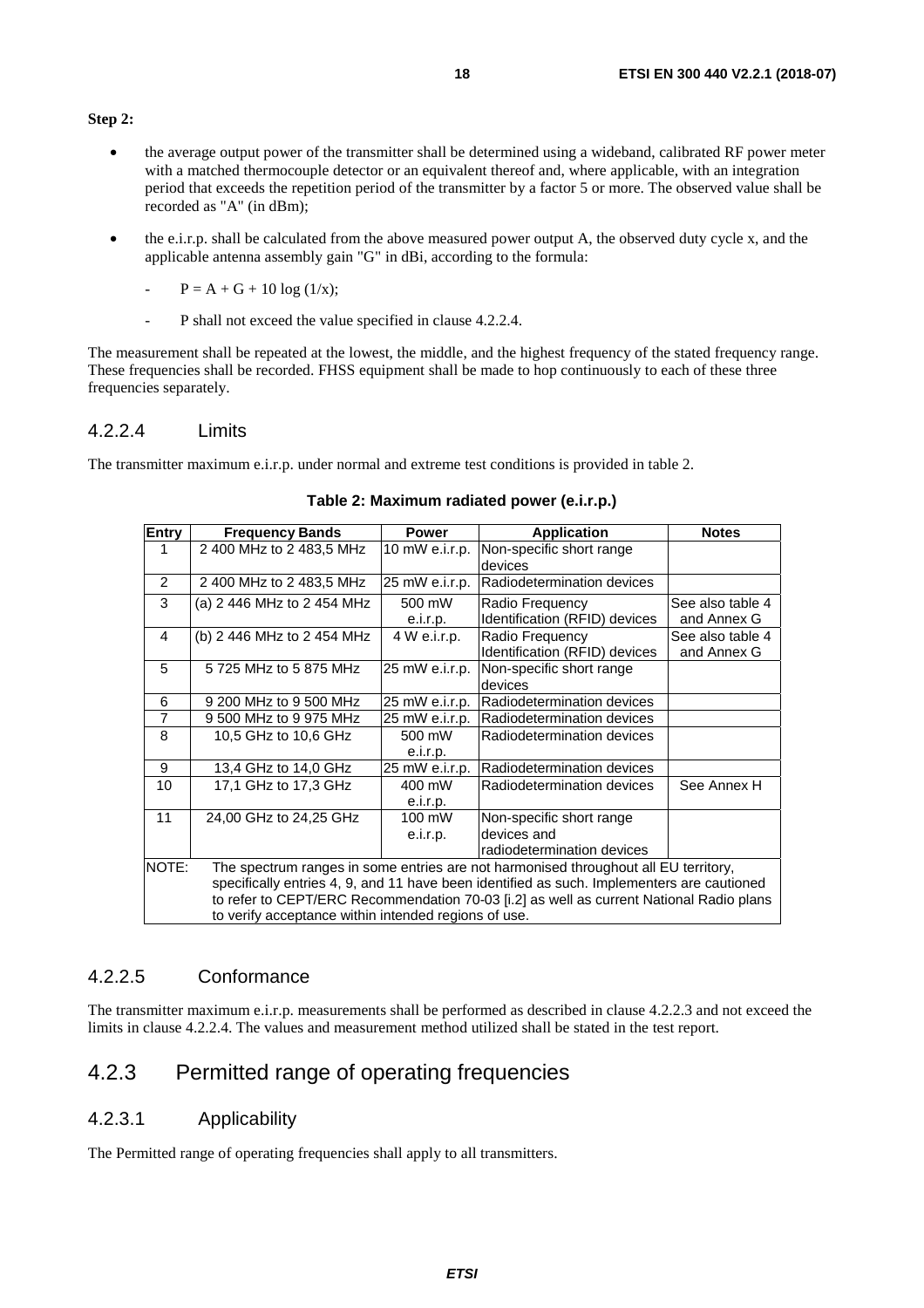## <span id="page-18-0"></span>4.2.3.2 Description

The permitted range of operating frequencies includes all frequencies on which the equipment may operate within an assigned frequency band. The operating frequency range shall be declared by the manufacturer.

The frequency range of the equipment is determined by the lowest and highest frequencies occupied by the power envelope in accordance with clause 4.2.2.4, table 2.

FH is the highest frequency of the power envelope, it is the frequency furthest above the frequency of maximum power where the output power envelope drops below the level of -75 dBm/Hz spectral power density (e.g. -30 dBm if measured in a 30 kHz reference bandwidth) e.i.r.p.

FL is the lowest frequency of the power envelope; it is the frequency furthest below the frequency of maximum power where the output power drops below the level of -75 dBm/Hz spectral power density (e.g. -30 dBm if measured in a 30 kHz reference bandwidth) e.i.r.p.

Where differing modes of emission are available, all modes and their associated bandwidths shall be stated.

## 4.2.3.3 Method of measurement

The method of measurement for equipment employing FHSS and stepped frequency modulation is given in clause 4.2.3.4.

Using applicable conducted measurement procedures, as described in Annex E, the frequency range(s) shall be measured and recorded in the test report.

Where applicable, during these measurements the test data sequence as specified in clauses 5.8.1 and 5.8.1.1 shall be used. The transmitter power level shall be set to the rated power level. During the test, the transmitter shall be set in continuous transmission mode. If this is not possible, the measurements shall be carried out in a period shorter than the duration of the transmitted burst. It may be necessary to extend the duration of the burst.

These measurements shall be performed under both normal and extreme operating conditions except for the occupied bandwidth assessment for which measurement at normal operating conditions is sufficient.

The measurement procedure shall be as follows:

- a) put the spectrum analyser in video averaging mode with a minimum of 50 sweeps selected;
- b) select the lowest operating frequency of the equipment under test and activate the transmitter with modulation applied. The RF emission of the equipment shall be displayed on the spectrum analyser;
- c) using the marker of the spectrum analyser, find the lowest frequency below the operating frequency at which the spectral power density drops below the level given in clause 4.2.3.2. This frequency shall be recorded in the test report;
- d) select the highest operating frequency of the equipment under test and find the highest frequency at which the spectral power density drops below the value given in clause 4.2.3.2. This frequency shall be recorded in the test report;
- e) the difference between the frequencies measured in steps c) and d) is the operating frequency range. It shall be recorded in the test report.

This measurement shall be repeated for each frequency range declared by the manufacturer.

## 4.2.3.4 Method of measurement for equipment using FHSS modulation

Using an applicable conducted measurement procedure as described in Annex E the frequency range of the equipment shall be measured and recorded in the test report.

During these measurements the test data sequence, as specified in clause 5.8.1, shall be used. During the test, the transmitter shall be set in continuous transmission mode. If this is not possible, the measurements shall be carried out in a period shorter than the duration of the transmitted burst. It may be necessary to extend the duration of the burst.

The transmitter power level shall be set to the maximum power level if controllable.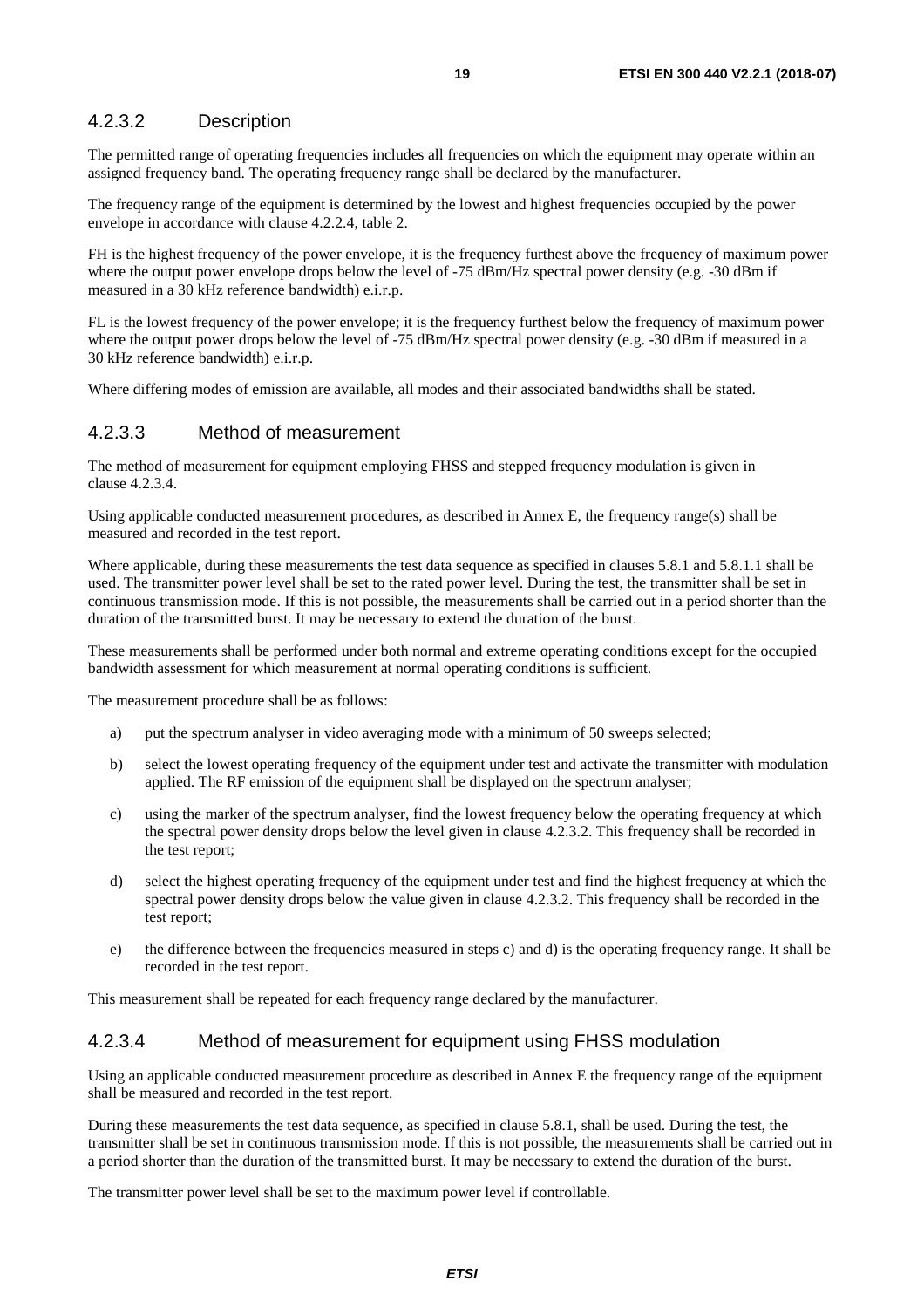<span id="page-19-0"></span>These measurements shall be performed under both normal and extreme operating conditions.

The measurement procedure shall be as follows:

- a) put the spectrum analyser in video averaging mode with a minimum of 50 sweeps selected;
- b) select the lowest hop frequency of the equipment under test and activate the transmitter with modulation applied;
- c) find the lowest frequency below the operating frequency at which the spectral power density drops below the level given in clause 4.2.3.2. This frequency shall be recorded in the test report;
- d) select the highest hop frequency of the equipment under test and find the highest frequency at which the spectral power density drops below the level given in clause 4.2.3.2. This frequency shall be recorded in the test report;
- e) the difference between the frequencies measured in steps c) and d) is the frequency range. It shall be recorded in the test report.

This measurement shall be repeated for each operating frequency range declared by the manufacturer.

## 4.2.3.5 Limits

The width of the power spectrum envelope is  $f_H$  -f<sub>L</sub> for a given operating frequency. In equipment that allows adjustment or selection of different operating frequencies, the power envelope takes up different positions in the allowed band. The frequency range is determined by the lowest value of  $f_L$  and the highest value of  $f_H$  resulting from the adjustment of the equipment to the lowest and highest operating frequencies.

The occupied bandwidth (i.e. the bandwidth in which 99 % of the wanted emission is contained) of the transmitter shall fall within the assigned frequency band.

For all equipment the frequency range shall lie within the frequency band given by clause 4.2.2.4, table 2. For non-harmonized frequency bands the available frequency range may differ between national administrations.

## 4.2.4 Unwanted emissions in the spurious domain

## 4.2.4.1 Applicability

The unwanted emissions in the spurious domain requirement shall apply to all transmitters.

## 4.2.4.2 Description

According to CEPT/ERC/Recommendation 74-01E [\[i.8](#page-11-0)], and Recommendation ITU-R SM.329-12 [\[i.7\]](#page-11-0), the boundary between the out-of-band and spurious domains is  $\pm 250$  % of the occupied bandwidth from the centre frequency of the emission. Out-of-band and spurious emissions are measured as spectral power density under normal operating conditions.

Unwanted emissions in the spurious domain (spurious emissions) are those at frequencies beyond the limit of 250 % of the occupied bandwidth above and below the centre frequency of the emission. The occupied bandwidth is measured as declared by the manufacturer.

## 4.2.4.3 Method of measurement

## 4.2.4.3.0 General Requirements

The level of spurious emissions shall be measured as either:

- a) their power level in a specified load (conducted emission); and their effective radiated power when radiated by the cabinet and structure of the equipment (cabinet radiation); or
- b) their effective radiated power when radiated by the cabinet and the integral or dedicated antenna, in the case of equipment fitted with such an antenna and no permanent RF connector.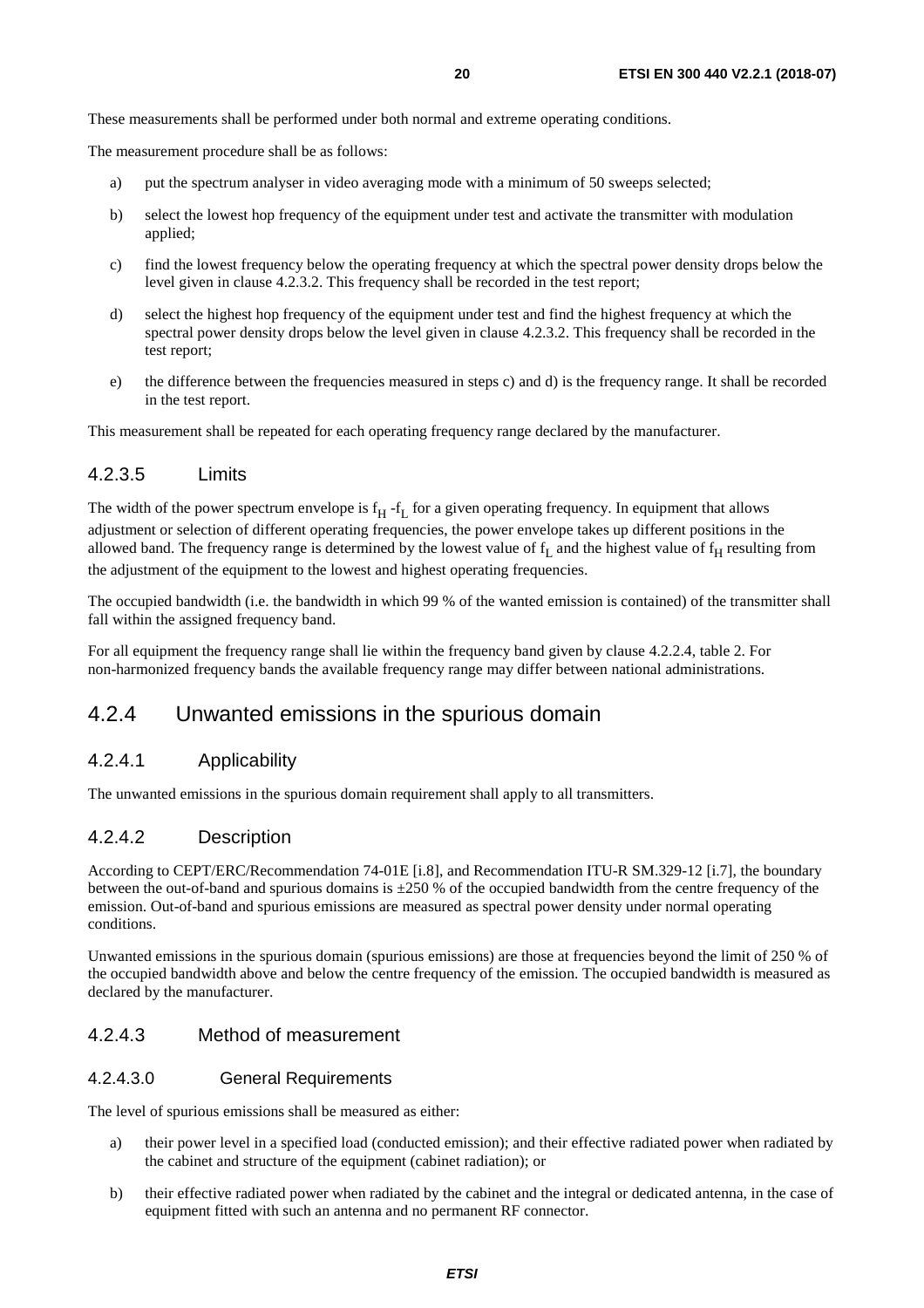<span id="page-20-0"></span>For measurements above 1 000 MHz the peak value shall be measured using a spectrum analyser. The "max hold" function of a spectrum analyser shall be used. For measurements up to 1 000 MHz the quasi-peak detector set in accordance with the specification of CISPR 16 [\[1](#page-10-0)], [\[2](#page-10-0)] and [\[3](#page-10-0)] shall be used.

The correction for RBW described in clause 5.8.5 is to be applied to the measured results as applicable.

### 4.2.4.3.1 Conducted spurious emission

This method of measurement applies to transmitters having a permanent antenna connector.

Additional requirements for equipment employing FHSS modulation are given in clause 4.2.4.3.4:

a) The transmitter shall be connected to a measuring receiver through a test load, 50  $\Omega$  power attenuator, and if necessary, an appropriate filter to avoid overload of the measuring receiver. The bandwidth of the measuring receiver shall be adjusted until the sensitivity of the measuring receiver is at least 6 dB below the spurious emission limit given in table 3, see clause 4.2.4.4. This bandwidth shall be recorded in the test report.

 For the measurement of spurious emissions below the second harmonic of the carrier frequency, the filter used shall be a high "Q" (notch) filter centred on the transmitter carrier frequency, which attenuates this signal by at least 30 dB.

 For the measurement of spurious emissions at and above the second harmonic of the carrier frequency the filter used shall be a high pass filter with a stop band rejection exceeding 40 dB. The cut-off frequency of the high pass filter shall be approximately 1,5 times the transmitter carrier frequency.

 Precautions may be required to ensure that the test load does not generate or that the high pass filter does not attenuate, the harmonics of the carrier.

- b) The transmitter shall be unmodulated and operating at the maximum limit of its specified power range. If modulation cannot be inhibited then the test shall be carried out with modulation (see clause 5.8.1) and this fact shall be recorded in the test report.
- c) For carrier frequencies in the range 1 GHz to 20 GHz the frequency of the measuring receiver shall be adjusted over the frequency range 25 MHz to 10 times the carrier frequency, not exceeding 40 GHz. For carrier frequencies above 20 GHz the measuring receiver shall be tuned over the range 25 MHz up to twice the carrier frequency, not exceeding 66 GHz. The frequency and level of every spurious emission found shall be noted. The emissions within the channel occupied by the transmitter carrier and, for channelized systems its adjacent channels, shall not be recorded.
- d) If the measuring receiver has not been calibrated in terms of power level at the transmitter output, the level of any detected components shall be determined by replacing the transmitter by the signal generator and adjusting it to reproduce the frequency and level of every spurious emission noted in step c). The absolute power level of each of the emissions shall be noted.
- e) The frequency and level of each spurious emission measured and the bandwidth of the measuring receiver shall be recorded in the test report.
- f) If a user accessible power adjustment is provided then the tests in steps c) to e) shall be repeated at the lowest power setting available.
- g) The measurement in steps c) to f) shall be repeated with the transmitter in the standby condition if this option is available.

## 4.2.4.3.2 Method of measurement - cabinet spurious radiation

This method of measurement applies to transmitters having a permanent antenna connector. For equipment without a permanent antenna connector see clause 4.2.4.3.3.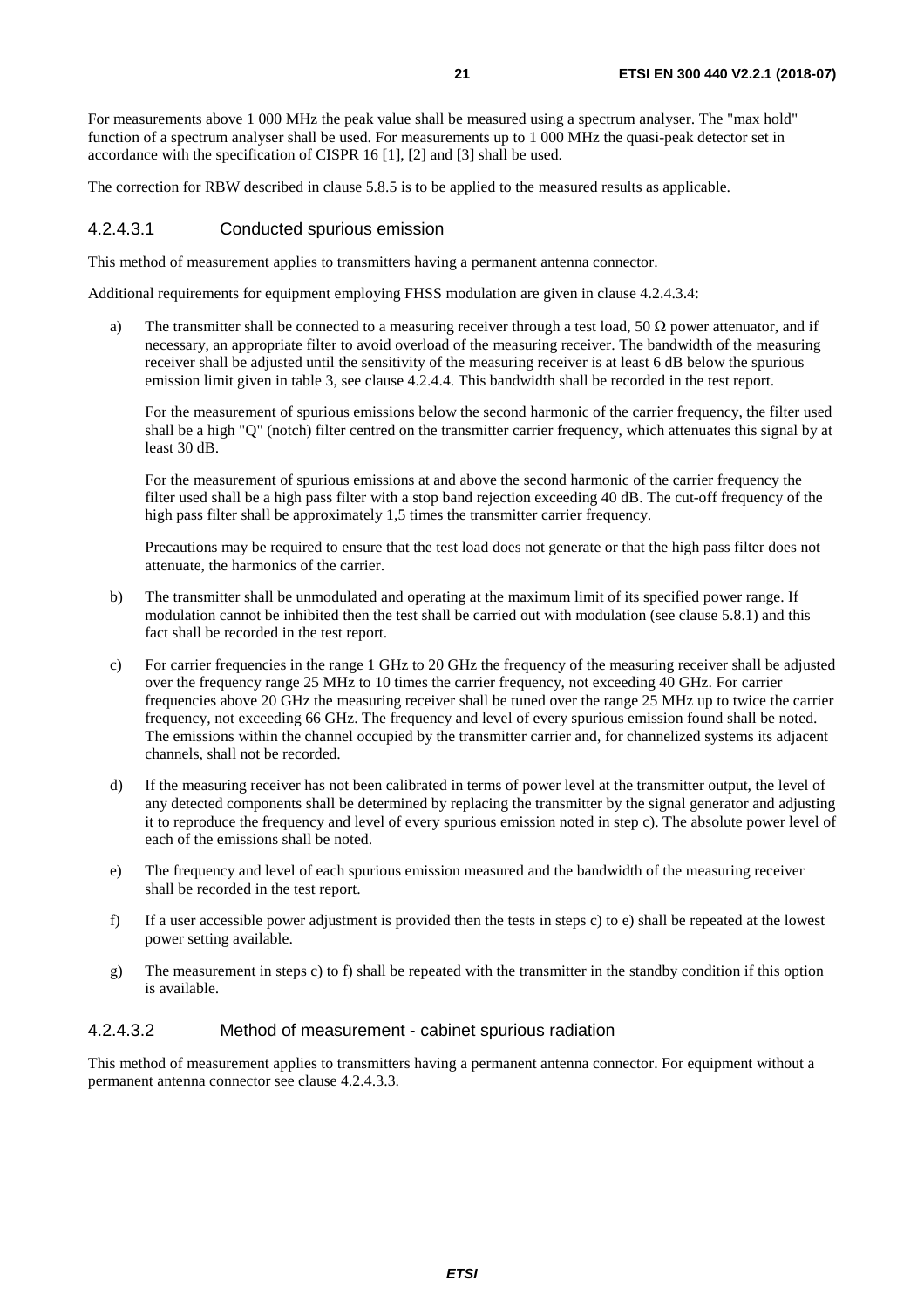<span id="page-21-0"></span>Additional requirements for equipment employing FHSS modulation are given in clause 4.2.4.3.4:

a) A test site selected from Annex E which fulfils the requirements of the specified frequency range of this measurement shall be used. The test antenna shall be oriented initially for vertical polarization and connected to a measuring receiver. The bandwidth of the measuring receiver shall be adjusted until the sensitivity of the measuring receiver, after allowing for the coupling loss, is at least 6 dB below the spurious emission limit given in table 3, see clause 4.2.4.4. This bandwidth shall be recorded in the test report.

 The transmitter under test shall be placed on the support in its standard position, connected to an artificial antenna (see clause 5.8.2) and switched on without modulation. If modulation cannot be inhibited then the test shall be carried out with modulation, (see clause 5.8.1), and this fact shall be recorded in the test report.

- b) For carrier frequencies in the range 1 GHz to 20 GHz the frequency of the measuring receiver shall be adjusted over the frequency range 25 MHz to 10 times the carrier frequency, not exceeding 40 GHz. For carrier frequencies above 20 GHz the measuring receiver shall be tuned over the range 25 MHz up to twice the carrier frequency, not exceeding 66 GHz, except for the channel on which the transmitter is intended to operate and for channelized systems, its adjacent channels. The frequency of each spurious emission detected shall be noted. If the test site is disturbed by interference coming from outside the site, this qualitative search may be performed in a screened room, with a reduced distance between the transmitter and the test antenna.
- c) At each frequency at which an emission has been detected, the measuring receiver shall be tuned and the test antenna shall be raised or lowered through the specified height range until the maximum signal level is detected on the measuring receiver.
- d) The transmitter shall be rotated through 360° about a vertical axis, to maximize the received signal.
- e) The test antenna shall be raised or lowered again through the specified height range until a maximum is obtained. This level shall be noted.
- f) The substitution antenna (see clause E.3.2) shall replace the transmitter antenna in the same position and in vertical polarization. It shall be connected to the signal generator.
- g) At each frequency at which an emission has been detected, the signal generator, substitution antenna, and measuring receiver shall be tuned. The test antenna shall be raised or lowered through the specified height range until the maximum signal level is detected on the measuring receiver. The level of the signal generator giving the same signal level on the measuring receiver as in item e) shall be noted. After corrections due to the gain of the substitution antenna and the cable loss between the signal generator and the substitution antenna, is the radiated spurious emission at this frequency.
- h) The frequency and level of each spurious emission measured and the bandwidth of the measuring receiver shall be recorded in the test report.
- i) Steps c) to h) shall be repeated with the test antenna oriented in horizontal polarization.
- j) If a user accessible power adjustment is provided then the tests in steps c) to h) shall be repeated at the lowest power setting available.
- k) Steps c) to i) shall be repeated with the transmitter in the standby condition if this option is available.

#### 4.2.4.3.3 Method of measurement - radiated spurious emission

This method of measurement applies to transmitters having an integral antenna.

Additional requirements for equipment employing FHSS modulation are given in clause 4.2.4.3.4:

a) A test site selected from Annex E which fulfils the requirements of the specified frequency range of this measurement shall be used. The test antenna shall be oriented initially for vertical polarization and connected to a measuring receiver, through a suitable filter to avoid overloading of the measuring receiver if required. The bandwidth of the measuring receiver shall be adjusted until the sensitivity of the measuring receiver, after allowing for the coupling loss, is at least 6 dB below the spurious emission limit given in table 3, see clause 4.2.4.4. This bandwidth shall be recorded in the test report.

 For the measurement of spurious emissions below the second harmonic of the carrier frequency the optional filter used shall be a high "Q" (notch) filter centred on the transmitter carrier frequency and attenuating this signal by at least 30 dB.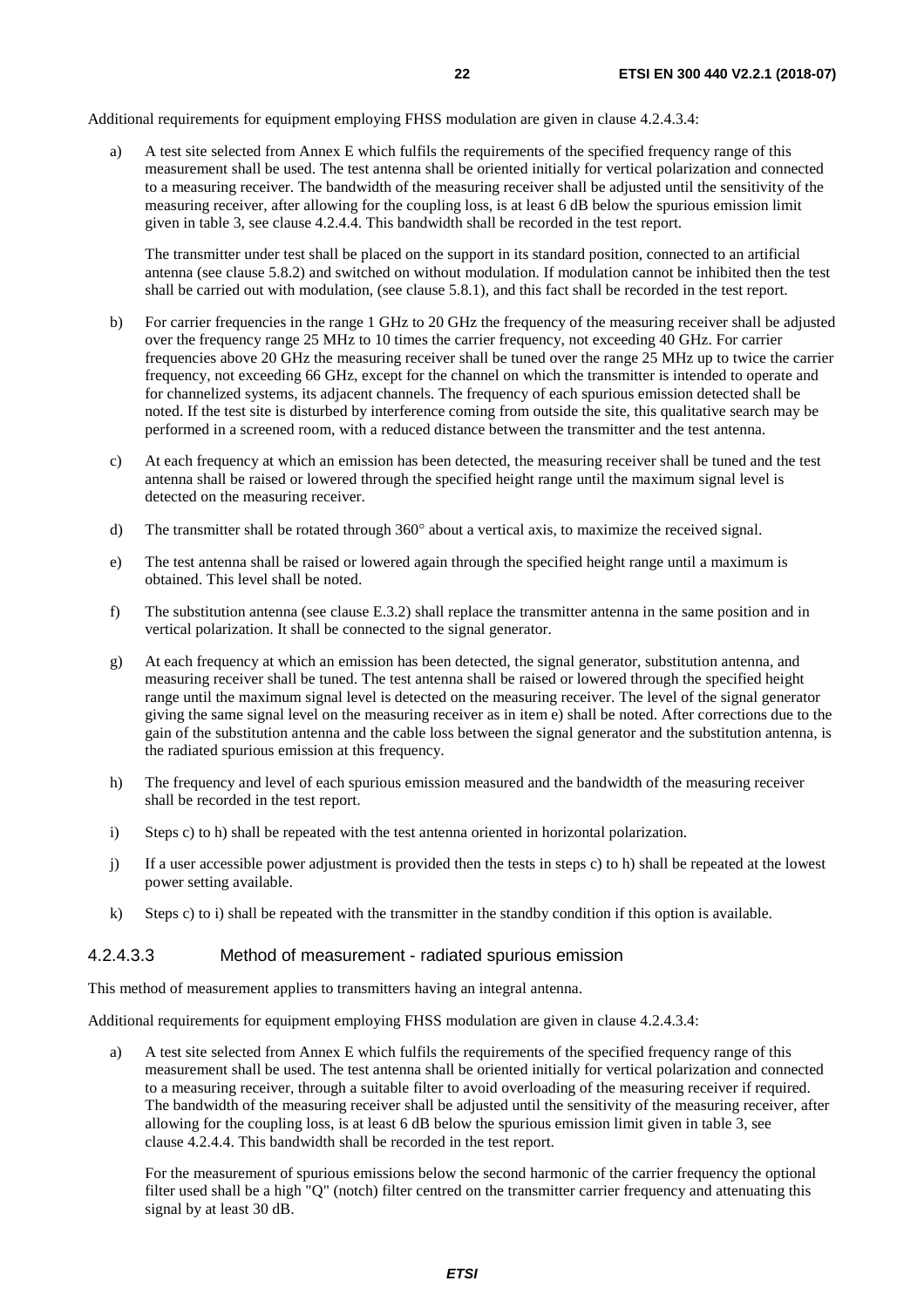<span id="page-22-0"></span> For the measurement of spurious emissions at and above the second harmonic of the carrier frequency the optional filter used shall be a high pass filter with a stop band rejection exceeding 40 dB. The cut-off frequency of the high pass filter shall be approximately 1,5 times the transmitter carrier frequency.

 The transmitter under test shall be placed on the support in its standard position and shall be switched on without modulation. If modulation cannot be inhibited then the test shall be carried out with modulation (see clause 5.8.1) and this fact shall be recorded in the test report.

b) The same method of measurement as steps b) and k) of clause 4.2.4.3.2 shall be used.

#### 4.2.4.3.4 Additional requirements for equipment employing FHSS modulation

Measurements shall be carried out while the equipment is hopping between two frequencies separated by the maximum hop frequency change declared by the manufacturer, one of which is the lowest hop frequency.

The measurements shall be repeated on two frequencies separated by the maximum hop frequency change declared by the manufacturer, one of which is the highest hop frequency.

## 4.2.4.4 Limits

The maximum power limits of any unwanted emissions in the spurious domain are given in table 3.

| <b>Frequency</b><br>ranges | 47 MHz to 74 MHz<br>87,5 MHz to 108 MHz  | <b>Other frequencies</b><br>$\leq$ 1 000 MHz | <b>Frequencies</b><br>$>$ 1 000 MHz |
|----------------------------|------------------------------------------|----------------------------------------------|-------------------------------------|
| <b>State</b>               | 174 MHz to 230 MHz<br>470 MHz to 862 MHz |                                              |                                     |
| Operating                  | 4 nW                                     | 250 nW                                       | $1 \mu W$                           |
| Standby                    | 2 nW                                     | 2 nW                                         | 20 nW                               |

#### **Table 3: Spurious emissions**

### 4.2.4.5 Conformance

The level of unwanted emissions in the spurious domain shall be measured as described in clause 4.2.4.3 and not exceed the limits in clause 4.2.4.4.

## 4.2.5 Duty cycle

## 4.2.5.1 Applicability

Duty Cycle (DC) shall apply to all transmitting equipment except those which utilize Listen Before Talk (LBT) clause 4.4.2, or Detect And Avoid (DAA) clause 4.4.3.

RFID transmitters operating in the 2 446 MHz to 2 454 MHz frequency band that transmit at a maximum radiated peak power level of less than 500 mW e.i.r.p. are also excluded.

For equipment utilizing table B.1 bands C or E, with a radiated power of less than 100 uW e.i.r.p., no duty cycle is specified.

## 4.2.5.2 Description

Duty cycle is the ratio expressed as a percentage, of the cumulative duration of transmissions  $_{\text{Ton-cum}}$  within an observation interval  $T_{obs}$ .  $DC = \left(\frac{T_{on\_cum}}{T_{obs}}\right)_{Fobs}$  on an observation bandwidth  $F_{obs}$ .<br>Unless otherwise specified  $T_{obs}$  is 1 hour and the observation bandwidth  $F_{obs}$ . Unless otherwise specified,  $T_{obs}$  is 1 hour and the observation bandwidth  $F_{obs}$  is the operational frequency band Each transmission consists of an RF emission, or sequence of RF emissions separated by intervals  $\langle T_{\text{Disc}}\rangle$ 

An equipment may operate on several bands simultaneously (i.e. multi transmissions), Duty Cycle of each band applies to each transmission.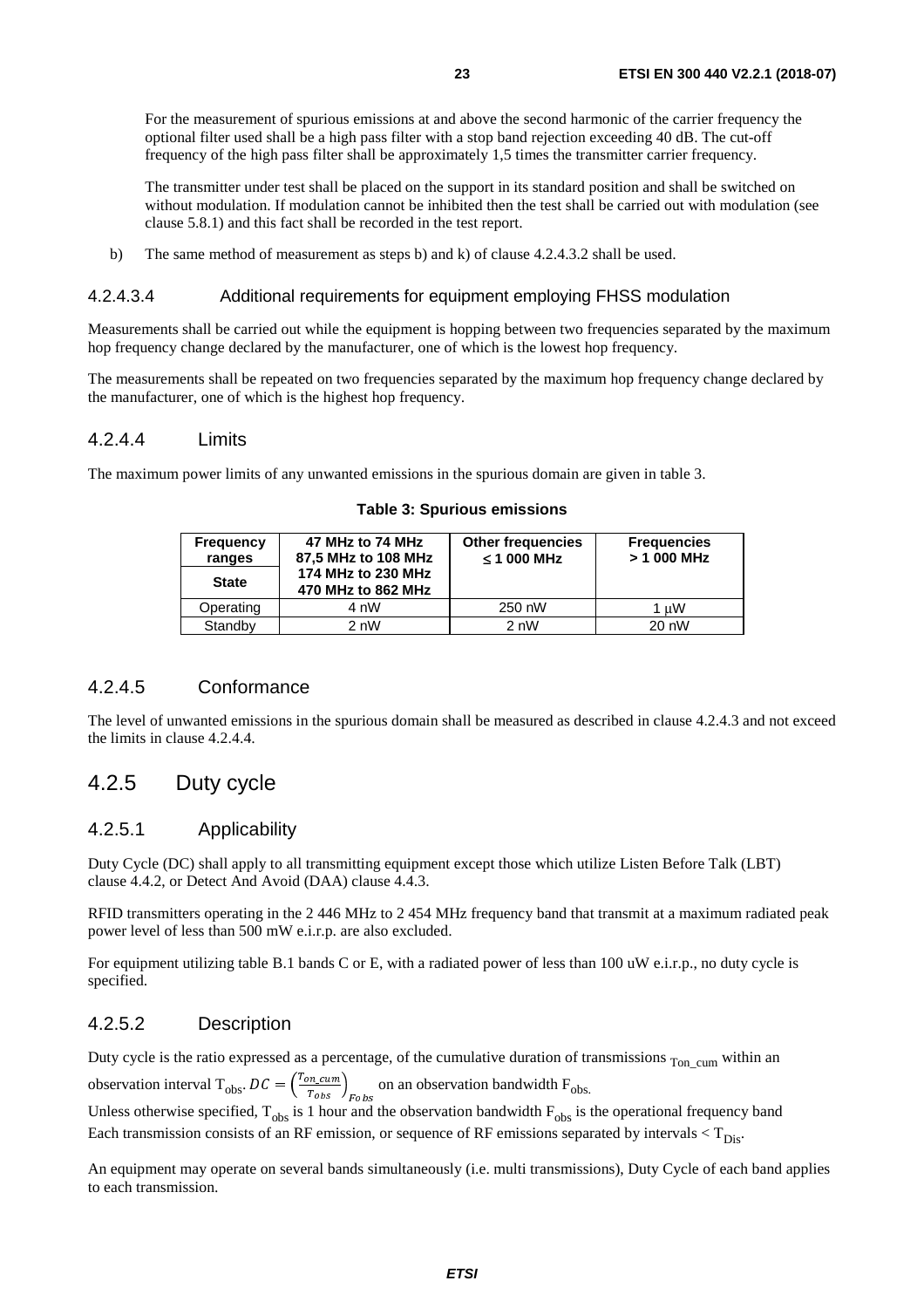<span id="page-23-0"></span>In case of a multicarrier modulation in a band, the duty cycle applies to the whole signal used for a transmission (e.g. OFDM).

It has to be noted that on some bands Duty Cycle value may depend on the presence of a primary radio service.

Equipment may be triggered manually, by internal timing or by external stimulus. Depending on the method of triggering the timing may be predictable or random.

## 4.2.5.3 Method of measurement

An assessment of the overall Duty Cycle shall be made for a representative period of  $T_{obs}$  over the observation bandwidth  $F_{obs}$ . Unless otherwise specified,  $T_{obs}$  is 1 hour and the observation bandwidth  $F_{obs}$  is the operational frequency band.

The representative period shall be the most active one in normal use of the device. As a guide "Normal use" is considered as representing the behaviour of the device during transmission of 99 % of the [emissions] generated during its operational lifetime.

Procedures such as setup, commissioning, and maintenance are not considered part of normal operation.

For manual operated or event dependant devices, with or without software controlled functions, the manufacturer shall declare whether the device once triggered, follows a pre-programmed cycle, or whether the transmitter remains on until the trigger is released or the device is manually reset. The manufacturer shall also give a description of the application for the device and include a typical usage pattern. The typical usage pattern as declared by the manufacturer shall be used to determine the duty cycle and compare to the limit in table 4.

Where an acknowledgement is required, the additional transmitter on-time shall be included.

## 4.2.5.4 Limits

Table 4 defines the maximum duty cycle within a 1 hour period.

| <b>Frequency Band</b>                                                                                     | Duty cycle     | <b>Application</b>                  | <b>Notes</b>                           |
|-----------------------------------------------------------------------------------------------------------|----------------|-------------------------------------|----------------------------------------|
| 2 400 MHz to 2 483.5 MHz                                                                                  | No Restriction | Generic use                         |                                        |
| 2 400 MHz to 2 483,5 MHz                                                                                  | No Restriction | Radiodetermination                  |                                        |
| (a) 2 446 MHz to 2 454 MHz                                                                                | No Restriction | <b>RFID</b>                         | Limits shown in<br>Annex G shall apply |
| (b) 2 446 MHz to 2 454 MHz                                                                                | $\leq 15 \%$   | <b>RFID</b>                         | Limits shown in<br>Annex G shall apply |
| 5 725 MHz to 5 875 MHz                                                                                    | No Restriction | Generic use                         |                                        |
| 9 200 MHz to 9 500 MHz                                                                                    | No Restriction | Radiodetermination                  |                                        |
| 9 500 MHz to 9 975 MHz                                                                                    | No Restriction | Radiodetermination                  |                                        |
| 10,5 GHz to 10,6 GHz                                                                                      | No Restriction | Radiodetermination                  |                                        |
| 13,4 GHz to 14,0 GHz                                                                                      | No Restriction | Radiodetermination                  |                                        |
| 17,1 GHz to 17,3 GHz                                                                                      | DAA or         | Radiodetermination, limited to      | Limits shown in                        |
|                                                                                                           | equivalent     | <b>GBSAR</b> detecting and movement | Annex I shall apply                    |
|                                                                                                           | techniques     | and alert applications              |                                        |
| 24,00 GHz to 24,25 GHz                                                                                    | No Restriction | Generic use and for                 |                                        |
|                                                                                                           |                | radiodetermination                  |                                        |
| NOTE:<br>The spectrum ranges in some entries are not harmonised throughout all EU territory, specifically |                |                                     |                                        |
| entries 4, 9, and 11 have been identified as such. Implementers are cautioned to refer to                 |                |                                     |                                        |
| CEPT/ERC Recommendation 70-03 [i.2] as well as current National Radio plans to verify                     |                |                                     |                                        |
| acceptance within intended regions of use.                                                                |                |                                     |                                        |

#### **Table 4: Duty cycle limits**

For devices with a 100 % duty cycle transmitting an unmodulated carrier most of the time, a time-out shut-off facility shall be implemented in order to improve the efficient use of spectrum.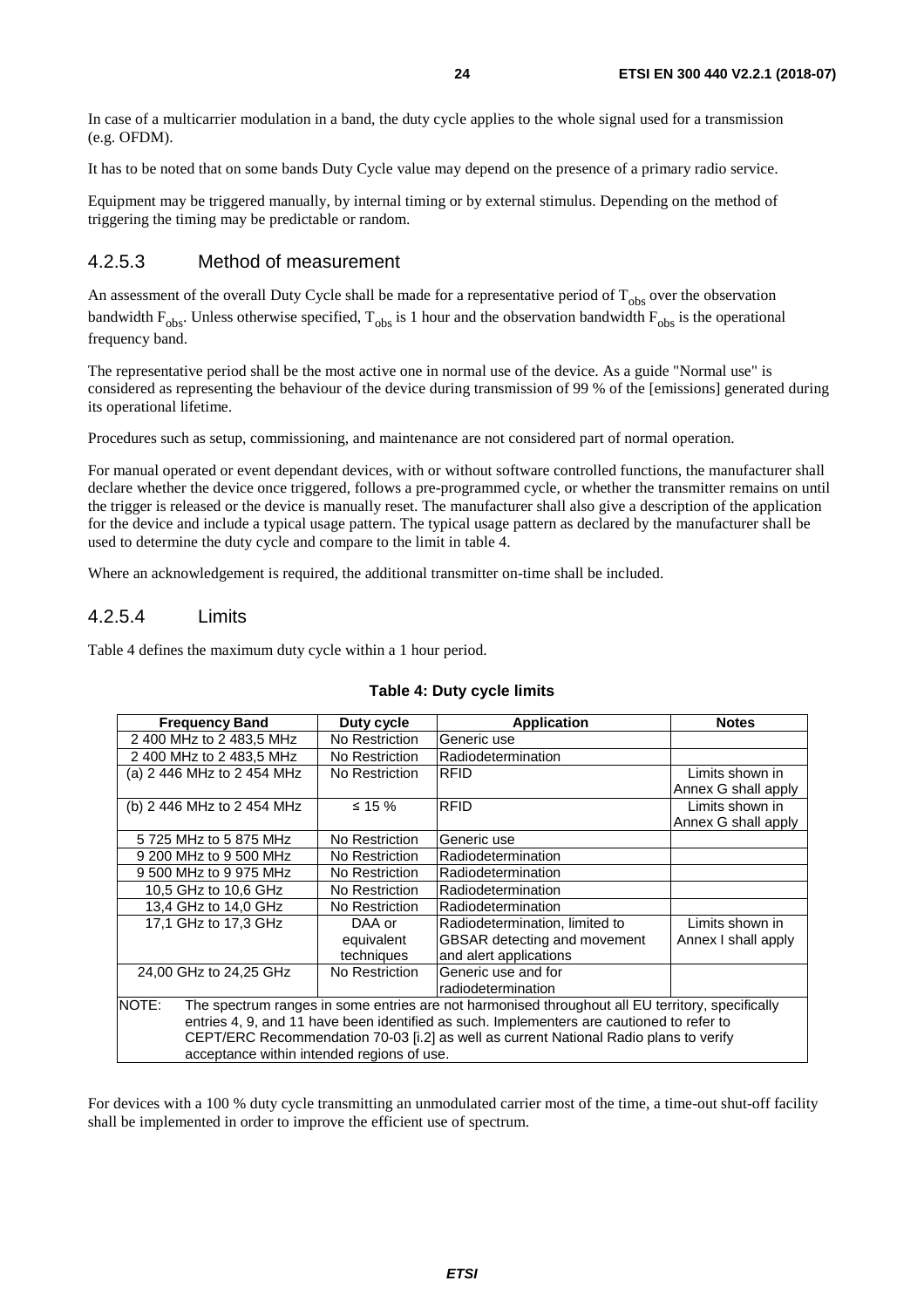## <span id="page-24-0"></span>4.2.5.5 Conformance

Equipment that requires duty cycle per clause 4.2.5.1 shall not exceed the duty cycle limits provided in table 4. The assessment of clause 4.2.5.3 shall be included in the test report.

NOTE: The maximum duty cycle of the transmitter under test should not be confused with the duty cycle of the equipment under normal operating conditions.

## 4.2.6 Additional requirements for FHSS equipment

### 4.2.6.1 Applicability

The requirements in this clause apply only to equipment using FHSS modulation.

## 4.2.6.2 Description

Equipment employing FHSS shall transmit over multiple channels by moving its transmission frequency from channel to channel.

## 4.2.6.3 Method of measurement

There shall be a declaration of the total number of hops, the dwell time, the bandwidth per hop and the maximum separation of hops.

## 4.2.6.4 Limits

FHSS modulation shall make use of at least 20 channels hopping over > 90 % of the assigned frequency band.

The dwell time per channel shall not exceed 1 s. While the equipment is operating (transmitting and/or receiving) each channel of the hopping sequence shall be occupied at least once during a period not exceeding four times the product of the dwell time per hop and the number of channels.

## 4.2.6.5 Conformance

The total number of hops, the dwell time, the bandwidth per hop and the maximum separation of hops measurements shall be performed as described in clause 4.2.6.3 and not exceed the limits in clause 4.2.6.4. The values and measurement method utilized shall be stated in the test report.

## 4.3 Receiver requirements

## 4.3.1 Receiver category

The product family of short range radio devices is divided into three receiver categories, see table 5, each having a set of relevant receiver requirements and minimum performance criteria. The set of receiver requirements depends on the choice of receiver category by the equipment manufacturer.

The manufacturer shall specify the receiver category of his choice. In particular, manufacturers and users should pay particular attention to the potential for interference from other systems operating in the same or adjacent bands for any SRD which may have inherent safety of human life implications.

The receiver categories are defined in table 5.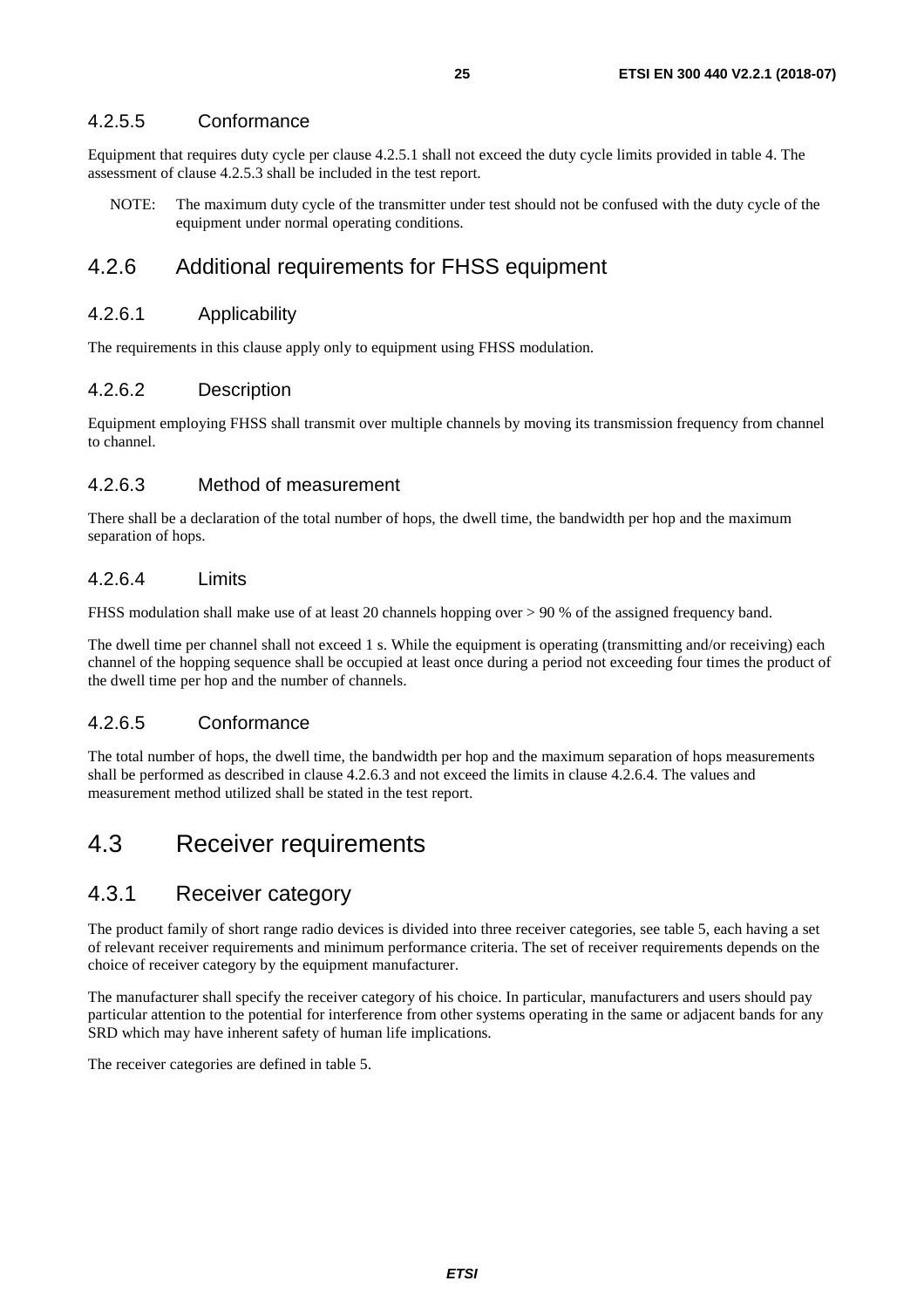<span id="page-25-0"></span>

| <b>Receiver category</b> | <b>Relevant receiver clauses</b> | Risk assessment of receiver performance                                                                                                                                           |
|--------------------------|----------------------------------|-----------------------------------------------------------------------------------------------------------------------------------------------------------------------------------|
|                          | 4.3.3, 4.3.4 and 4.3.5           | Highly reliable SRD communication media; e.g. serving<br>human life inherent systems (may result in a physical risk<br>to a person).                                              |
| 2                        | 4.3.4 and 4.3.5                  | Medium reliability SRD communication media e.g.<br>causing inconvenience to persons, which cannot simply<br>be overcome by other means.                                           |
| 3                        | 4.3.4 and 4.3.5                  | Standard reliability SRD communication media and<br>radiodetermination devices. E.g. Inconvenience to<br>persons, which can simply be overcome by other means<br>$(e.q.$ manual). |

**Table 5: Receiver categories** 

Receiver Category 1 or 2 shall be used for all equipment using LBT or DAA for interference mitigation. .

Receiver category 2 may be required for specific spectrum access techniques are specified in clause 4.4.1.

## 4.3.2 General performance criteria

For the purpose of the receiver performance tests, the receiver shall produce an appropriate output under normal conditions as indicated below:

- a SND/ND ratio of 20 dB, measured at the receiver output through a telephone psophometric weighting network as described in Recommendation ITU-T O.41 [[4](#page-10-0)]; or
- after demodulation, a data signal with a bit error ratio of  $10^{-2}$  without correction; or
- after demodulation, a message acceptance ratio of 80 %; or
- an appropriate false alarm rate or sensing criteria as declared by the manufacturer.

Unless otherwise specified, the measurements shall be performed using normal operation of the equipment with the equipment operating in accordance utilizing the worst-case configuration with regards to the requirement to be tested. For each of the requirements in the present document, this worst-case configuration shall be declared by the manufacturer and documented in the test report to assure that the equipment is performing in accordance with its intended use. Special software or other alternative methods may be used to operate the equipment in this mode.

## 4.3.3 Adjacent channel selectivity

## 4.3.3.1 Applicability

This requirement applies to channelized Category 1 receivers.

## 4.3.3.2 Description

The adjacent channel selectivity is a measure of the capability of the receiver to operate satisfactorily in the presence of an unwanted signal that differs in frequency from the wanted signal by an amount equal to the adjacent channel separation for which the equipment is intended.

## 4.3.3.3 Method of measurement

This measurement shall be conducted under normal conditions.

Two signal generators A and B shall be connected to the receiver via a combining network to the receiver, either:

- a) via a test fixture or a test antenna to the receiver integrated, dedicated or test antenna; or
- b) directly to the receiver permanent or temporary antenna connector.

The method of coupling to the receiver shall be stated in the test report.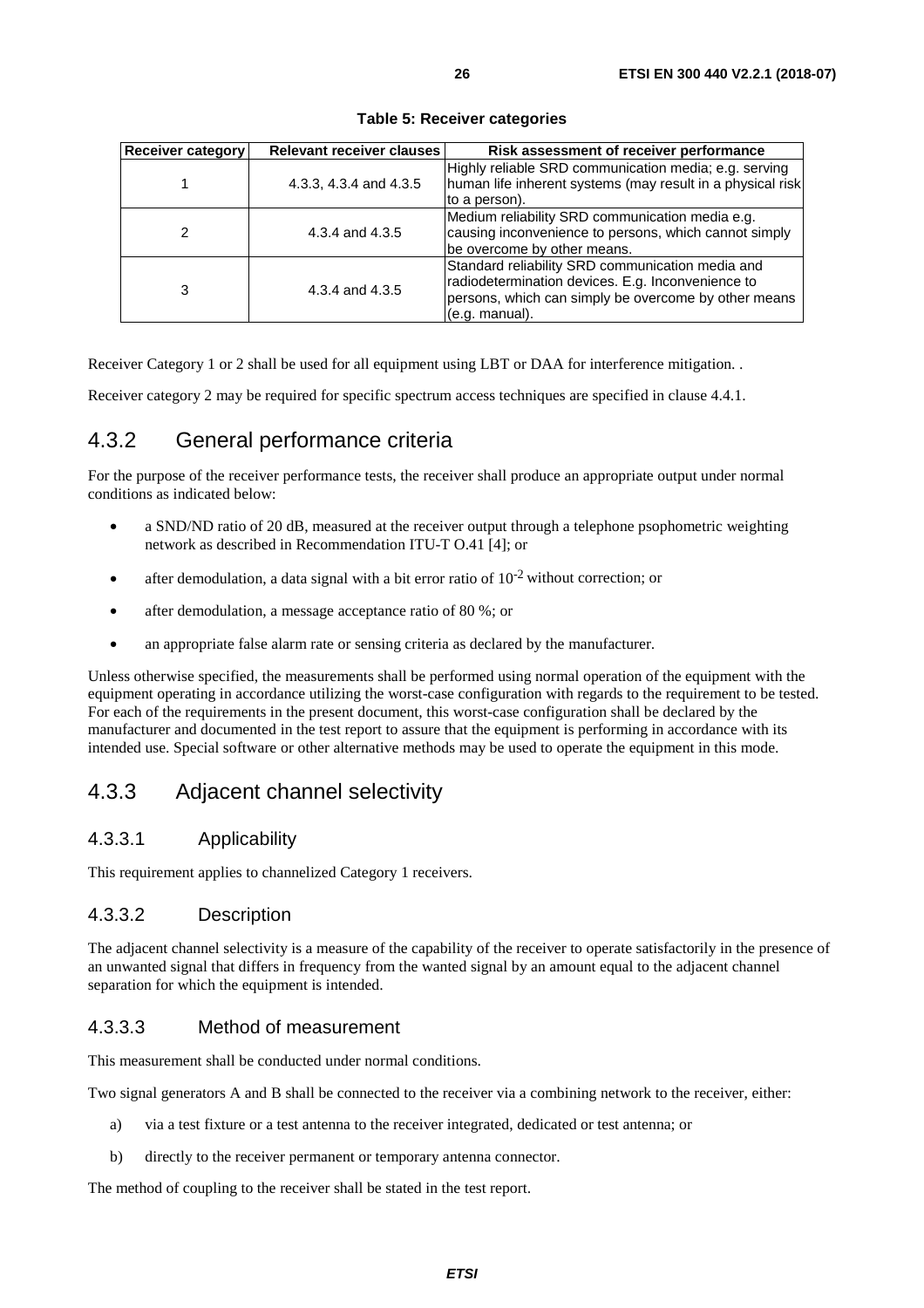<span id="page-26-0"></span>Signal generator A shall be at the nominal frequency of the receiver, with normal modulation of the wanted signal. Signal generator B shall be unmodulated and shall be adjusted to the adjacent channel centre frequency immediately above that of the wanted signal.

Initially signal generator B shall be switched off and using signal generator A the level that still gives sufficient response shall be established. The output level of generator A shall then be increased by 3 dB.

Signal generator B is then switched on and adjusted until the wanted criteria are met. This level shall be recorded.

The measurements shall be repeated with signal generator B unmodulated and adjusted to the adjacent channel centre immediately below the wanted signal.

The adjacent channel selectivity shall be recorded for the upper and lower adjacent channels as the level in dBm of the unwanted signal.

For tagging systems (e.g. RF identification, anti-theft, access control, location and similar systems) signal generator A may be replaced by a physical tag positioned at 70 % of the measured system range in metres.

In this case, the adjacent selectivity shall be recorded as the level in dBm of lowest level of the unwanted signal (generator B) resulting in a non-read of the tag.

### 4.3.3.4 Limits

The adjacent channel selectivity of the equipment under specified conditions shall not be less than  $-30$  dBm  $+ k$ .

The correction factor, *k,* is as follows:

$$
k = -20\log f - 10\log BW
$$

Where:

- *f* is the frequency in GHz;
- *BW* is the channel bandwidth in MHz.

The factor  $k$  is limited within the following:

 $-40$  dB  $< k < 0$  dB.

The measured adjacent channel selectivity shall be stated in the test report.

### 4.3.3.5 Conformance

The adjacent channel selectivity measurements shall be performed as described in clause 4.3.3.3 and not exceed the limits in clause 4.3.3.4. The values and measurement method utilized shall be stated in the test report.

## 4.3.4 Blocking or desensitization

## 4.3.4.1 Applicability

This requirement applies to all Category 1, 2, and 3 SRD communication media receivers.

### 4.3.4.2 Description

Blocking is a measure of the capability of the receiver to receive a wanted modulated signal without exceeding a given degradation due to the presence of an unwanted input signal at any frequencies other than those of the spurious responses or the occupied bandwidth.

## 4.3.4.3 Methods of measurement

This measurement shall be conducted under normal conditions.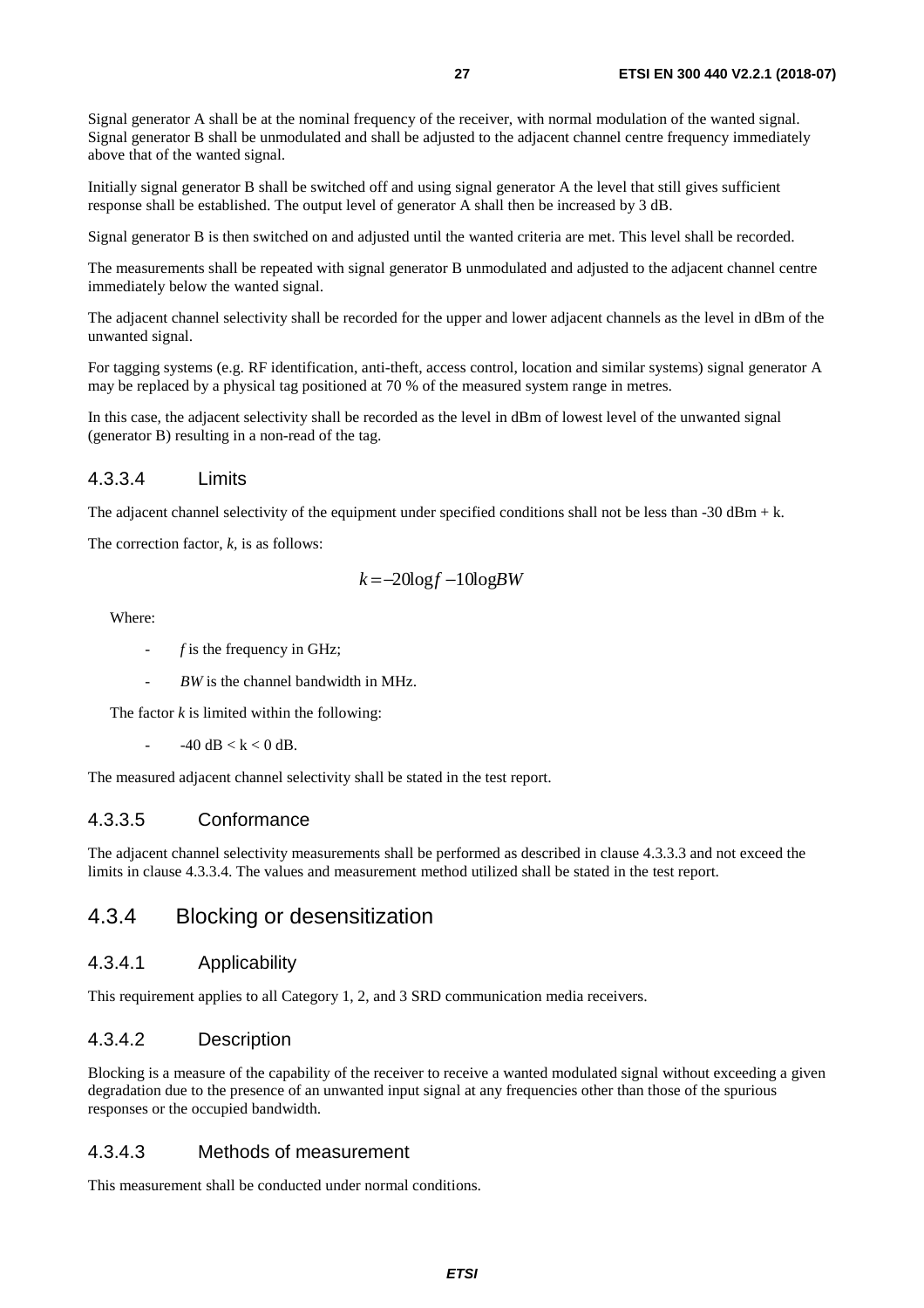<span id="page-27-0"></span>Two signal generators A and B shall be connected to the receiver via a combining network to the receiver, either:

- a) via a test fixture or a test antenna to the receiver integrated, dedicated or test antenna; or
- b) directly to the receiver permanent or temporary antenna connector.

The method of coupling to the receiver shall be stated in the test report.

Signal generator A shall be at the nominal frequency of the receiver, with normal modulation of the wanted signal. Signal generator B shall be unmodulated and shall be adjusted to a test frequency at approximately 10 times, 20 times and 50 times of the occupied bandwidth above upper band edge of occupied bandwidth.

Initially signal generator B shall be switched off and using signal generator A the level which still gives sufficient response shall be established. The output level of generator A shall then be increased by 3 dB.

Signal generator B is then switched on and adjusted until the wanted criteria are met. This level shall be recorded.

The measurement shall be repeated with the test frequency for signal generator B at 10 times, 20 times and 50 times of the occupied bandwidth below the lower band edge of the occupied bandwidth.

The blocking or desensitization shall be recorded as the level in dBm of lowest level of the unwanted signal (generator B).

For tagging systems (e.g. RF identification, anti-theft, access control, location and similar systems) signal generator A may be replaced by a physical tag positioned at 70 % of the measured system range in metres. In this case, the blocking or desensitization shall be recorded as the ratio in dB of lowest level of the unwanted signal (generator B) resulting in a non-read of the tag. to the declared sensitivity of the receiver  $+3$  dB.

#### 4.3.4.4 Limits

The blocking level, for any frequency within the specified ranges, shall not be less than the values given in table 6, except at frequencies on which spurious responses are found.

#### **Table 6: Limits for blocking or desensitization**

| <b>Receiver category</b> | Limit           |
|--------------------------|-----------------|
|                          | $-30$ dBm + k   |
|                          | $-45$ dBm + k   |
|                          | $-60$ dBm $+ k$ |

The correction factor, k, is as follows:

$$
k = -20\log f - 10\log BW
$$

Where:

- *f* is the frequency in GHz;
- *BW* is the occupied bandwidth in MHz.

The factor  $k$  is limited within the following:

 $-40$  dB < k < 0 dB.

The measured blocking level shall be stated in the test report.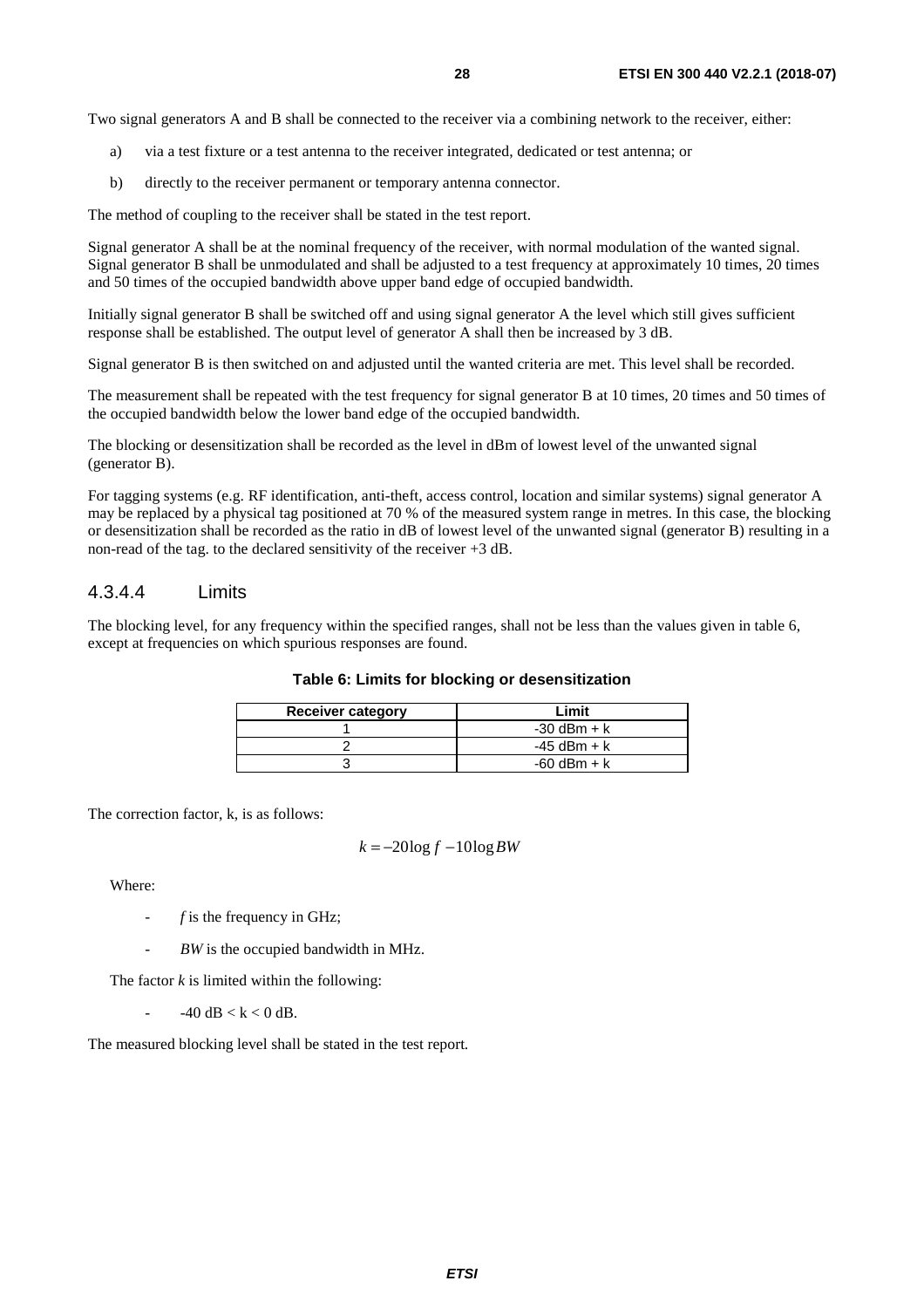## <span id="page-28-0"></span>4.3.4.5 Conformance

The blocking or desensitization measurements shall be performed as described in clause 4.3.4.3 and not exceed the limits in clause 4.3.4.4. The values and measurement method utilized shall be stated in the test report.

## 4.3.5 Spurious radiations

## 4.3.5.1 Applicability

This requirement applies to all receivers, except receivers used in combination with permanently co-located transmitters continuously transmitting. Co-located is defined as  $<$  3 m. In these cases the receivers will be tested together with the transmitter in operating mode.

### 4.3.5.2 Description

Spurious radiations from the receiver are components at any frequency, radiated by the equipment and antenna.

The level of spurious radiations shall be measured by either:

- a) their power level in a specified load (conducted spurious emission) and their effective radiated power when radiated by the cabinet and structure of the equipment (cabinet radiation); or
- b) their effective radiated power when radiated by the cabinet and the integral or dedicated antenna, in the case of portable equipment fitted with such an antenna and no permanent RF connector.

### 4.3.5.3 Method of measurement for spurious radiation

#### 4.3.5.3.0 General Requirements

For measurements above 1 000 MHz the peak value shall be measured using a spectrum analyser. The "max hold" function of a spectrum analyser shall be used. For measurements up to 1 000 MHz the quasi-peak detector set in accordance with the specification of CISPR 16 [\[1](#page-10-0)], [\[2](#page-10-0)] and [\[3](#page-10-0)] shall be used.

#### 4.3.5.3.1 Method of measurement conducted spurious components

This requirement applies to all receivers. Spurious emission levels from a transmitter and receiver of full duplex equipment using a common port are measured simultaneously and the test only needs to be conducted once (see clause 4.2.4)."A test load, 50  $\Omega$  power attenuator, may be used to protect the measuring receiver (see clause 5.8.5) against damage when testing a receiver combined in one unit with a transmitter.

The measuring receiver used shall have sufficient dynamic range and sensitivity to achieve the required measurement accuracy at the specified limit. The bandwidth of the measuring receiver shall be adjusted until the sensitivity of the measuring receiver is at least 6 dB below the spurious emission limit given in clause 4.3.5.4. This bandwidth shall be recorded in the test report:

- a) The receiver input terminals shall be connected to a measuring receiver having an input impedance of 50  $\Omega$  and the receiver is switched on.
- b) For carrier frequencies in the range 1 GHz to 20 GHz the frequency of the measuring receiver shall be adjusted over the frequency range 25 MHz to 10 times the carrier frequency, not exceeding 40 GHz. For carrier frequencies above 20 GHz the measuring receiver shall be tuned over the range 25 MHz up to twice the carrier frequency not exceeding 66 GHz. The frequency and the absolute power level of each of the spurious components found shall be noted.
- c) If the detecting device is not calibrated in terms of power input, the level of any detected components shall be determined by replacing the receiver by the signal generator and adjusting it to reproduce the frequency and level of every spurious component noted in step b). The absolute power level of each spurious component shall be noted.
- d) The frequency and level of each spurious emission measured and the bandwidth of the measuring receiver shall be recorded in the test report.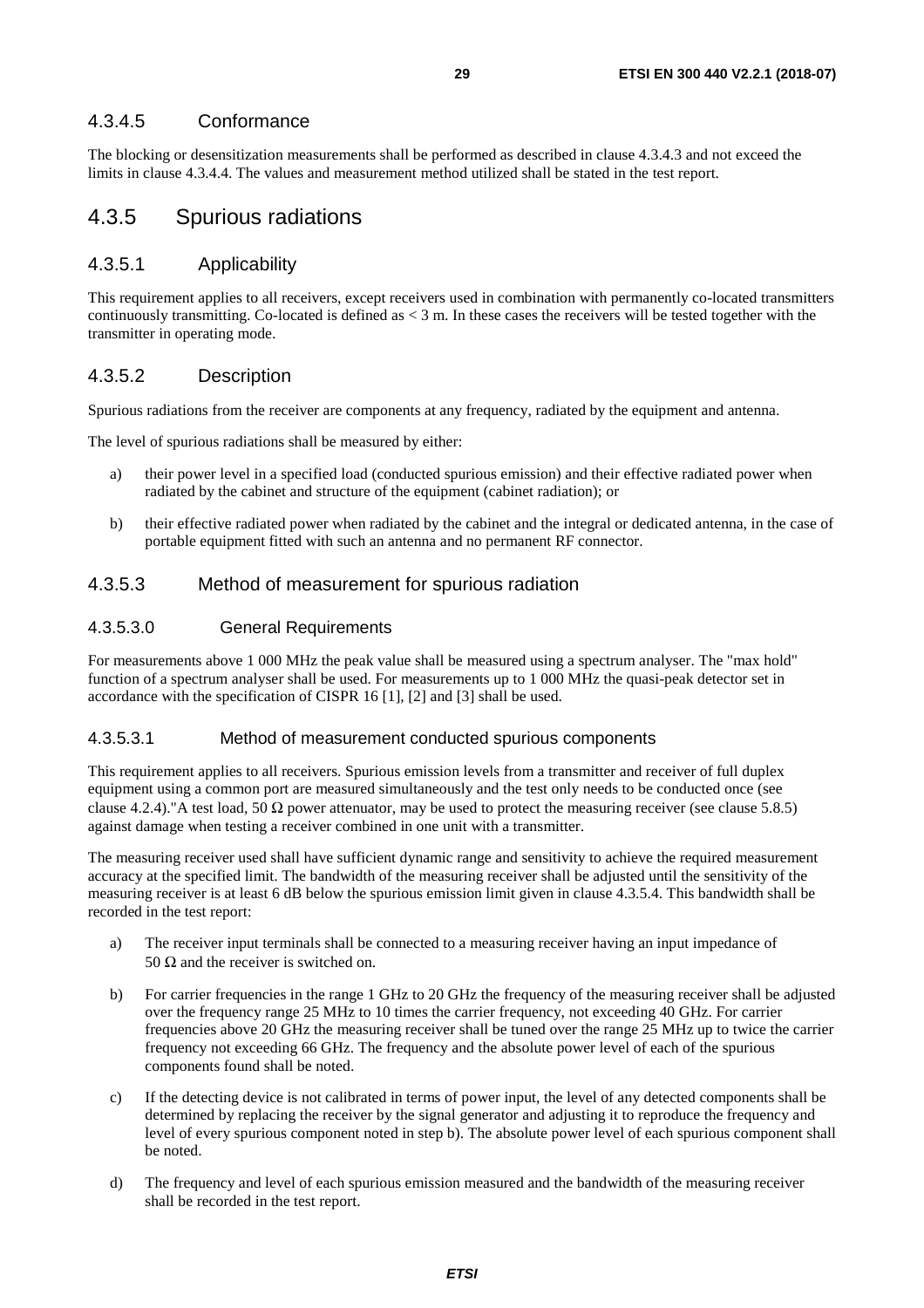## <span id="page-29-0"></span>4.3.5.3.2 Method of measurement cabinet radiation

This method of measurement applies to receivers having a permanent antenna connector:

a) A test site selected from Annex E which fulfils the requirements of the specified frequency range of this measurement shall be used. The test antenna shall be oriented initially for vertical polarization and connected to a measuring receiver. The bandwidth of the measuring receiver shall be adjusted until the sensitivity of the measuring receiver is at least 6 dB below the spurious emission limit given in clause 4.3.5.4. This bandwidth shall be recorded in the test report.

 The receiver under test shall be placed on the support in its standard position and connected to an artificial antenna, see clause 5.8.2.

- b) For carrier frequencies in the range 1 GHz to 20 GHz the frequency of the measuring receiver shall be adjusted over the frequency range 25 MHz to 10 times the carrier frequency, not exceeding 40 GHz. For carrier frequencies above 20 GHz the measuring receiver shall be tuned over the range 25 MHz up to twice the carrier frequency not exceeding 66 GHz. The frequency of each spurious component shall be noted. If the test site is disturbed by radiation coming from outside the site, this qualitative search may be performed in a screened room with reduced distance between the transmitter and the test antenna.
- c) At each frequency at which a component has been detected, the measuring receiver shall be tuned and the test antenna shall be raised or lowered through the specified height range until the maximum signal level is detected on the measuring receiver.
- d) The receiver shall be rotated up to 360° about a vertical axis, to maximize the received signal.
- e) The test antenna shall be raised or lowered again through the specified height range until a maximum is obtained. This level shall be noted.
- f) The substitution antenna (see clause E.3.2) shall replace the receiver antenna in the same position and in vertical polarization. It shall be connected to the signal generator.
- g) At each frequency at which a component has been detected, the signal generator, substitution antenna and measuring receiver shall be tuned. The test antenna shall be raised or lowered through the specified height range until the maximum signal level is detected on the measuring receiver. The level of the signal generator giving the same signal level on the measuring receiver as in step e) shall be noted. This level, after correction due to the gain of the substitution antenna and the cable loss, is the radiated spurious component at this frequency.
- h) The frequency and level of each spurious emission measured and the bandwidth of the measuring receiver shall be recorded in the test report.
- i) Measurements b) to h) shall be repeated with the test antenna oriented in horizontal polarization.

#### 4.3.5.3.3 Method of measurement radiated spurious components

This method of measurement applies to receivers having an integral antenna.

a) A test site selected from Annex E which fulfils the requirements of the specified frequency range of this measurement shall be used. The test antenna shall be oriented initially for vertical polarization and connected to a measuring receiver. The bandwidth of the measuring receiver shall be adjusted until the sensitivity of the measuring receiver is at least 6 dB below the spurious emission limit given in clause 4.3.5.4. This bandwidth shall be recorded in the test report.

The receiver under test shall be placed on the support in its standard position.

b) The same method of measurement as items b) to i) of clause 4.3.5.3.2 shall apply.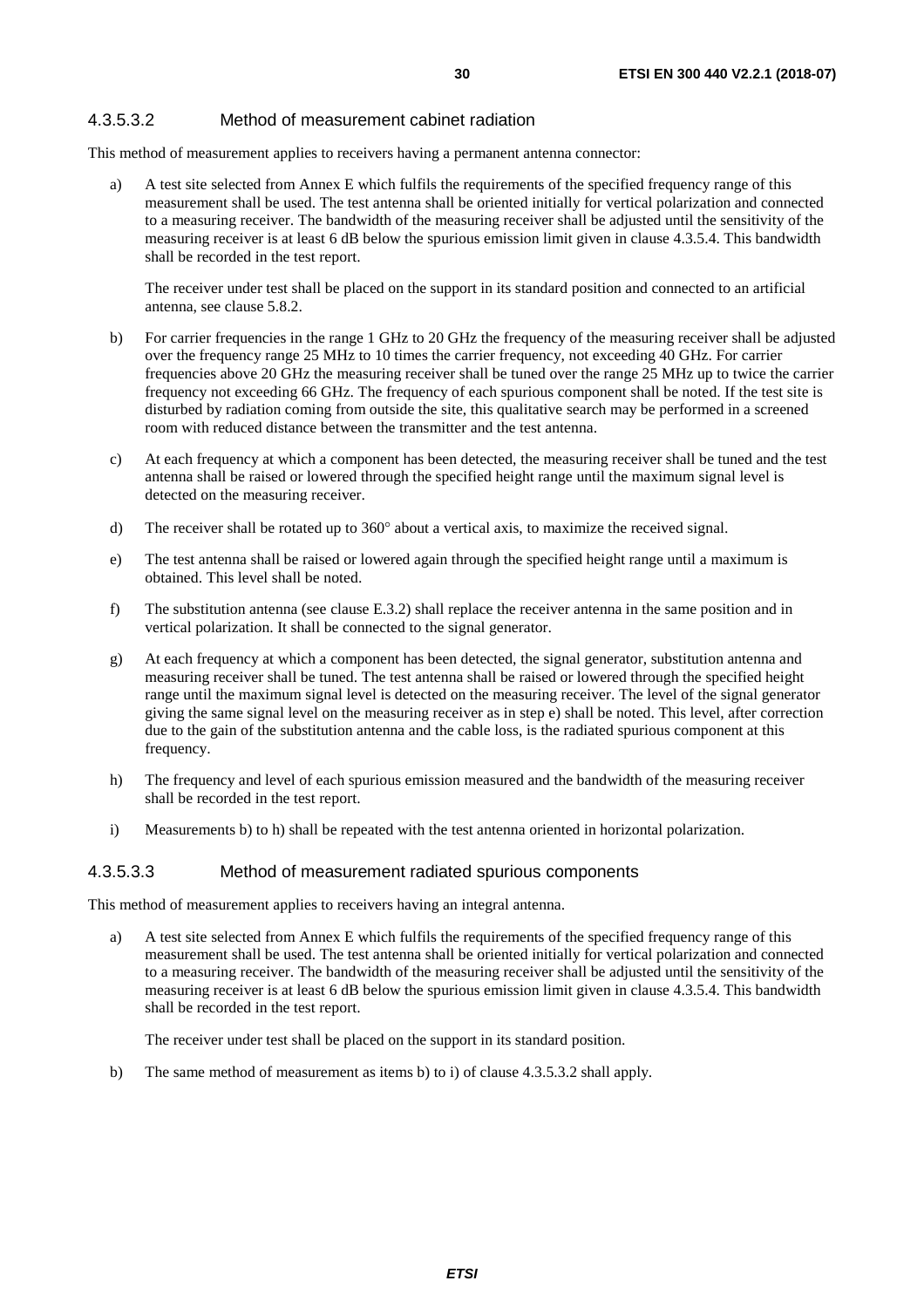## <span id="page-30-0"></span>4.3.5.4 Limits

The power of any spurious emission shall not exceed 2 nW in the range 25 MHz to 1 GHz and shall not exceed 20 nW on frequencies above 1 GHz.

## 4.3.5.5 Conformance

The spurious radiations measurements shall be performed as described in clause 4.3.5.3 and not exceed the limits in clause 4.3.5.4. The values and measurement method utilized shall be stated in the test report.

## 4.4 Spectrum access techniques

## 4.4.1 Applicability

For equipment with radiated power of less than  $100 \mu W$  e.i.r.p., no access technique is specified.

For the present document, the following access mechanisms are specified:

- Listen Before Talk (LBT) which is used to share spectrum between SRD transceiver equipment with similar power and bandwidth; or
- 17,1 GHz to 17,3 GHz GBSAR only, Detect And Avoid (DAA) which is used to protect radio communication services.

Receiver Category 2 or better shall be used for all equipment using LBT or DAA.

Equipment utilizing LBT or DAA, do not have to comply with the duty cycle conditions stated in clause 4.2.5.

For spread spectrum systems, LBT may be used if the required timing and threshold limits can be met; if not, then a duty cycle requirement applies, see clause 4.2.5.

## 4.4.2 Listen Before Talk (LBT)

## 4.4.2.0 General

In order to make maximum use of the available channels intelligent or polite equipment may use a Listen Before Talk (LBT) protocol with a preferred option of Adaptive Frequency Agility (AFA). AFA is defined as the capability of equipment to dynamically change channel within its available frequencies for proper operation.

For LBT equipment, the device shall listen on the next intended frequency before transmitting. If it is intended to move to a different channel then this channel can be monitored whilst still transmitting at its first channel. If it is not intended to move to a different channel then it should be treated as a single frequency device waiting for a free channel.

The channel occupancy timings refer to the maximum time a device can transmit on a channel, in any one period, and the minimum "listening" period before the device can retransmit either on the same or, for frequency agile equipment, on another channel. For a device with LBT some of the receiver parameters become essential requirements under the RE-D [\[i.1\]](#page-10-0). The receiver requirements are the following:

- LBT threshold, for further details, see clause 4.4.2.2.
- Blocking or desensitization, for further details, see clause 4.3.4.

Adjacent channel selectivity, see clause 4.3.3, is not a mandatory requirement for non-channelized equipment using LBT. Implementers should note that while insufficient adjacent channel or signal selectivity will not affect the efficient use of the spectrum, it may reduce the apparent channel availability for the primary device.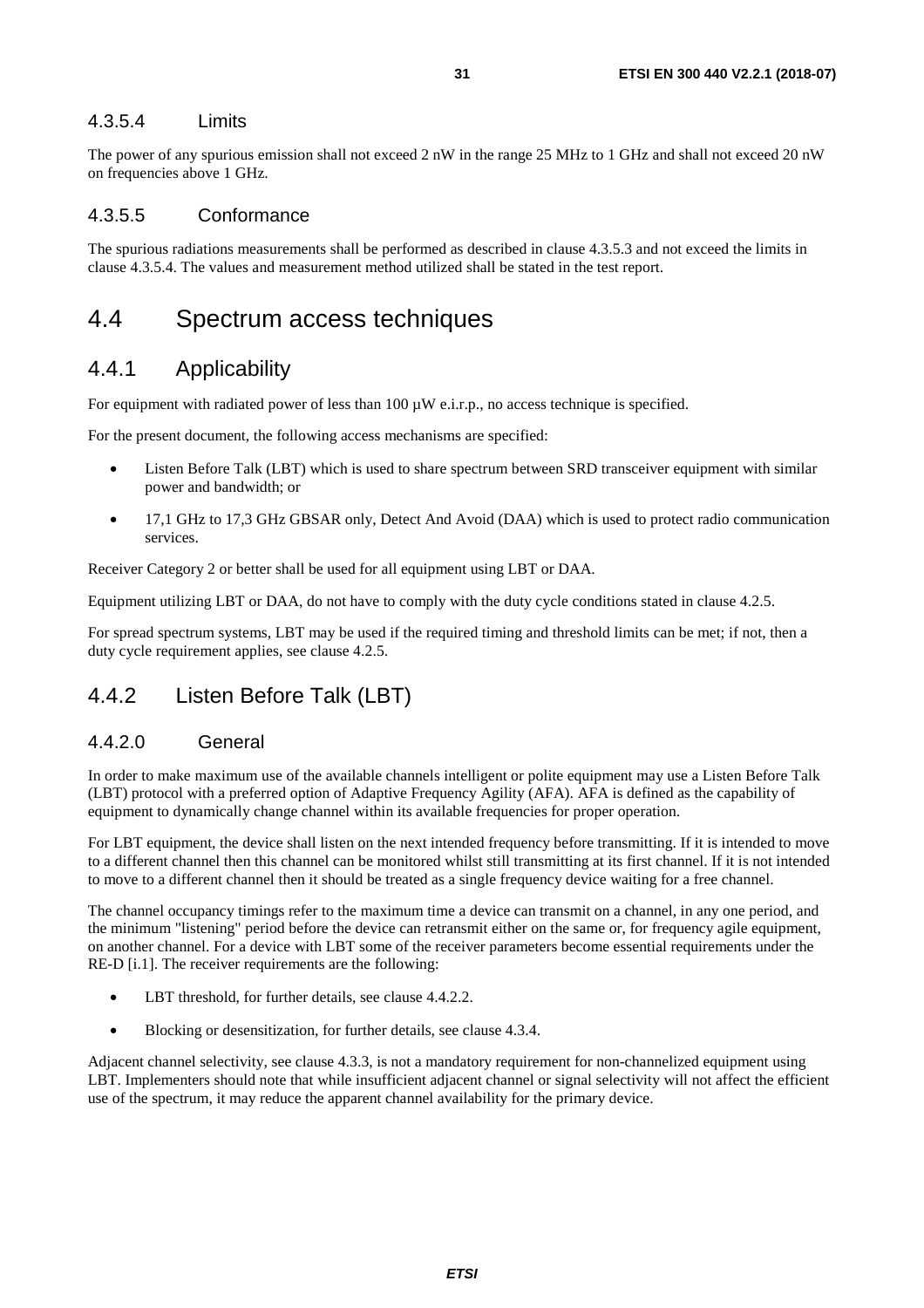## <span id="page-31-0"></span>4.4.2.1 LBT timing parameters

### 4.4.2.1.1 Minimum transmitter off-time

#### 4.4.2.1.1.1 Description

The minimum Tx off-time allows other users with LBT facility to get access to a channel.

The minimum Tx off-time is defined as the period where a specific transmitter shall remain off after a transmission or a communication dialogue between units or a polling sequence of other units.

#### 4.4.2.1.1.2 Limit

The limit for the minimum  $Tx$  off-time is  $> 25$  ms.

The Tx off-time shall be declared in the test report by the equipment manufacturer.

#### 4.4.2.1.2 LBT minimum listening time

#### 4.4.2.1.2.1 Description

The minimum listening time is defined as the minimum time that the equipment listens for a received signal at or above the LBT threshold level (see clause 4.4.2.2) immediately prior to transmission to determine whether the intended channel is available for use.

The listening time shall consist of the "minimum fixed listening time" and an additional pseudo random part. If during the listening mode another user is detected on the intended channel, the listening time shall commence from the instant that the intended channel is free again. Alternatively, the equipment may select another channel and again start the listen time before transmission.

It shall be noted that the use of LBT may be restricted by the dwell time for Frequency Hopping Spread Spectrum systems. In case of fast frequency hopping where the dwell time is shorter than the LBT minimum listening time then a duty cycle requirement applies, see clause 4.2.5.

#### 4.4.2.1.2.2 Limit for minimum listening time

The total listen time,  $t_L$  consists of a fixed part,  $t_F$ , and a pseudo random part,  $t_{PS}$ , as the following:

$$
t_L = t_F + t_{PS}
$$

- a) The fixed part of the minimum listening time,  $t_F$ , shall be 5 ms.
- b) The pseudo random listening time  $t_{PS}$  shall be randomly varied between 0 ms and a value of 5 ms or more in equal steps of approximately 0,5 ms as the following:
	- If the channel is free from traffic at the beginning of the listen time, *t L*, and remains free throughout the fixed part of the listen time,  $t_F$ , then the pseudo random part,  $t_{PS}$ , is automatically set to zero by the equipment itself.
	- If the channel is occupied by traffic when the equipment either starts to listen or during the listen period, then the listen time commences from the instant that the intended channel is free. In this situation the total listen time  $t_L$  shall comprise  $t_F$  and the pseudo random part,  $t_{PS}$ .

The limit for total listen time for the receiver consists of the sum of a) and b) together.

Algorithmic details and values for a) and b) shall be declared by the manufacturer of the equipment.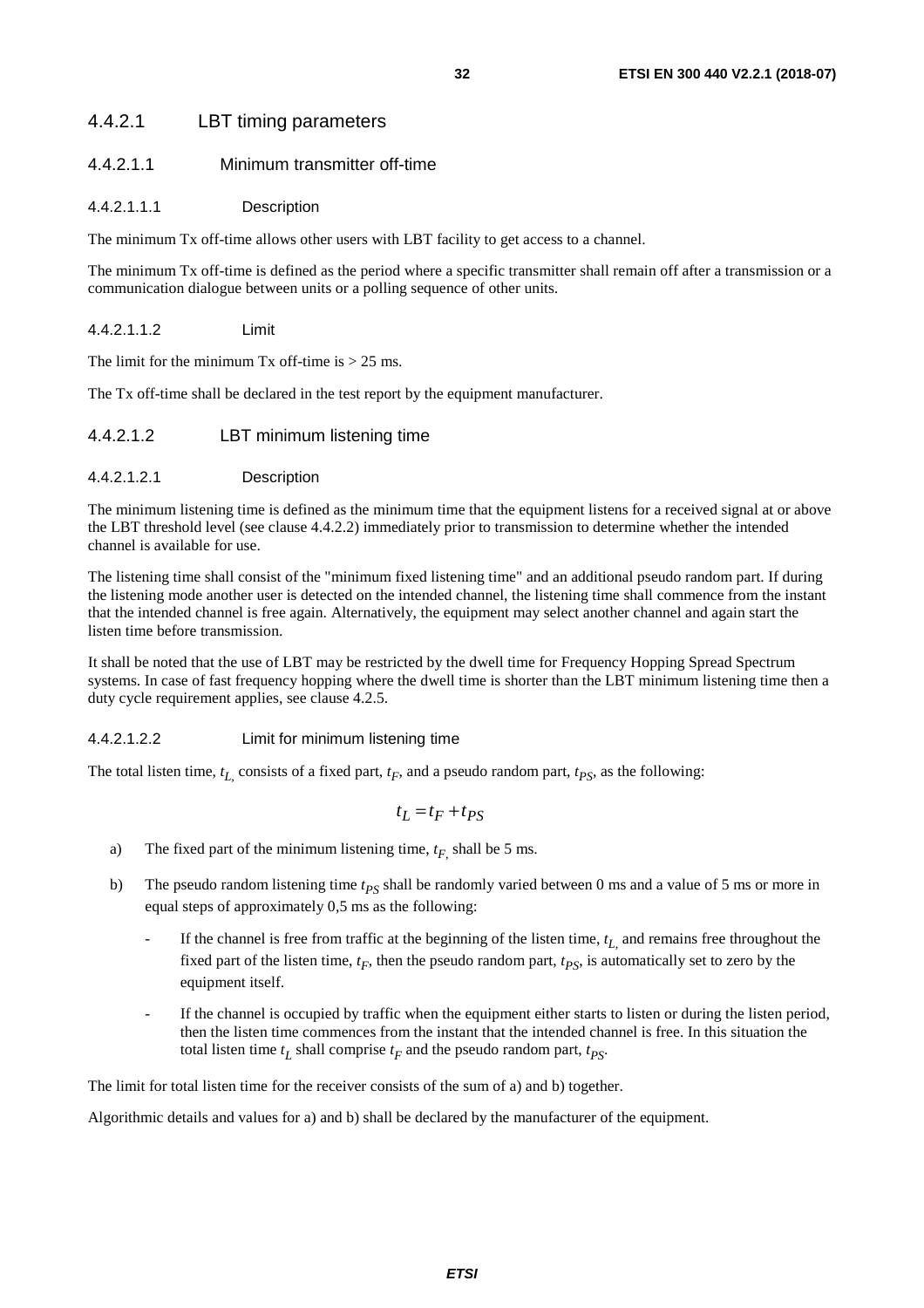## <span id="page-32-0"></span>4.4.2.1.3 Acknowledge transmissions

An acknowledge transmission is defined as a receipt for a received message.

There is no requirement for a listen time before an acknowledge can be performed. However, it shall be noted that if the start of an acknowledge is not received before the end of normal fixed part of the listen time (5 ms) then the channel might be taken by another transmitter.

### 4.4.2.1.4 Maximum transmitter on-time

#### 4.4.2.1.4.1 Description

A transmitter shall only be allowed to transmit continuously for a maximum specified period. This will prevent a transmitter from occupying a channel for an extended period.

The maximum on-time shall always be as short as possible for the application since SRD applications are often battery operated.

The maximum transmitter on-time is defined as the maximum time the transmitter can be on during:

- a) A single transmission.
- b) Multiple transmissions and acknowledgements for a communication dialogue or polling sequence of other units under the condition that the channel is free.

An equipment intended for very long messages shall be capable of switching to a "free" channel before the maximum transmitter on-time is reached for each channel of operation.

### 4.4.2.1.4.2 Limit

The limit for a single transmission Tx on-time is 2 s.

For further information on measurements of maximum transmitter on-time, see clause 4.4.2.2.

The time for the transmission dialogue or a polling sequence shall be less than 10 s.

In the case of the above timing, t, reaches the limit then the minimum Tx off-time limit shall apply automatically.

## 4.4.2.1.5 Declaration of LBT parameters

For automatic operated LBT devices, either software controlled or pre-programmed devices, the manufacturer shall declare all the channel LBT timings for the equipment under test.

#### 4.4.2.1.6 Manual and event driven devices

For manual operated or event dependant devices, with or without software controlled functions, the manufacturer shall declare whether the transmission once triggered, follows a pre-programmed time-out-timer, or whether the transmitter remains on until the trigger is released or the device is manually reset.

The manufacturer shall also give a description of the application for the device and include a typical usage pattern. The typical usage pattern as declared by the manufacturer shall be used to determine the channel occupancy timings.

## 4.4.2.2 Receiver LBT threshold and transmitter max on-time

## 4.4.2.2.0 Applicability

The measurements and limits apply to equipment which implements an LBT protocol.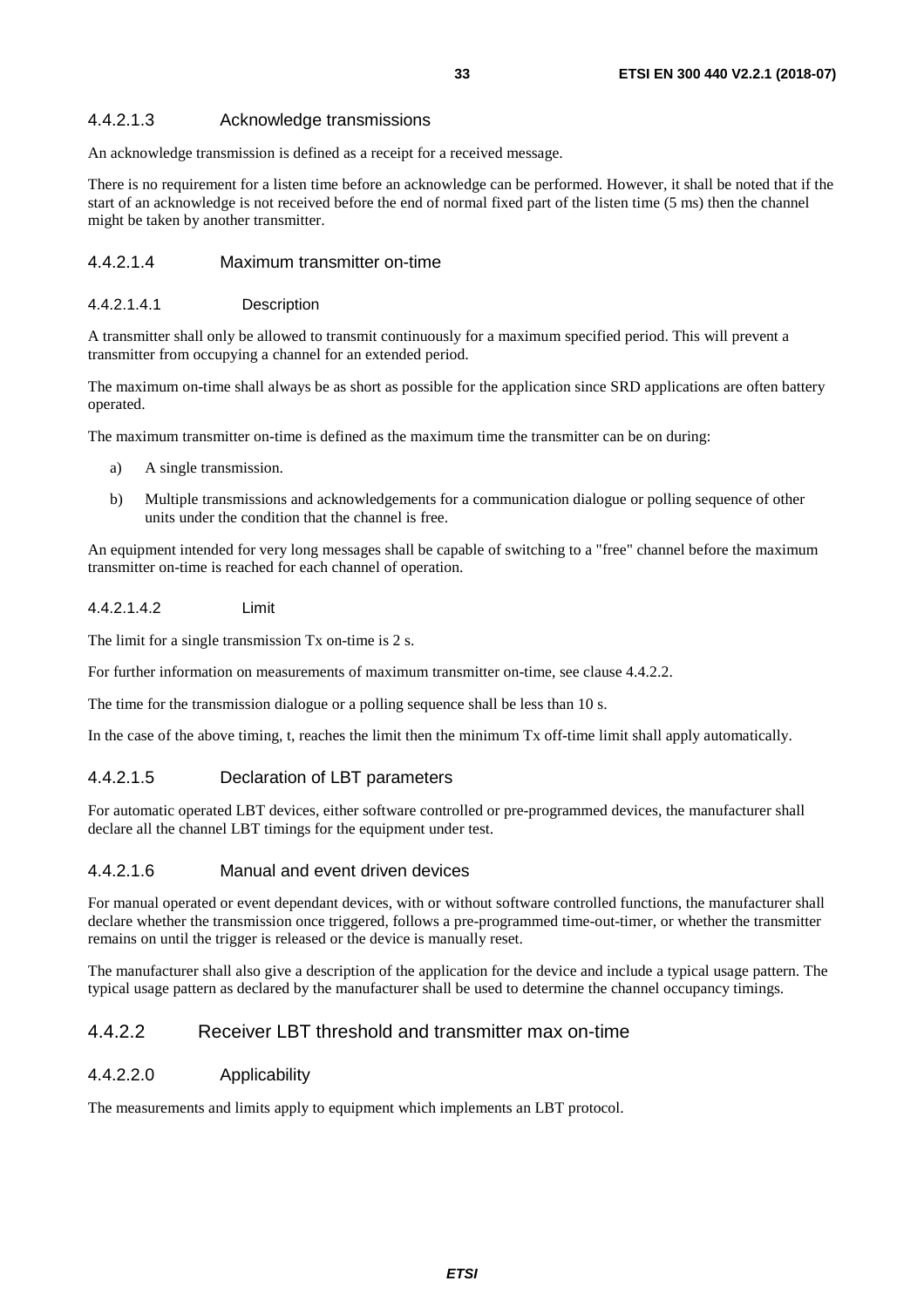## <span id="page-33-0"></span>4.4.2.2.1 Descriptions

The LBT threshold is defined as the received signal level above which the equipment can determine that the channel is not available for use. If the received signal is below the LBT threshold then the equipment can determine that the channel is available for use.

The definition of the maximum transmitter on-time for equipment with an LBT facility is defined in clause 4.4.2.1.4.1.

## 4.4.2.2.2 Method of measurements

A signal generator and a power meter are each combined via appropriate attenuators into the equipment antenna connector. The test set-up in figure 3 shall be used.



**Figure 3: Measurement arrangement** 

For equipment with integral antenna the connection to the equipment is made either to a temporary 50  $\Omega$  antenna connector, see clause 5.2.3.1, or via a calibrated test fixture, see clause 5.8.3:

- a) the LBT function of the transceiver shall be active;
- b) the attenuator shall provide sufficient attenuation to protect the signal generator from burn-out by the transmitter of the transceiver;
- c) the signal generator with normal test modulation is adjusted to the receiving frequency. The level is increased to approximately 20 dB above the receiver sensitivity;
- d) the equipment is switched to an intended transmit mode. The equipment shall not be transmitting as the transceiver recognizes a busy channel from the signal generator;
- e) the level of the signal generator is reduced in steps of 1 dB until the equipment starts to transmit. This specific signal generator level present at the receiver input of the transceiver is the LBT threshold;

The level of the received LBT threshold shall be recorded in the test report.

- f) the steps c) and d) shall be repeated; and
- g) the level of the signal generator is reduced in steps of 1 dB until the equipment starts to transmit and the duration of the transmit on-time is measured at the oscilloscope.

The transmit on-time is recorded in the test report.

#### 4.4.2.2.3 Limits

The LBT maximum thresholds for the receiver in listen mode are given in table 7.

#### **Table 7: Receiver LBT threshold limit versus transmit power and channel spacing**

| Tx power                                                                      | $< 100$ mW                                                                   | 500 mW      |  |  |
|-------------------------------------------------------------------------------|------------------------------------------------------------------------------|-------------|--|--|
| LBT threshold                                                                 | -80 dBm + c                                                                  | -87 dBm + c |  |  |
| NOTE 1: The limit is independent of the receiver category, see clause 4.3.1.  |                                                                              |             |  |  |
|                                                                               | NOTE 2: The limits are based on an antenna gain of +2 dBi maximum. For other |             |  |  |
| antenna gains greater than $+2$ dBi the limits shall be adjusted accordingly. |                                                                              |             |  |  |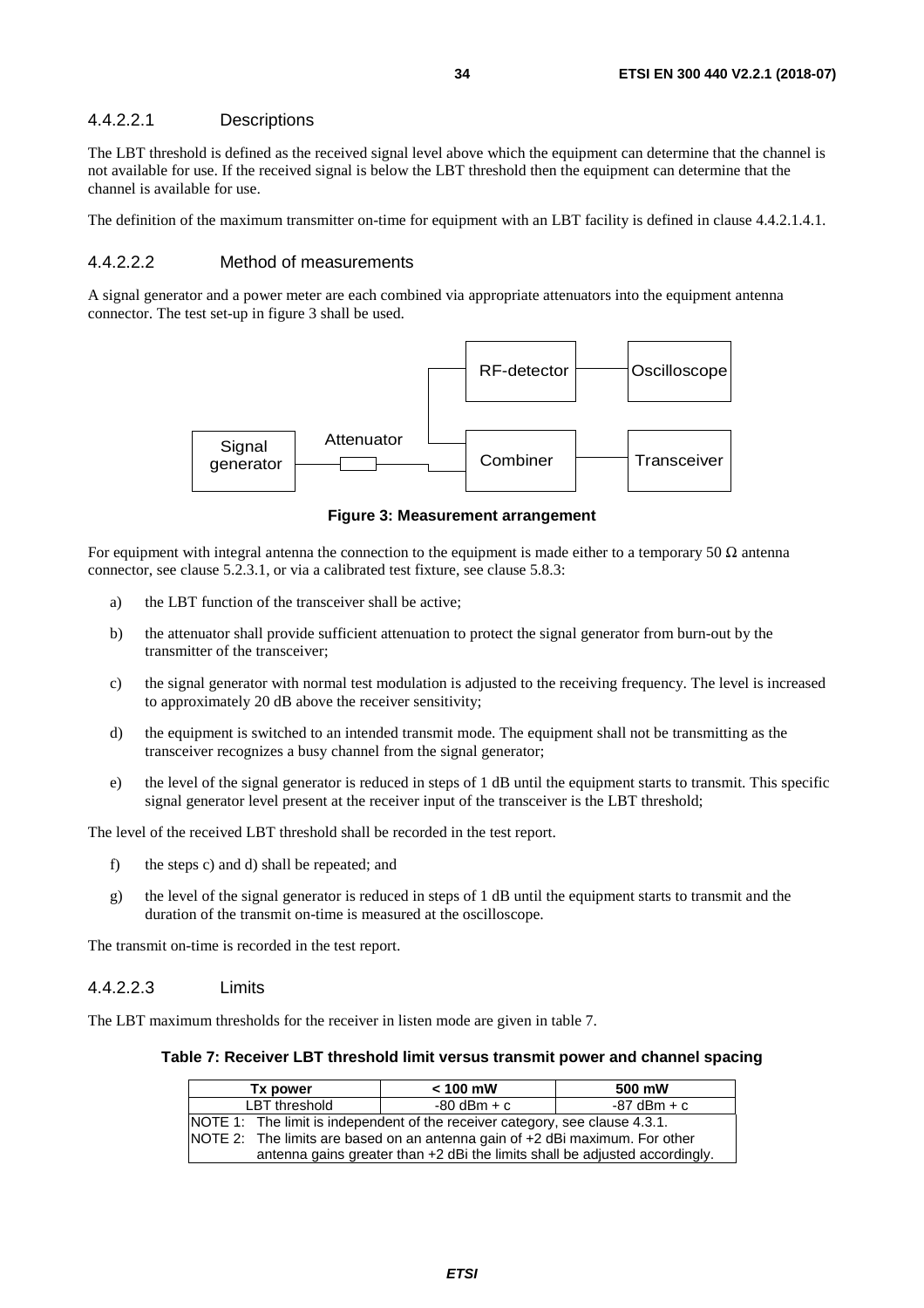<span id="page-34-0"></span>The correction factor, *c*, is given by the following formula:

 $c = 10$  log *BW* 

Where:

*- BW* is the bandwidth in MHz.

The limits for Tx max on-time are as stated in clause 4.4.2.1.4.2.

#### 4.4.2.2.4 Conformance

The measured LBT threshold shall be less than the limits given table 7 and stated in the test report.

The receiver LBT threshold and Tx max on-time measurements shall be performed as described in clause 4.4.2.2.2 and not exceed the limits in clause 4.4.2.2.3. The values and measurement method utilized shall be stated in the test report.

## 4.4.3 Detect And Avoid techniques (DAA)

## 4.4.3.1 General requirements

DAA is specified for use with Ground Based Synthetic Aperture Radar (GBSAR) systems. It provides protection to other radio communication services by utilizing the following parameters:

- a) Receiver minimum listen time before the transmitter can be switched on, immediately prior to any intended transmission.
- b) Receiver detect and avoid threshold.
- c) An appropriate long listen-time after detection of a service to be protected is detected.
- d) Maximum transmitter on-time without interruption.
- e) Minimum transmitter off-time after a transmitter on-time period.

It shall be noted that DAA can only be applied if the SRD equipment is using a common antenna for both receive and transmit, or the same antenna type is used for both receive and transmit with both antennas pointing in the same direction.

The DAA function and limits are depending on the services to be protected. Requirements for the implementation of Detect And Avoid (DAA) technique for Ground Based Synthetic Aperture Radar (GBSAR) systems operating in the frequency range 17,1 GHz to 17,3 GHz are given in Annex I.

## 4.4.4 Adaptive Frequency Agility (AFA)

## 4.4.4.1 General requirements

SRD equipment with LBT or DAA may also employ an Adaptive Frequency Agility (AFA) function to:

- avoid co-channel operation with other systems after detection of interference from these other systems;
- where possible, provide on aggregate a uniform loading of the spectrum across all devices.

The equipment shall only use the channels dedicated for the application.

Additionally, the equipment shall either follow the restrictions for LBT given in clause 4.4.2 or the restrictions for DAA as appropriate.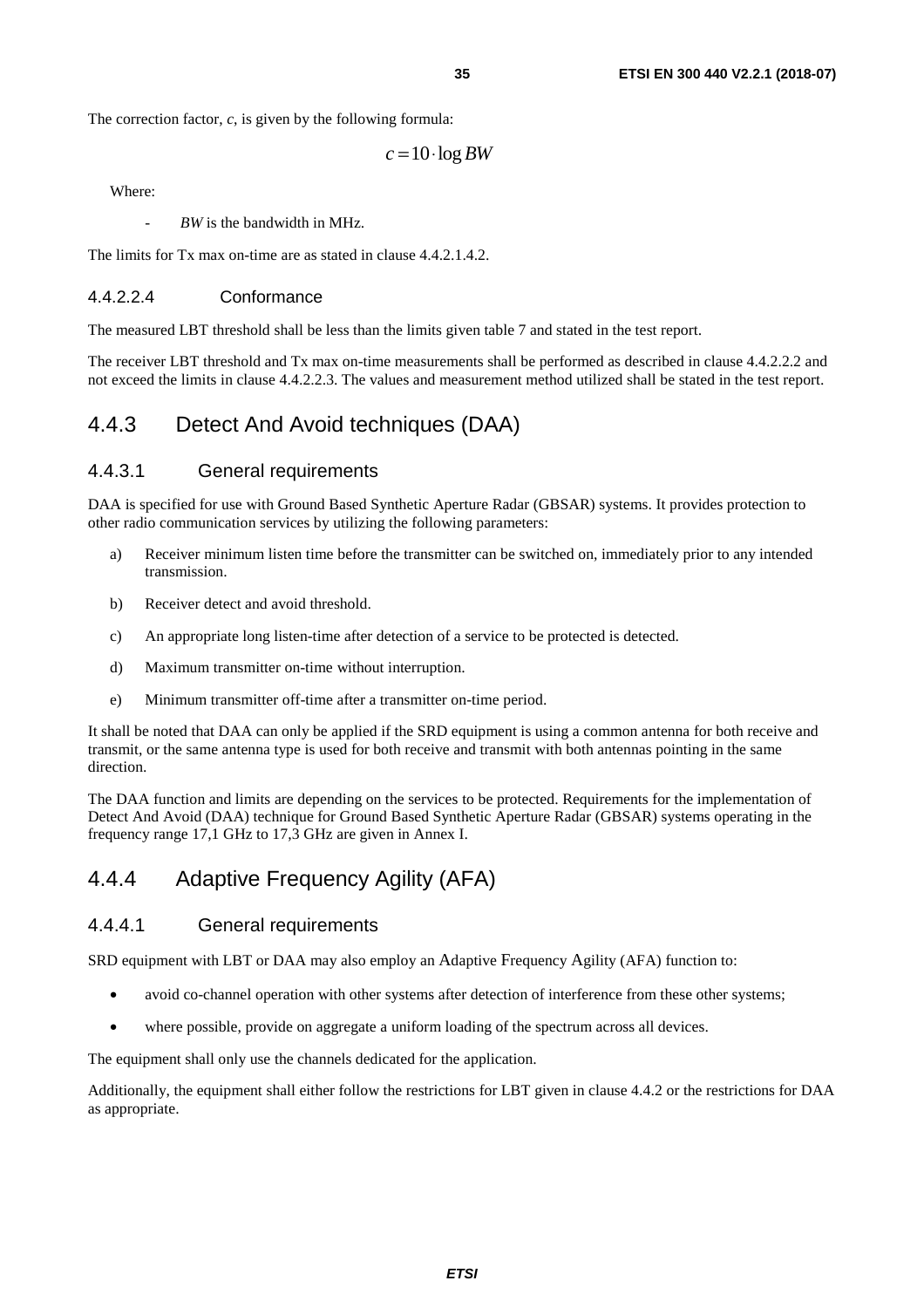## <span id="page-35-0"></span>4.5 2,45 GHz RFID systems

RFID systems operating in the 2,45 GHz band as defined in Annex G, shall not exceed the limits as defined in clause G.1.

## 4.6 GBSAR systems

## 4.6.1 Effective radiated power

The equivalent isotropically radiated power, as defined in clause I.2.1, shall not exceed the limits in clause I.2.3.

## 4.6.2 Permitted range of operating frequencies

The permitted range of operation frequencies, as defined in clause I.3.1, shall not exceed the limits in clause I.3.3.

## 4.6.3 DAA threshold

## 4.6.3.0 General requirements

The DAA threshold, as defined in clause I.4.3.1, shall not exceed the limits in clause I.4.3.3.

## 4.6.3.1 DAA timing parameters

## 4.6.3.1.1 Minimum listen time

The minimum listen time, as defined in clause I.4.4.1.1, shall not exceed the limits in clause I.4.4.1.3.

## 4.6.3.1.2 Minimum listen time after detection

The DAA threshold, as defined in clause I.4.4.2.1, shall not exceed the limits in clause I.4.4.2.3.

## 4.6.3.1.3 Maximum transmitter on-time

The maximum transmitter on-time, as defined in clause I.4.4.3.1, shall not exceed the limits in clause I.4.4.3.3.

## 4.6.3.1.4 Minimum transmitter off-time

The minimum transmitter off-time, as defined in clause I.4.4.4.1, shall not exceed the limits in clause I.4.4.4.3.

## 4.6.4 Antenna pattern

The antenna pattern, as defined in clause I.5.1, shall not exceed the limits in clause I.5.3.

## 5 Testing for compliance with technical requirements

## 5.1 Environmental conditions for testing

Tests defined in the present document shall be carried out at representative points within the boundary limits of the declared operational environmental profile.

Where technical performance varies subject to environmental conditions, tests shall be carried out under a sufficient variety of environmental conditions (within the boundary limits of the declared operational environmental profile) to give confidence of compliance for the affected technical requirements.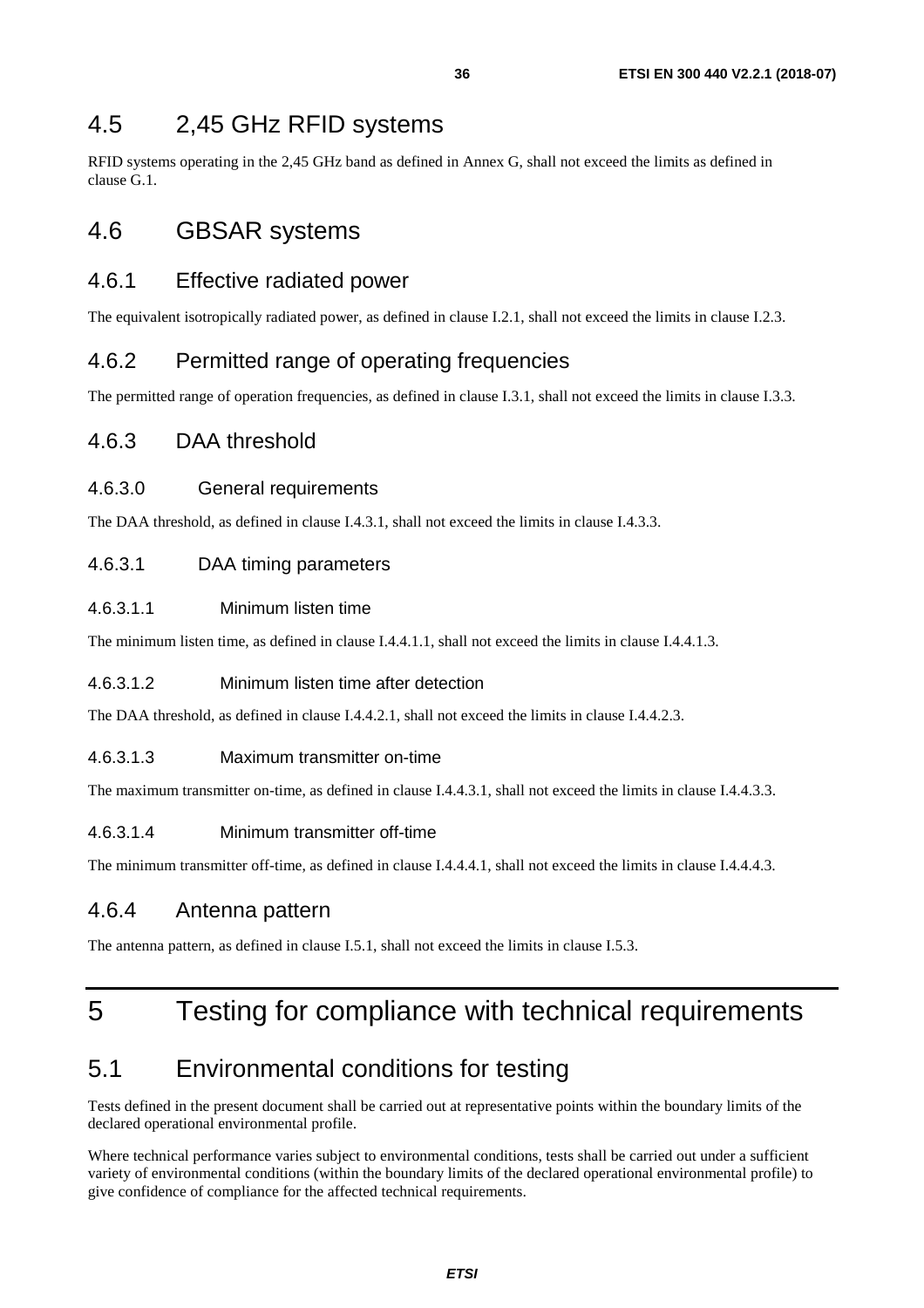# 5.2 Presentation of equipment for testing purposes

### 5.2.0 General

Additionally, technical documentation and operating manuals, sufficient to allow testing to be performed, shall be available.

A test fixture for equipment with an integral antenna may be supplied (see clause 5.8.3).

To simplify and harmonise the testing procedures between the different testing laboratories, measurements shall be performed according to the present document on samples of equipment defined in clauses 5.2.1 to 5.2.3.2.

These clauses are intended to give confidence that the requirements set out in the present document have been met without the necessity of performing measurements on all frequencies.

### 5.2.1 Choice of model for testing

One or more samples of the equipment, as appropriate, shall be tested.

Standalone equipment shall be tested complete with any ancillary equipment needed for testing.

If equipment has optional features considered not to affect the RF parameters, then the tests need only to be performed on the equipment configured with that combination of features considered to be the most complex. Where practicable, equipment offered for testing shall provide a 50  $\Omega$  connector for conducted RF power measurements.

In the case of integral antenna equipment, if the equipment does not have an internal permanent 50  $\Omega$  connector then it is permissible to supply a second sample of the equipment with a temporary 50  $\Omega$  antenna connector fitted to facilitate testing, see clause 5.2.3.

### 5.2.2 Testing of equipment with alternative power levels

If a family of equipment has alternative output power levels provided by the use of separate power modules or add on stages, or additionally has alternative frequency coverage, then all these shall be declared. Each module or add on stage shall be tested in combination with the equipment. The necessary samples and tests shall be based on the requirements of clause 5.2. As a minimum, measurements of the radiated power (e.i.r.p.) and spurious emissions shall be performed for each combination and shall be stated in the test report.

### 5.2.3 Testing of equipment that does not have an external 50  $\Omega$  RF connector (integral antenna equipment)

#### 5.2.3.1 Equipment with an internal permanent or temporary antenna connector or using a dedicated test fixture

The means to access and/or implement the internal permanent or temporary antenna connector shall be stated with the aid of a diagram. Alternately, a suitable test fixture may be provided by the manufacturer. The fact that use has been made of the internal antenna connection, or of a temporary connection, or a suitable test fixture to facilitate measurements shall be recorded in the test report.

For further information on the test fixture, see clause 5.8.3.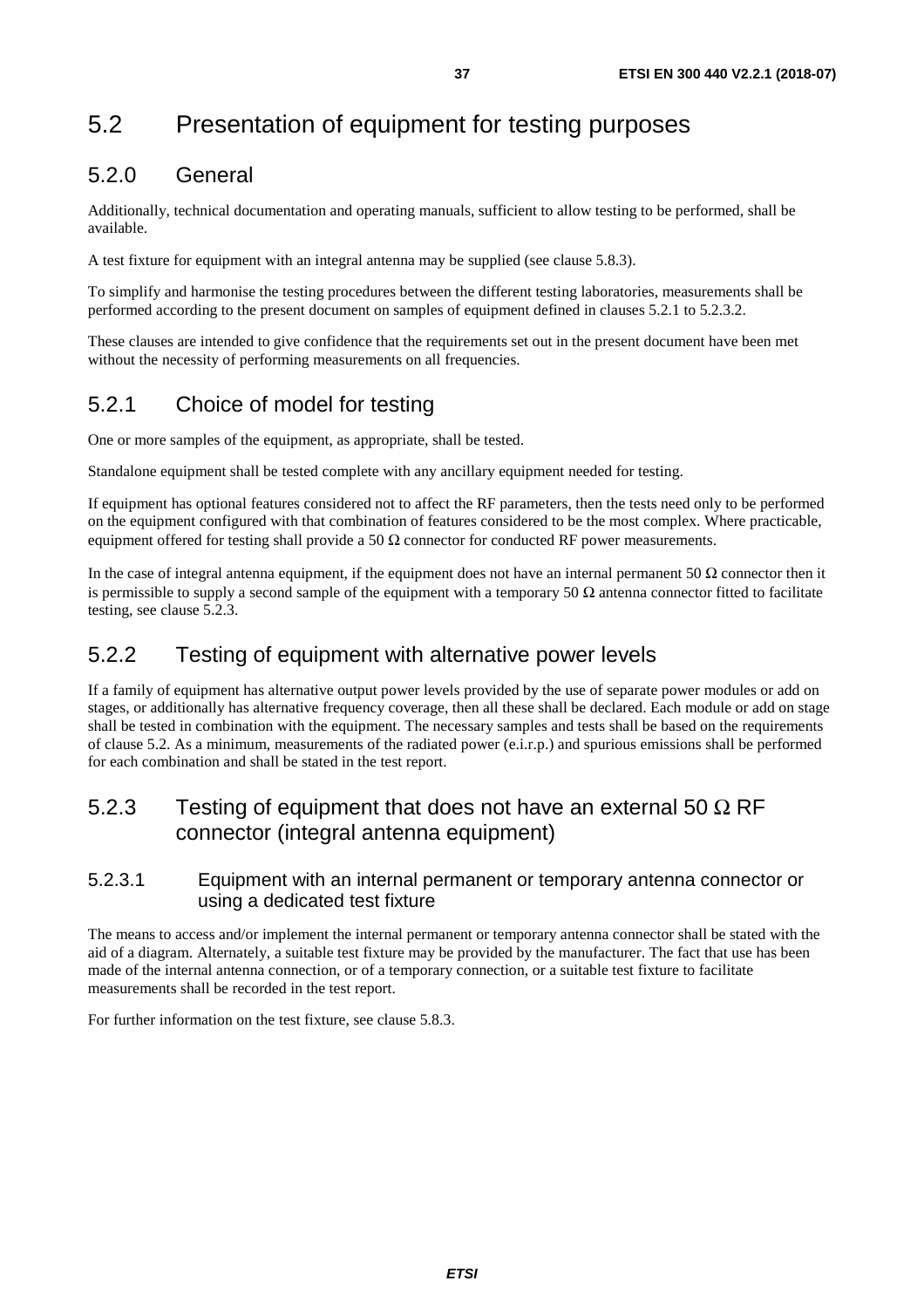### 5.2.3.2 Equipment with a temporary antenna connector

One set of equipment, with the normal antenna connected, may be tested to enable radiated measurements to be made. The manufacturer shall attend the test laboratory at the conclusion of the radiated measurements, to disconnect the antenna and fit the temporary connector. The testing laboratory staff shall not connect or disconnect any temporary antenna connector.

Alternatively, two sets of equipment may be submitted to the test laboratory, one fitted with a temporary antenna connector with the antenna disconnected and another equipment with the antenna connected. Each equipment shall be used for the appropriate tests. There shall be a declaration that the two sets of equipment are identical in all aspects except for the antenna connector.

### 5.2.4 Testing of devices using duty cycle

When making transmitter tests on equipment designed for intermittent operation the maximum duty cycle of the transmitter shall not be exceeded. The actual duty cycle used shall be recorded and stated in the test report.

NOTE: The maximum duty cycle of the transmitter under test should not be confused with the duty cycle of the equipment under normal operating conditions.

When performing transmitter tests on equipment designed for intermittent operation it may be necessary to exceed the duty cycle associated with normal operation. Where this is the case, care should be taken to avoid heating effects having an adverse effect on the equipment and the parameters being measured. The maximum transmit on-time shall be stated by the test laboratory where applicable. This on-time shall not be exceeded and details shall be stated in the test report.

## 5.3 Mechanical and electrical design

### 5.3.1 General

Transmitters and receivers may be individual or combination units.

### 5.3.2 Void

### 5.3.3 Transmitter shut-off facility

If the transmitter is equipped with an automatic transmitter shut-off facility, it should be made inoperative for the duration of the test. In the case this not possible, a proper test method shall be described and documented.

### 5.3.4 Receiver mute or squelch

If the receiver is equipped with a mute, squelch or battery-saving circuit, this circuit shall be made inoperative for the duration of the tests. In the case this not possible, a test method shall be described and documented.

## 5.4 Auxiliary test equipment

All special-to-type test signal sources and set-up information shall accompany the equipment when it is submitted for testing.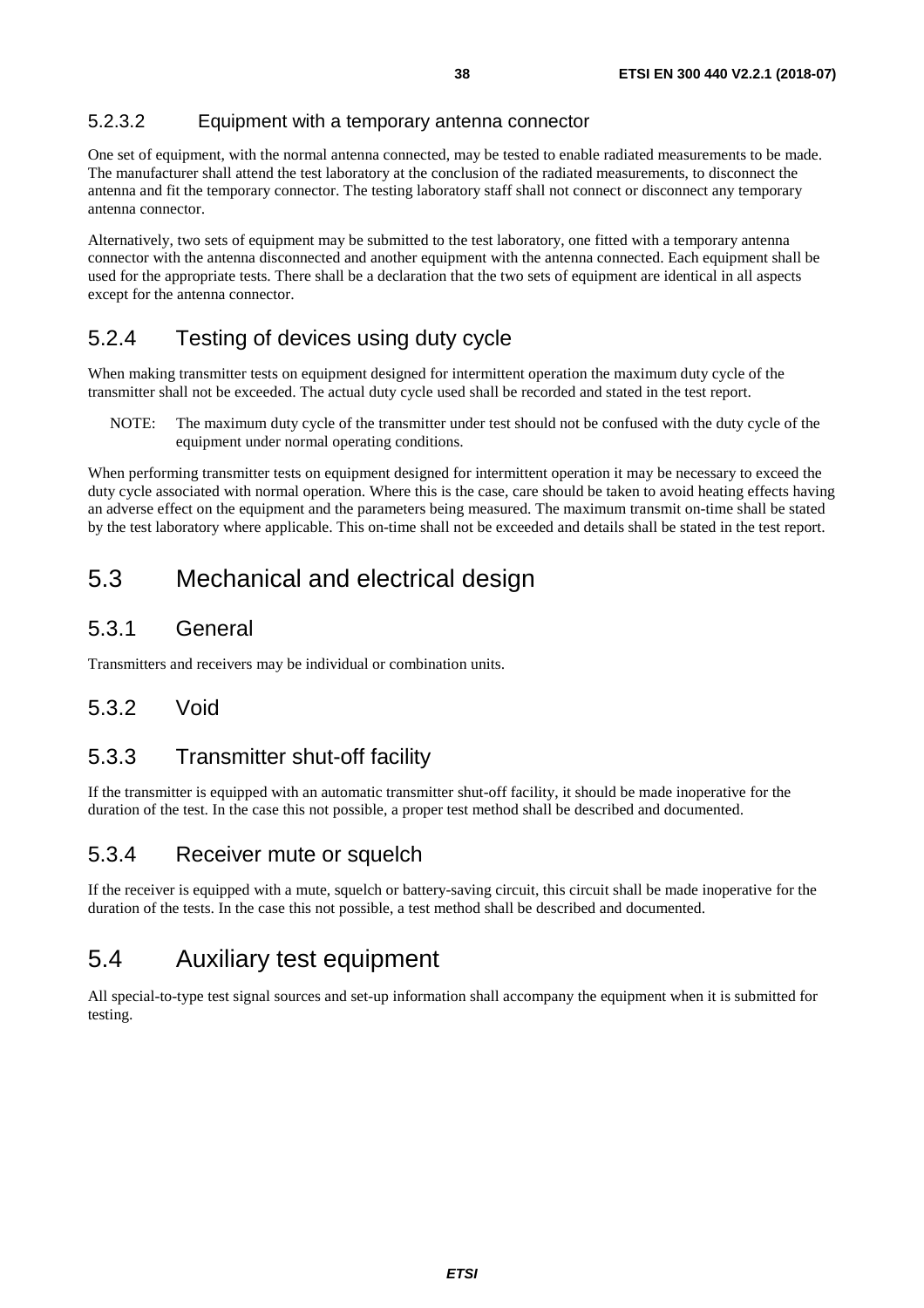## 5.5 Test power source

### 5.5.0 General

The equipment shall be tested using the appropriate test power source as specified in clauses 5.5.1 or 5.5.2. Where equipment can be powered using either external or internal power sources, then the equipment shall be tested using the external power source as specified in clause 5.5.1 then repeated using the internal power source as specified in clause 5.5.2.

The test power source used shall be stated in the test report.

### 5.5.1 External test power source

During testing, the power source of the equipment shall be replaced by an external test power source capable of producing normal and extreme test voltages as specified in clauses 5.6.2 and 5.7.2. The internal impedance of the external test power source shall be low enough for its effect on the test results to be negligible. For the purpose of the tests, the voltage of the external test power source shall be measured at the input terminals of the equipment. The external test power source shall be suitably de-coupled and applied as close to the equipment battery terminals as practicable. For radiated measurements, any external power leads should be so arranged so as not to affect the measurements.

During tests, the test power source voltages shall be within a tolerance of  $\lt$   $\pm$ 1 % relative to the voltage at the beginning of each test. The value of this tolerance can be critical for certain measurements. Using a smaller tolerance will provide a better uncertainty value for these measurements.

### 5.5.2 Internal test power source

For radiated measurements on portable equipment with integral antenna, fully charged internal batteries should be used. The batteries used should be as supplied or recommended by the manufacturer. If internal batteries are used, at the end of each test the voltage shall be within a tolerance of  $\lt 0.5$  % relative to the voltage at the beginning of each test. Where this is not appropriate, a note to this effect shall be appended to the test report.

If appropriate, for conducted measurements or where a test fixture is used, an external power supply at the required voltage may replace the supplied or recommended internal batteries. This shall be stated on the test report.

## 5.6 Normal test conditions

### 5.6.1 Normal temperature and humidity

The normal temperature and humidity conditions for tests shall be any convenient combination of temperature and humidity within the following ranges:

- temperature  $+15 \degree C$  to  $+35 \degree C$ ;
- relative humidity  $20\%$  to 75 %.

When it is impracticable to carry out tests under these conditions, a note to this effect, stating the ambient temperature and relative humidity during the tests, shall be added to the test report.

### 5.6.2 Normal test power source

#### 5.6.2.1 Mains voltage

The normal test voltage for equipment to be connected to the mains shall be the nominal mains voltage. For the purpose of the present document, the nominal voltage shall be the declared voltage, or any of the declared voltages, for which the equipment was designed.

The frequency of the test power source corresponding to the ac mains shall be between 49 Hz and 51 Hz.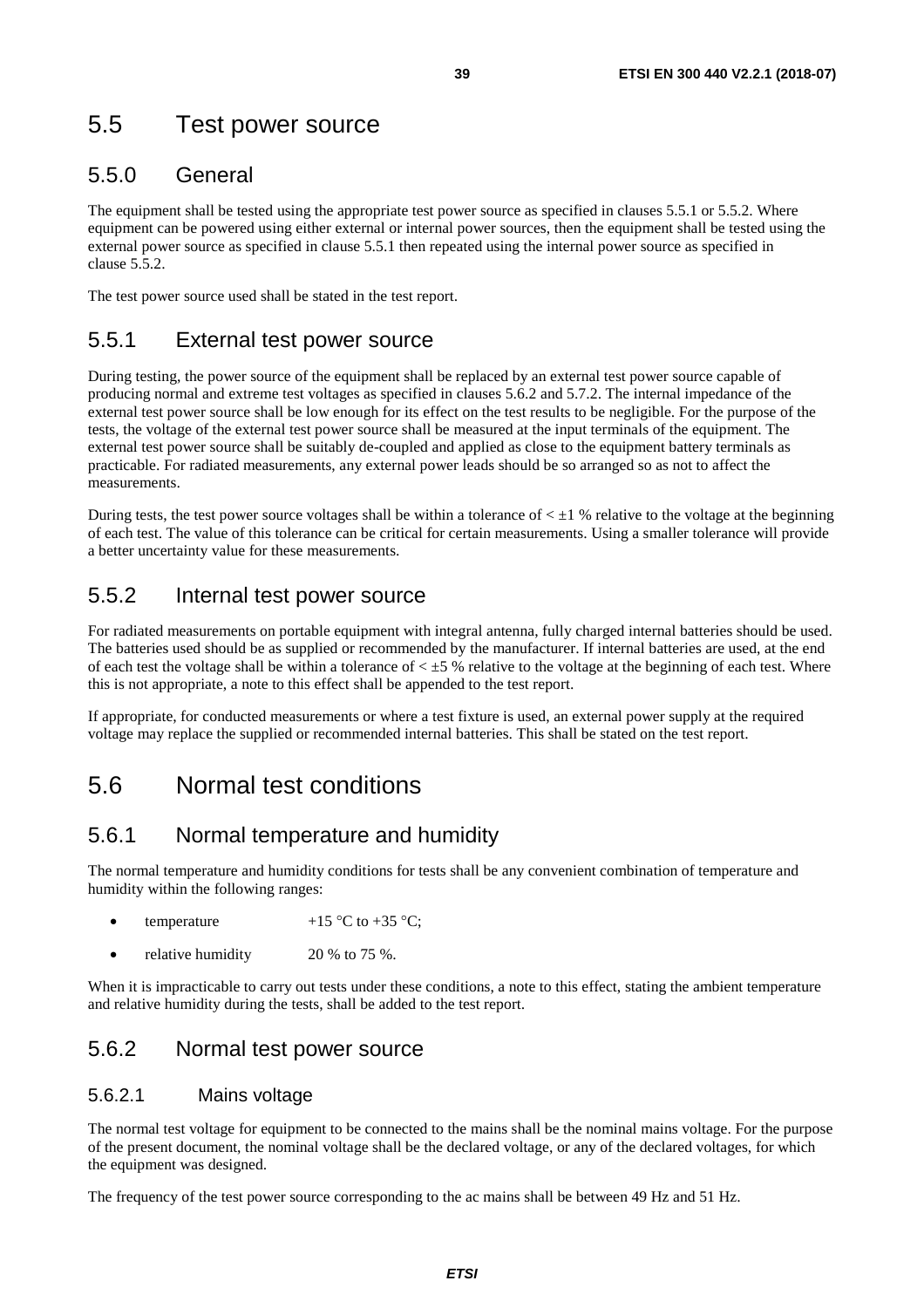#### 5.6.2.2 Battery power sources

When the radio equipment is intended for operation with the usual types of battery power source, the normal test voltage shall be 1,1 multiplied by the nominal voltage of the battery (e.g. 6 V, 12 V, etc.).

#### 5.6.2.3 Other power sources

For operation from other power sources or types of battery (primary or secondary), the normal test voltage shall be that declared by the equipment manufacturer and agreed to by the accredited test laboratory. Such values shall be stated in the test report.

5.7 Extreme test conditions

### 5.7.1 Extreme temperatures

#### 5.7.1.1 Procedure for tests at extreme temperatures

#### 5.7.1.1.0 General

Before measurements are made the equipment shall have reached thermal balance in the test chamber. The equipment shall be switched off during the temperature stabilizing period.

In the case of equipment containing temperature stabilization circuits designed to operate continuously, the temperature stabilization circuits shall be switched on for 15 minutes after thermal balance has been obtained, and the equipment shall then meet the specified requirements.

If the thermal balance is not checked by measurements, a temperature stabilizing period of at least one hour, or such period as may be decided by the accredited test laboratory, shall be allowed. The sequence of measurements shall be chosen, and the humidity content in the test chamber shall be controlled so that excessive condensation does not occur.

#### 5.7.1.1.1 Procedure for equipment designed for continuous operation

If the manufacturer states that the equipment is designed for continuous operation, the test procedure shall be as follows:

- before tests at the upper extreme temperature the equipment shall be placed in the test chamber and left until thermal balance is attained. The equipment shall then be switched on in the transmit condition for a period of a half hour after which the equipment shall meet the specified requirements;
- for tests at the lower extreme temperature, the equipment shall be left in the test chamber until thermal balance is attained, then switched on for a period of one minute after which the equipment shall meet the specified requirements.

#### 5.7.1.1.2 Procedure for equipment designed for intermittent operation

If the manufacturer states that the equipment is designed for intermittent operation, the test procedure shall be as follows:

- before tests at the upper extreme temperature the equipment shall be placed in the test chamber and left until thermal balance is attained in the oven. The equipment shall then either:
	- transmit on and off according to the manufacturers declared duty cycle for a period of five minutes; or
	- if the manufacturer's declared on period exceeds one minute, then:
		- transmit in the on condition for a period not exceeding one minute, followed by a period in the off or standby mode for four minutes; after which the equipment shall meet the specified requirements.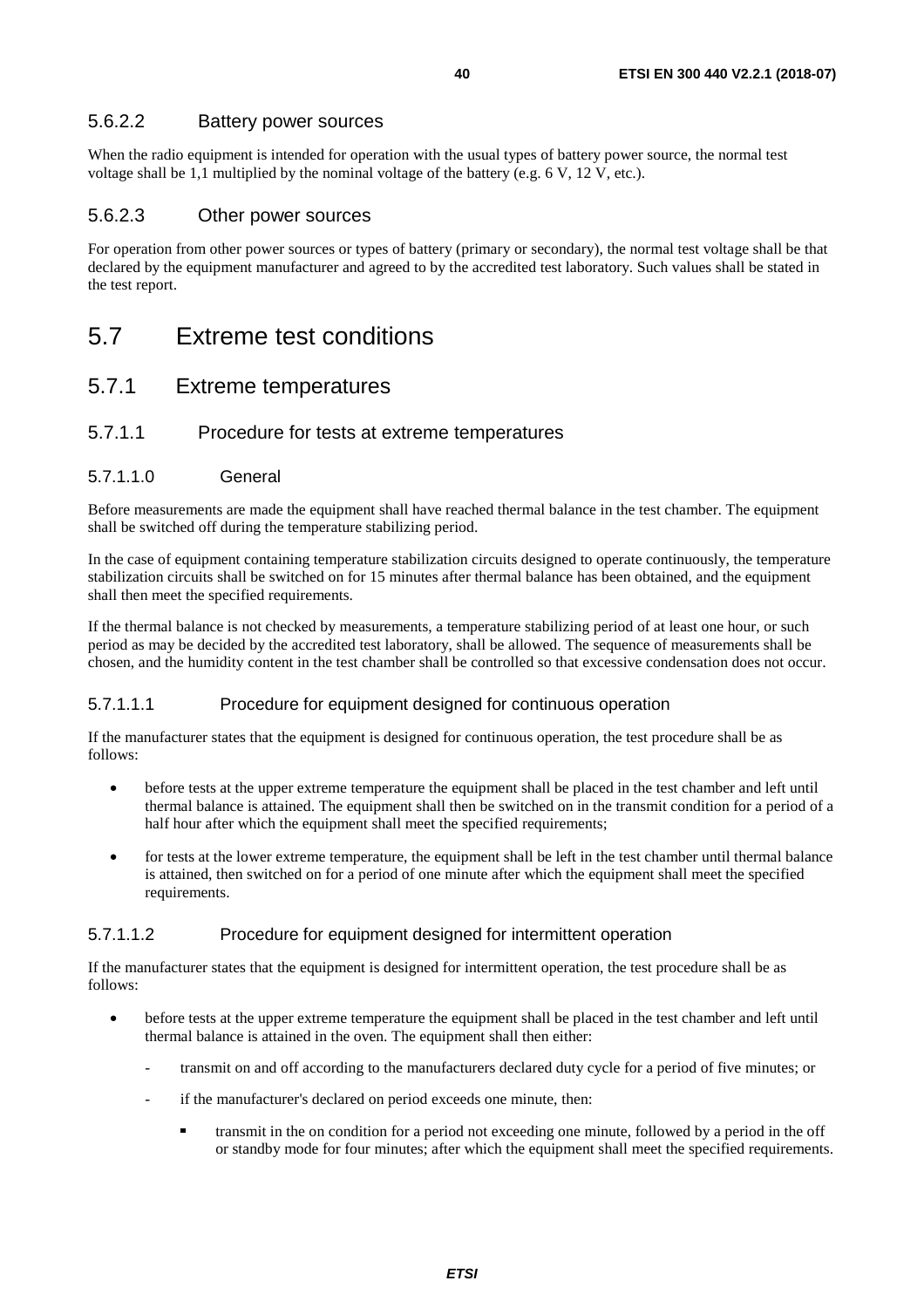• for tests at the lower extreme temperature, the equipment shall be left in the test chamber until thermal balance is attained, then switched to the standby or receive condition for one minute after which the equipment shall meet the specified requirements.

#### 5.7.1.2 Extreme temperature ranges

For tests at extreme temperatures, measurements shall be made in accordance with the procedures specified in clause 5.7.1.1, at the upper and lower temperatures of one of the following ranges, either:

- a) the temperature range as declared by the manufacturer; or
- b) one of the following specified temperature ranges:

| Temperature category I (General):                           | -20 °C to +55 °C:     |
|-------------------------------------------------------------|-----------------------|
| Temperature category II (Portable):                         | $-10$ °C to $+55$ °C: |
| Temperature category III (Equipment for normal indoor use): | 5 °C to +35 °C.       |

The test report shall state which range is used.

### 5.7.2 Extreme test source voltages

#### 5.7.2.1 Mains voltage

The extreme test voltages for equipment to be connected to an ac mains source shall be the nominal mains voltage  $\pm 10$  %. For equipment that operates over a range of mains voltages clause 5.7.2.4 applies.

#### 5.7.2.2 Battery power sources

When the radio equipment is intended for operation from the usual type of battery power sources the extreme test voltages shall be 1,3 and 0,9 multiplied by the nominal voltage of the battery (6 V, 12 V, etc.).

For float charge applications using "gel-cell" type batteries the extreme voltage shall be 1,15 and 0,85 multiplied by the nominal voltage of the declared battery voltage.

#### 5.7.2.3 Power sources using other types of batteries

The lower extreme test voltages for equipment with power sources using batteries shall be as follows:

- for equipment with a battery indicator, the end point voltage as indicated;
- for equipment without a battery indicator the following end point voltages shall be used:
	- for the Leclanché or the lithium type of battery:
		- 0,85 multiplied by the nominal voltage of the battery.
	- for the nickel-cadmium type of battery:
		- 0,9 multiplied by the nominal voltage of the battery.
- for other types of battery or equipment, the lower extreme test voltage for the discharged condition shall be declared by the equipment manufacturer.

The nominal voltage is considered to be the upper extreme test voltage in this case.

### 5.7.2.4 Other power sources

For equipment using other power sources, or capable of being operated from a variety of power sources, the extreme test voltages shall be those agreed between the equipment manufacturer and the test laboratory. This shall be recorded in the test report.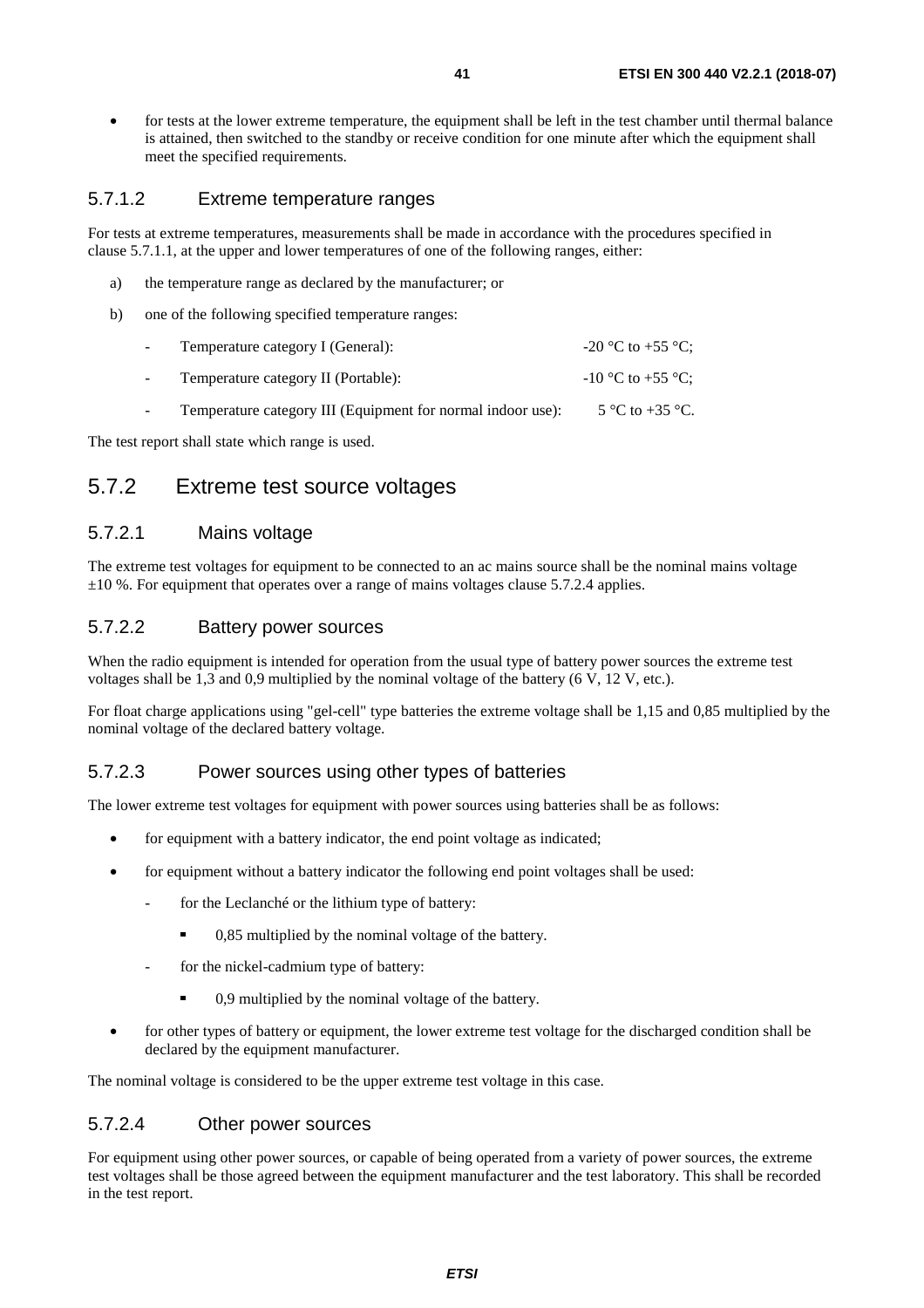## 5.8 General conditions

### 5.8.1 Normal test signals and test modulation

### 5.8.1.0 General

The test modulating signal is a signal which modulates a carrier, is dependent upon the type of equipment under test and also the measurement to be performed. Modulation test signals only apply to products with an external modulation connector.

Test signals may be generated by applying test baseband signals to a modulation port on the device or be generated internally by the device. Operation in a test mode may involve suitable temporary internal modifications of the equipment under test or the use of special software. Details of the method employed shall be declared by the manufacturer and be recorded in the test report.

Where appropriate, a test signal shall be used with the following characteristics:

- representative of normal operation;
- causes greatest occupied RF bandwidth.

For equipment using intermittent transmissions the test signal shall be such that:

- the generated RF signal is the same for each transmission;
- transmissions occur regularly in time:
- sequences of transmissions can be accurately repeated.

Details of the test signal shall be recorded in the test report.

If there is no provision for external test modulation, then normal operating modulation shall be used. For narrow band speech (≤ 120 kHz RF bandwidth) an unmodulated signal shall be used.

#### 5.8.1.1 Normal test signals for data

Where the equipment has an external connection for general data modulation, the normal test signals are specified as follows:

- D-M2: a test signal representing a pseudo-random bit sequence of at least 511 bits in accordance with Recommendation ITU-T O.153 [[5\]](#page-10-0). This sequence shall be continuously repeated. If the sequence cannot be continuously repeated, the actual method used shall be stated in the test report.
- D-M3: a test signal shall be agreed between the test laboratory and the manufacturer in case selective messages are used and are generated or decoded within the equipment. The agreed test signal may be formatted and may contain error detection and correction.

### 5.8.2 Artificial antenna

Where applicable, tests shall be carried out using an artificial antenna which shall be a substantially non-reactive non-radiating load connected to the antenna connector. The Voltage Standing Wave Ratio (VSWR) at the 50  $\Omega$ connector or the manufacturer's specified test fixture shall not be greater than 1,5:1 over the frequency range of the measurement.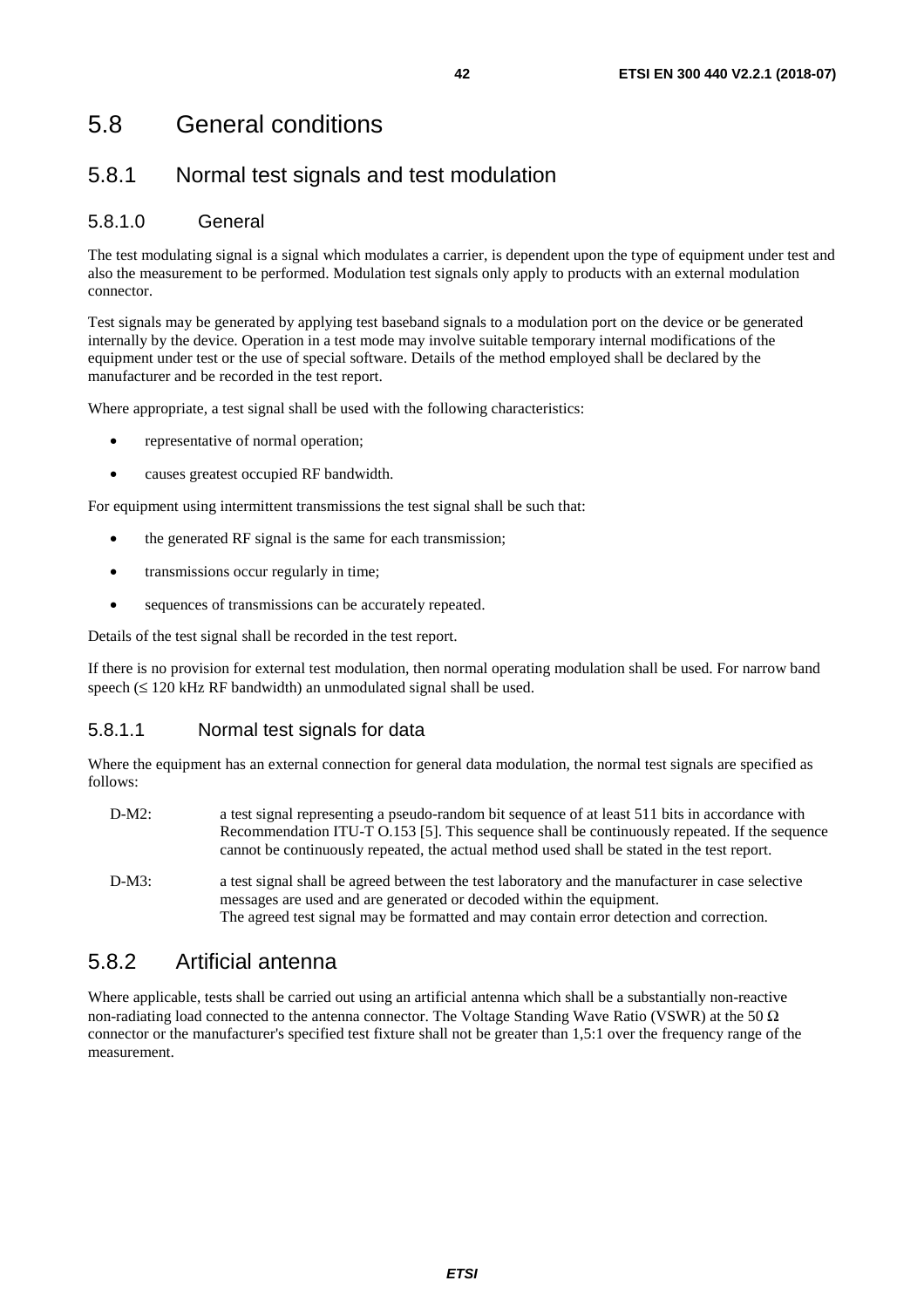### 5.8.3 Test fixture

#### 5.8.3.0 General

With equipment intended for use with a small aperture integral antenna, and not equipped with a 50  $\Omega$  RF output connector, a suitable test fixture may be used. An example test fixture is shown in figure 4.

This fixture is a radio frequency device for coupling the integral antenna to a 50  $\Omega$  RF terminal at all frequencies for which measurements need to be performed.

The test fixture shall be fully described.

In addition, the test fixture may provide:

- a) a connection to an external power supply;
- b) a method to provide the input to or output from the equipment. This may include coupling to or from the antenna. In case of assessment of speech equipment, an audio interface may be provided by direct connection or by an acoustic coupler or in case of non-speech equipment, the test fixture could also provide the suitable coupling means e.g. for data or video outputs.

The test fixture shall normally be supplied by the manufacturer.

The performance characteristics of the test fixture shall be approved by the testing laboratory and shall conform to the following basic parameters:

- a) the coupling loss shall not be greater than 30 dB;
- b) adequate bandwidth properties;
- c) a coupling loss variation over the frequency range used in the measurement which does not exceed 2 dB;
- d) circuitry associated with the RF coupling shall contain no active or non-linear devices;
- e) the VSWR at the 50  $\Omega$  socket shall not be more than 1,5 over the frequency range of the measurements;
- f) the coupling loss shall be independent of the position of the test fixture and be unaffected by the proximity of surrounding objects or people. The coupling loss shall be reproducible when the equipment under test is removed and replaced. Normally, the text fixture is in a fixed position and provides a location for the EUT;
- g) the coupling loss shall remain substantially constant when the environmental conditions are varied.



**Figure 4: Test fixture** 

The field probe (or small antenna) needs to be properly terminated.

The characteristics and validation shall be included in the test report.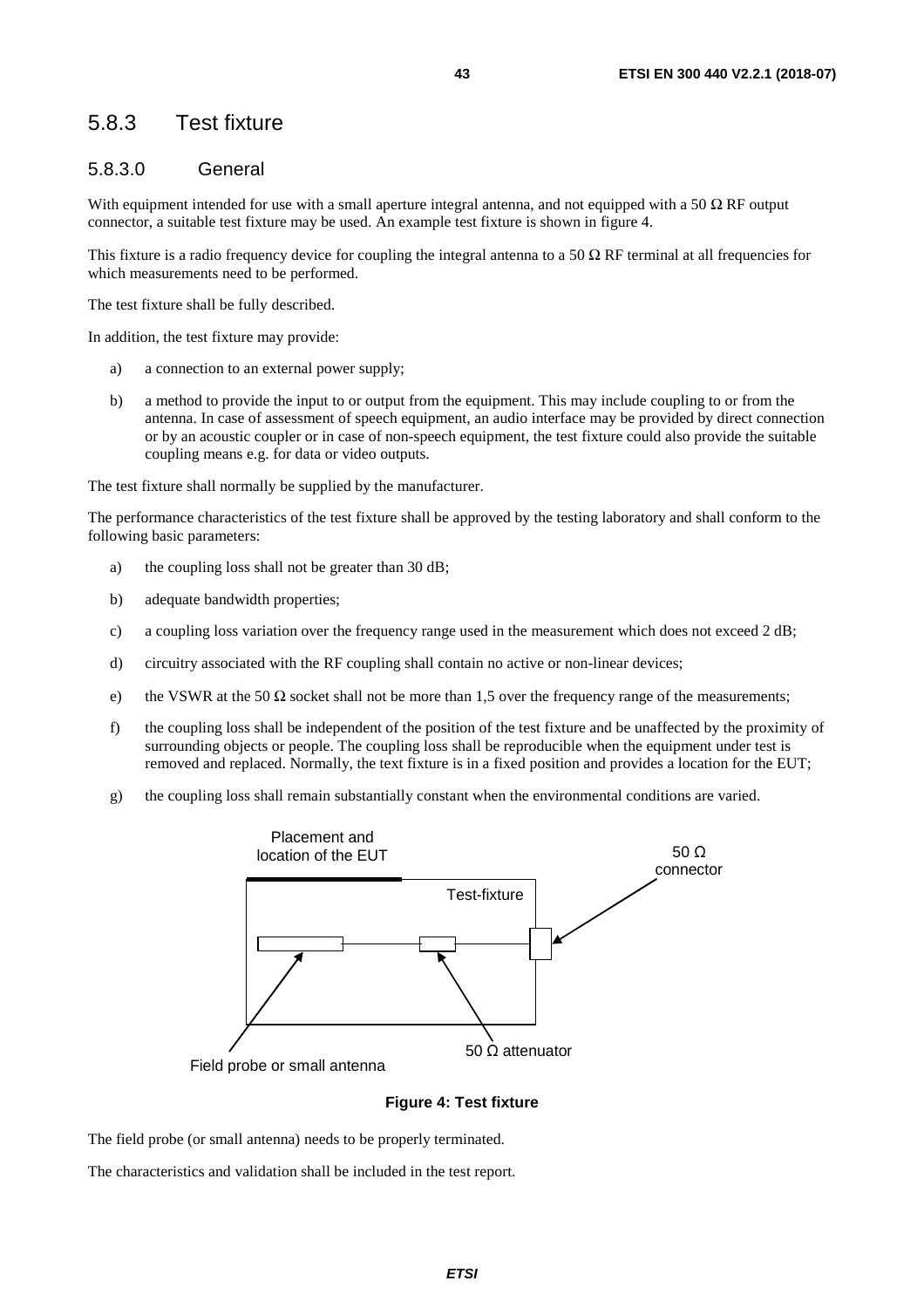#### 5.8.3.1 Validation of the test-fixture in the temperature chamber

The test fixture is brought into a temperature chamber (only needed if test fixture measurements performed under extreme temperature conditions).

#### **Step 1:**

A transmit antenna connected to a signal generator shall be positioned from the test-fixture at a far field distance of not less than one  $\lambda$  at the frequency. The test fixture consists of the mechanical support for the EUT, an antenna or field probe and a 50  $\Omega$  attenuator for proper termination of the field probe. The test fixture shall be connected to a spectrum analyser via the 50  $\Omega$  connector. A signal generator shall be set on the EUT's nominal frequency (see figure 5). The unmodulated output power of the signal generator shall be set to a value such that a sufficiently high level can be observed with the spectrum analyser. This determined value shall be recorded. The signal generator shall then be set to the upper and the lower band limit of the EUT's assigned frequency band. The measured values shall not deviate more than 1 dB from the value at the nominal frequency.



**Figure 5: Validation of test set-up without EUT** 

If receiver tests under extreme temperature conditions are performed, a receiver test antenna is also brought into the temperature chamber to ensure its influence in the chamber is known.

#### **Step 2:**

During validation and testing the EUT shall be fitted to the test fixture in a switched-off mode, see figure 6. Step 1 shall be repeated, this time with the EUT in place. The measured values shall be compared with those from step 1 and shall not vary by more than 2 dB. This shows that the EUT does not cause any significant shadowing of the radiated power.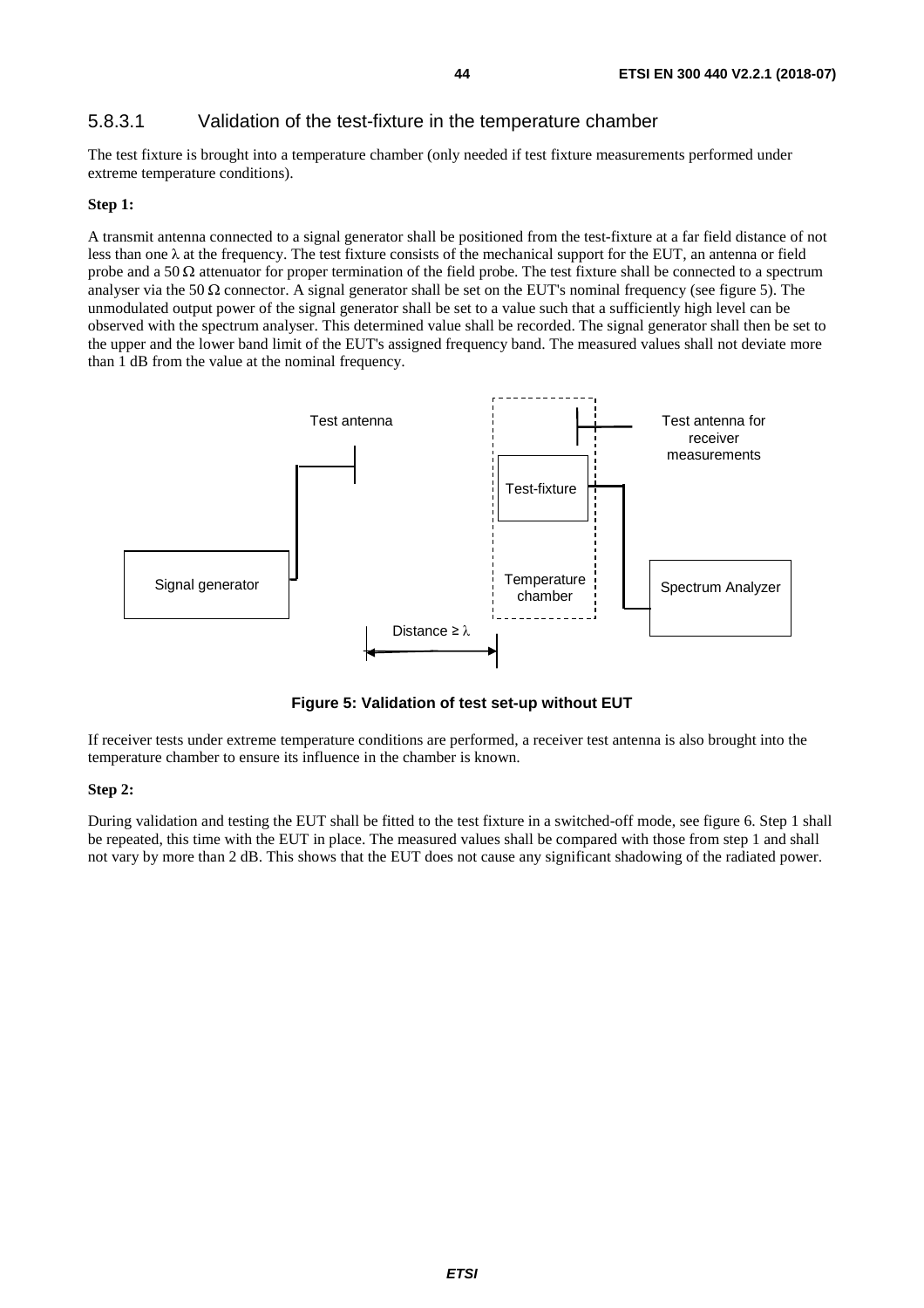

**Figure 6: Validation of test set-up with EUT in place** 

#### **Step 3:**

In case of a battery operated EUT that is supplied by a temporary voltage feed as well as temporary signal- and control line, a decoupling filter shall be installed directly at the EUT in order to avoid parasitic, electromagnetic radiation (see figure 7).

In this step the signal generator and the transmit antenna are removed.



**Figure 7: Test of EUT** 

#### 5.8.3.2 Mode of use

The test fixture may be used to facilitate some of the transmitter and receiver measurements in the case of equipment having an integral antenna.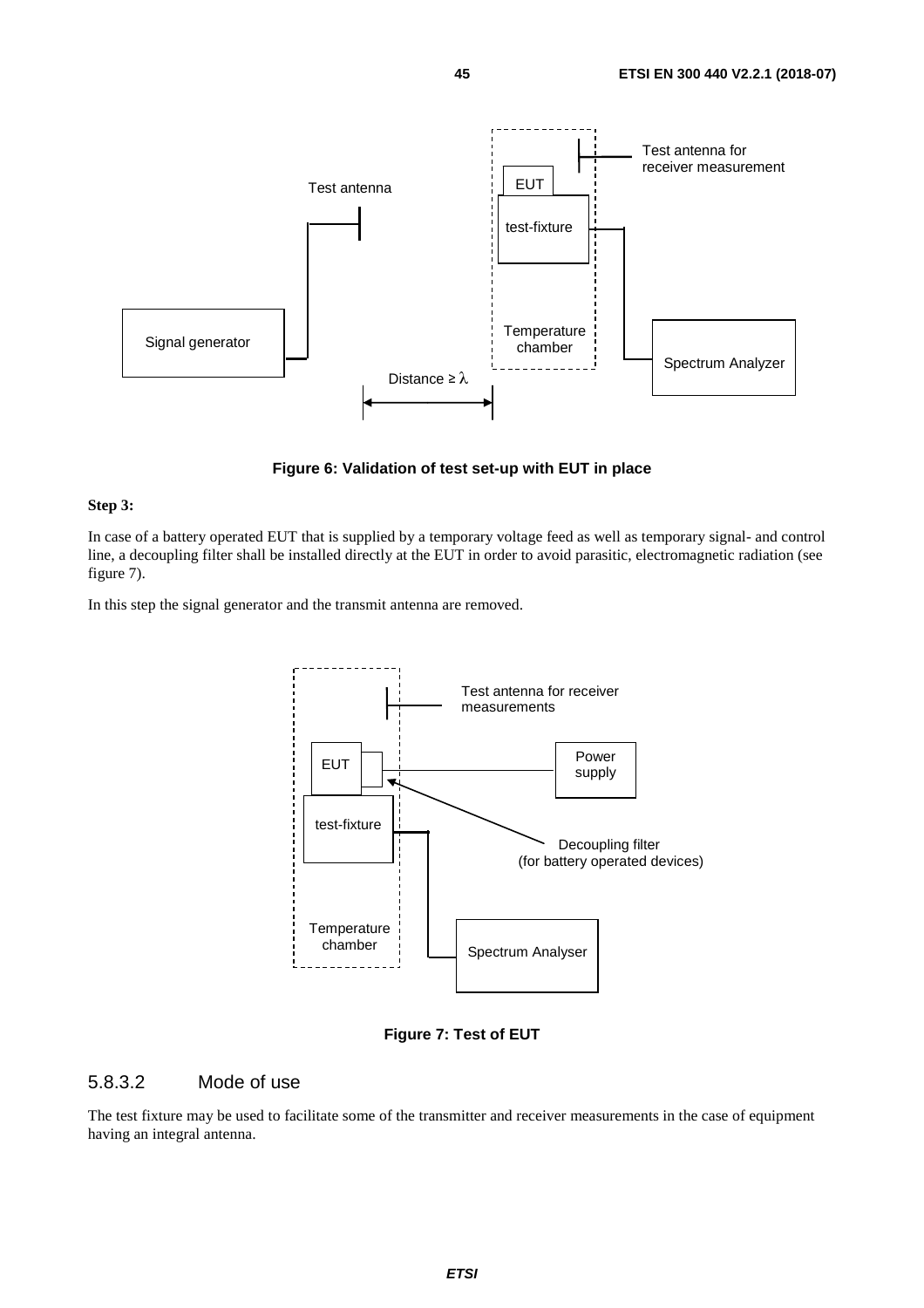It is used particularly for the measurement of the radiated carrier power and usable sensitivity expressed as a field strength under extreme conditions. The test fixture shall only be used for relative power measurements or for measurements not dependent on coupling ratio. The measurements under extreme conditions are preceded by calibrated measurements according to Annex E.

### 5.8.4 Test sites and general arrangements for radiated measurements

For guidance on radiation test sites, see Annex E. Detailed descriptions of radiated measurement arrangements are included in this annex.

### 5.8.5 Measuring receiver

The term "measuring receiver" refers to a frequency-selective voltmeter or a spectrum analyser. An RMS detector is used if not defined otherwise for a specific measurement. The measurement bandwidth of the measuring receiver shall, where possible, be according to CISPR [1](#page-10-0)6 [1], [\[2](#page-10-0)] and [\[3](#page-10-0)]. In order to obtain the required sensitivity, a narrower measurement bandwidth may be necessary, and in such cases, this shall be stated in the test report form. Preferably the bandwidth of the measuring receiver shall be as given in table 8.

| Frequency range: (f)             | Receiver reference bandwidth<br><b>BWref</b> |  |  |
|----------------------------------|----------------------------------------------|--|--|
| 30 MHz $\leq$ f $\leq$ 1 000 MHz | 100 kHz to 120 kHz                           |  |  |
| $f > 1000$ MHz                   | 1 MH <sub>z</sub>                            |  |  |

In case a narrower measurement bandwidth was used, the following conversion formula has to be applied:

$$
B = A + 10 \log \frac{BWref}{BW_{MEASURED}}
$$

Where:

- A is the value at the narrower measurement bandwidth;
- B is the value referred to the reference bandwidth; or
- use the measured value, A, directly if the measured spectrum is a discrete spectral line. (A discrete spectrum line is defined as a narrow peak with a level of at least 6 dB above the average level inside the measurement bandwidth.)

## 5.9 Interpretation of the measurement results

### 5.9.0 General

The interpretation of the results recorded in a test report for the measurements described in the present document shall be as follows:

- the measured value related to the corresponding limit will be used to decide whether an equipment meets the requirements of the present document;
- the value of the measurement uncertainty for the measurement of each parameter shall be included in the test report;
- the recorded value of the measurement uncertainty shall be, for each measurement, equal to or less than the figures in table 9.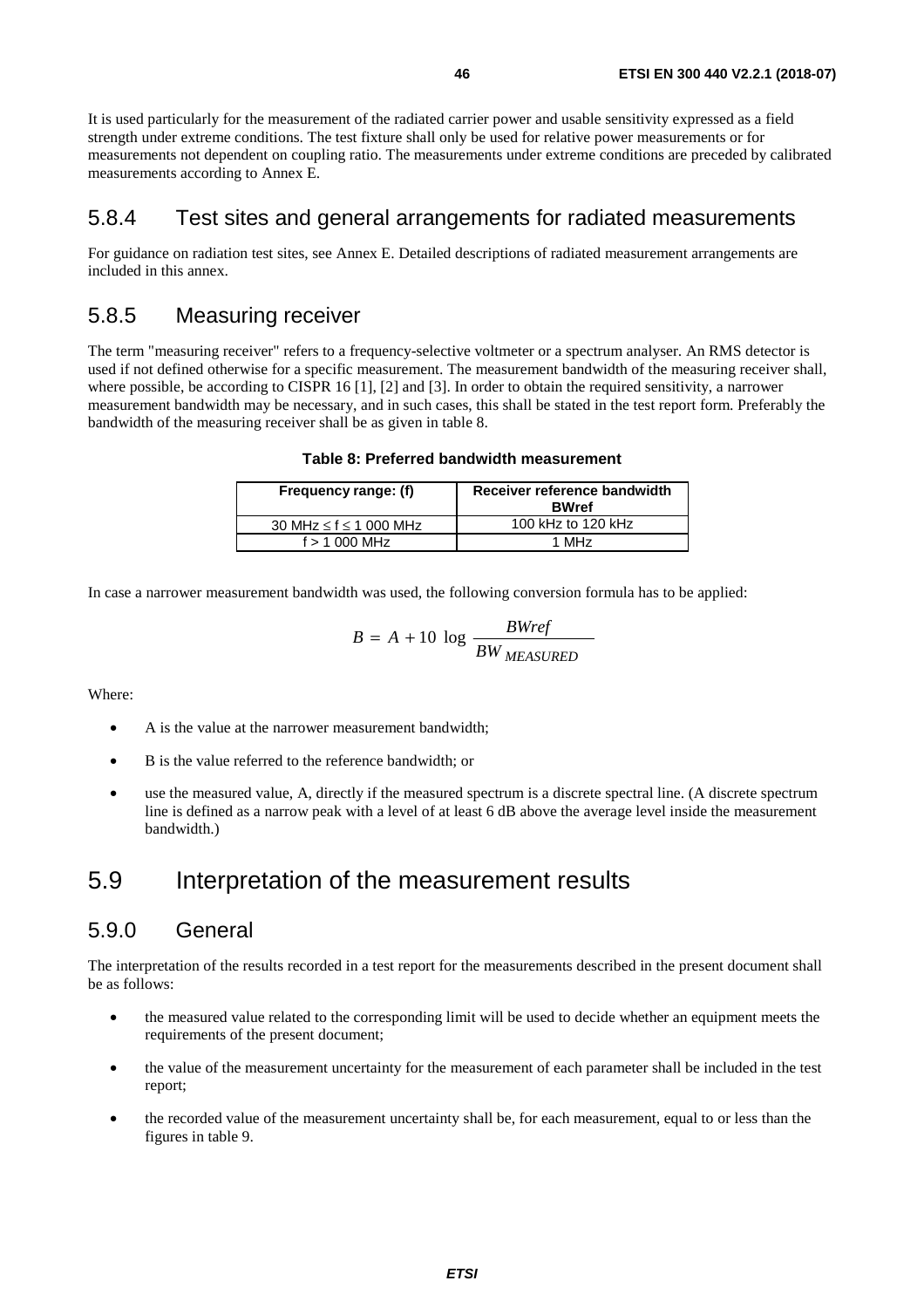For the test methods, according to the present document, the measurement uncertainty figures shall be calculated and shall correspond to an expansion factor (coverage factor)  $k = 1.96$  or  $k = 2$  (which provide confidence levels of respectively 95 % and 95,45 % in the case where the distributions characterizing the actual measurement uncertainties are normal (Gaussian)). Principles for the calculation of measurement uncertainty are contained in ETSI TR 100 028 [\[i.4](#page-11-0)], in particular in Annex F of the ETSI TR 100 028-2 [[i.4\]](#page-11-0).

Table 9 is based on such expansion factors.

| <b>Parameters</b>                                                                                                                                                                                                                                                                          | Uncertainty         |  |  |  |
|--------------------------------------------------------------------------------------------------------------------------------------------------------------------------------------------------------------------------------------------------------------------------------------------|---------------------|--|--|--|
| Radio frequency                                                                                                                                                                                                                                                                            | $±1 \times 10^{-7}$ |  |  |  |
| RF power (conducted)                                                                                                                                                                                                                                                                       | $±1.5$ dB           |  |  |  |
| Radiated emission of transmitter, valid to 26,5 GHz                                                                                                                                                                                                                                        | $±6$ dB             |  |  |  |
| Radiated emission of transmitter, valid between 26,5 GHz and 66 GHz                                                                                                                                                                                                                        | $±8$ dB             |  |  |  |
| Radiated emission of receiver, valid to 26,5 GHz                                                                                                                                                                                                                                           | $±6$ dB             |  |  |  |
| Radiated emission of receiver, valid between 26,5 GHz and 66 GHz                                                                                                                                                                                                                           | $±8$ dB             |  |  |  |
| Temperature                                                                                                                                                                                                                                                                                | ±1 °C               |  |  |  |
| Humidity                                                                                                                                                                                                                                                                                   | ±5%                 |  |  |  |
| Voltage (dc)                                                                                                                                                                                                                                                                               | ±1%                 |  |  |  |
| Voltage (ac. $<$ 10 kHz)                                                                                                                                                                                                                                                                   | ±2%                 |  |  |  |
| NOTE:<br>For radiated emissions above 26.5 GHz it may not be possible to achieve<br>measurement uncertainties complying with the levels specified in this table. In<br>these cases alone it is acceptable to employ the alternative interpretation<br>procedure specified in clause 5.9.1. |                     |  |  |  |

The particular expansion factor used for the evaluation of the measurement uncertainty shall be stated.

### 5.9.1 Measurement uncertainty is greater than maximum acceptable uncertainty

An interpretation of measurement results in accordance with this clause is only acceptable for radiated emissions above 26,5 GHz in the case where it is not possible to achieve measurement uncertainties complying with the levels specified in table 9. In these cases alone it is acceptable to employ the alternative interpretation procedure specified in clause 5.9.1.

The interpretation of the results when comparing measurement values with specification limits should be as follows:

- a) When the measured value plus the difference between the maximum acceptable measurement uncertainty and the measurement uncertainty calculated by the test technician does not exceed the limit value the equipment under test meets the requirements of the present document.
- b) When the measured value plus the difference between the maximum acceptable measurement uncertainty and the measurement uncertainty calculated by the test technician exceeds the limit value the equipment under test does not meet the requirements of the present document.
- c) The measurement uncertainty calculated by the test technician carrying out the measurement shall be recorded in the test report.
- d) The measurement uncertainty calculated by the test technician may be a maximum value for a range of values of measurement, or may be the measurement uncertainty for the specific measurement untaken. The method used shall be recorded in the test report.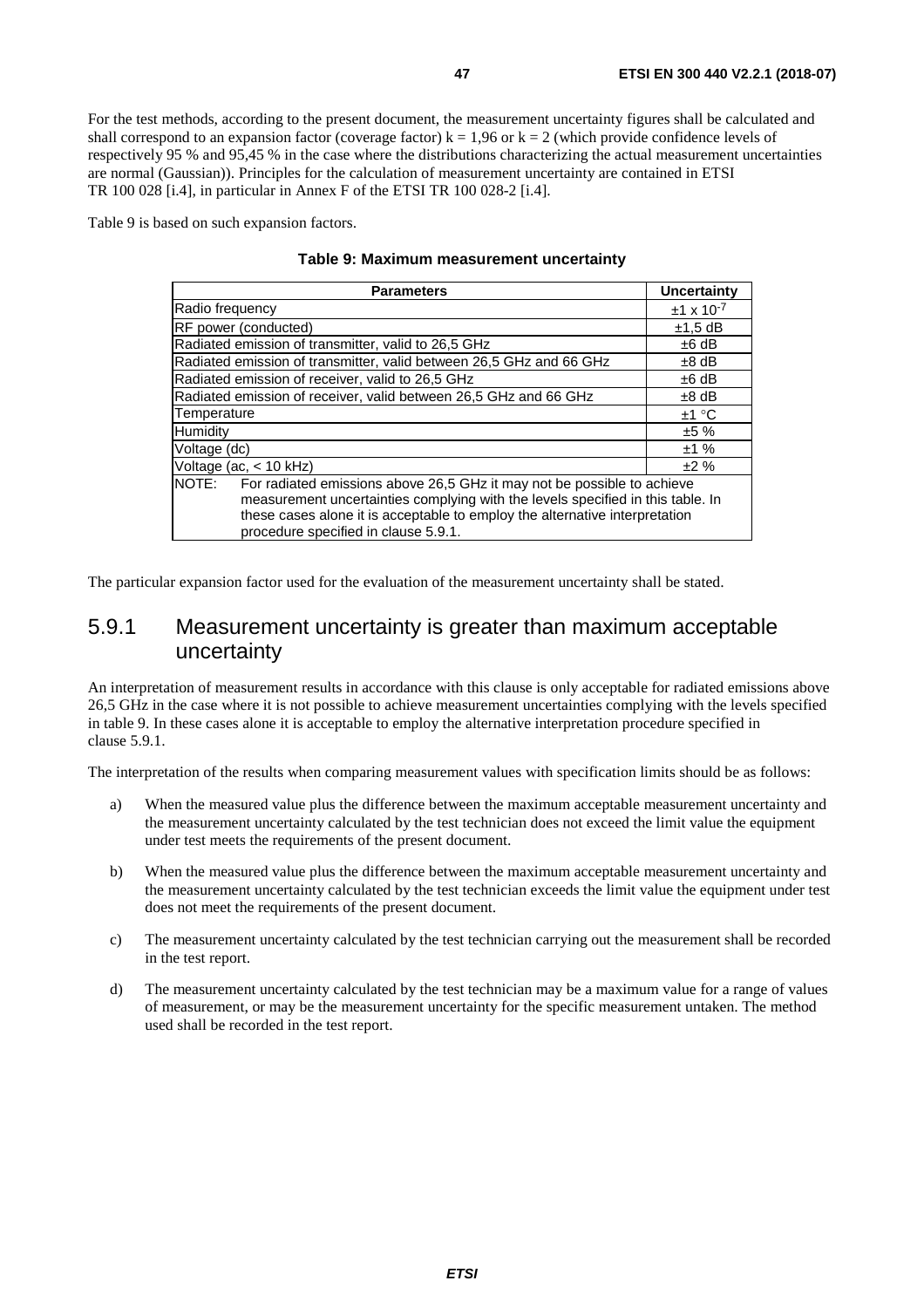# Annex A (informative): Relationship between the present document and the essential requirements of Directive 2014/53/EU

The present document has been prepared under the Commission's standardisation request C(2015) 5376 final [\[i.6](#page-11-0)] to provide one voluntary means of conforming to the essential requirements of Directive 2014/53/EU on the harmonisation of the laws of the Member States relating to the making available on the market of radio equipment and repealing Directive 1999/5/EC [\[i.1\]](#page-10-0).

Once the present document is cited in the Official Journal of the European Union under that Directive, compliance with the normative clauses of the present document given in table A.1 confers, within the limits of the scope of the present document, a presumption of conformity with the corresponding essential requirements of that Directive and associated EFTA regulations.

|                | <b>Harmonised Standard ETSI EN 300 440</b>           |                                                  |                                         |              |                                                                                                                                                                           |  |  |
|----------------|------------------------------------------------------|--------------------------------------------------|-----------------------------------------|--------------|---------------------------------------------------------------------------------------------------------------------------------------------------------------------------|--|--|
|                | Requirement                                          |                                                  |                                         |              | <b>Requirement Conditionality</b>                                                                                                                                         |  |  |
| <b>No</b>      | <b>Description</b>                                   | <b>Essential</b><br>requirements<br>of Directive | Clause(s) of<br>the present<br>document | U/C          | <b>Condition</b>                                                                                                                                                          |  |  |
|                | e.i.r.p.                                             | 3.2                                              | 4.2.2                                   | C            | Applies to all devices with transmitters                                                                                                                                  |  |  |
| 2              | Permitted range of<br>operating frequencies          | 3.2                                              | 4.2.3                                   | C            | Applies to all devices with transmitters                                                                                                                                  |  |  |
| 3              | Unwanted emissions in the<br>spurious domain         | 3.2                                              | 4.2.4                                   | C            | Applies to all devices with transmitters                                                                                                                                  |  |  |
| $\overline{4}$ | Duty Cycle                                           | 3.2                                              | 4.2.5.4                                 | C            | Transmitting devices which do not use LBT,<br>DAA, or RFID transmitters operating in the<br>2 446 to 2 454 MHz band transmitting more<br>than 500 mW e.i.r.p. power level |  |  |
| 5              | Additional requirements for<br><b>FHSS equipment</b> | 3.2                                              | 4.2.6                                   | C            | Equipment utilizing FHSS modulation                                                                                                                                       |  |  |
| 6              | Adjacent channel selectivity                         | 3.2                                              | 4.3.3                                   | C            | Applies to equipment Category 1 receivers                                                                                                                                 |  |  |
| $\overline{7}$ | Blocking or desensitization                          | 3.2                                              | 4.3.4                                   | $\mathsf{C}$ | Applies to category 1, 2, and 3 SRD<br>communication media receivers                                                                                                      |  |  |
| 8              | Spurious radiation                                   | 3.2                                              | 4.3.5                                   | C            | Applies to all receivers, except receivers<br>used in combination with permanently co-<br>located transmitters continuously transmitting                                  |  |  |
| 9              | Spectrum access                                      | 3.2                                              | 4.4                                     | $\mathsf{C}$ | Equipment which are not using duty cycle                                                                                                                                  |  |  |
|                | techniques                                           |                                                  |                                         |              | restrictions for media access                                                                                                                                             |  |  |
| 10             | <b>GBSAR</b> antenna pattern                         | 3.2                                              | 4.6.4                                   | C            | Applies only GBSAR systems                                                                                                                                                |  |  |
| 11             | Limits for GBSAR                                     | 3.2                                              | Annex I                                 | C            | Applies only GBSAR systems                                                                                                                                                |  |  |

#### **Table A.1: Relationship between the present document and the essential requirements of Directive 2014/53/EU**

#### **Key to columns:**

#### **Requirement:**

**No** A unique identifier for one row of the table which may be used to identify a requirement.

**Description** A textual reference to the requirement.

#### **Essential requirements of Directive**

Identification of article(s) defining the requirement in the Directive.

#### **Clause(s) of the present document**

 Identification of clause(s) defining the requirement in the present document unless another document is referenced explicitly.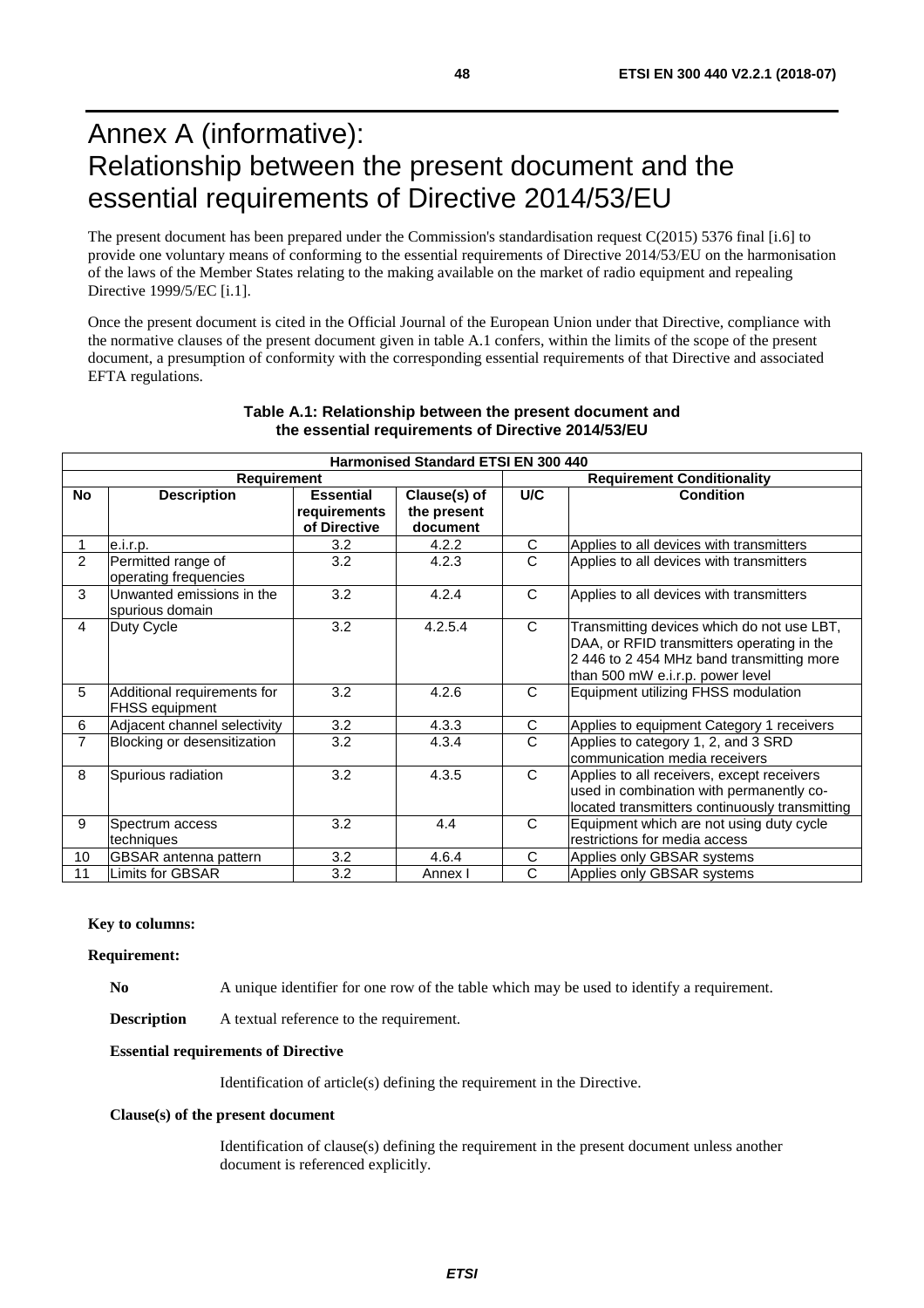- **U/C** Indicates whether the requirement is unconditionally applicable (U) or is conditional upon the manufacturer's claimed functionality of the equipment (C).
- **Condition** Explains the conditions when the requirement is or is not applicable for a requirement which is classified "conditional".

Presumption of conformity stays valid only as long as a reference to the present document is maintained in the list published in the Official Journal of the European Union. Users of the present document should consult frequently the latest list published in the Official Journal of the European Union.

Other Union legislation may be applicable to the product(s) falling within the scope of the present document.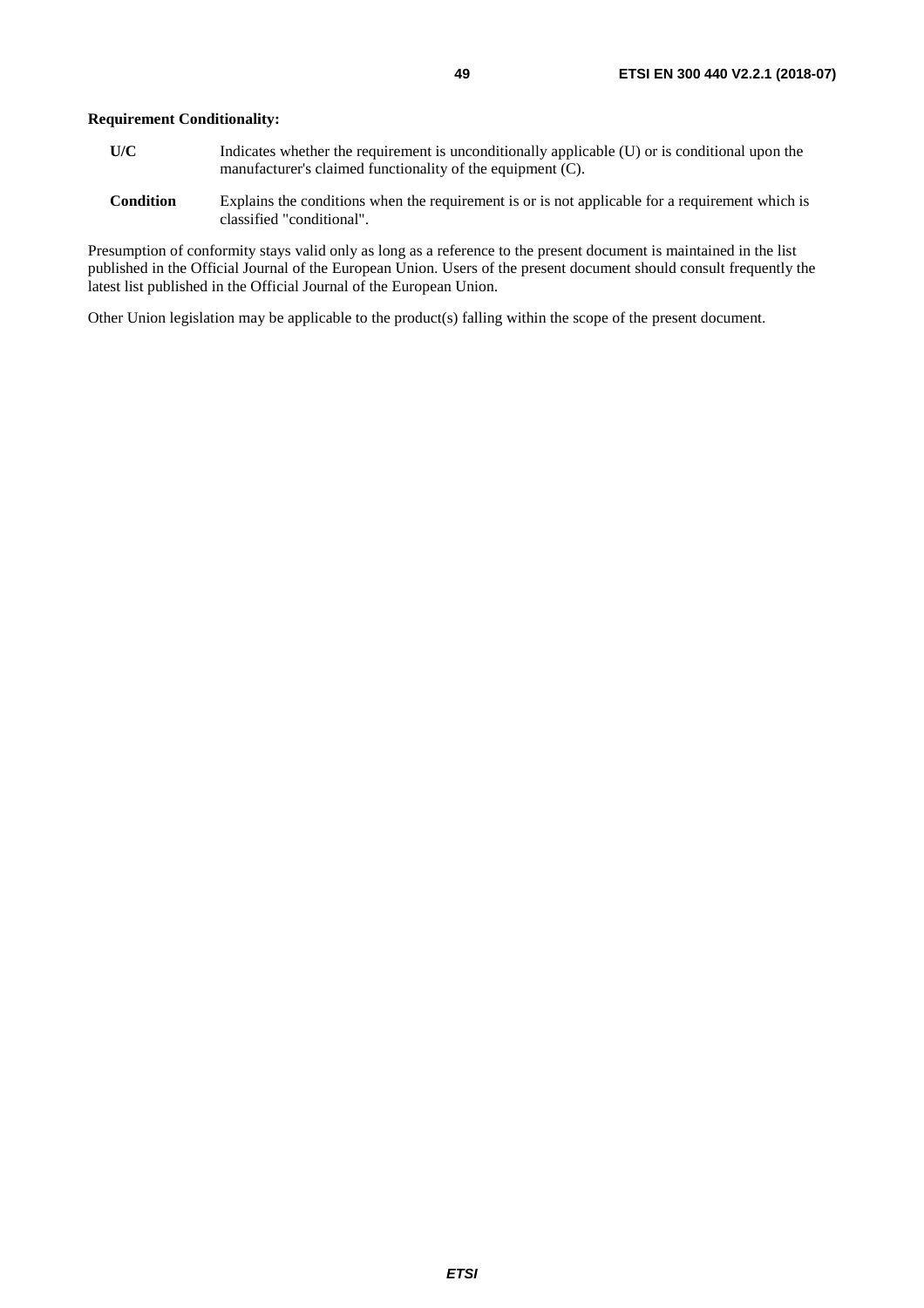# Annex B (normative): EU wide harmonised national radio interfaces from 1 GHz to 40 GHz

Table B.1 summarizes the harmonised frequency bands and their technical key parameters for non specific short-range devices from EC Decision 2017/1483/EU [\[6](#page-10-0)].

|                         | <b>Operational</b><br><b>Frequency Band</b> | Category of short-<br>range devices                 | <b>Transmit power</b><br>limit/field strength<br>limit/power density<br>limit | <b>Additional parameters (channelling</b><br>and/or channel access and<br>occupation rules)                                                                                                                             | Other usage<br>restrictions                                                               | <b>Band number</b><br>from EC<br><b>Decision</b><br>2013/752/EU [i.5] | Class 1 sub-class<br>number according<br><b>Commission</b><br><b>Decision</b><br>2000/299/EU [i.9] |
|-------------------------|---------------------------------------------|-----------------------------------------------------|-------------------------------------------------------------------------------|-------------------------------------------------------------------------------------------------------------------------------------------------------------------------------------------------------------------------|-------------------------------------------------------------------------------------------|-----------------------------------------------------------------------|----------------------------------------------------------------------------------------------------|
| A                       | 2 400 - 2 483,5 MHz                         | Non-specific short-range<br>devices                 | 10 mW equivalent<br>isotropic radiated<br>power (e.i.r.p.)                    |                                                                                                                                                                                                                         |                                                                                           | 57a                                                                   | 21                                                                                                 |
| B                       | 2 400 - 2 483,5 MHz                         | Radiodetermination<br>devices                       | 25 mW e.i.r.p.                                                                |                                                                                                                                                                                                                         |                                                                                           | 57 <sub>b</sub>                                                       | 26                                                                                                 |
| $\overline{\mathbf{c}}$ | l2 446 - 2 454 MHz                          | Radio Frequency<br>Identification (RFID)<br>devices | 500 mW e.i.r.p.                                                               | Techniques to access spectrum and<br>mitigate interference that provide at<br>least equivalent performance to the<br>techniques described in the present<br>document must be used.                                      |                                                                                           | 58                                                                    | 100                                                                                                |
| D                       | 5 725 - 5 875 MHz                           | Non-specific short-range<br>devices                 | 25 mW e.i.r.p.                                                                |                                                                                                                                                                                                                         |                                                                                           | 61                                                                    | 43                                                                                                 |
| E                       | 17.1 - 17.3 GHz                             | Radiodetermination<br>devices                       | 26 dBm e.i.r.p.                                                               | Techniques to access spectrum and<br>mitigate interference that provide at<br>least equivalent performance to the<br>techniques described in harmonised<br>standards adopted under Directive<br>1999/5/EC must be used. | This set of<br>usage<br>conditions is<br>only available<br>to<br>ground-based<br>systems. | 65                                                                    | 88                                                                                                 |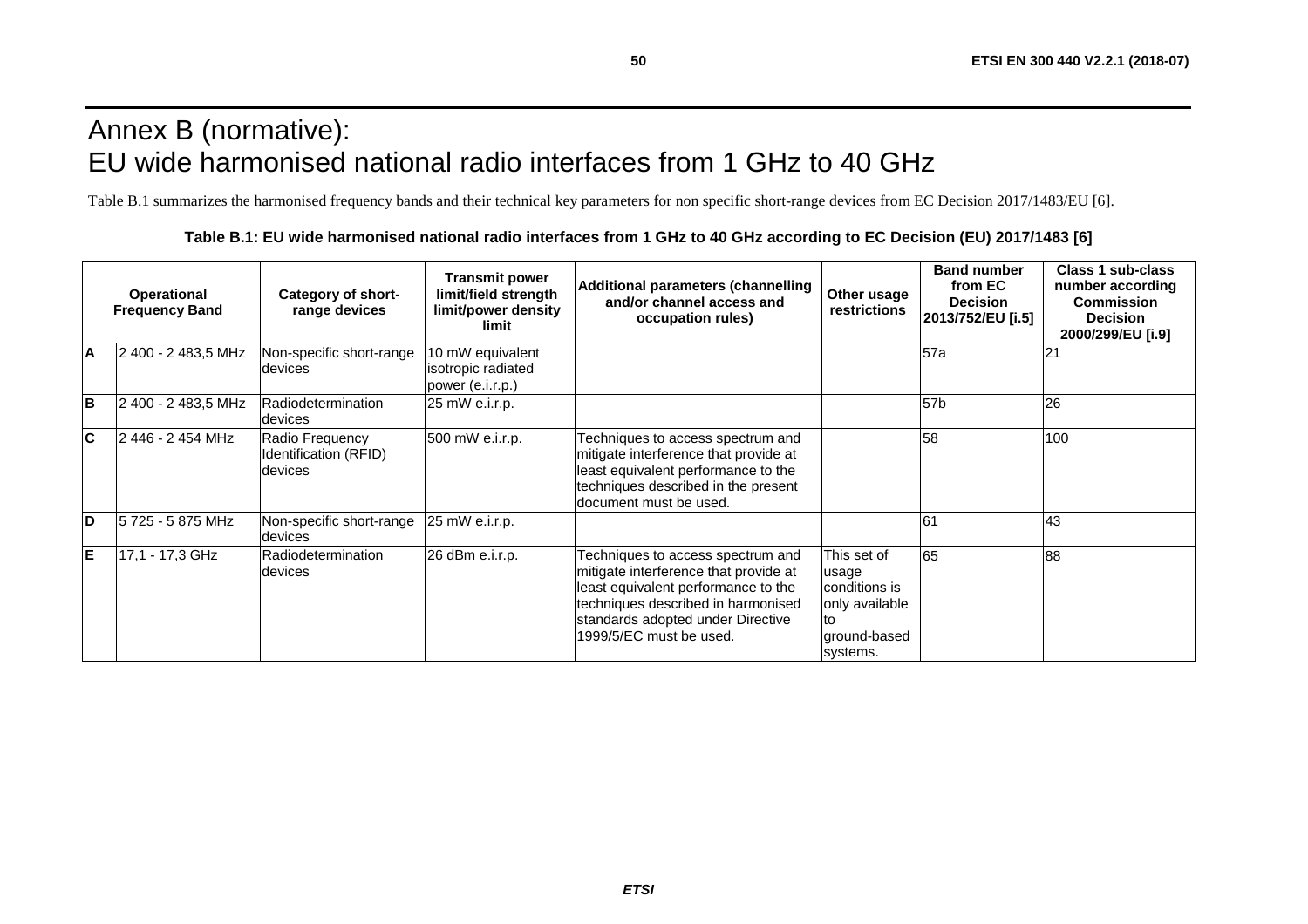# Annex C (informative): National Radio Interfaces not EU wide harmonised

In addition to EU wide harmonised radio interfaces listed in Annex B, nations may implement NRIs with associated technical requirements to ensure spectrum compatibility. Usually these requirements come from CEPT/ERC/REC 70-03 [\[i.2](#page-10-0)] which sets out the general position on spectrum designations for Short Range Devices (SRDs) for countries within the CEPT. It is also used as a reference document by the CEPT member countries when preparing their national regulations in order to keep in line with the provisions of the Radio Equipment Directive. Appendix 1 in CEPT/ERC/REC 70-03 [[i.2](#page-10-0)] provides an indicative overview of the implementation status in European countries.

Table C.1 provides an indicative list of these NRIs which might be available in some EU countries. Manufacturers are advised to check the most recently published version of any given NRI.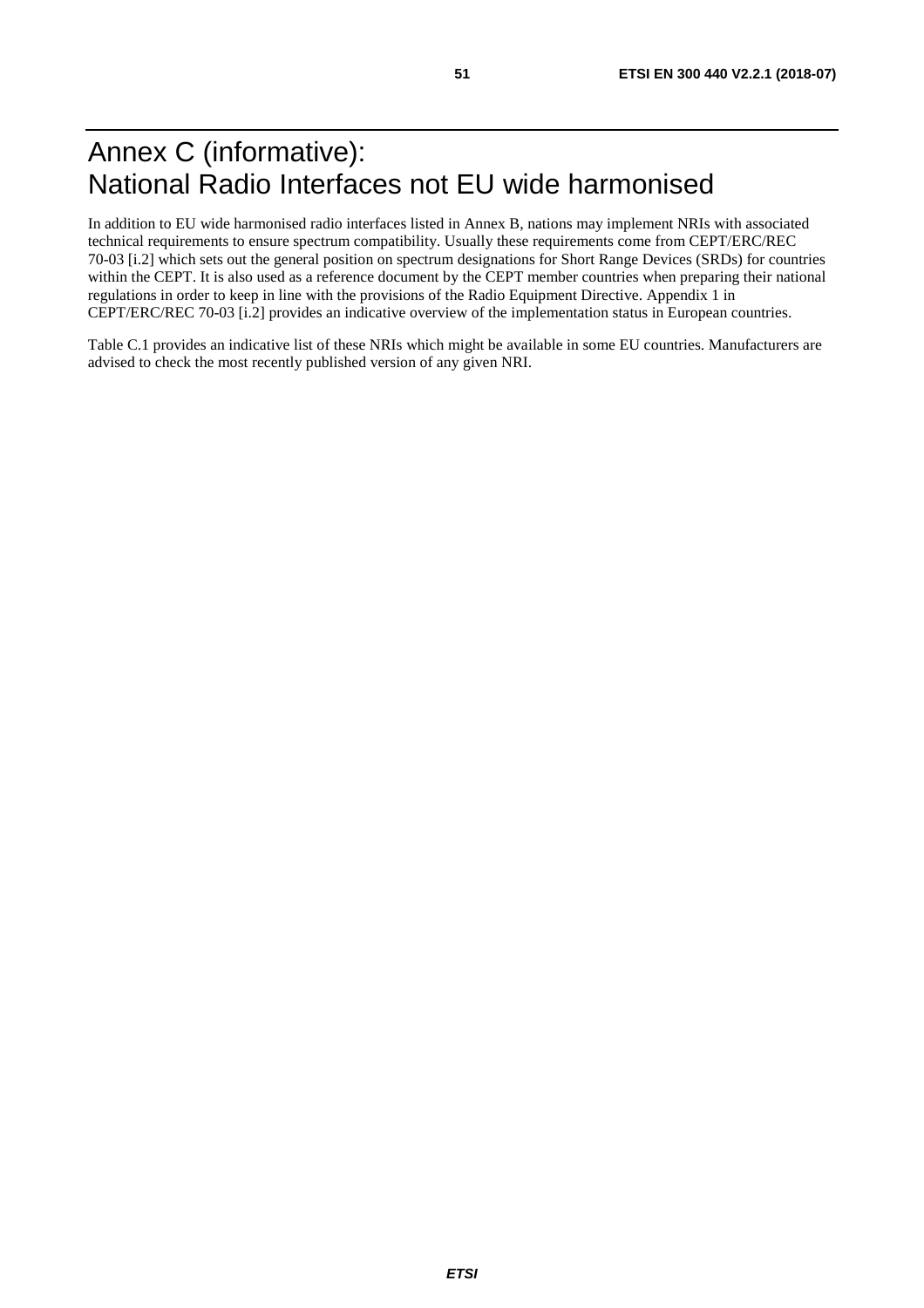| <b>Operational</b><br><b>Frequency Band</b> | <b>Maximum Power</b>        | <b>Applications</b>                 | <b>Spectrum access</b><br>and mitigation<br>requirements              | <b>Modulation /</b><br>maximum<br>occupied<br>bandwidth | <b>Notes</b>                                                                                                                                                                                                                         | <b>CEPT/ERC/REC</b><br>70-03 Annex<br>Number [i.2] | <b>CEPT/ERC/REC</b><br>70-03 Frequency<br>band [i.2] |
|---------------------------------------------|-----------------------------|-------------------------------------|-----------------------------------------------------------------------|---------------------------------------------------------|--------------------------------------------------------------------------------------------------------------------------------------------------------------------------------------------------------------------------------------|----------------------------------------------------|------------------------------------------------------|
| 2 446 - 2 454 MHz                           | > 500 mW to 4 W<br>e.i.r.p  | <b>RFID</b>                         | $\leq$ 15 % duty cycle<br><b>FHSS</b><br>techniques should<br>be used | Not specified                                           | Power levels above<br>500 mW are restricted to<br>be used inside the<br>boundaries of a building<br>and the duty cycle of all<br>transmissions shall in this<br>case be $\leq 15$ % in any<br>200 ms period<br>(30 ms on/170 ms off) | 11                                                 | c2                                                   |
| 9 200 - 9 500 MHz                           | 25 mW<br>e.i.r.p            | Radiodetermination                  | No requirement                                                        | Not specified                                           |                                                                                                                                                                                                                                      | 6                                                  | h.                                                   |
| 9 500 - 9 975 MHz                           | 25 mW<br>e.i.r.p            | Radiodetermination                  | No requirement                                                        | Not specified                                           |                                                                                                                                                                                                                                      | 6                                                  |                                                      |
| 10,5 - 10, 6 GHz                            | $500 \text{ mW}$<br>e.i.r.p | Radiodetermination                  | No requirement                                                        | Not specified                                           |                                                                                                                                                                                                                                      | 6                                                  |                                                      |
| $13,4 - 14$ GHz                             | 25 mW<br>e.i.r.p.           | Radiodetermination                  | No requirement                                                        | Not specified                                           |                                                                                                                                                                                                                                      | 6                                                  | k                                                    |
| 24 - 24,25 GHz                              | 100 mW<br>e.i.r.p.          | Non-specific short<br>range devices | No requirement                                                        | Not specified                                           | The frequency band is also<br>lidentified in Annex 6 of<br>CEPT/ERC/REC 70-03 [i.2]                                                                                                                                                  |                                                    | m                                                    |
| 24,05 - 24,25 GHz                           | 100 mW<br>e.i.r.p.          | Radiodetermination                  | No requirement                                                        | Not specified                                           | The frequency band<br>24.0 -24.25 GHz is<br>identified with the same<br>emission parameters in<br>Annex 1 band m of<br>CEPT/ERC/REC 70-03 [i.2]                                                                                      | 6                                                  | m                                                    |

### **Table C.1: National Radio Interfaces not EU wide harmonised from 1 GHz to 40 GHz derived from CEPT/ERC/REC 70-03 [[i.2](#page-10-0)]**

**52**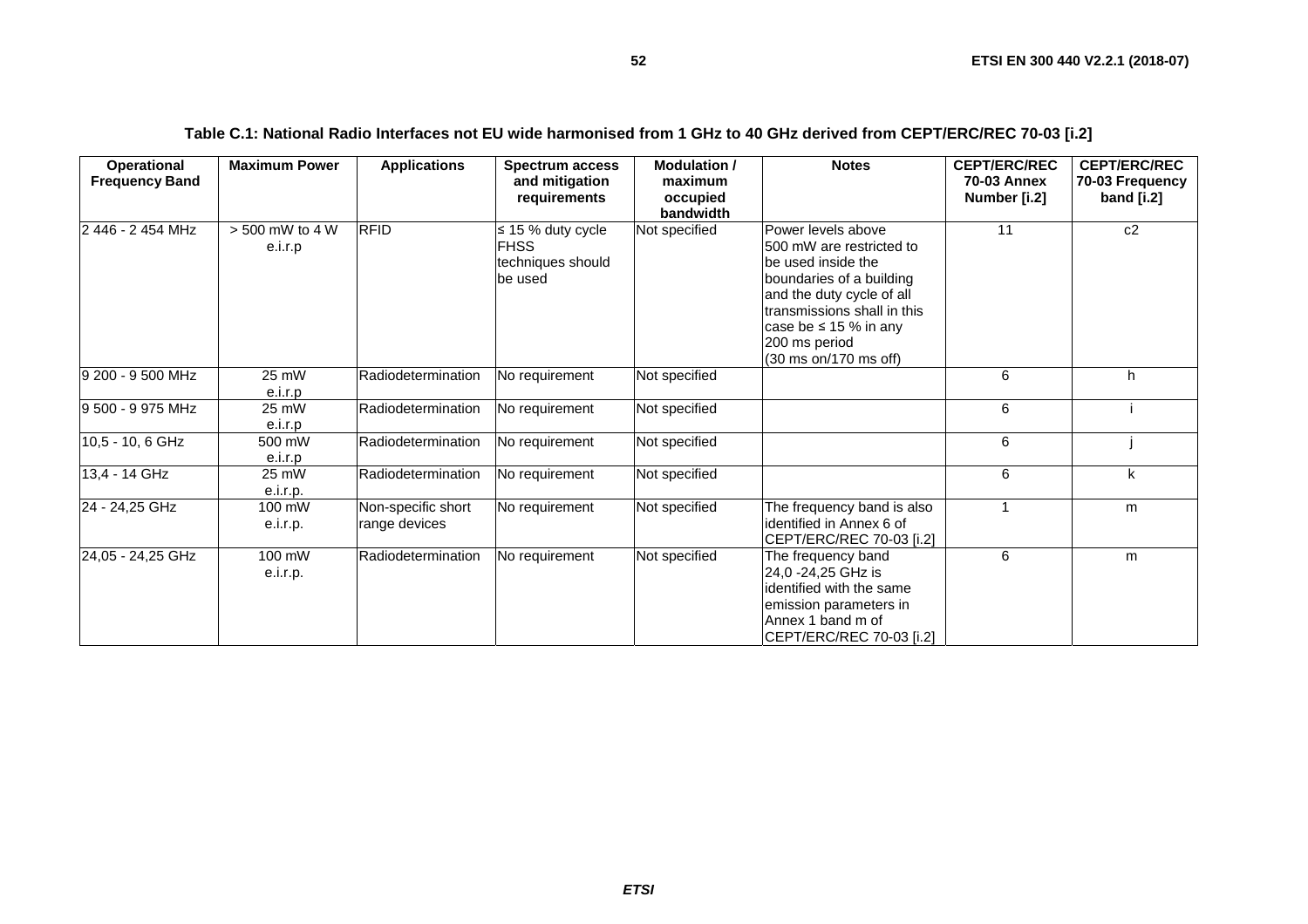# Annex D (informative): Selection of technical parameters

# D.1 Introduction

ETSI EG 203 336 [\[i.10](#page-11-0)] lists candidate technical parameters to be included in a Harmonised Standard aimed at providing a presumption of conformity of radio equipment with the essential requirements in articles 3.1(b) and 3.2 of the Radio Equipment Directive 2014/53/EU [[i.6\]](#page-11-0).

Essential requirements are high level objectives described in European Directives. The purpose of the Harmonised Standard is to translate those high level objectives into detailed technical specifications.

This annex provides information regarding selected parameters that may be in or not in the present document.

# D.2 Receiver parameters

Adjacent channel selectivity is specified in the present document and applicable to category 1 receivers which require highly reliable SRD communication media; e.g. serving human life inherent systems (may result in a physical risk to a person).

Adjacent channel selectivity (ACS) is not a required receiver parameter for all categories. It has no effect on devices that use duty cycle as a mitigation technique.

Additionally. it has no effect on efficient use of spectrum by possible victim devices if LBT or DAA is utilized. If a device with LBT has poor ACS performance then LBT may be falsely triggered causing that device to withhold transmitting. However, that does not have a negative impact on spectrum efficiency, it only has a negative impact on the performance of that specific piece equipment. Product performance is not within the required domain of a regulator.

It has also to be noted that non specific SRDs and radiodetermination devices covered by this EN are not operating in channelized bands.

Receiver Blocking or desensification applies to all Equipment Category 1 and Category 2 receivers, and category 3 non-specific short range device receivers, when invoked, as defined in clause 4.3.1 in order to provide spectrum efficiency.

Receiver saturation is not specified in the present document as it does not affect spectrum efficiency.

Spurious emissions of receivers is specified for all equipment in the present document as it can effect spectrum efficiency.

Many receiver requirements fall under the general heading of linearity and these are covered in the present document by requirements on blocking performance.

Intermodulation performance is not specified in order to simplify testing. The risk of failure due to second order intermodulation products is considered low because the blocking specification leads to the ability to handle strong outof-band signals. Manufacturers should assess the risk of intermodulation products when operating adjacent to high occupancy bands.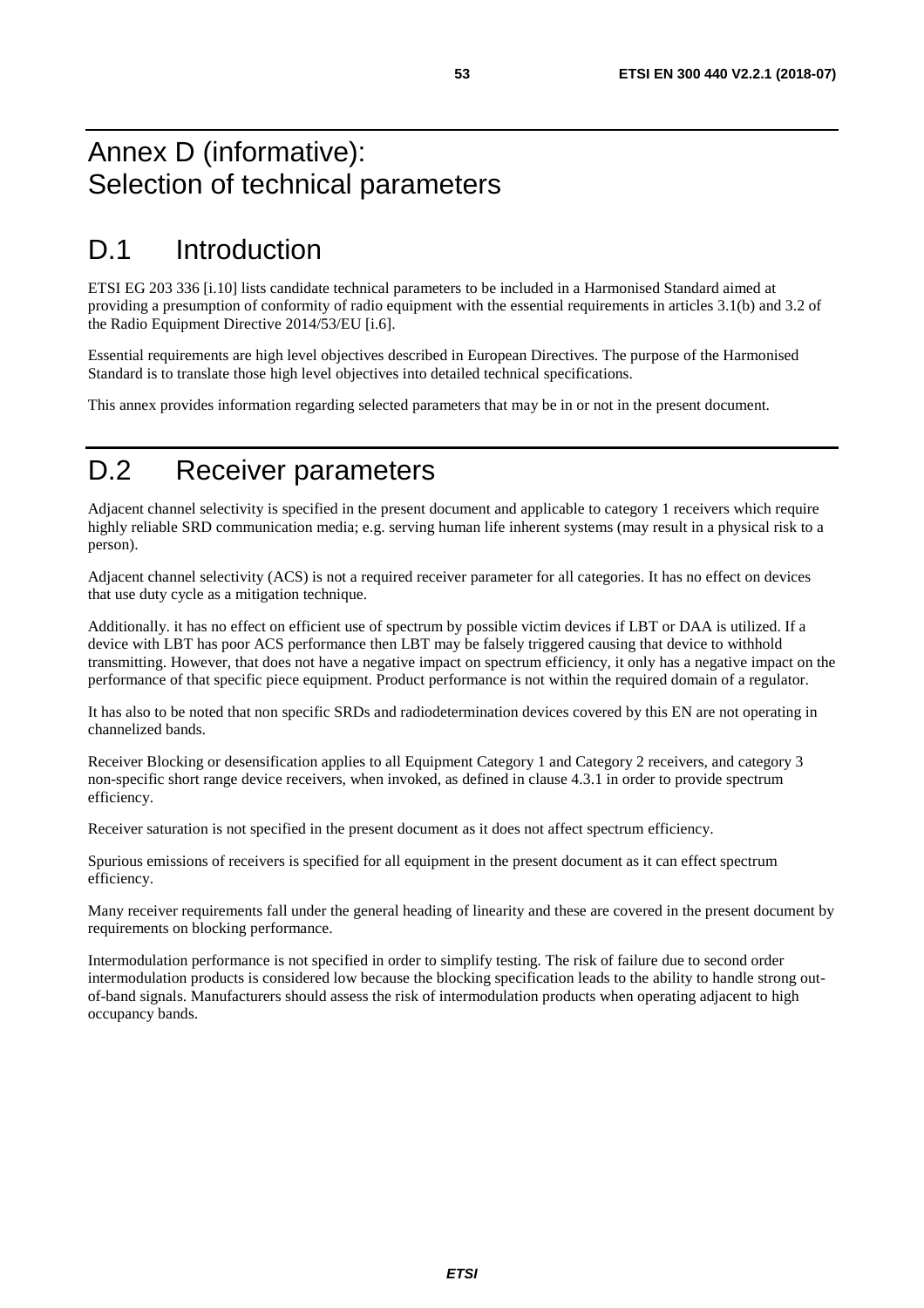# Annex E (normative): Radiated measurements

# E.1 General requirements for measurements involving the use of radiated fields

Measurements involving radiated fields require a prepared test site, well-characterized antenna equipment, calibrated test instrumentation, appropriate ancillary equipment such as cabling and filters, and appropriate test plans and methods. This annex provides minimum requirements and examples of suitable practice.

Test sites shall be suitable for radiated measurements and shall be designed to eliminate significant effects of objects or materials capable of influencing the interaction between test sample or substitute antenna and test antenna and instrumentation.

Test sites may consist of:

- Outdoor test sites.
- Indoor sites.
- Anechoic test sites.

The nature of the test site, precautions taken and evidence of suitability shall be recorded with the results of the tests.

Principal items of equipment are:

- Equipment under test with associated cabling.
- Antennas:
	- Test antenna.
	- Substitution antenna.
	- Artificial antenna.
- Test equipment:
	- Calibrated measuring receiver, spectrum analyser or other appropriate receiving instrument.
	- Calibrated filtering equipment.
	- Calibrated recording equipment.

The provisions below describe minimum acceptable standards for test sites, test methods and equipment and scope of testing.

The provisions below are appropriate for measurements in the far-field. Test result shall record where the near-field conditions are entered and the additional measurement uncertainty shall be evaluated, recorded and added to the test result, see clause E.5.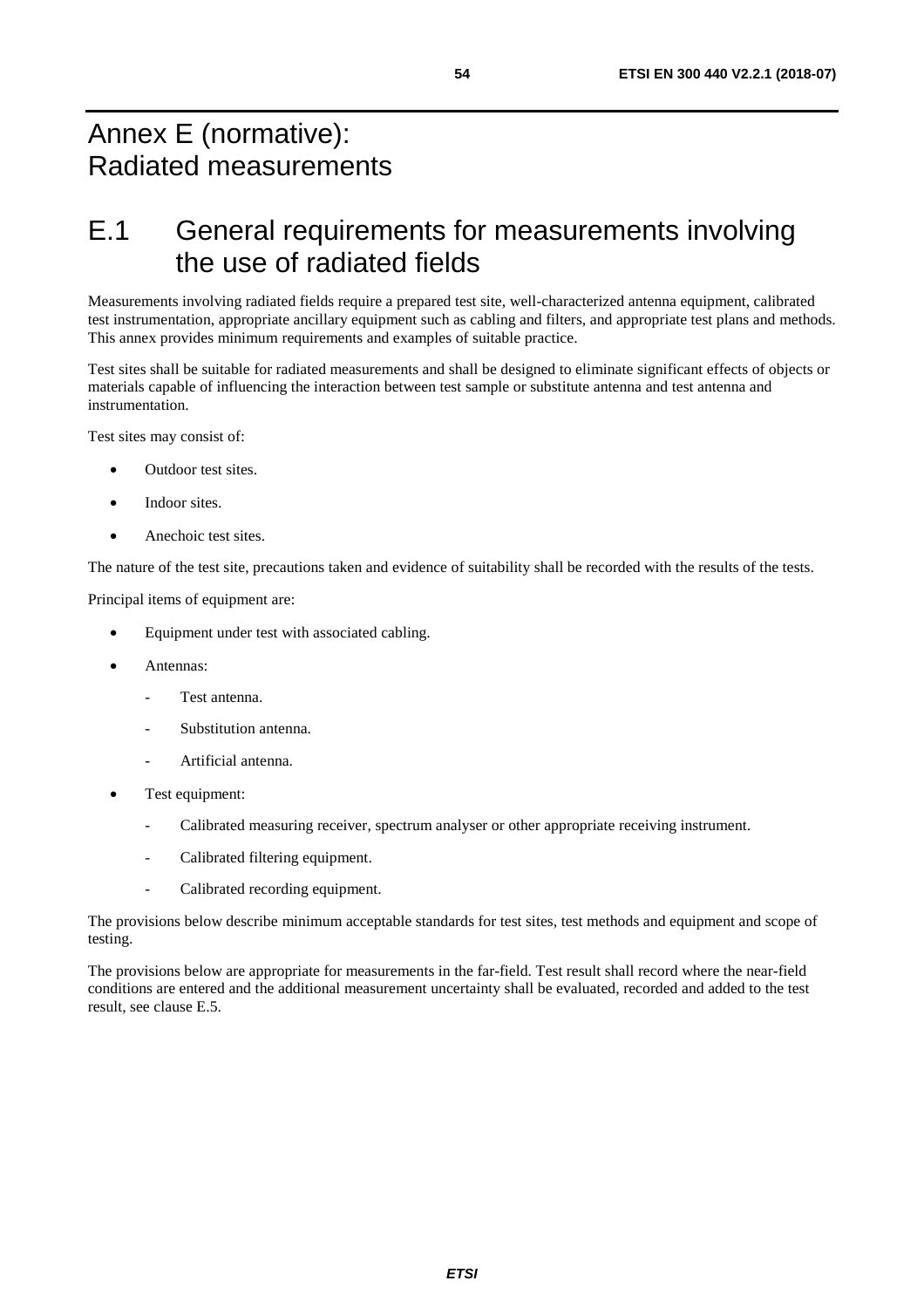# E.2 Test Sites

# E.2.1 Outdoor test site

An outdoor test site, see figure E.1, shall provide:

- Measured support positions at least 3 m or  $\lambda/2$  (at the test frequency) apart for the test item or substitution antenna and the test antenna, and a measured midpoint.
- A clear area greater than a circle of diameter twice the separation of the test item or substitution antenna from the test antenna, centred at the midpoint.
- Substantially level ground surface treated to render its effect either negligible (treatment to minimize reflection) or deterministic (treatment with flat reflecting material) and including the whole of the clear area.
- Sufficient precautions to ensure that reflections from extraneous objects beyond the clear area and within or adjacent to the site do not degrade the measurement results in accordance with CISPR 16 [[1\]](#page-10-0), [\[2](#page-10-0)] and [[3](#page-10-0)].
- Non-conducting supports for the test item or substitution antenna and the test antenna.
- Provision for free-mounting equipment under test to be supported 1,5 m above the ground and rotated through 360º in the horizontal plane.
- Provision for floor-standing equipment to be mounted 100 mm above the ground and rotated through 360° in the horizontal plane.
- Provision for the test antenna to be moved between heights of at least 1 m to 4 m above the treated ground surface and rotated for operation in any plane of polarization.

Key:

- 1) equipment under test;
- 2) test antenna;
- 3) high pass filter (if necessary);
- 4) spectrum analyser or measuring receiver.



**Figure E.1: Outdoor test site**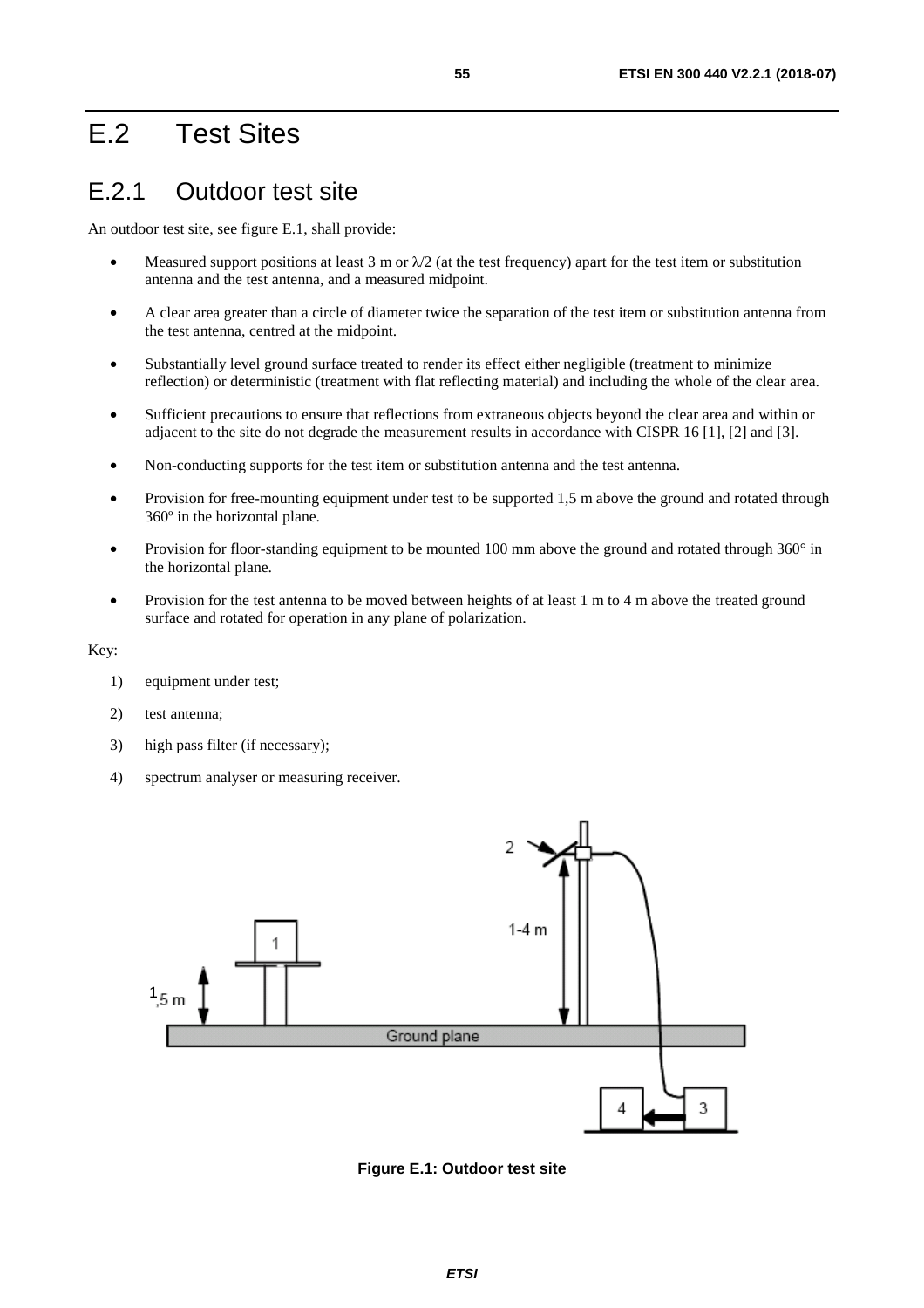## E.2.2 Indoor test site

An indoor site may be used for test frequencies above 80 MHz. If an indoor site is used, this shall be recorded in the test report.

An indoor test site, see figure E.2, shall provide:

- Floor, ceiling above 2,7 m, test sample wall and test antenna wall separated by at least 7 m and side walls separated by at least 6 m.
- A test antenna providing adequate sensitivity over the range of test frequencies and also providing adequate isolation from the effects of floor, ceiling, test antenna wall and side walls.

EXAMPLE: A corner reflector antenna.

- A test sample wall treated with anechoic material to render its effect negligible.
- Non-conducting supports for the test item or substitution antenna and the test antenna.
- Measured support positions on the long axis of the site and at least 3 m apart for the test item or substitution antenna and the test antenna.
- Sufficient precautions to ensure that the presence of objects within the room does not degrade the measurement results in accordance with CISPR 16 [\[1](#page-10-0)], [[2\]](#page-10-0) and [[3\]](#page-10-0).
- Provision for free-mounting test samples to be supported 1,5 m above the ground and rotated through 360° in the horizontal plane.
- Provision for floor-standing equipment to be mounted 100 mm above the ground and rotated through 360° in the horizontal plane.
- Provision for the test antenna to be centred at a height more than 1,35 m above the floor and more than 1,35 m below the ceiling, and to be rotated for operation in any plane of polarization.
- Provision for a substitution antenna to replace the equipment under test and to be moved up to  $\pm 0.1$  m in any direction.



**Figure E.2: Indoor site arrangement (shown for horizontal polarization)**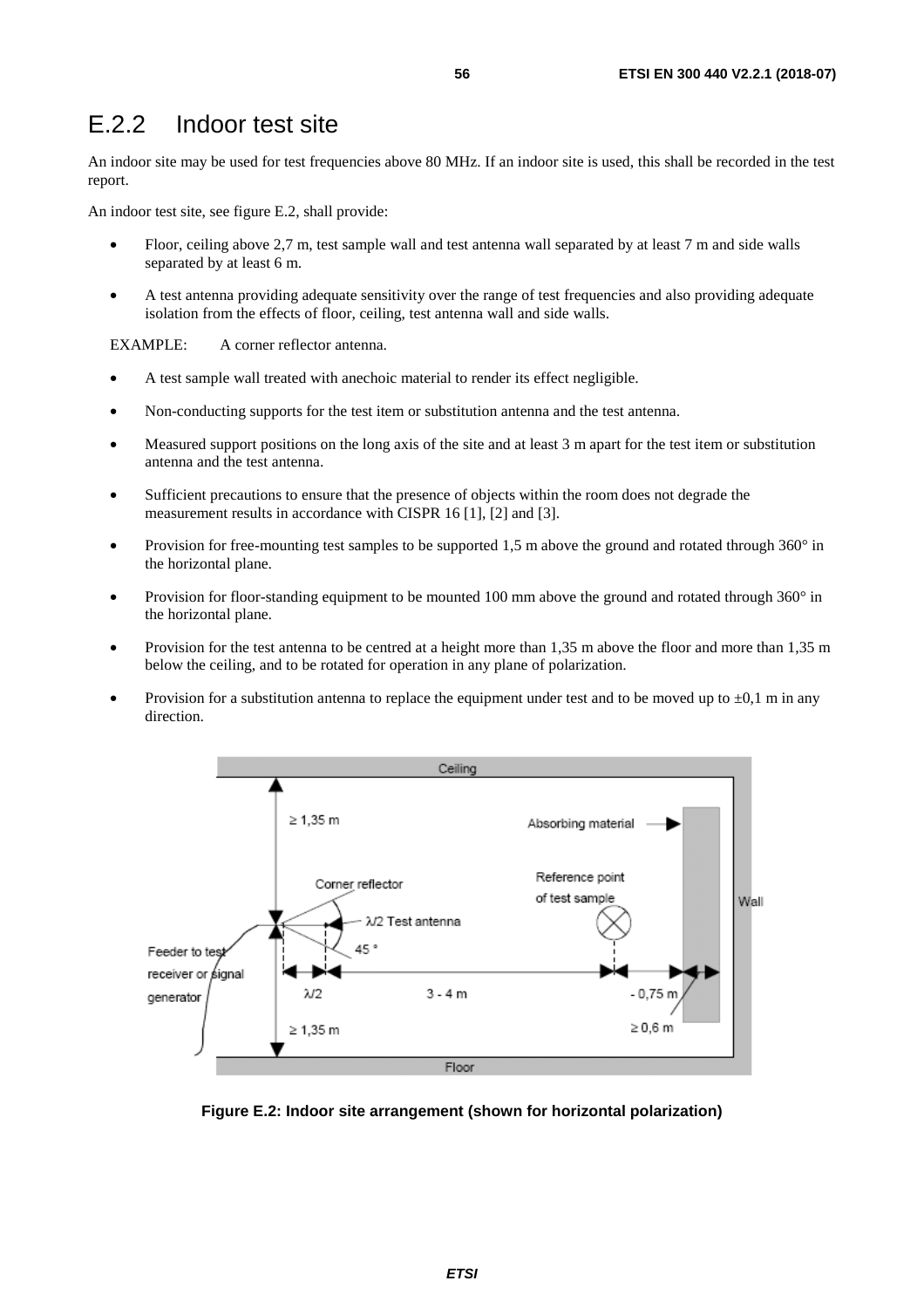# E.2.3 Shielded anechoic test site

## E.2.3.0 General

"Anechoic" means that the walls, floor and ceiling of the enclosed test site are treated to substantially reduce radio reflections.

For radiation measurements under the present document a shielded, calibrated anechoic chamber may be used to simulate a free space environment. Such use shall be frequencies above 100 MHz unless specific treatment and calibration evidence at lower frequencies is provided. Calibration by a competent body shall confirm reflection attenuation at the walls to meet the limits provided in figure E.3. Shielding better than the limits provided by figure E.3 is desirable. An example of the construction of an anechoic chamber is shown in figure E.4.

The chamber shall provide sufficient space to carry out tests as in the general method. If such a chamber is used, this shall be recorded in the test report.

The test antenna, measuring receiver, substitution antenna and calibrated signal generator are used in a way similar to that of the general method.

### E.2.3.1 Influence of parasitic reflections in anechoic chambers

With an anechoic chamber of the dimensions suggested in clause E.2.3.0 at low frequencies up to 100 MHz far field conditions are not met and specific calibration procedures will be required. Careful attention is also required to the chamber calibration for frequencies above 1 GHz.

### E.2.3.2 Calibration of the shielded RF anechoic chamber

The chamber shall be calibrated over the range 30 MHz to 66 GHz.



**Figure E.3: Specification for shielding and reflections**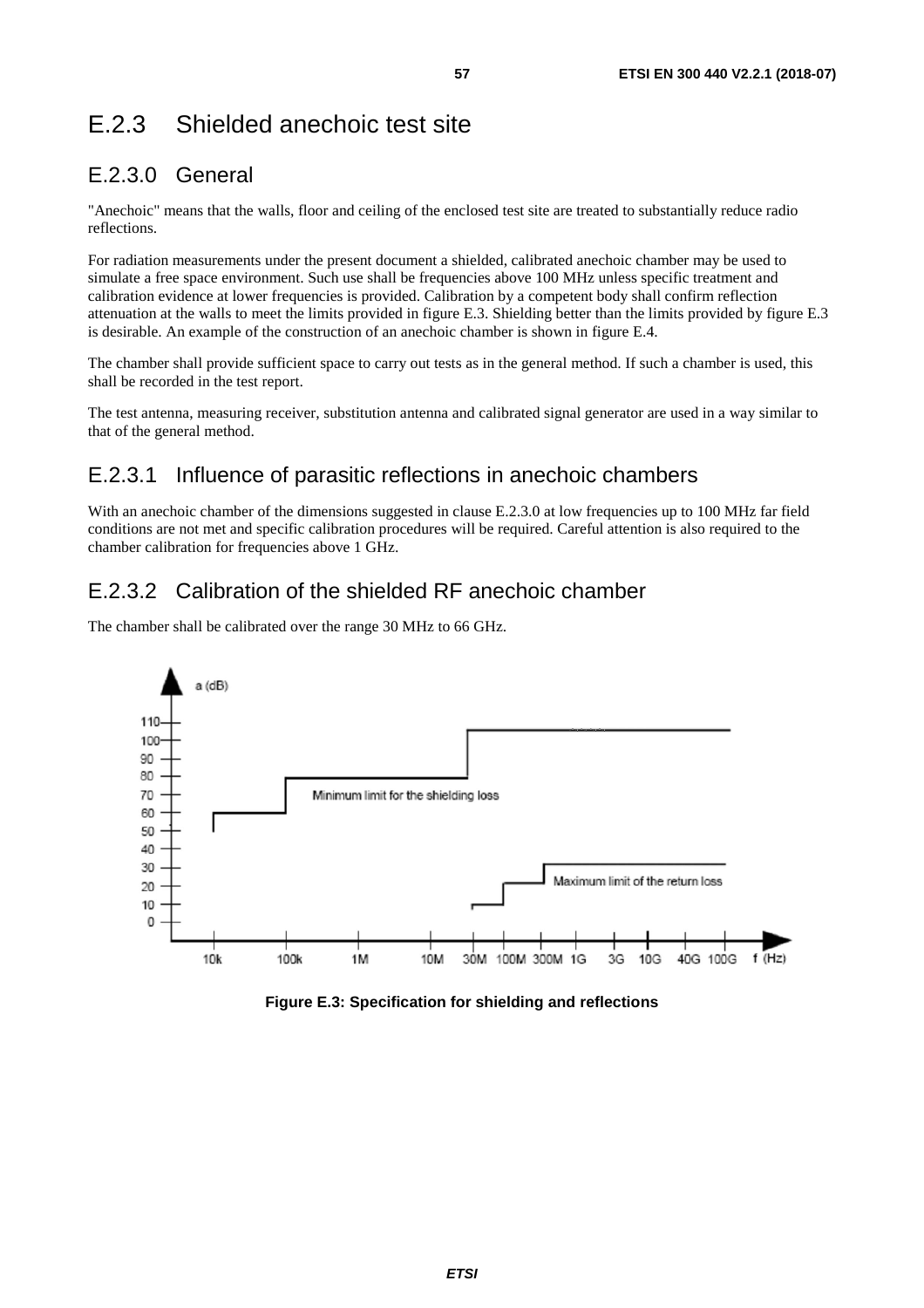$1<sub>m</sub>$ 





**Figure E.4: Example of construction of an anechoic shielded chamber**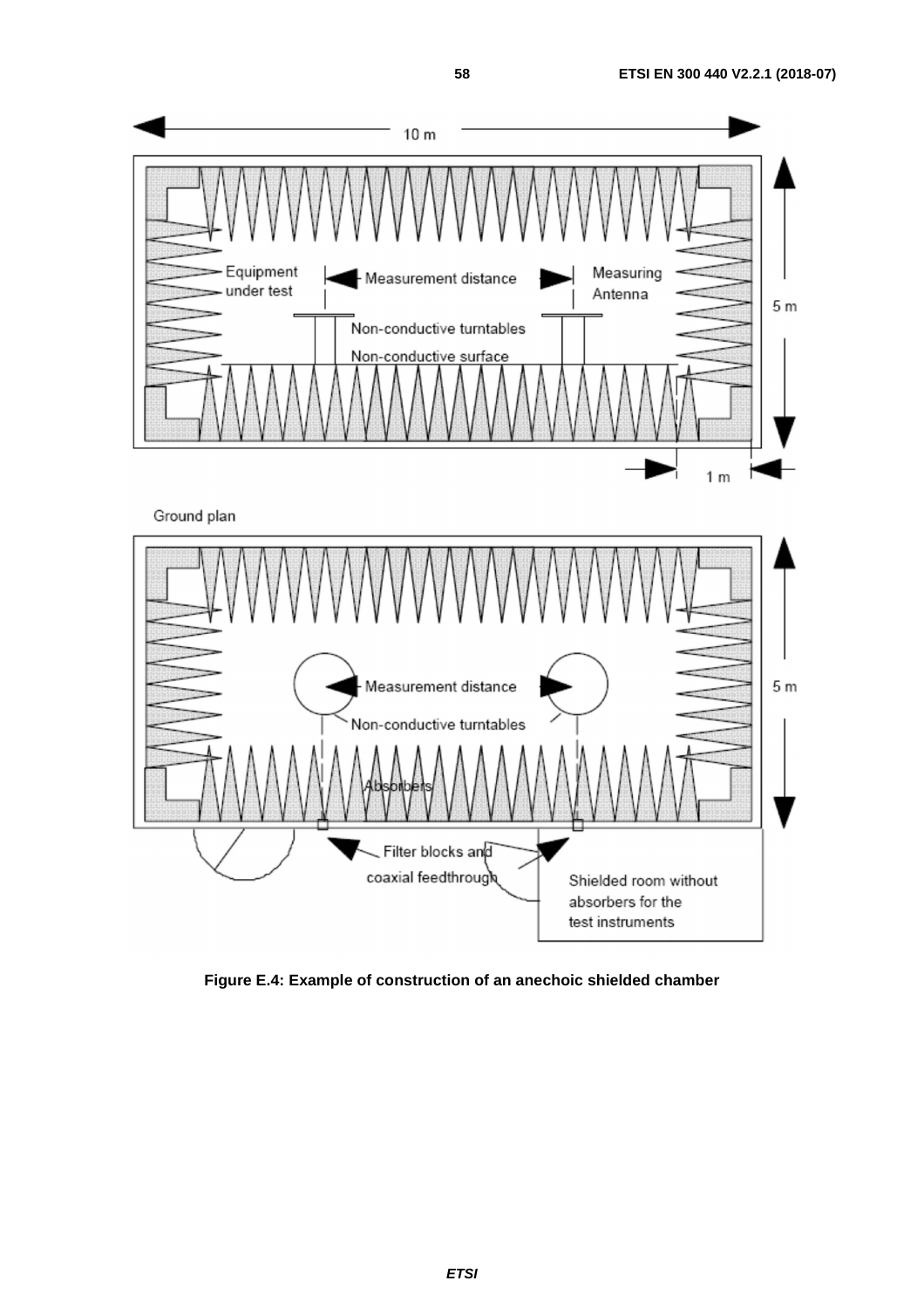# E.3 Antennas

## E.3.1 Test antenna

The test antenna is used to detect the radiation from both the test sample and the substitution antenna for emission measurements. It is used as a transmitting antenna for the measurement of receiver characteristics.

The test antenna support provides for either horizontal or vertical polarization and for the height of its centre above ground to be varied over the range 1 m to 4 m or to the ceiling of an indoor or anechoic chamber, whichever is less. The test antenna shall provide boresight directivity equal to at least half the wall reflectivity limit prescribed in figure E.3. The length of the test antenna along the measurement axis shall not exceed 20 % of the measuring distance.

For emission measurements, the test antenna is connected to a calibrated measuring receiver capable of being tuned to any frequency under investigation.

For receiver sensitivity measurements, the test antenna is connected to a calibrated signal generator capable of being tuned to any frequency under investigation.

Height variation shall be used to find the point at which the radiation is a maximum near the initial position.

## E.3.2 Substitution antenna

A substitution antenna may be used in place of the equipment under test when comparing equipment emissions with standard emissions.

When measuring in the frequency range up to 1 GHz the substitution antenna shall be a  $\lambda/2$  dipole, resonant at the operating frequency, or a shortened dipole, calibrated to the  $\lambda/2$  dipole. When measuring in the frequency range above 4 GHz, a horn radiator shall be used. For measurements between 1 GHz and 4 GHz either a λ/2 or a horn radiator may be used. The centre of this antenna shall coincide with the reference point of the test sample it has replaced. This reference point shall be the volume centre of the sample when its antenna is mounted internally, or the phase centre of an external antenna.

The distance between the lower extremity of the dipole and the ground shall not be less than 0,3 m.

The substitution antenna shall be connected to a calibrated signal generator when the site is used for spurious radiation measurements and transmitter effective radiated power measurements. The substitution antenna shall be connected to a calibrated measuring receiver when the site is used for the measurement of receiver sensitivity.

The signal generator and the receiver shall be connected to the antenna through suitable matching and balancing networks.

Where a shortened dipole antenna is used at these frequencies, details of the type of antenna used shall be included with the results of the tests and correction factors shall be taken into account.

The substitution antenna shall be moved through a distance of  $\pm 0.1$  m in the direction of the test antenna as well as in the two directions perpendicular to this first direction to find the position of maximum response. If these changes of position cause a signal change of greater than 2 dB, the test sample should be re-sited and measurements repeated until a change of less than 2 dB with the substitution antenna is obtained.

# E.3.3 Artificial antenna

An artificial antenna may be connected to the equipment output port when cabinet or enclosure emissions are being tested and shall be substantially non-radiating.

Where possible, a direct connection should be used between the artificial antenna and the test sample. In cases where it is necessary to use a connecting cable, precautions should be taken to reduce the radiation from this cable by, for example, the use of ferrite cores or double screened cables.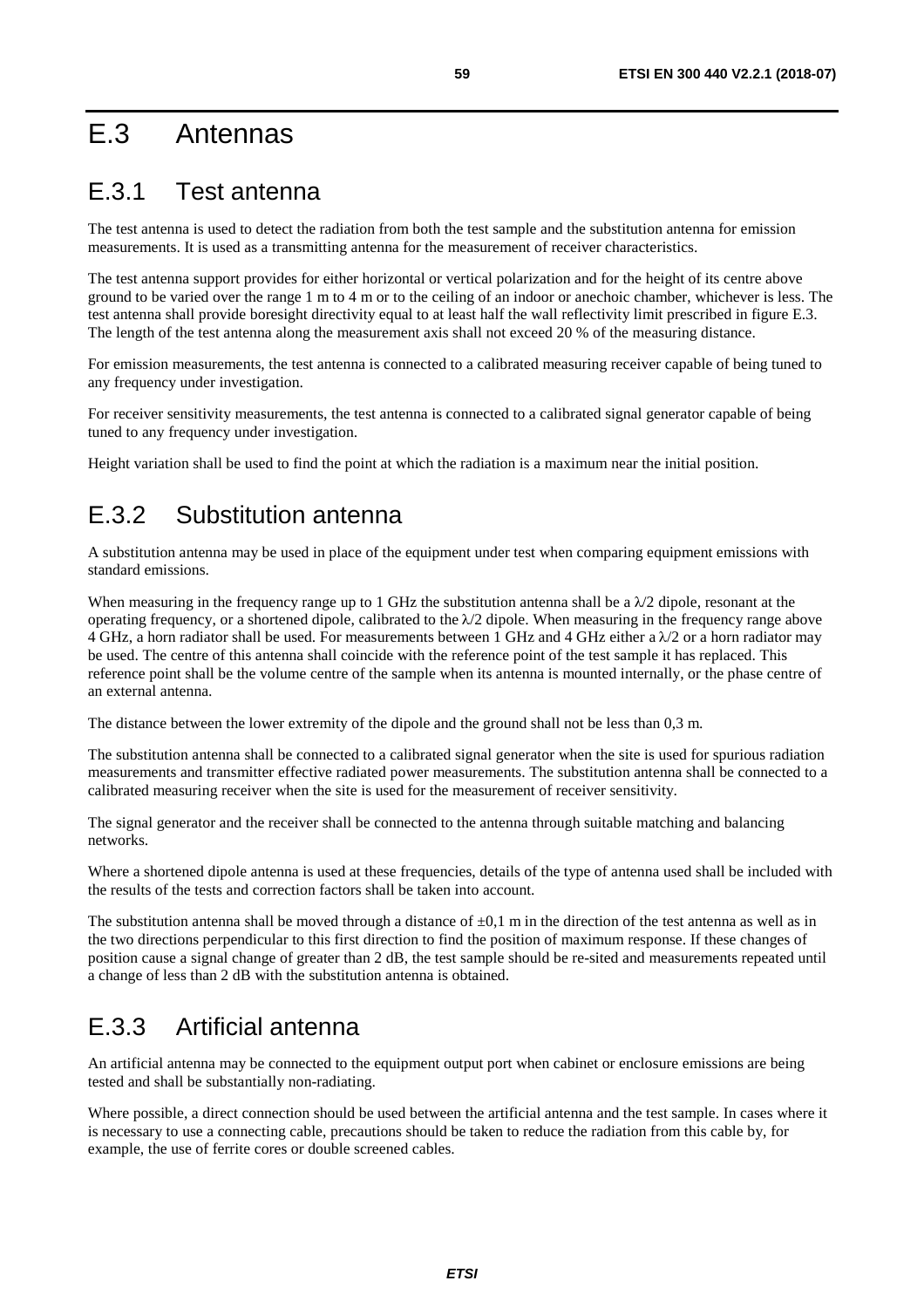# E.4 Test Practice and Auxiliary Test Equipment

Antenna characteristics and positions and test equipment settings shall be recorded with each test result.

Test equipment calibration shall be traceable to appropriate European standards. Test equipment, antenna and cable types or characteristics shall be recorded with the results of the tests.

Test methods shall comply with operator instructions for each item of equipment, with the measurements and limits described in the present document, and with the provisions and guidelines given below.

All test equipment shall be calibrated with traceability to European standards and used in accordance with the manufacturer's recommended operating procedures.

# E.5 Measuring distance

## E.5.0 General

Under the conditions provided in this annex, measurement frequencies will be above 25 MHz and the measuring distance should be greater than  $2D^2/\lambda$  or  $\lambda/2$ , whichever is greater, at the frequency of measurement where D is the largest transmitting aperture dimension (far-field conditions). Outdoor sites will be required for low frequency measurements unless special provisions are made at an indoor, anechoic or near field site.

# E.5.1 Standard position

The standard position in all test sites, except for equipment which is intended to be worn on a person, shall be as follows:

- for equipment with an integral antenna, it shall be placed in the position closest to normal use as declared by the manufacturer;
- for equipment with a rigid external antenna, the antenna shall be vertical;
- for equipment with non-rigid external antenna, the antenna shall be supported by a non-conducting support at the initial height of the test antenna.

## E.5.2 Auxiliary cables

The position of auxiliary cables (power supply and microphone cables, etc.) which are not adequately de-coupled, may cause variations in the measurement results. In order to get reproducible results, cables and wires of auxiliaries should be arranged vertically downwards (through a hole in the non conducting support), or as specified in the technical documentation supplied with the equipment.

Care shall be taken to ensure that test cables do not adversely affect the measuring result.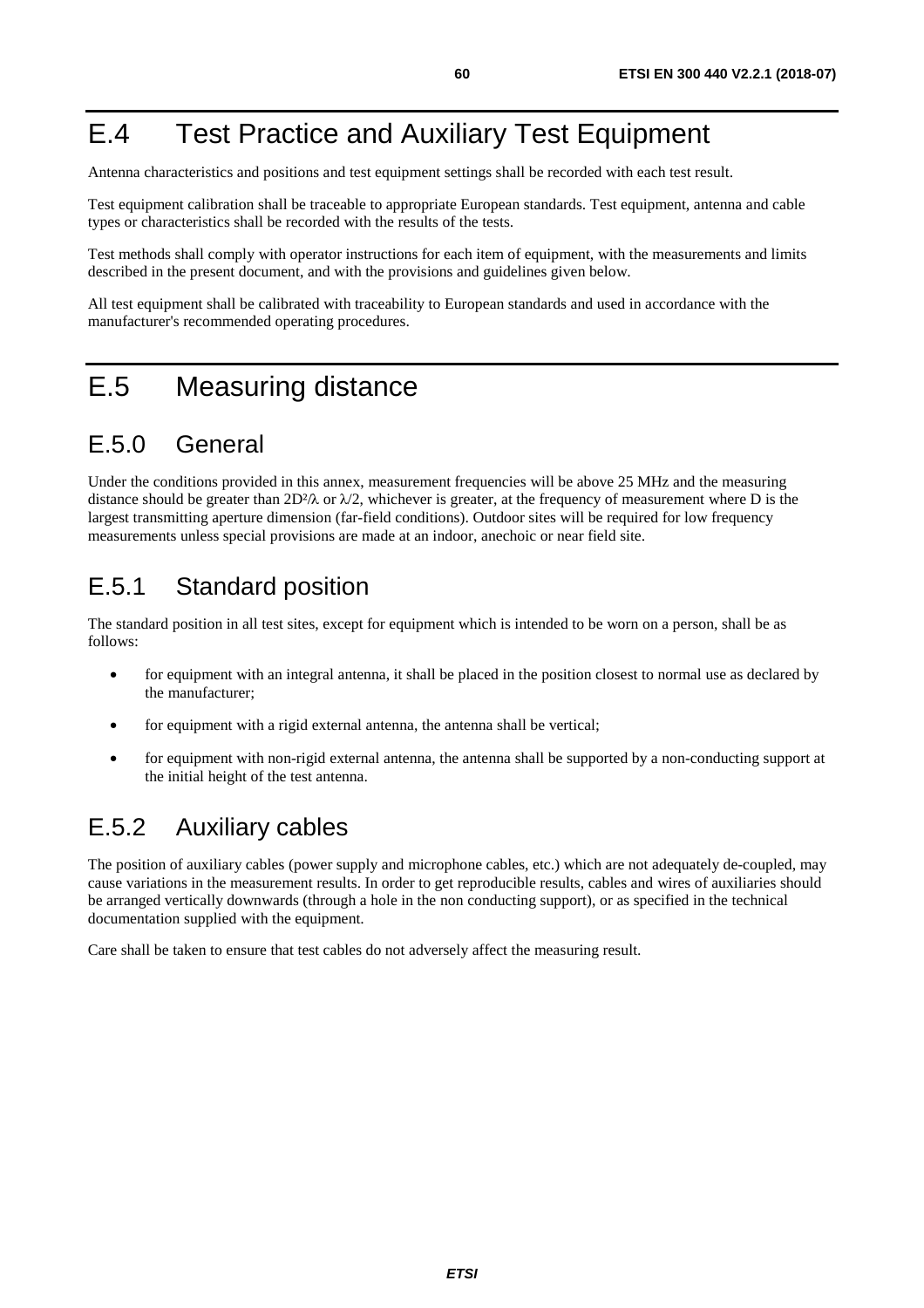# Annex F (normative): General description of measurement methods

# F.0 General

This annex gives the general methods of measurements for RF signals using the test sites and arrangements described in Annex E. In addition, this annex gives a simple measurement method for radiated emissions based on a calculated rather than measured path loss.

# F.1 Conducted measurements

In view of the low power levels of the equipment to be tested under the present document, conducted measurements may be applied to equipment provided with an antenna connector. Where the equipment to be tested does not provide a suitable termination, a coupler or attenuator that does provide the correct termination value shall be used.

The equivalent isotropically radiated power is then calculated from the measured value, the known antenna gain, relative to an isotropic antenna, and if applicable, any losses due to cables and connectors in the measurement system.

# F.2 Radiated measurements

Radiated measurements shall be performed with the aid of a test antenna and measurement receiver as described in Annex E. The test antenna and measurement receiver, spectrum analyser or selective voltmeter, shall be calibrated according to the procedure defined in this annex. The equipment to be measured and the test antenna shall be oriented to obtain the maximum emitted power level. This position shall be recorded in the measurement report. The frequency range shall be measured in this position.

Preferably, radiated measurements shall be performed in an anechoic chamber. For other test sites corrections may be needed (see Annex E).

- a) A test site which fulfils the requirements of the specified frequency range of this measurement shall be used.
- b) The transmitter under test shall be placed on the support in its standard position (clause E.5.1) and switched on.
- c) The test antenna shall be oriented initially for vertical polarization unless otherwise stated. The test antenna shall be raised or lowered, through the specified height range until the maximum signal level is detected on the measuring receiver.

 The test antenna need not be raised or lowered if the measurement is carried out on a test site according to clause E.3.

- d) The transmitter shall be rotated through 360° about a vertical axis to maximize the received signal.
- e) The test antenna shall be raised or lowered again, if necessary, through the specified height range until a maximum is obtained. This level shall be recorded.

(This maximum may be a lower value than the value obtainable at heights outside the specified limits).

- f) This measurement shall be repeated for horizontal polarization.
- g) The substitution antenna, shall replace the transmitter antenna in the same position and in vertical polarization. The frequency of the signal generator shall be adjusted to the transmitter (carrier) frequency.
- h) Steps c) to f) shall be repeated.
- i) The input signal to the substitution antenna shall be adjusted in level until an equal or a known related level to that detected from the transmitter is obtained in the test receiver.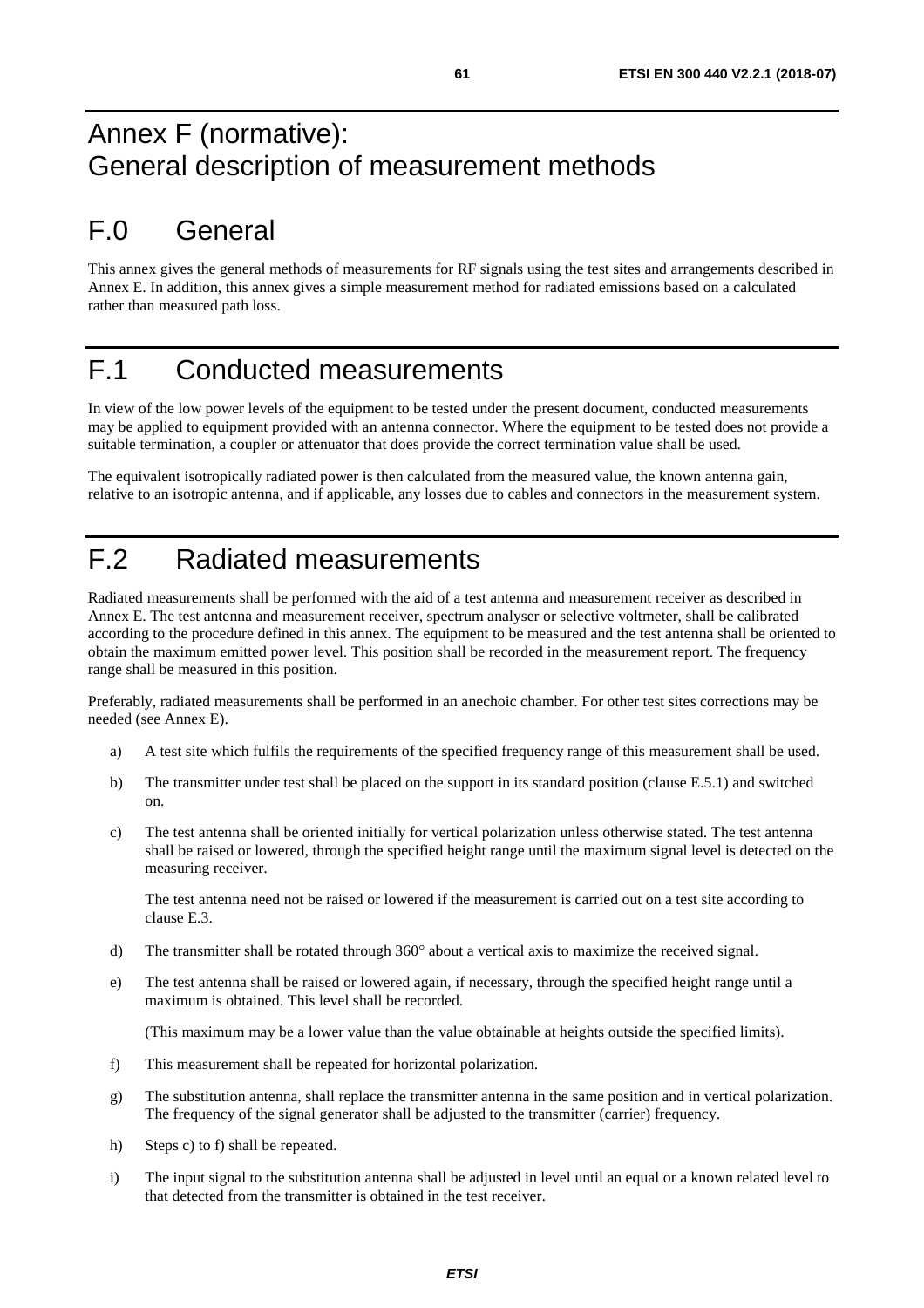- j) This measurement shall be repeated with horizontal polarization.
- k) The radiated power is equal to the power supplied by the signal generator, increased by the known relationship if necessary and after corrections due to the gain of the substitution antenna and the cable loss between the signal generator and the substitution antenna.

# F.3 Radiated measurement for receivers

Preferably, radiated measurements shall be performed in a FAR.

Measurements on receiving equipment are essentially the reverse of measurements on transmitters, with a signal generator connected to the measuring antenna. Calibration relies on the principle of replacing the EUT with a substitution antenna and suitable measuring equipment.

Clause F.2 substitution antenna applies. (Note this does not require an actual half wave dipole, only an antenna with known gain relative to a half wave dipole.)

There are two methods:

- a) Connect the substitution antenna to a calibrated measuring receiver and read the measurement result directly.
- b) Measure the path loss from the measurement antenna to the substitution antenna and subtract this from the signal generator level to reach the measurement result.

For method a) the level received in some measurements is likely to be too low, so it may be necessary to raise the signal generator by a suitable amount and apply an equivalent offset to the measurement result.

Method b) means that one calibration measurement can be used for multiple tests.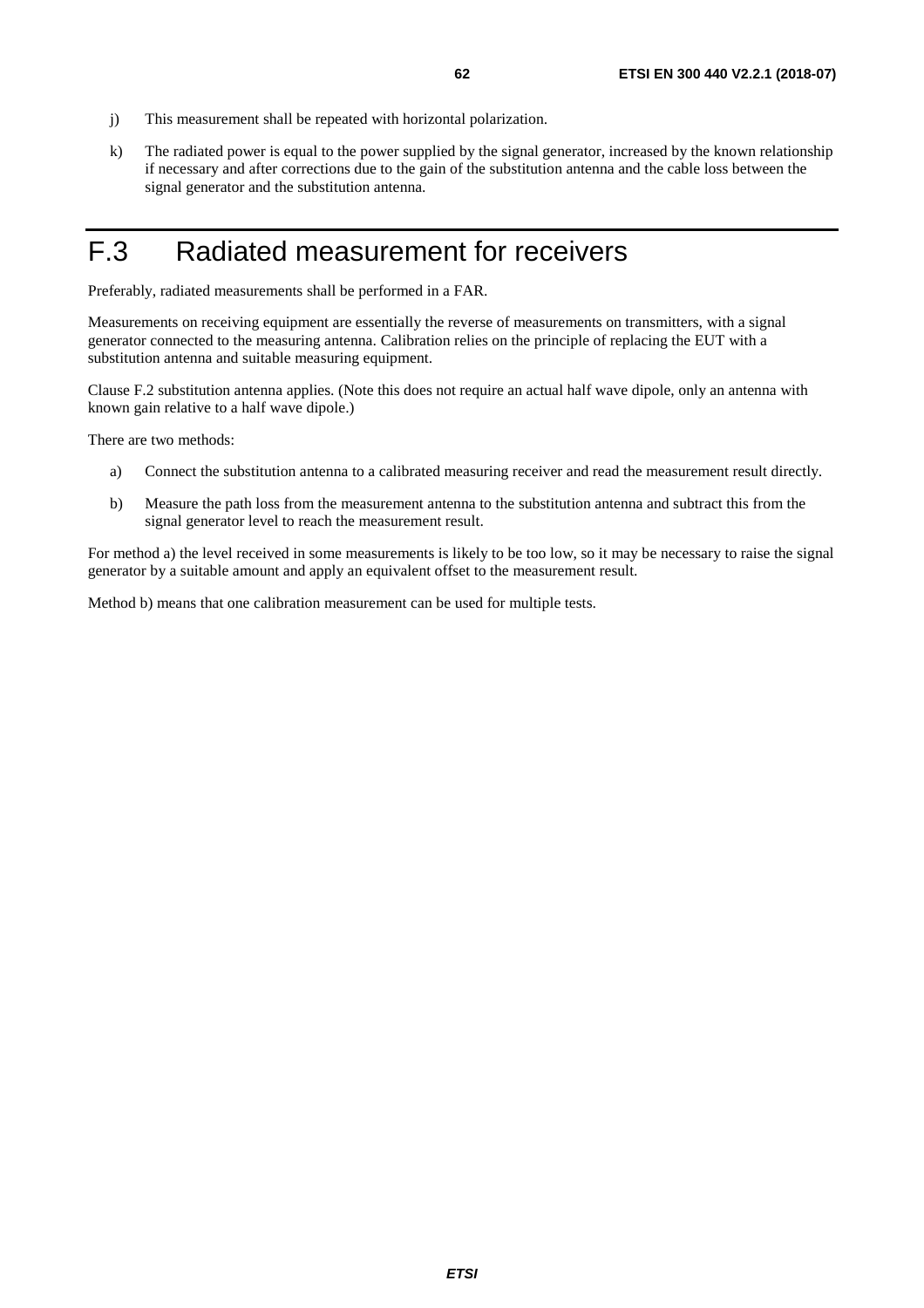# Annex G (normative): Power limits for RFID systems operating in the 2,45 GHz band

# G.1 Power limits and frequency band

## G.1.0 General requirements

The parameter limits for RFID equipment operating in the 2,45 GHz band are defined in table G.1.

| <b>Frequency band</b>                                                                                              | Power limit, e.i.r.p.<br>(note 1)                                                                  | Use of equipment | <b>Comments</b>               |  |  |  |
|--------------------------------------------------------------------------------------------------------------------|----------------------------------------------------------------------------------------------------|------------------|-------------------------------|--|--|--|
| 2446 MHz to 2454 MHz                                                                                               | $+27$ dBm                                                                                          | No restriction   | FHSS or                       |  |  |  |
|                                                                                                                    |                                                                                                    |                  | unmodulated carrier (CW) only |  |  |  |
| 2446 MHz to 2454 MHz                                                                                               | $+36$ dBm                                                                                          | In-building only | FHSS only                     |  |  |  |
|                                                                                                                    | (see note 2)                                                                                       |                  |                               |  |  |  |
| NOTE 1: e.i.r.p. including an antenna with the following data:                                                     |                                                                                                    |                  |                               |  |  |  |
| equal or less than ±45 degrees horizontal beamwidth;<br>a)                                                         |                                                                                                    |                  |                               |  |  |  |
| b)                                                                                                                 | equal or more than 15 dB sidelobe attenuation;                                                     |                  |                               |  |  |  |
| C)                                                                                                                 | physical protection (e.g. antenna dome) which dimension limits a power transfer from the RFID      |                  |                               |  |  |  |
| antenna to a quarter wave matched dipole at positioned at an extreme close proximity to $\leq$ +15 dBm.            |                                                                                                    |                  |                               |  |  |  |
| NOTE 2: The use of power levels above +27 dBm (e.i.r.p.) shall by technical means be restricted to in building use |                                                                                                    |                  |                               |  |  |  |
|                                                                                                                    | only and shall have a duty cycle less than or equal to 15 % averaged over any 200 ms period (30 ms |                  |                               |  |  |  |
| on/170 ms off).                                                                                                    |                                                                                                    |                  |                               |  |  |  |

## G.1.1 Additional requirements for 2,45 GHz 4 W e.i.r.p. indoor RFID equipment

Indoor 4 W e.i.r.p. RFID equipment shall be constructed with 2 power levels as described below:

- a) 4 W e.i.r.p; and
- b) 500 mW e.i.r.p.

The default power level is 500 mW e.i.r.p. or less.

The 4 W e.i.r.p. level is only enabled by a secure software code built into the equipment and which is only accessible by the manufacturer or his representative. The way in which the software code controls the power level shall be as below:

- 1) Fixed mounted 4 W RFID equipment shall be mounted inside a building and shall have a tamper proof function, which shall ensure self-destruction of the special software code if the RFID equipment is removed from its fixed mounting position. Such action shall reduce the power automatically to the default value of 500 mW e.i.r.p. or less.
- 2) Portable 4 W RFID equipment shall, via an inside building short range link, have a continuous update of the special software code. This code is generated by a fixed mounted control unit installed in the same indoor room or area in which the RFID equipment is to be used. Without a signal from this control unit, the RFID equipment shall reduce its power automatically to the default level of 500 mW e.i.r.p. or less. The control unit shall have a tamper proof function, which shall ensure self-destruction of the special software code if the unit is removed from its fixed, in building, mounting position.

Further information related to the above requirement is given in Annex H.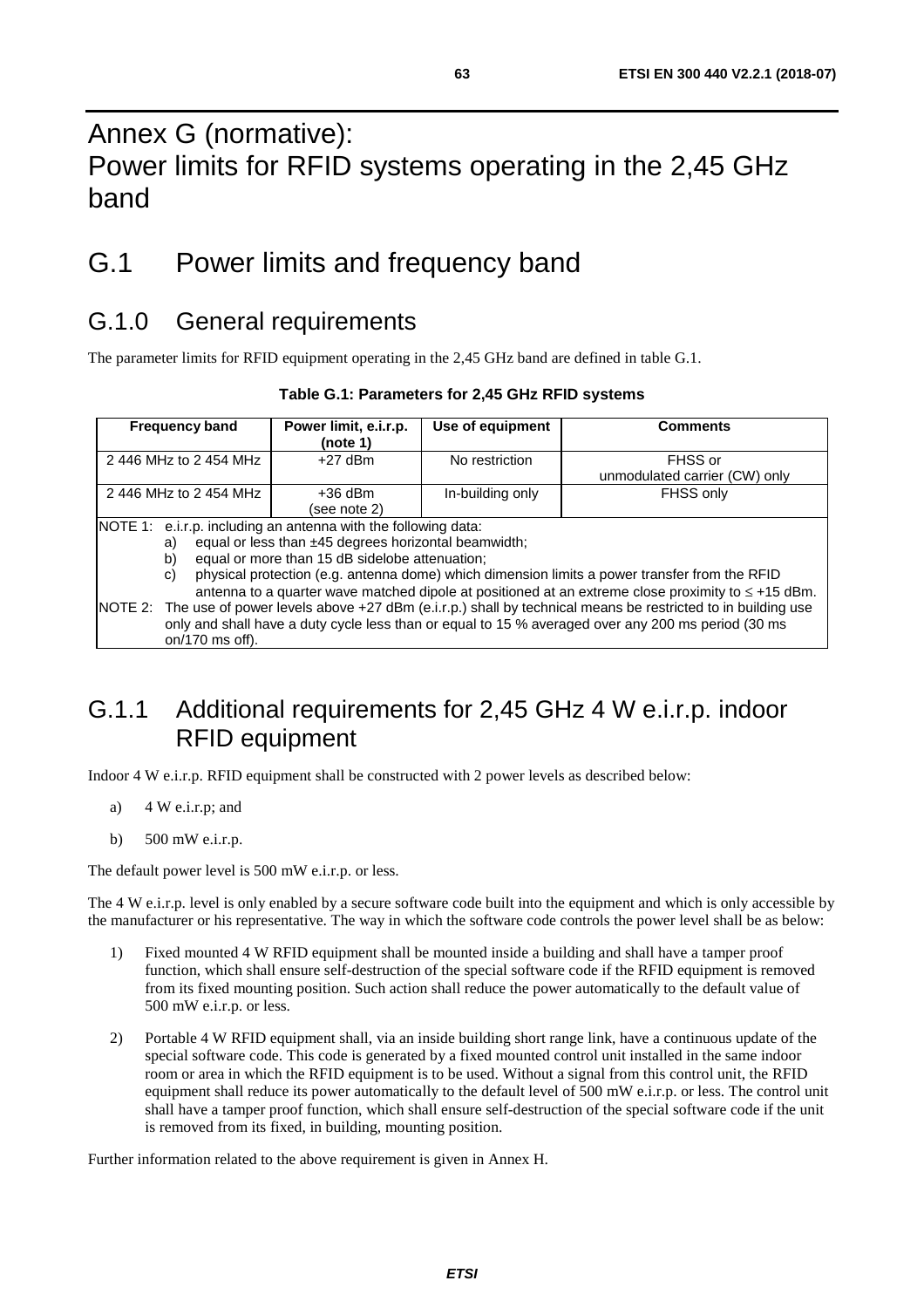# G.1.2 Spectrum mask

The spectrum mask shall be declared by the manufacturer and shall comply with the limits in table G.2.

| Frequency off-set, f<br>$(f_0 = 2 450 \text{ MHz})$     | Limit     | <b>Measurement</b><br>resolution<br><b>Bandwidth</b> |
|---------------------------------------------------------|-----------|------------------------------------------------------|
| $f \le f_0 - 4,20$ MHz<br>and<br>$f \ge f_0 + 4,20$ MHz | $-5$ dBm  | 30 kHz                                               |
| $f \le f_0 - 6,83$ MHz<br>and<br>$f \ge f_0 + 6,83$ MHz | -30 dBm   | 300 kHz                                              |
| $f \le f_0 - 7,53$ MHz<br>and<br>$f \ge f_0 + 7,53$ MHz | $-30$ dBm | 1 MHz                                                |

**Table G.2: Stair-case spectrum mask for RFID systems operating in the 2,45 GHz band**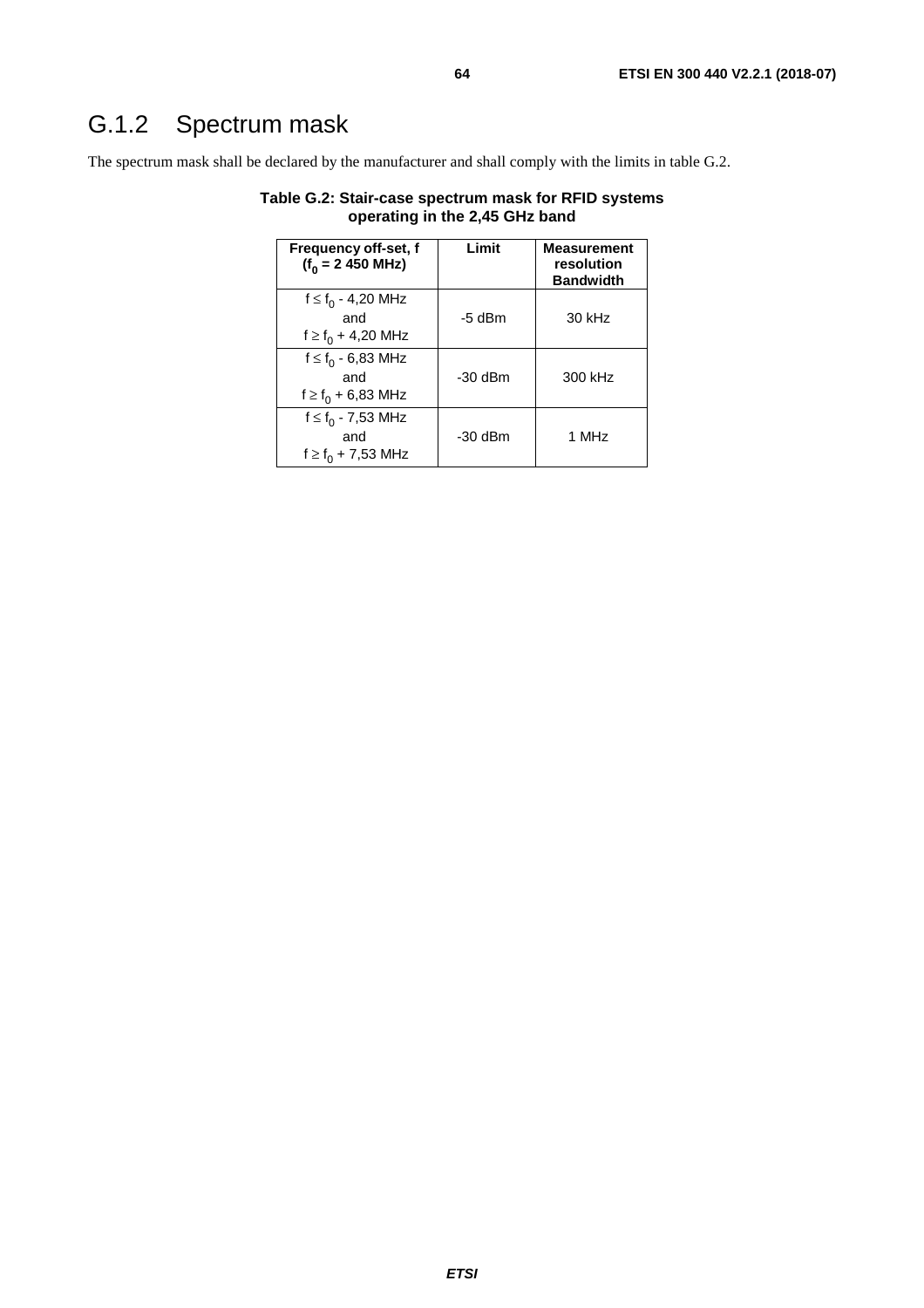# Annex H (informative): Example of implementation for restriction of 4 W RFID to in-building use only

This annex provides guidance for RFID manufacturers to design an automatic inside/outside building power control, thus in order to meet the essential requirement as stated in the present document for radiated power levels of 2 W e.i.r.p. and 500 mW e.i.r.p. as relevant of the present document. Any other technical design may be implemented to achieve the same result.

The present annex describes an automatic inside/outside building power control scheme. A special, permanently fixed in-building mounted, System Control Unit (SCU) restricts the higher power of 4 W RFID to an operation inside a building only. In case the same RFID reader is moved outside the building or the RF beam is turned away from the in-building fixed installed SCU, e.g. towards windows or doors, then the power is automatically reduced to a default power level of 500 mW.

The SCU has a very short communication range (up to approximately 4 m) and transmits an access code to the RFID reader to obtain the higher power of 4 W. The RFID SCU is required to be installed at a permanent fixed position inside a building where the higher power (4 W) is needed.

The above-mentioned schemes will prevent an RFID reader to transmit the higher power when moved outside the range of the SCU. The result of such action is the reader loses its high power access code and consequently the power is automatically reduced to 500 mW. Furthermore, the user of the RFID system does not need to do anything special.

To enforce the use of 4 W inside a building only, the following design options are suggested for SCUs, either:

- a) SCU units are equipped with a tamper switch to prevent these units from being removed together with its high power access code from their fixed mounting position inside a building. Any tampering with these units causes permanent loss of the access code for the higher power level. This prevents the user from moving the SCU functionality to a position outside the building. It is further suggested that only a manufacturer's representative can obtain the necessary tools to generate new high power access code. Or
- b) SCUs are mounted by a special tool that is not for general sale. Or
- c) SCUs are designed to be installed once; if removed, they are permanently destroyed.

An example for 2,45 GHz RFID installation using this principle is shown in figure H.1.



**Figure H.1: Example for RFID system with an automatic RF power control for in- and outside building operation**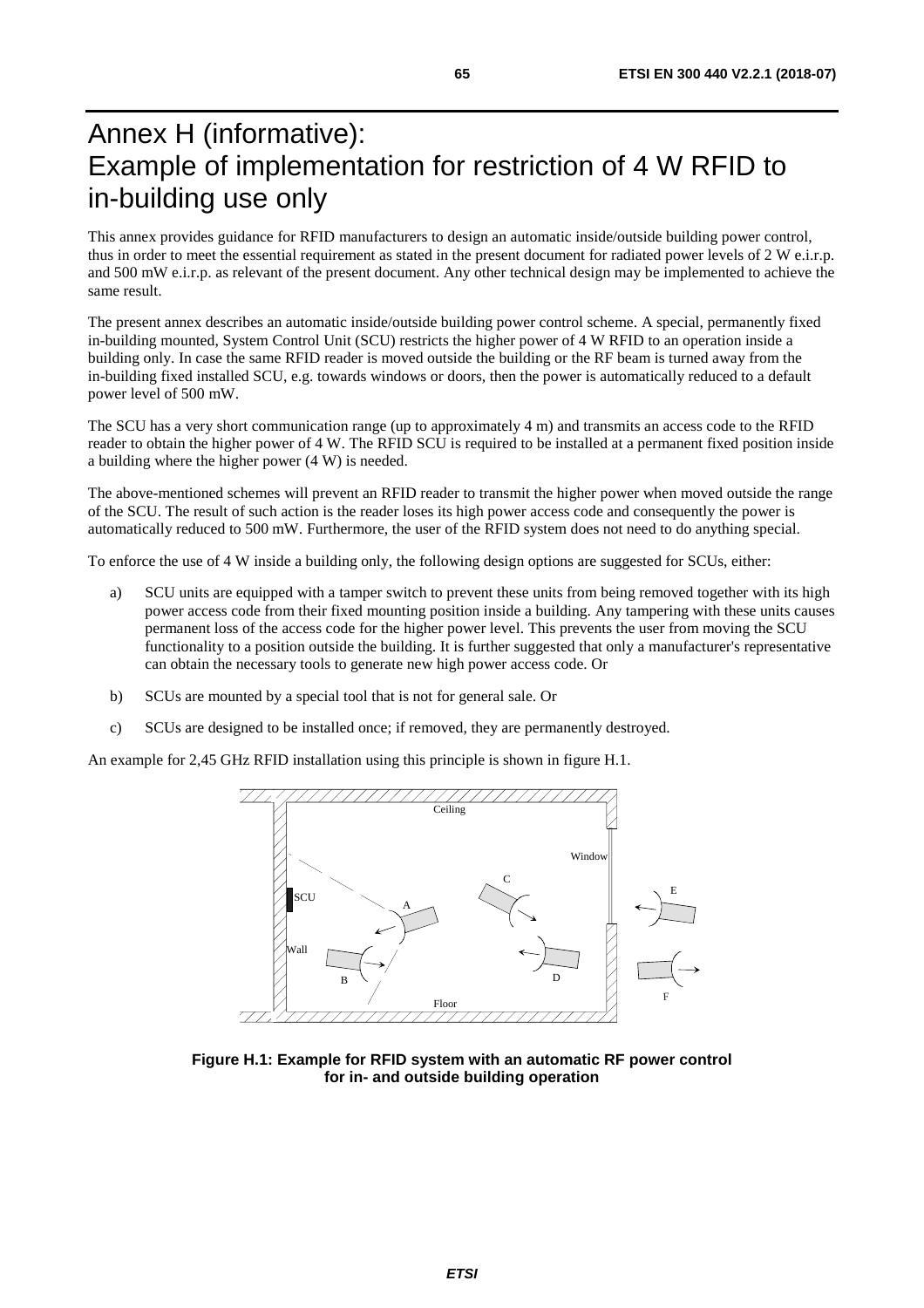RFID readers, A to F in figure H.1, are all of same type having both 4 W and 500 mW radiated power (e.i.r.p.) with a default power level of 500 mW. Only reader A is able to communicate with the System Control Unit (SCU) via its antenna main beam at close distance and is therefore allowed to radiate with the higher power of 4 W e.i.r.p. All other readers, B to F, are either out of range or outside the antenna main beam concerning the SCU and are therefore forced to radiate with the default power level of 500 mW e.i.r.p.

As an example, the SCU may be passive (without any transmitter) if control communication system is based on radio. In this case, the SCU is only re-modulating and reflecting reader transmitted signals like a normal RFID tag. As the reader receiver sensitivity is limited to approximately -62 dBm the SCU to reader range is limited to approximately 3 m and 5 m for reader radiated power of 500 mW and 4 W respectively. This will effectively limit the maximum distance between the reader and the SCU to approximately 3 m in order to turn-on the 4 W power level.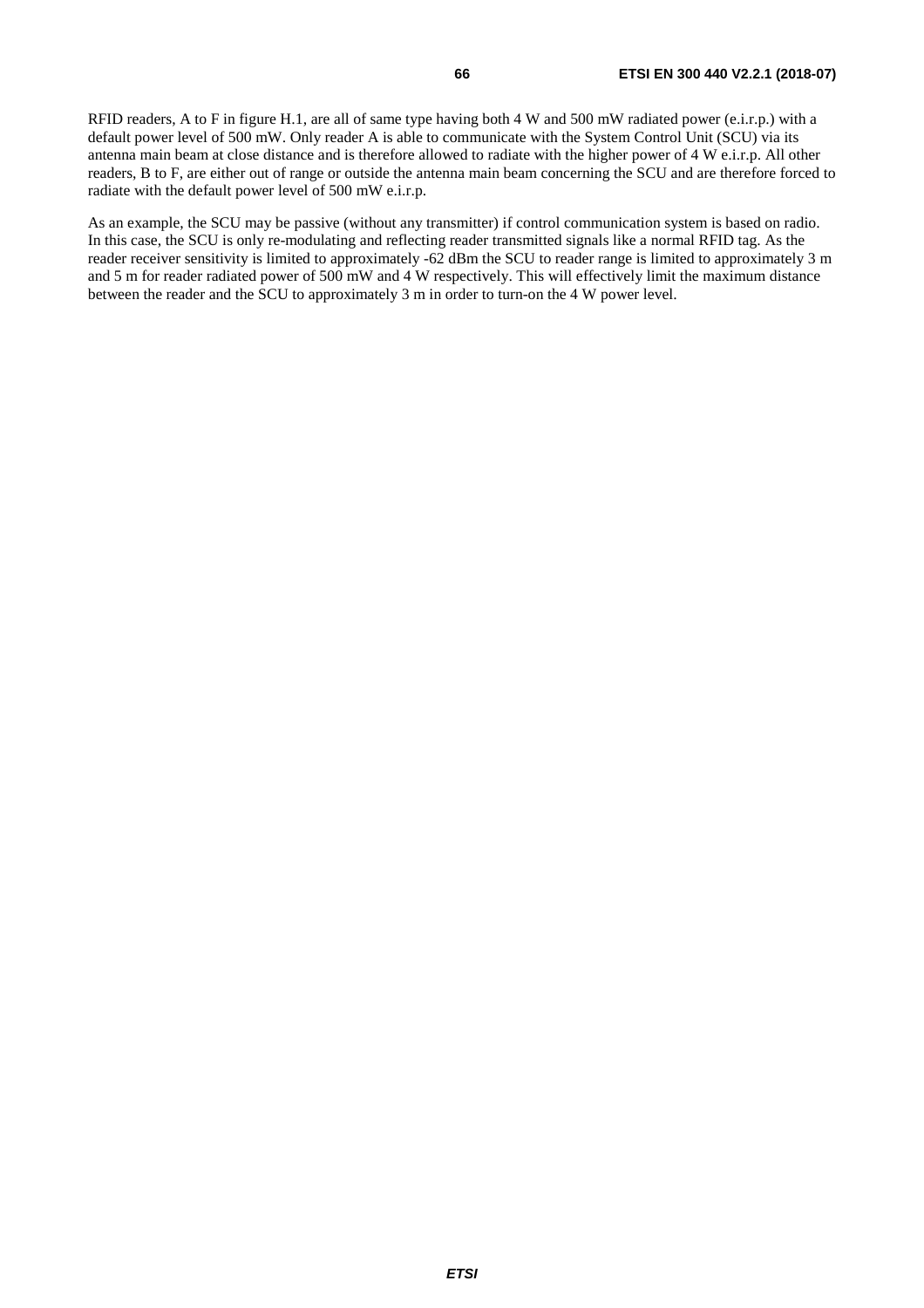# Annex I (normative): Limits for GBSAR operating in the frequency range 17,1 GHz to 17,3 GHz

# I.1 Introduction

The present annex specifies limits for Ground Based Synthetic Aperture Radar (GBSAR) based Stepped Frequency CW (SF-CW) radar operating in the frequency range 17,1 GHz to 17,3 GHz.

GBSAR system is used for detection of movement and its scope is limited to radar equipment operated as a short range device. The GBSAR applications considered in the present document are intended exclusively for detection of movement related to structures potentially effecting the protection of workers and the general public. A few examples of applications are given below:

- static and dynamic load analyses of constructions like bridges and buildings;
- landslide monitoring;
- volcano and earthquake movement detection;
- urban area subsidence detection.

Method of measurements and other limits than given in clause I.2 are in accordance with the present document.

# I.2 Effective radiated power (e.i.r.p.)

## I.2.1 Definition

See clause 4.2.2.2.

## I.2.2 Method of measurement

See clause 4.2.2.3.

### I.2.3 Limits

The radiated power shall not exceed +26 dBm e.i.r.p.

# I.3 Permitted range of operating frequencies

### I.3.1 Definition

See clause 4.2.3.2.

### I.3.2 Method of measurement

See clause 4.2.3.3.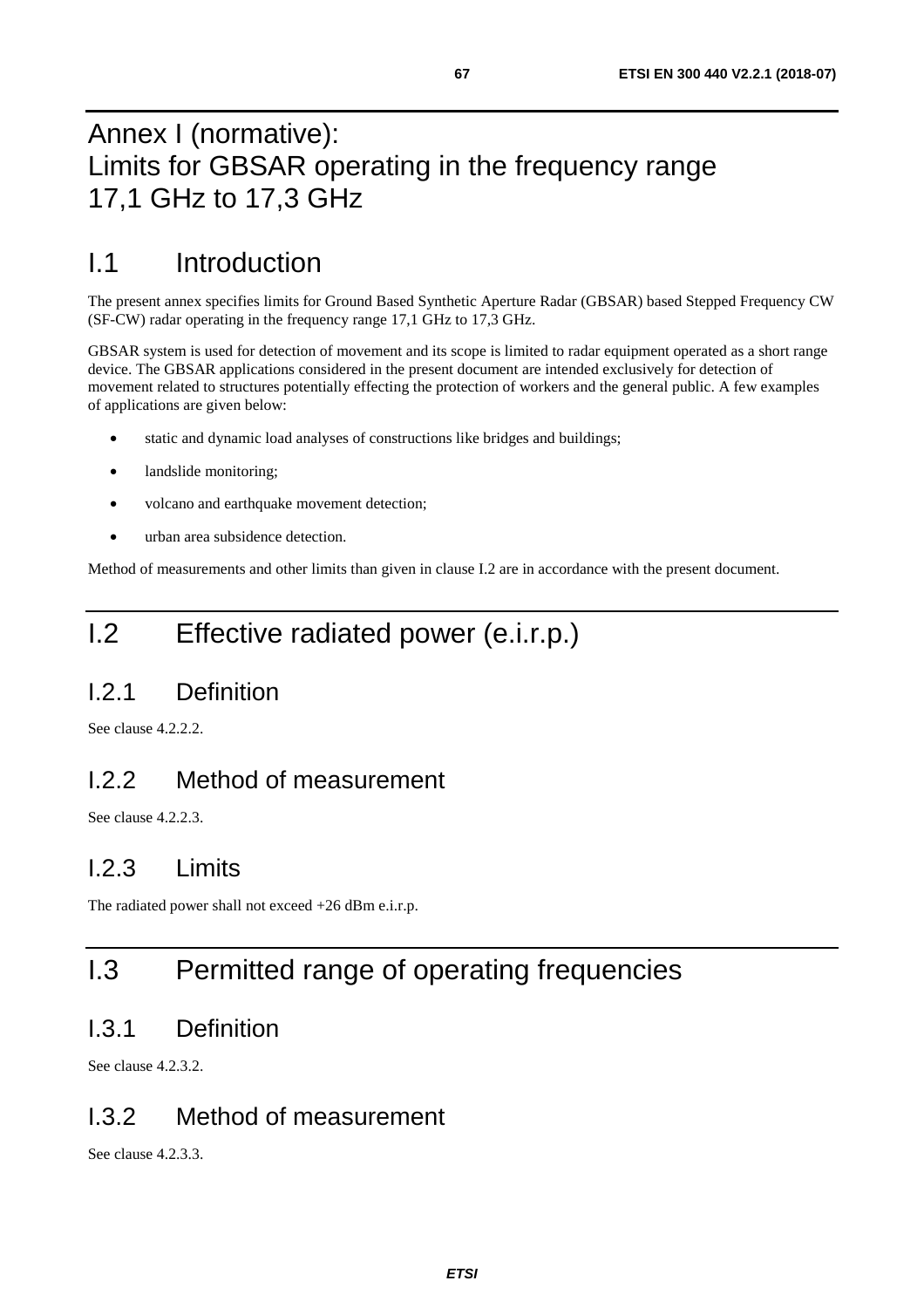### I.3.3 Limits

The permitted range of operation is 17,1 GHz to 17,3 GHz.

# I.4 Principles of Detection And Avoid (DAA)

### I.4.0 General

In order to avoid any interference of GBSAR towards other radar systems operating in the same frequency range, a GBSAR equipment shall use a Detection And Avoid (DAA) spectrum access method.

Equivalent or better techniques than DAA may be used, providing that they are providing equivalent protection.

The principle of DAA is that GBSAR shall sense the channel within its operative bandwidth, in order to detect the possible presence of other radar systems. If a radar system is detected GBSAR shall avoid the transmission until the other radar system disappears.

The DAA threshold and timing requirements are defined in clauses I.4.3 and I.4.4 respectively.

### I.4.1 DAA test set-up

The following DAA test set-up shall be used (see figure I.1).





The DAA test set-up is composed by:

- a) An RF signal generator, A, is connected to GBSAR receiver antenna connector via appropriate attenuator. A variable attenuator is used to vary the output power of signal generator A into to the GBSAR receiver.
- b) GBSAR transmitter antenna connector is connected to channel 1 of a three channel oscilloscope via an RF detector. The detected RF signal measured by the oscilloscope will show when GBSAR is actually transmitting.
- c) GBSAR shall provide an output logic test signal, S, indication when the intended operation command of GBSAR is started and stopped respectively. This signal is connected to channel 2 of the oscilloscope.
- d) GBSAR shall provide an output logic signal, D, indication when the level from the signal generator A is detected above and below the GBSAR receiver DAA threshold respectively. This signal shall be connected to channel 3 of the oscilloscope.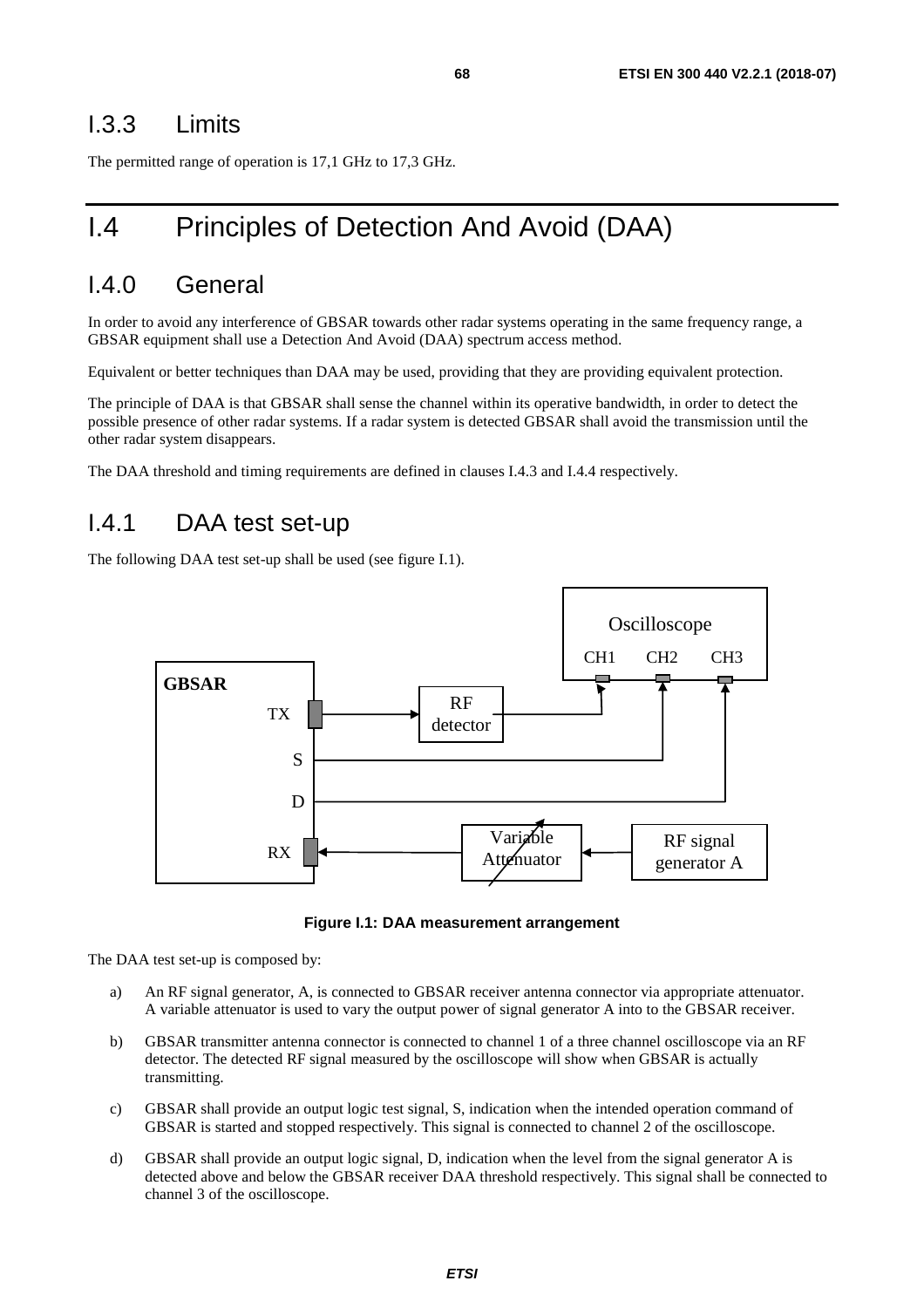The signal generator A shall be able to generate all the test signals defined in clause I.4.2, table I.1.

The variable attenuator shall provide a range of at least 20 dB of attenuation in 1 dB steps.

For equipment with integral antennas the connection with GBSAR receiver and transmitter shall be made with a temporary antenna connector or an appropriate test fixture, (see clauses 5.2.3 and 5.8.3).

### I.4.2 Test signals

For validation of the DAA function the necessary characteristics of four RF test signals and their related test modulation are defined in table I.1.

| <b>Parameter</b>                  | Unit       | Tvpe 1          | Tvpe 2          | Type 3            | Tvpe 4          |
|-----------------------------------|------------|-----------------|-----------------|-------------------|-----------------|
| Modulation                        |            | Linear FM pulse | Linear FM pulse | Frequency Hopping | Linear FM pulse |
| Frequency range                   | GHz        | 17,1 to 17,3    | 17,1 to 17,2    | 17,1 to 17,3      | 17,1 to 17,3    |
| Chirp bandwidth                   | <b>MHz</b> | 200             | 100             | 30                |                 |
| Signal generator                  | dBm/MHz    | $-71.0$         | -66             | $-35,0$           | $-50,0$         |
| <b>Peak Power</b>                 | dBm        | $-48,0$         | -46             | $-20.2$           | $-45.2$         |
| Pulsewidth                        | us         | 15,3            | 40,6            | 0.1               |                 |
| <b>PRR, Pulse repetition rate</b> | pps        | 2 0 4 1         | 900             | 1 3 3 3           | 3 1 4 0         |

**Table I.1: Characteristics of RF test signals for different types of radar systems** 

## I.4.3 DAA threshold

### I.4.3.1 Definition

The DAA threshold is defined as the received signal power level at GBSAR antenna connector above which the equipment shall determine the presence of a radar system.

Different DAA thresholds are defined according to the actual radar system signal characteristics, see clause I.4.2, table I.1.

### I.4.3.2 Method of measurement

The test set-up in figure I.1 shall be used. The following procedure shall be used:

- a) The attenuator is set at the minimum attenuation (ideally 0 dB).
- b) A test signal according to clause I.4.2, table I.1 with a power level +10 dB above the DAA threshold limit is applied by the RF signal generator A.
- c) The time,  $t_0$ , at which the transmitter is intended to be switched-on shall be noted at the oscilloscope on channel 2 of the oscilloscope.
- d) It shall be noted that a DAA level above its threshold is detected at channel 3 at the oscilloscope.
- e) The RF power level from the RF generator A is reduced in 1 dB steps by the increasing the attenuation of attenuator until a signal is not anymore detected on channel 3 of the oscilloscope.
- f) The resulting RF power level at GBSAR Rx antenna connector is calculated as the difference between the signal generator power level in dBm minus the attenuator value in dB. The final level (the DAA threshold) is noted and recorded in the test report.

The procedure a) to f) shall be made for each type of the four test signals according the clause I.4.2, table I.1.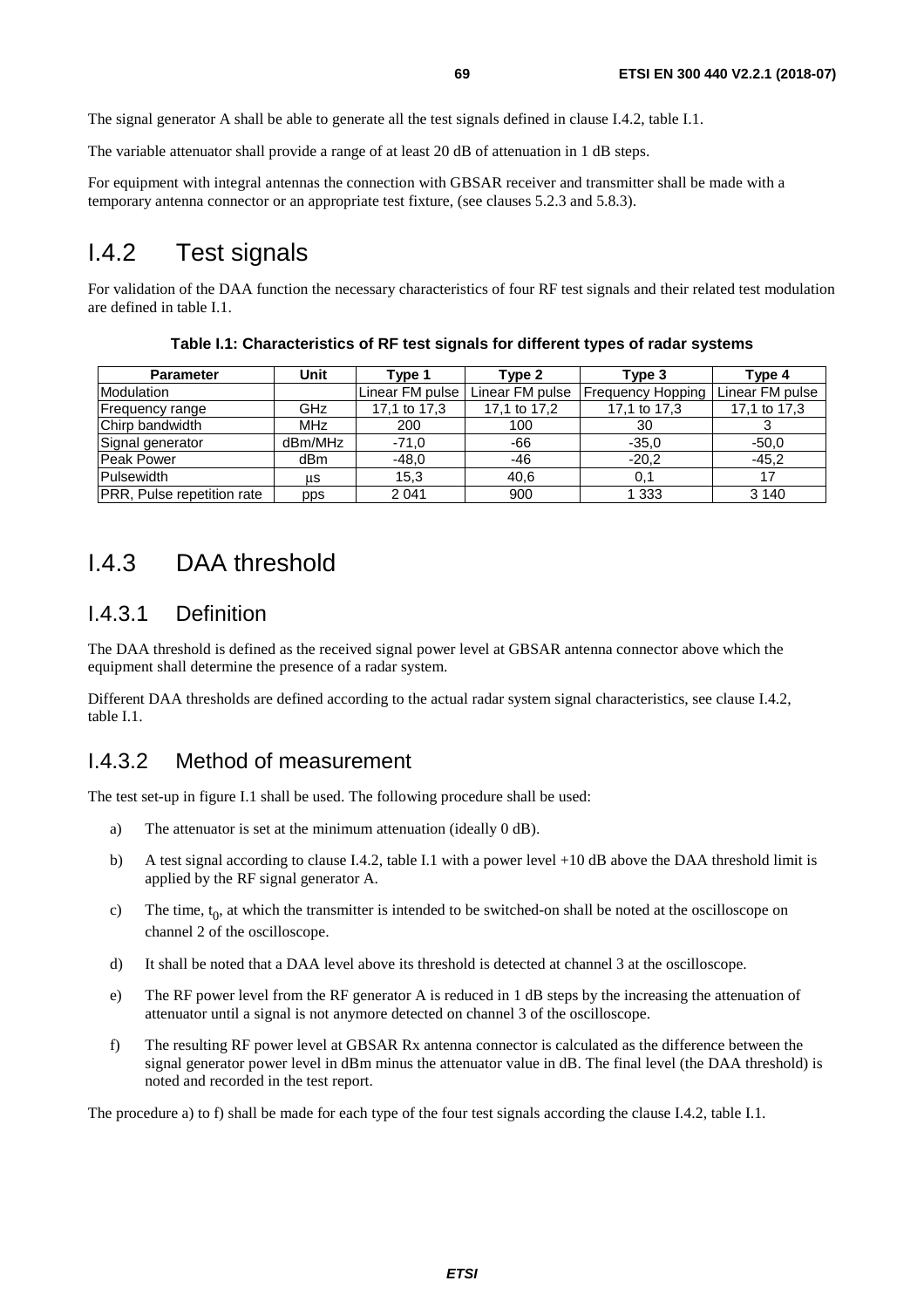### I.4.3.3 Limit

The maximum DAA threshold for GBSAR in listen mode is given in table I.2.

| Table I.2: Maximum DAA thresholds |  |
|-----------------------------------|--|
|-----------------------------------|--|

| <b>Test signal type</b> | DAA maximum threshold |
|-------------------------|-----------------------|
|                         | -81 dBm/MHz           |
|                         | -76 dBm/MHz           |
|                         | -45 dBm/MHz           |
|                         | -60 dBm/MHz           |

As an option a manufacturer may select to test only one DAA threshold, in this case the lowest limit value shall apply.

## I.4.4 DAA timing parameters

### I.4.4.1 Minimum listen Time

#### I.4.4.1.1 Definition

Prior to any GBSAR operation a minimum listen time applies. The minimum listen time,  $t_D$ , is defined as the minimum time that GBSAR listens within its bandwidth immediately prior any indented transmission to determine if one or more radar systems are transmitting within range. If a radar system is detected, then clause I.4.4.2 applies.

#### I.4.4.1.2 Method of measurement

The test set-up in figure I.1 shall be used. The following test procedure shall be used:

- a) Set the attenuator at the maximum attenuation (at least 20 dB).
- b) A test signal according to clause I.4.2, table I.1 is applied by the RF signal generator A. The signal generator is switched on. The received power level at GBSAR Rx antenna connector shall be at least 10 dB below the DAA threshold limit, see clause I.4.3.3, table I.2.
- c) The GBSAR is intentionally switched on and the time,  $t_0$ , is noted at channel 2 of the oscilloscope.
- d) The time,  $t_t$ , when the actual transmission is automatically switched-on is noted at channel 1 of the oscilloscope, The minimum listen time is calculated as :  $t_D = t_t - t_0$ .

The minimum listen time measured is illustrated at figure I.2.



**Figure I.2: Minimum listen time,**  $t_D$ **, measurement**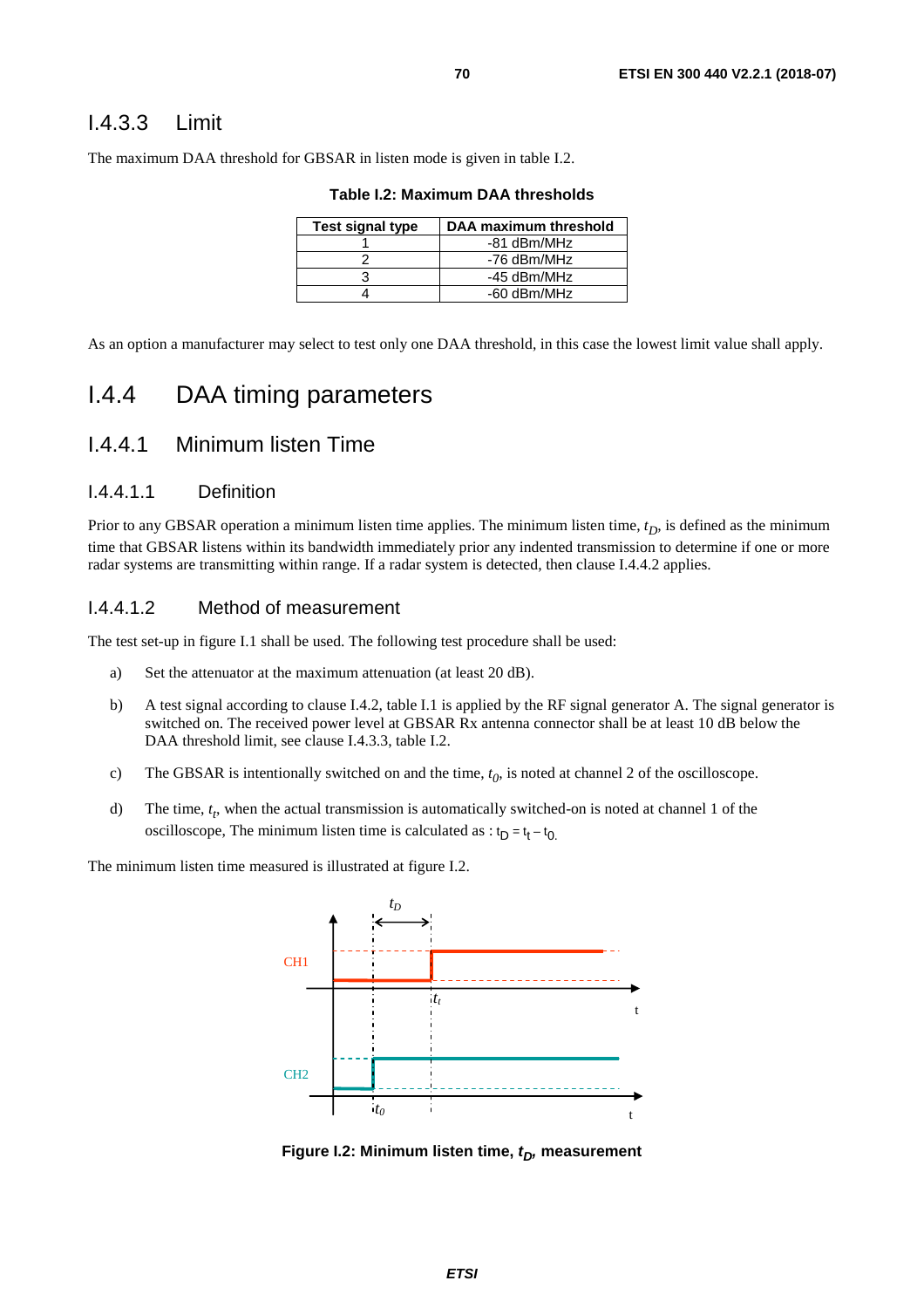### I.4.4.1.3 Limit for minimum listen time

The limit for the minimum listen time  $t_D$  is  $> 15$  s.

The value of  $t_D$  shall be noted in the test report by the equipment manufacturer.

### I.4.4.2 Minimum listen time after detection

### I.4.4.2.1 Definition

If a radar signal which is not generated by GBSAR is detected then GBSAR shall sense the channel for a time interval defined as minimum listen time after detection *t <sup>L</sup>*, before starting or continuing any transmission. If during this interval a radar system is detected *t <sup>L</sup>* is reset.

### I.4.4.2.2 Method of measurement

The test set-up in figure I.1 shall be used. The following test procedure shall be used:

- a) Set the attenuator at the minimum attenuation (ideally 0 dB).
- b) A test signal according to clause I.4.2, table I.1 is applied by the RF signal generator A. The power level at GBSAR Rx antenna connector shall be at least 10 dB above the DAA threshold. (The DAA threshold is defined in clause I.4.3.3, table I.2).
- c) The time,  $t_0$ , at which the intended transmitter command is switch-on shall be noted at channel 2 of the oscilloscope, see figure I.3.
- d) Note that a DAA level above the DAA threshold is detected at channel 3 at the oscilloscope and that no transmission is present by monitoring channel 1 at the oscilloscope, see figure I.3. These facts shall be noted in the test report.
- e) By increasing the value of variable attenuator in steps of 1 dB, the power from the signal generator A to the GBSAR receiver antenna connector is reduced.
- f) When the power from the signal generator A at Rx antenna connector is reduced to 3 dB below the DAA threshold, then the time,  $t<sub>S</sub>$ , shall be noted, see figure I.3. The value of the attenuation shall also be noted.
- g) It shall be noted that a DAA level below the DAA threshold is detected at channel 3 at the oscilloscope.
- h) Note the time,  $t_t$ , when the transmitter is automatically switched-on at channel 1 of the oscilloscope.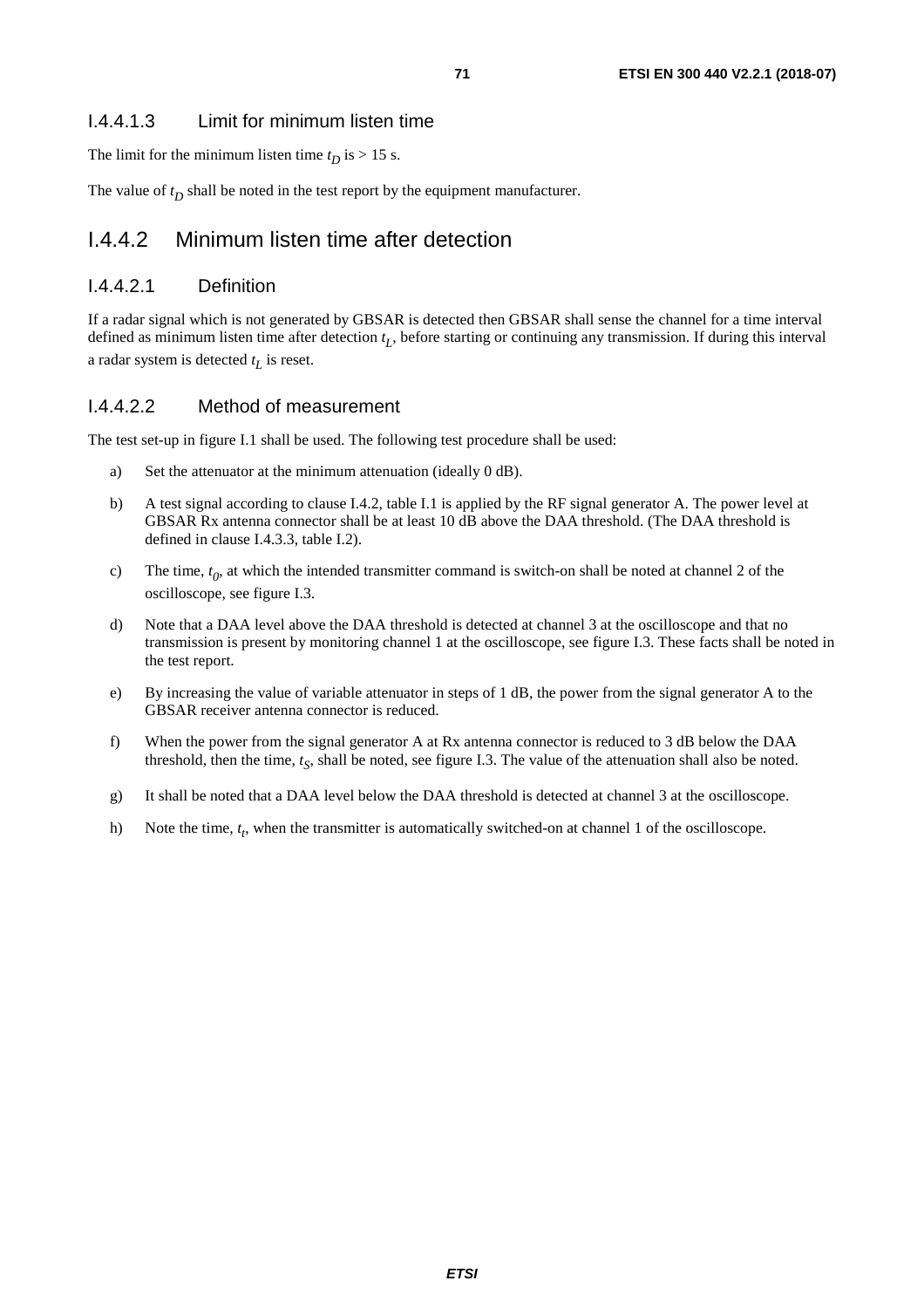

**Figure I.3: Minimum listen time after detection,**  $t_l$ **, measurement** 

#### I.4.4.2.3 Limit

The minimum listen time after detection, *t <sup>L</sup>*, is calculated as:

$$
t_L\!=\!t_t\!-\!t_S
$$

The limit for the minimum listen time after detection is  $t_L$  > 120 s.

The value of  $t_L$  shall be noted in the test report.

### I.4.4.3 Maximum transmitter on-time

#### I.4.4.3.1 Definition

The maximum transmitter on-time,  $t_{on}$ , is defined as the maximum time GBSAR can transmit continuously without interruption.

GBSAR shall only be allowed to transmit continuously for a maximum specified period. This will prevent GBSAR to transmit for an extended time without noticing the presence of a radio location system.

#### I.4.4.3.2 Method of measurement

The test set-up in figure I.1 shall be used. The following test procedure shall be used:

- a) Set the attenuator at the maximum attenuation (at least 20 dB).
- b) A test signal according to clause I.4.2, table I.1 is applied by the RF signal generator A and the generator is switched on. The received power level at GBSAR Rx antenna connector shall be at least 10 dB below the DAA threshold, see clause I.4.3.3, table I.2.
- c) GBSAR is switched on, The time,  $t_0$ , at the intended switch-on command shall be noted at channel 2 of the oscilloscope, see figure I.4.
- d) Note the time,  $t_t$ , when the transmitter is actually switched-on (channel 1 of the oscilloscope).
- e) Note the time, *t <sup>e</sup>*, when the transmitter is automatically switched-off at channel 1 of the oscilloscope.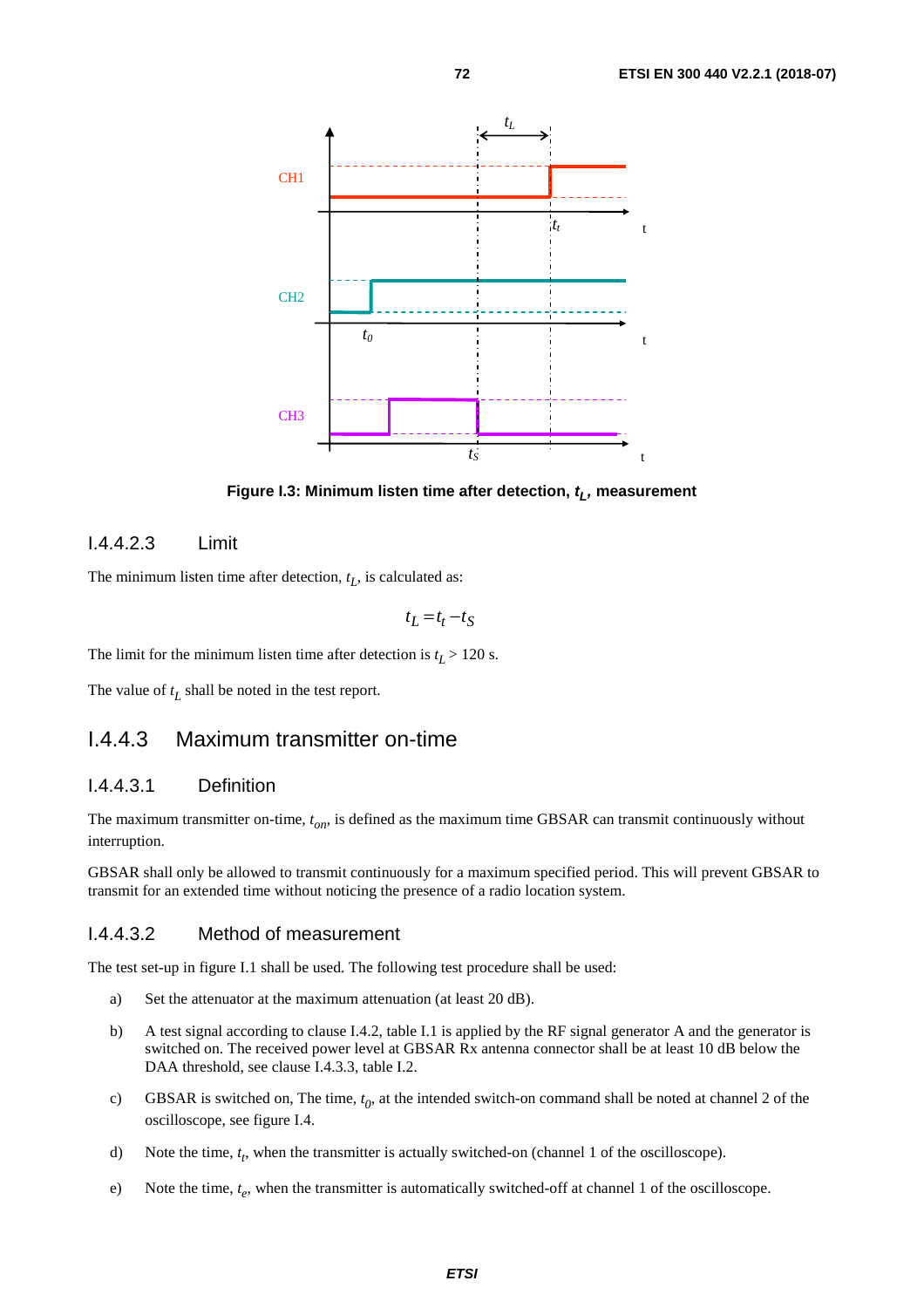

**Figure I.4: Maximum transmit on-time,**  $t_{\text{on}}$ **, measurement** 

#### I.4.4.3.3 Limit

The maximum transmitter on-time,  $t_{on}$ , is calculated as:

$$
t_{on} = t_e - t_t
$$

The limit for maximum Tx on-time,  $t_{on}$  is  $<$  40 s.

The value of  $t_{on}$  shall be noted in the test report.

### I.4.4.4 Minimum transmitter off-time

#### I.4.4.4.1 Definition

The minimum Tx off-time,  $t_{off}$  is defined as the period where GBSAR shall remain off after a transmission period. During Tx off-time GBSAR shall again sense the channel in order to detect the presence of a radar system.

If during *t off* GBSAR detects the presence of a radar system then clause I.4.4.2 applies.

#### I.4.4.4.2 Method of measurement

The test set-up in figure I.1 shall be used. The following test procedure shall be used:

- a) Set the attenuator at the maximum attenuation (at least 20 dB).
- b) A test signal according to clause I.4.2, table I.1 is applied by the RF signal generator A and the generator is switched on. The power level at GBSAR Rx antenna connector is at least 10 dB below the DAA threshold, see clause I.4.3.3, table I.2.
- c) The time,  $t_0$ , at the intended transmitter switch-on command shall be noted at channel 2 of the oscilloscope, see figure I.5.
- d) The time,  $t_f$ , when the transmitter is actually switched-on shall be noted at channel 1 of the oscilloscope, see figure I.5.
- e) Note the time, *t <sup>e</sup>*, when the transmitter is automatically switched-off at channel 1 of the oscilloscope see figure I.5.
- f) Note the time, *t <sup>r</sup>*, when the transmitter is automatically switched-on at channel 1 of the oscilloscope, see figure I.5.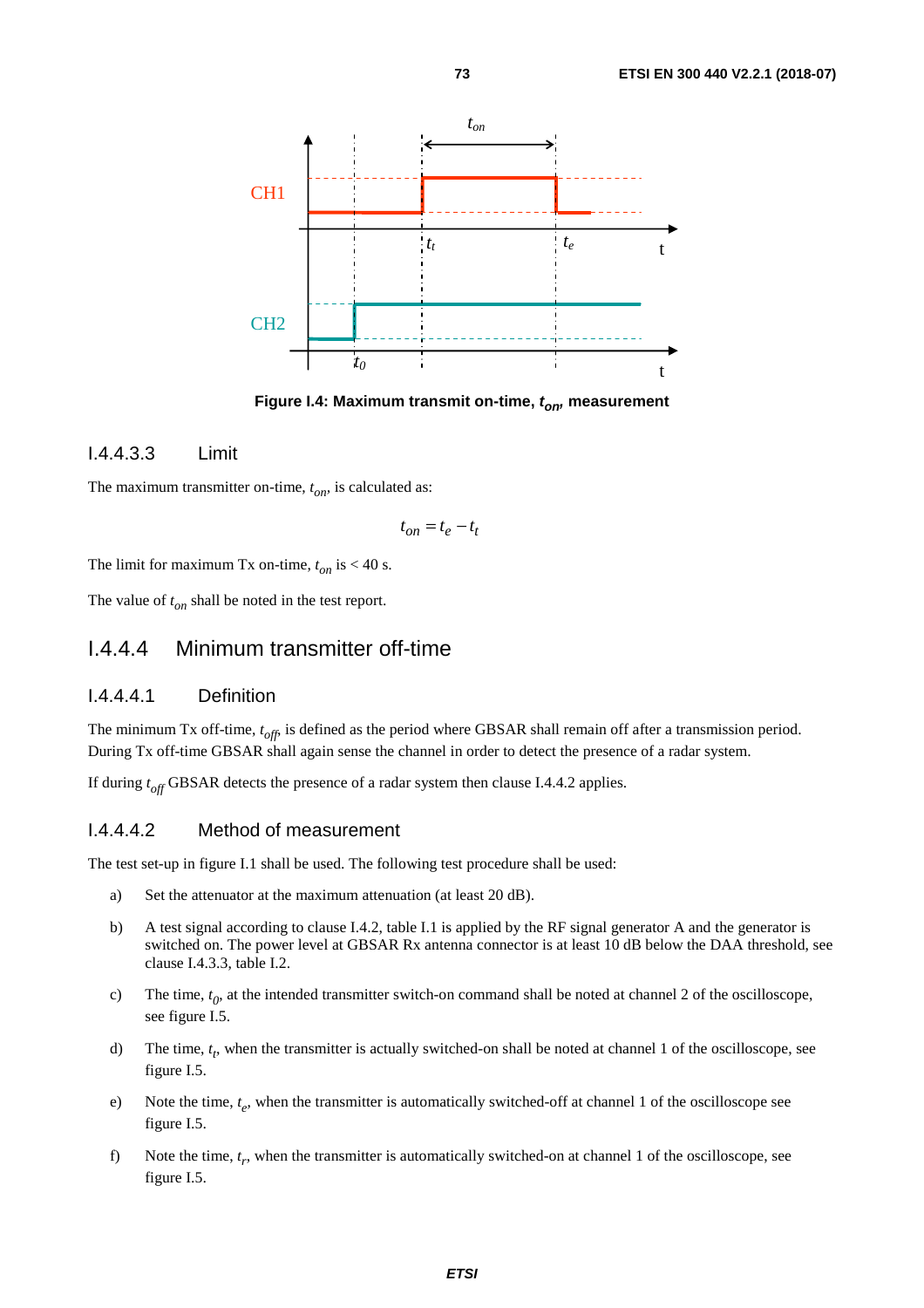

**Figure I.5: Maximum transmit off-time,** *toff,* **measurement** 

### I.4.4.4.3 Limit

The minimum Tx off-time,  $t_{off}$  is calculated as:

$$
t_{off} = t_r - t_e
$$

The limit for minimum Tx off-time  $t_{off}$  is  $\geq 40$  ms.

The value of  $t_{off}$  shall be noted in the test report.

## I.5 Antenna pattern

### I.5.1 Definition

The antenna pattern is defined as the antenna radiating efficiency in all directions relative to the antenna boresight.

### I.5.2 Method of measurements

The measurements shall be made in an anechoic chamber and the set-up in figure I.6 shall be used.





The measurement antenna shall be a linear polarized horn with at least 20 dB gain. The antenna shall be able to be rotated around its radiating axis, see figure I.6. The measurements antenna is connected to a measurements receiver or spectrum analyser.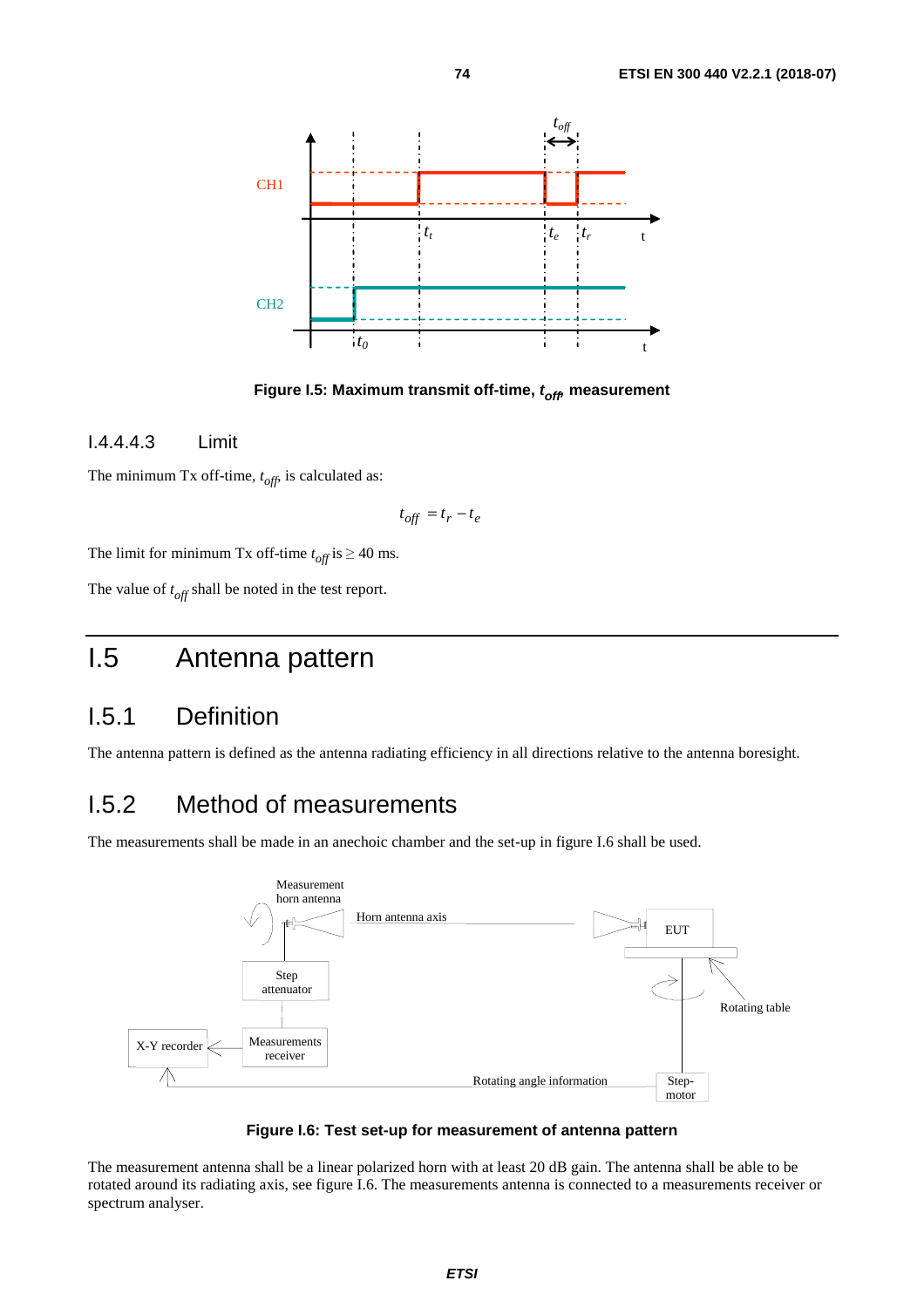The distance between the measurements antenna and the EUT shall be sufficient to ensure that the measurements are conducted in the far-field, for further details see clause E.5.

The equipment under test (EUT) shall be placed on the rotating table to measure the horizontal antenna pattern, see figure I.6.

The following steps shall be followed:

- a) The transmitter shall be switched-on.
- b) The measurement antenna shall be adjusted to same height as the antenna for the equipment under test (EUT).
- c) The measurement antenna shall be adjusted in the direction of the antenna for the equipment under test (EUT).
- d) The equipment antenna shall be adjusted in the direction of maximum reading at the measurement antenna. The direction on the rotating table is the reference direction (0 degrees on the rotating table).
- e) The measurement antenna is rotated around its axis for maximum reading at the measurements receiver. The reading is the reference reading (0 dB).
- f) The rotating table is rotated from -90 degrees via 0 degrees to +90 degrees and the corresponding readings on the measurement receiver shall be recorded. Any peaks reading of sidelobes shall specifically be recorded.
- g) The measurement antenna is rotated 90 degrees around its axis.
- h) The measurement point f) shall be repeated.
- i) The transmitter is switched-off.
- j) The equipment under test is mounted sidewards on the rotating table (tilted by 90 degrees) to simulate measurements of vertical antenna elevation, see figure I.6.
- k) The transmitter shall be switched-on.
- l) The measurement antenna shall be adjusted to same height as the antenna for the equipment under test (EUT).
- m) The measurement antenna shall be adjusted in the direction of the antenna for the equipment under test (EUT).
- n) The equipment antenna shall be adjusted in the direction of maximum reading at the measurement antenna. The direction on the rotating table is the reference direction (0 degrees on the rotating table).
- o) The measurements antenna is rotated around its axis for maximum reading at the measurements receiver. The reference reading is the same as in d) above (0 dB).
- p) The rotating table is rotated from -90 degrees via 0 degrees to +90 degrees and the corresponding readings on the measurement receiver shall be recorded. Any peaks reading of sidelobes shall specifically be recorded.
- q) The measurement antenna is rotated 90 degrees around its axis.
- r) The measurement point p) shall be repeated.
- s) The transmitter is switched-off.

The above results in total four antenna pattern measurements. The measurements a) to i) cover the horizontal antenna pattern measurements. The measurements j) to s) cover the vertical antenna pattern. The results shall be noted in the test report.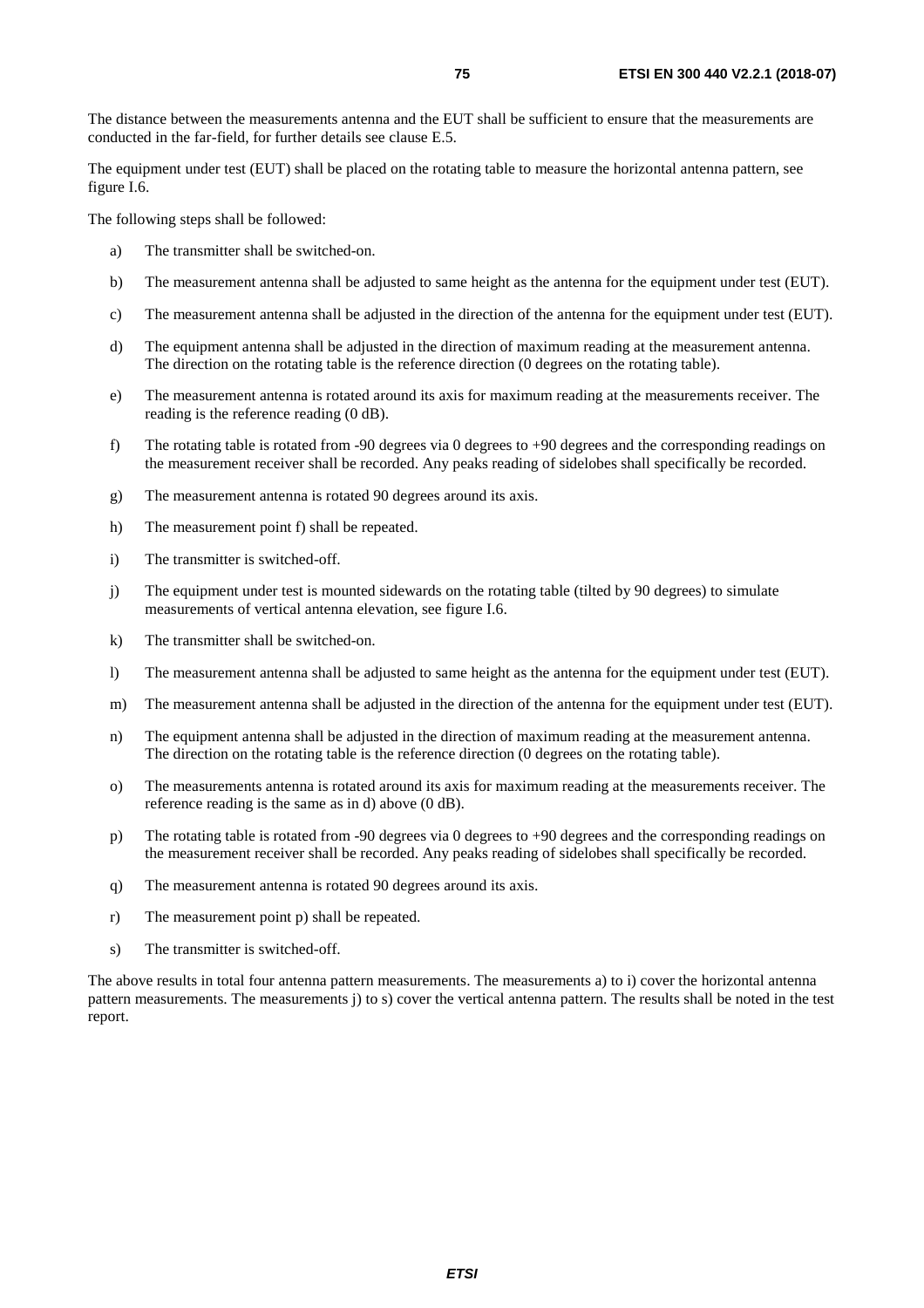### I.5.3 Limits





**Figure I.8: Minimum attenuation of the horizontal antenna pattern** 

The difference between the limit curves and the measured values of the EUT antenna (the margin) shall be recorded in the test report.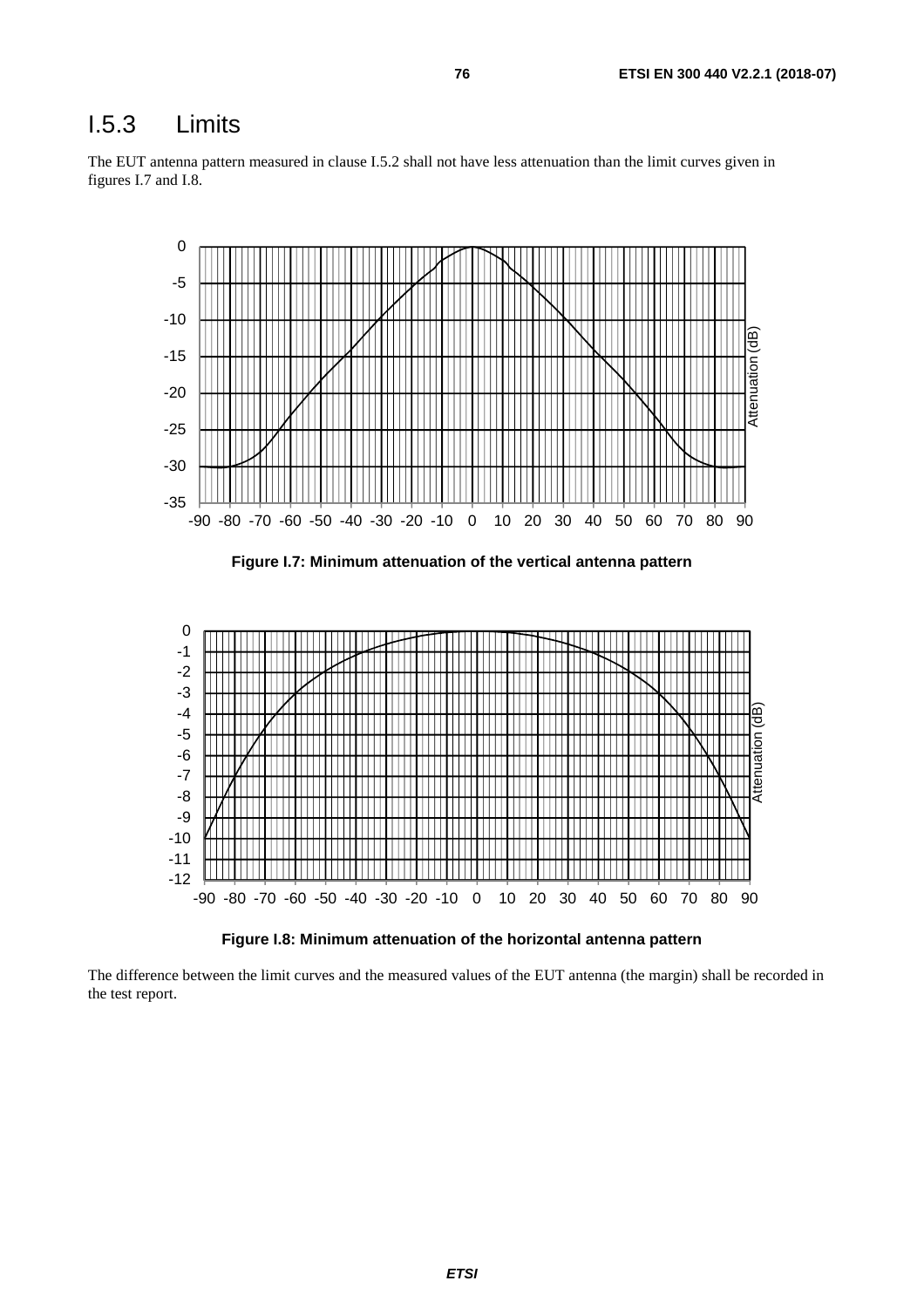ETSI EN 301 489-3 (V1.2.1): "Electromagnetic compatibility and Radio spectrum Matters (ERM); ElectroMagnetic Compatibility (EMC) standard for radio equipment and services; Part 3: Specific conditions for Short-Range Devices (SRD) operating on frequencies between 9 kHz and 40 GHz".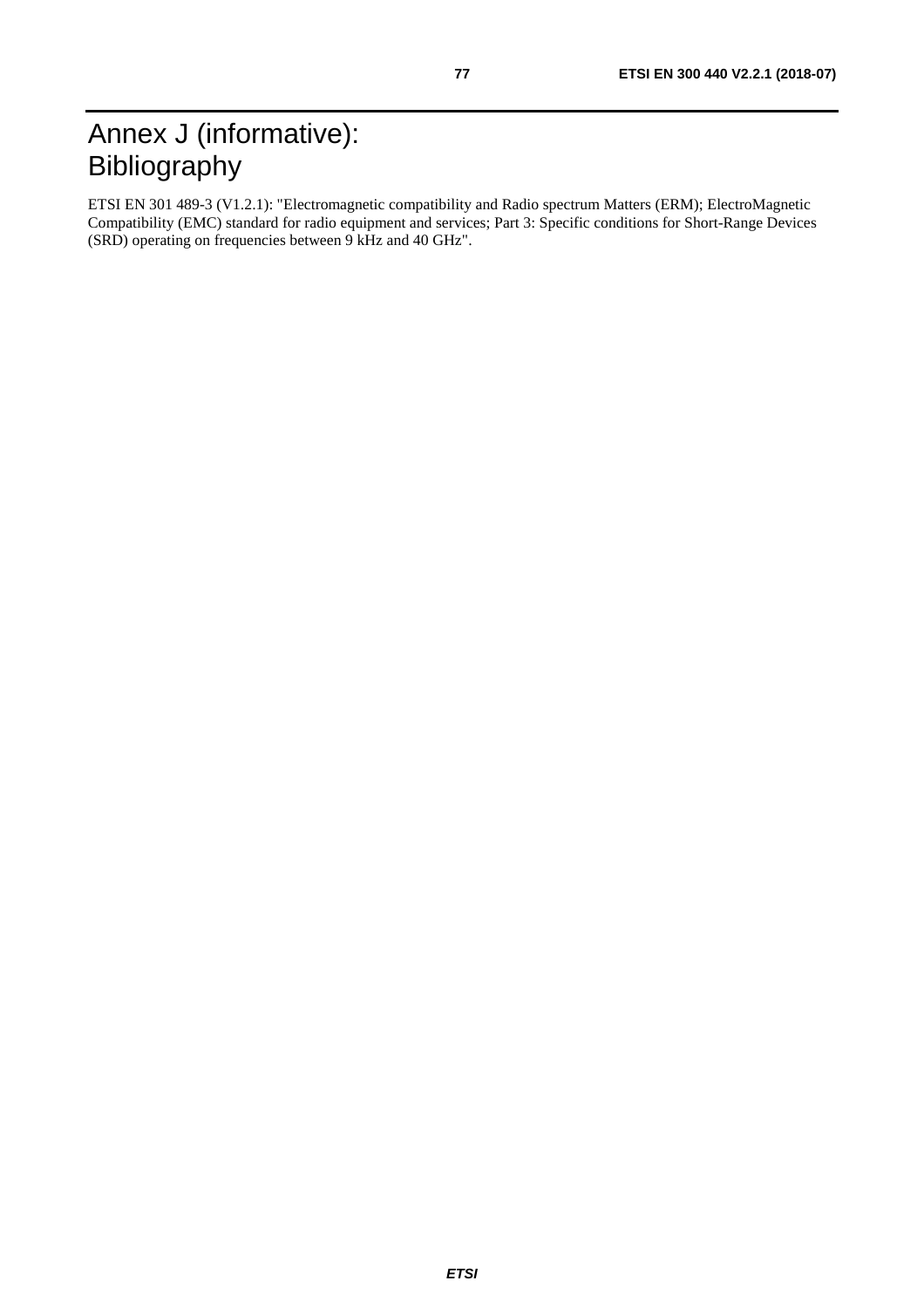## Annex K (informative): **Change History**

| Version | Information about changes                                                                                                                                                                                                                     |  |  |  |  |
|---------|-----------------------------------------------------------------------------------------------------------------------------------------------------------------------------------------------------------------------------------------------|--|--|--|--|
| 2.1.1   | This work includes merging of current versions of part 1 and 2. Revision of current<br>standard parts to cover the essential requirements of article 3.2 of the RE-D.<br>Clarifications in the measurement procedure.                         |  |  |  |  |
| 2.2.1   | Additional Rx-requirement for category 3 receivers: "blocking or desensitization".<br>Clarification harmonized and non-harmonized frequency ranges covered by the<br>present document.<br>Clarification text: "General performance criteria". |  |  |  |  |